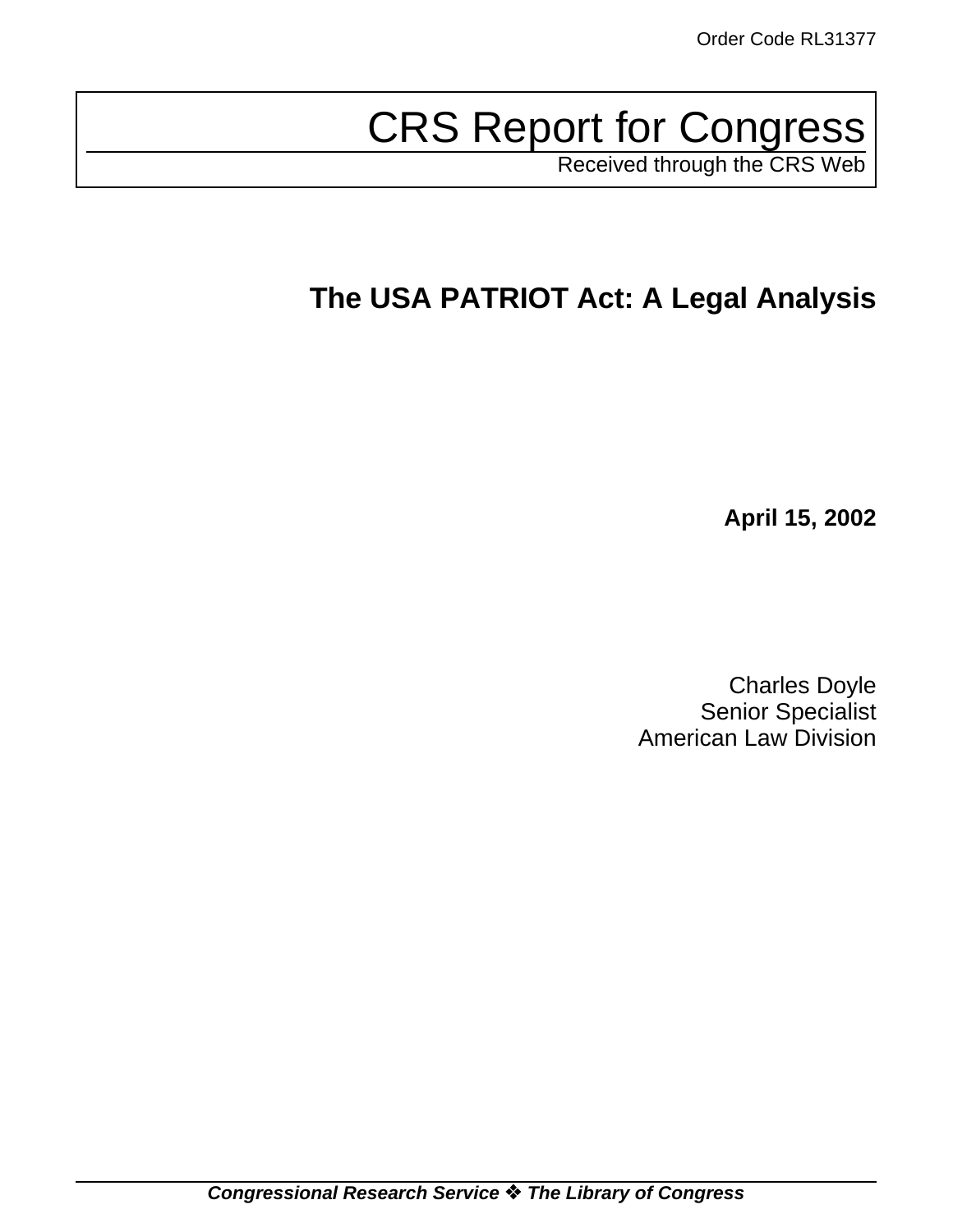## The USA PATRIOT Act: A Legal Analysis

#### **Summary**

The USA PATRIOT Act passed in the wake of the September 11 terrorist attacks. It flows from a consultation draft circulated by the Department of Justice, to which Congress made substantial modifications and additions. The stated purpose of the Act is to enable law enforcement officials to track down and punish those responsible for the attacks and to protect against any similar attacks.

The Act grants federal officials greater powers to trace and intercept terrorists' communications both for law enforcement and foreign intelligence purposes. It reenforces federal anti-money laundering laws and regulations in an effort to deny terrorists the resources necessary for future attacks. It tightens our immigration laws to close our borders to foreign terrorists and to expel those among us. Finally, it creates a few new federal crimes, such as the one outlawing terrorists' attacks on mass transit; increases the penalties for many others; and institutes several procedural changes, such as a longer statute of limitations for crimes of terrorism.

Critics have suggested that it may go too far. The authority to monitor e-mail traffic, to share grand jury information with intelligence and immigration officers, to confiscate property, and to impose new book-keeping requirements on financial institutions, are among the features troubling to some.

The Act itself responds to some of these reservations. Many of the wiretapping and foreign intelligence amendments sunset on December 31, 2005. The Act creates judicial safeguards for e-mail monitoring and grand jury disclosures; recognizes innocent owner defenses to forfeiture; and entrusts enhanced anti-money laundering powers to those regulatory authorities whose concerns include the well being of our financial institutions.

This report, stripped of its citations and footnotes, is available in an abbreviated form as *The USA PATRIOT Act: A Sketch*, CRS REP.NO. RS21203. In addition, much of the information contained here may also be found under a different arrangement in a report entitled, *Terrorism: Section by Section Analysis of the USA PATRIOT Act*, CRS REP. NO. RL31200 (Dec. 10, 2001). A wider array of terrorismrelated analysis appears on the CRS terrorism electronic briefing book page.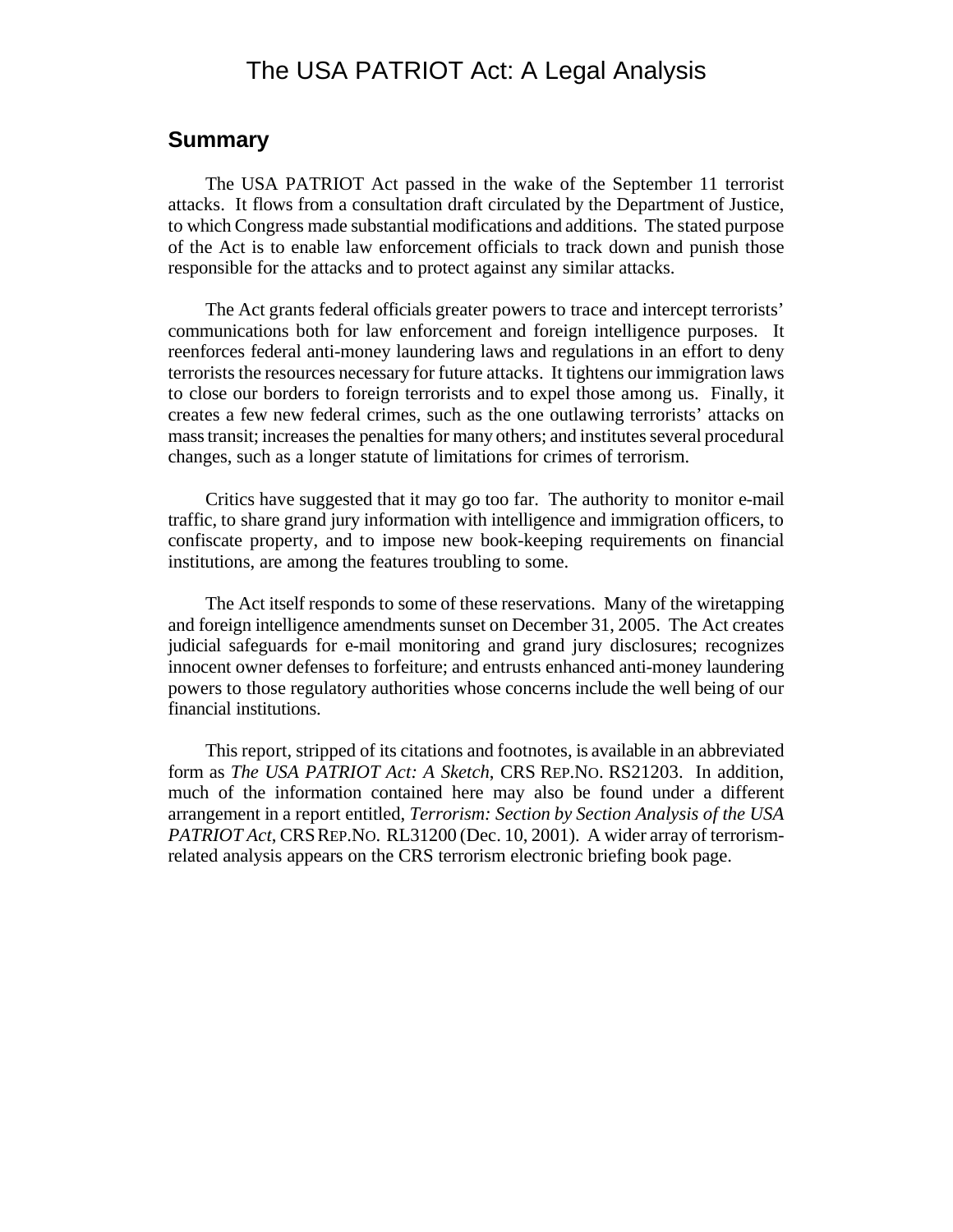## **Contents**

| Criminal Investigations: Tracking and Gathering Communications  2                                   |  |
|-----------------------------------------------------------------------------------------------------|--|
|                                                                                                     |  |
|                                                                                                     |  |
|                                                                                                     |  |
| Criminal Investigators' Access to Foreign Intelligence Information 8                                |  |
|                                                                                                     |  |
|                                                                                                     |  |
|                                                                                                     |  |
|                                                                                                     |  |
|                                                                                                     |  |
|                                                                                                     |  |
| 24                                                                                                  |  |
|                                                                                                     |  |
|                                                                                                     |  |
|                                                                                                     |  |
|                                                                                                     |  |
|                                                                                                     |  |
|                                                                                                     |  |
|                                                                                                     |  |
|                                                                                                     |  |
| New crimes $\dots \dots \dots \dots \dots \dots \dots \dots \dots \dots \dots \dots \dots \dots$ 54 |  |
|                                                                                                     |  |
|                                                                                                     |  |
|                                                                                                     |  |
|                                                                                                     |  |
|                                                                                                     |  |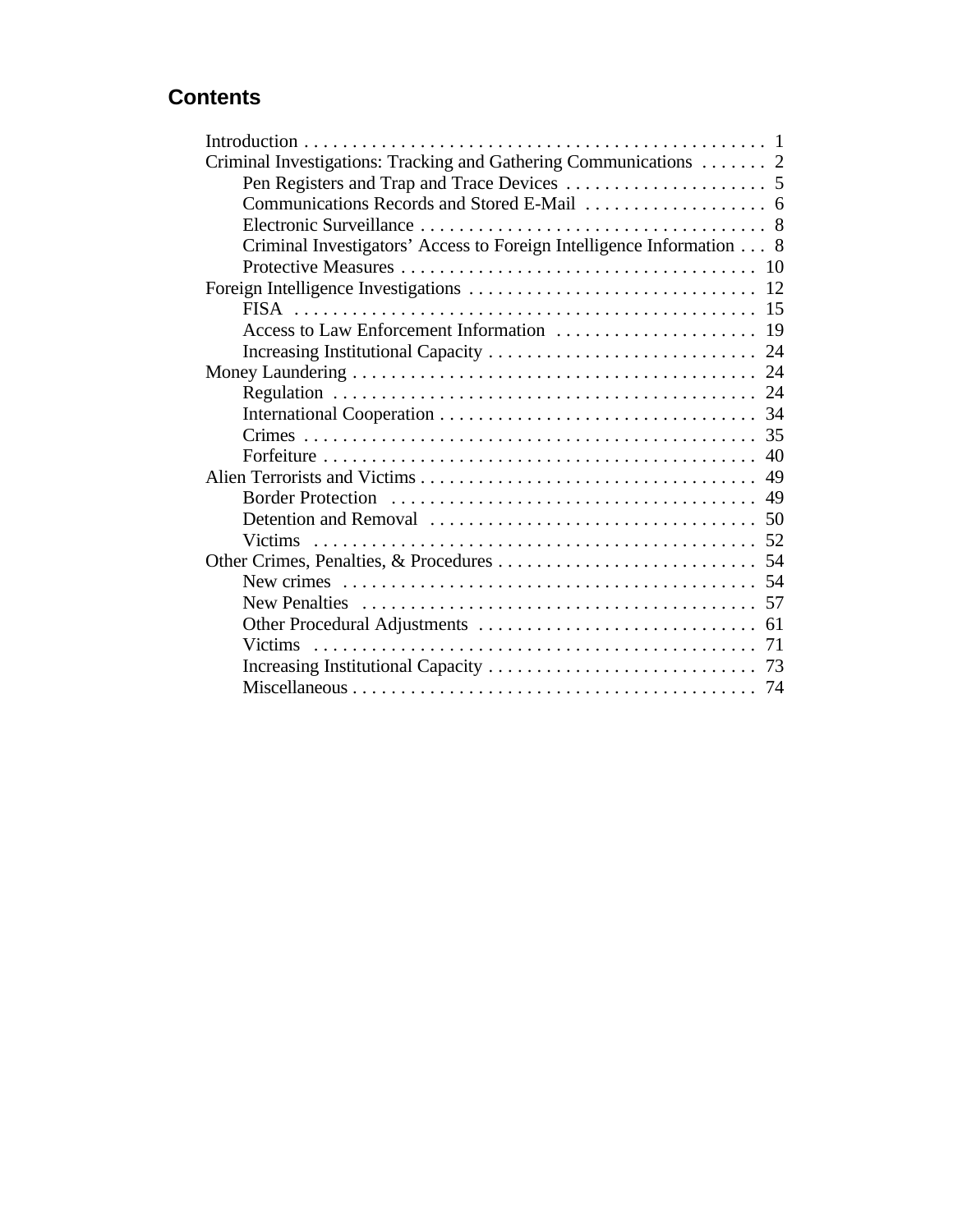## The USA PATRIOT Act: A Legal Analysis

#### **Introduction**

Congress passed the USA PATRIOT Act (the Act) in response to the terrorists' attacks of September 11, 2001.<sup>1</sup> The Act gives federal officials greater authority to track and intercept communications, both for law enforcement and foreign intelligence gathering purposes. It vests the Secretary of the Treasury with regulatory powers to combat corruption of U.S. financial institutions for foreign money laundering purposes. It seeks to further close our borders to foreign terrorists and to detain and remove those within our borders. It creates new crimes, new penalties, and new procedural efficienciesfor use against domestic and international terrorists. Although it is not without safeguards, critics contend some of its provisions go too far. Although it grants many of the enhancements sought by the Department of Justice, others are concerned that it does not go far enough.

The Act originated as H.R.2975 (the PATRIOT Act) in the House and S.1510 in the Senate (the USA Act).<sup>2</sup> S.1510 passed the Senate on October 11, 2001, 147 *Cong.Rec.* S10604 (daily ed.). The House Judiciary Committee reported out an amended version of H.R. 2975 on the same day, H.R.Rep.No. 107-236. The House passed H.R. 2975 the following day after substituting the text of H.R. 3108, 147 *Cong.Rec.* H6775-776 (daily ed. Oct. 12, 2001). The House-passed version incorporated most of the money laundering provisions found in an earlier House bill, H.R. 3004, many of which had counterparts in S.1510 as approved by the Senate.<sup>3</sup> The House subsequently passed a clean bill, H.R. 3162 ( under suspension of the rules), which resolved the differences between H.R. 2975 and S.1510, 147*Cong.Rec.* H7224 (daily ed. Oct. 24, 2001). The Senate agreed, 147 *Cong.Rec.* S10969 (daily

<sup>&</sup>lt;sup>1</sup> P.L. 107-56, 115 Stat. 272 (2001); its full title is the "Uniting and Strengthening America by Providing Appropriate Tools Required to Intercept and Obstruct Terrorism (USA PATRIOT ACT)."

 $2$  H.R. 2975 was introduced by Representative Sensenbrenner for himself and Representatives Conyers, Hyde, Coble, Goodlatte, Jenkins, Jackson-Lee, Cannon, Meehan, Graham, Bachus, Wexler, Hostettler, Keller, Issa, Hart, Flake, Schiff, Thomas, Goss, Rangel, Berman and Lofgren; S.1510 by Senator Daschle for himself and Senators Lott, Leahy, Hatch, Graham, Shelby and Sarbanes.

 $3$  H.R. 3004 was introduced by Representative Oxley for himself and Represenatives LaFalce, Leach, Maloney, Roukema, Bentsen, Hooley, Bereuter, Baker, Bachus, King, Kelly, Gillmore, Cantor, Riley, Latourette, Green (of Wisconsin), and Grucci; and reported out of the House Financial Services Committee with amendments on October 15, 2001, H.R.Rep.No. 107-250. H.R. 3004, as reported out, included Internet gambling amendments that were not included in H.R. 2975/H.R.3108.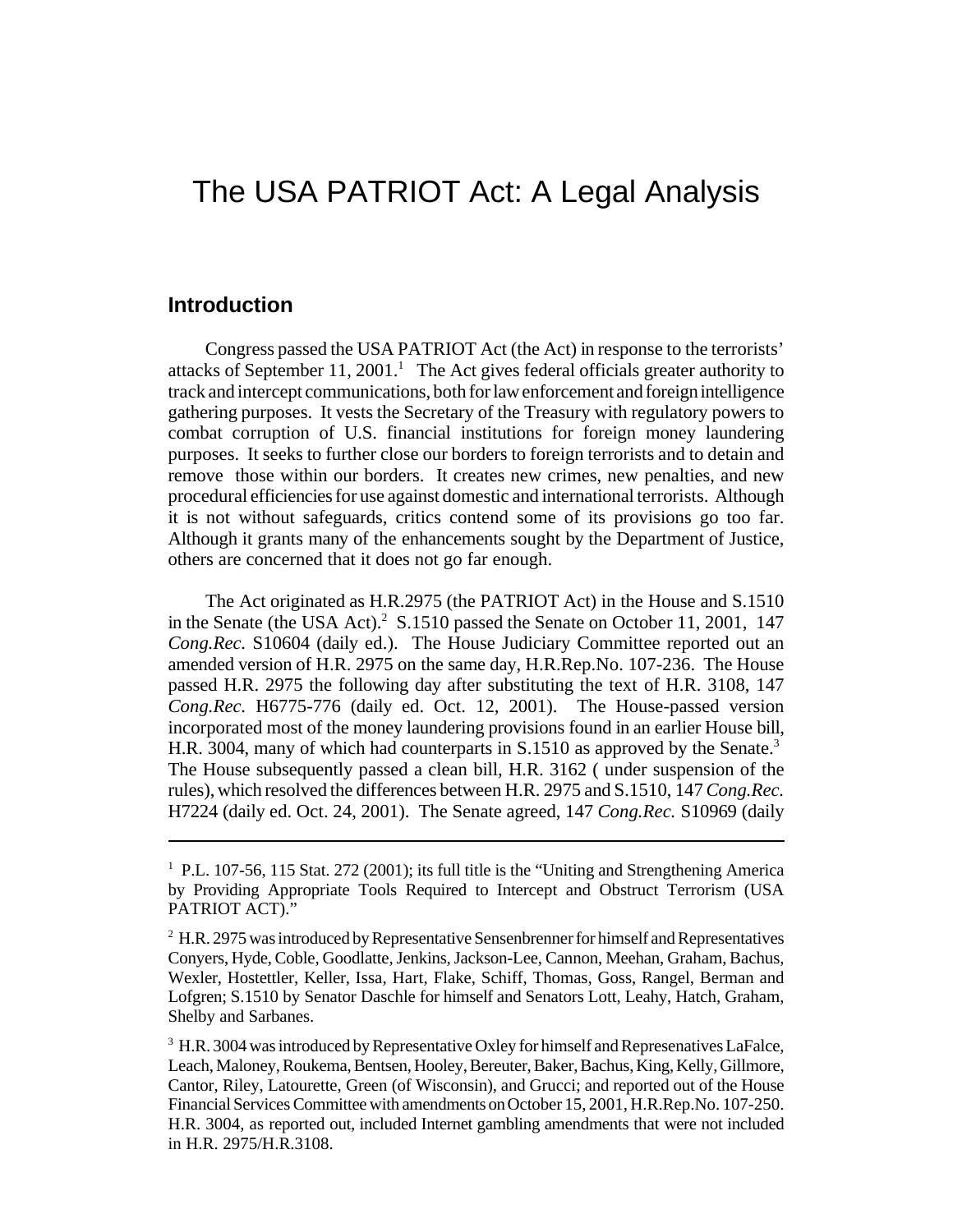ed. Oct. 24, 2001), and H.R. 3162 was sent to the President who signed it on October 26, 2001.

### **Criminal Investigations: Tracking and Gathering Communications**

A portion of the Act addresses issues suggested originally in a Department of Justice proposal circulated in mid-September.<sup>4</sup> The first of its suggestions called for amendments to federal surveillance laws, laws which govern the capture and tracking of suspected terrorists' communications within the United States. Federal law features a three tiered system, erected for the dual purpose of protecting the confidentiality of private telephone, face-to-face, and computer communications while enabling authorities to identify and intercept criminal communications.<sup>5</sup>

The tiers reflected the Supreme Court's interpretation of the Fourth Amendment's ban on unreasonable searches and seizures.<sup>6</sup> The Amendment protects private conversations, *Berger v.NewYork*, 388 U.S. 41 (1967); *Katz v. United States*, 389 U.S. 347 (1967). It does not cloak information, even highly personal information, for which there is no individual justifiable expectation of privacy, such as telephone company records of calls made to and from an individual's home, *Smith v. Maryland*, 442 U.S. 735 (1979), or bank records of an individual's financial dealings, *United States v. Miller*, 425 U.S. 435 (1976).

Congress responded to *Berger* and *Katz*, with Title III of the Omnibus Crime Control and Safe Streets Act of 1968, 18 U.S.C. 2510-2522 (Title III). Title III, as amended, generally prohibits electronic eavesdropping on telephone conversations, face-to-face conversations, or computer and other forms of electronic communications, 18 U.S.C.  $2511$ .<sup>7</sup> At the same time, it gives authorities a narrowly defined process for electronic surveillance to be used as a last resort in serious

<sup>&</sup>lt;sup>4</sup> The Department's proposal, dated September 20, 2001, came with a brief section by section analysis. Both the proposal (*Draft*) and analysis (*DoJ*) were printed as an appendix in *Administration's Draft Anti-Terrorism Act of 2001, Hearing Before the House Comm. on the Judiciary*, 107th Cong., 1st Sess. 54 (2001).

<sup>5</sup> For a general discussion of federal law in the area prior to enactment of the Act, *see*, Stevens & Doyle, *Privacy: An Overview of Federal Statutes Governing Wiretappping and Electronic Eavesdropping*, CRS REP.NO. 98-327A (Aug. 8, 2001); Fishman & McKenna, WIRETAPPING AND EAVESDROPPING (2d ed. 1995 & 2001 Supp.).

<sup>&</sup>lt;sup>6</sup> "The right of the people to be secure in their persons, houses, papers, and effects, against unreasonable searches and seizures, shall not be violated, and no Warrants shall issue, but upon probable cause, supported by Oath or affirmation, and particularly describing the place to be searched, and the persons or things to be seized," *U.S. Const.* Amend. IV.

 $<sup>7</sup>$  Although there are technical differences, the interception processes are popularly known as</sup> wiretapping, electronic eavesdropping, or electronic surveillance. The terms are used interchangeable here for purposes of convenience, but strictly speaking, wiretapping is limited to the mechanical or electronic interception of telephone conversations, while electronic eavesdropping or electronic surveillance refers to mechanical or electronic interception of communications generally.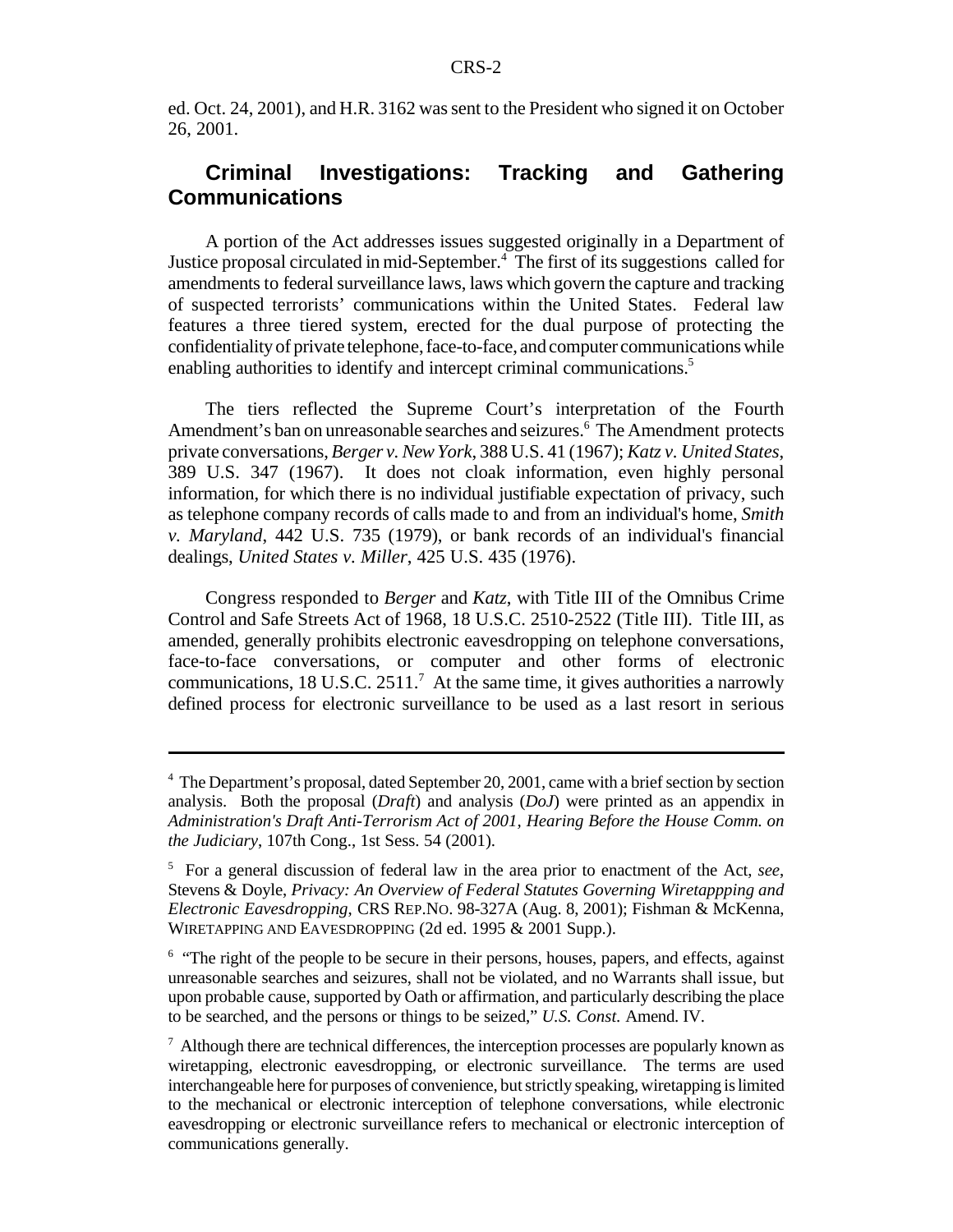criminal cases. When approved by senior Justice Department officials,<sup>8</sup> law enforcement officers may seek a court order authorizing them to secretly capture conversations concerning any of a statutory list of offenses (predicate offenses), 18 U.S.C. 2516.9

<sup>8</sup> "The Attorney General, Deputy Attorney General, Associate Attorney General, or any Assistant Attorney General, any acting Assistant Attorney General, or any Deputy Assistant Attorney General or acting Deputy Assistant Attorney General in the Criminal Division specially designated by the Attorney General, may authorize an application to a Federal judge of competent jurisdiction for, and such judge may grant in conformity with section 2518 of this chapter an order authorizing or approving the interception of wire or oral communications by the Federal Bureau of Investigation, or a Federal agency having responsibility for the investigation of the offense as to which the application is made, when such interception may provide or has provided evidence of" one or more predicate offense, 18 U.S.C. 2516.

<sup>9</sup> The predicate offense list includes (a) felony violations of 42 U.S.C. 2274 through 2277 (enforcement of the Atomic Energy Act of 1954), 42 U.S.C. 2284 (sabotage of nuclear facilities or fuel), or of 18 U.S.C. ch. 37 (espionage), ch. 90 (protection of trade secrets), ch. 105 (sabotage), ch. 115 (treason), ch. 102 (riots), ch. 65 (malicious mischief), ch. 111 (destruction of vessels), or ch.  $81$  ( piracy); (b) a violation of 29 U.S.C. 186 or  $501(c)$ (restrictions on payments and loans to labor organizations), or any offense which involves murder, kidnapping, robbery, or extortion, and which is punishable under title 18 of the United States Code; (c) any offense which is punishable under 18 U.S.C. 201 (bribery of public officials and witnesses), 215 (bribery of bank officials), 224 (bribery in sporting contests), 844 (d), (e),  $(f)$ ,  $(g)$ ,  $(h)$ , or  $(i)$  (unlawful use of explosives), 1032 (concealment of assets), 1084 (transmission of wagering information), 751 (escape), 1014 (loans and credit applications generally; renewals and discounts), 1503, 1512, and 1513 (influencing or injuring an officer, juror, or witness generally), 1510 (obstruction of criminal investigations), 1511 (obstruction of State or local law enforcement), 1751 (presidential and presidential staff assassination, kidnaping, or assault), 1951 (interference with commerce by threats or violence), 1952 (interstate and foreign travel or transportation in aid of racketeering enterprises), 1958 (use of interstate commerce facilities in the commission of murder for hire), 1959 (violent crimes in aid of racketeering activity), 1954 (offer, acceptance, or solicitation to influence operations of employee benefit plan), 1955 (prohibition of business enterprises of gambling), 1956 (laundering of monetary instruments), 1957 (engaging in monetary transactions in property derived from specified unlawful activity), 659 (theft from interstate shipment), 664 (embezzlement from pension and welfare funds), *1030 (computer abuse felonies)*, 1343 (fraud by wire, radio, or television), 1344 ( bank fraud), 2251 and 2252 (sexual exploitation of children), 2312, 2313, 2314, and 2315 (interstate transportation of stolen property), 2321 (trafficking in certain motor vehicles or motor vehicle parts), 1203 (hostage taking), 1029 (fraud and related activity in connection with access devices), 3146 (penalty for failure to appear),  $3521(b)(3)$  (witness relocation and assistance), 32 (destruction of aircraft or aircraft facilities), 38 (aircraft parts fraud), 1963 (violations with respect to racketeer influenced and corrupt organizations), 115 (threatening or retaliating against a Federal official), 1341 (mail fraud), 351 (violations with respect to congressional, Cabinet, or Supreme Court assassinations, kidnaping, or assault), 831 (prohibited transactions involving nuclear materials), 33 (destruction of motor vehicles or motor vehicle facilities), 175 (biological weapons), 1992 (wrecking trains), a felony violation of 1028 (production of false identification documentation), 1425 (procurement of citizenship or nationalization unlawfully), 1426 (reproduction of naturalization or citizenship papers), 1427 (sale of naturalization or citizenship papers), 1541 (passport issuance without authority), 1542 (false statements in passport applications), 1543 (forgery or false use of passports), 1544 (misuse of passports), or 1546 (fraud and misuse of visas, permits, and other documents); (d) any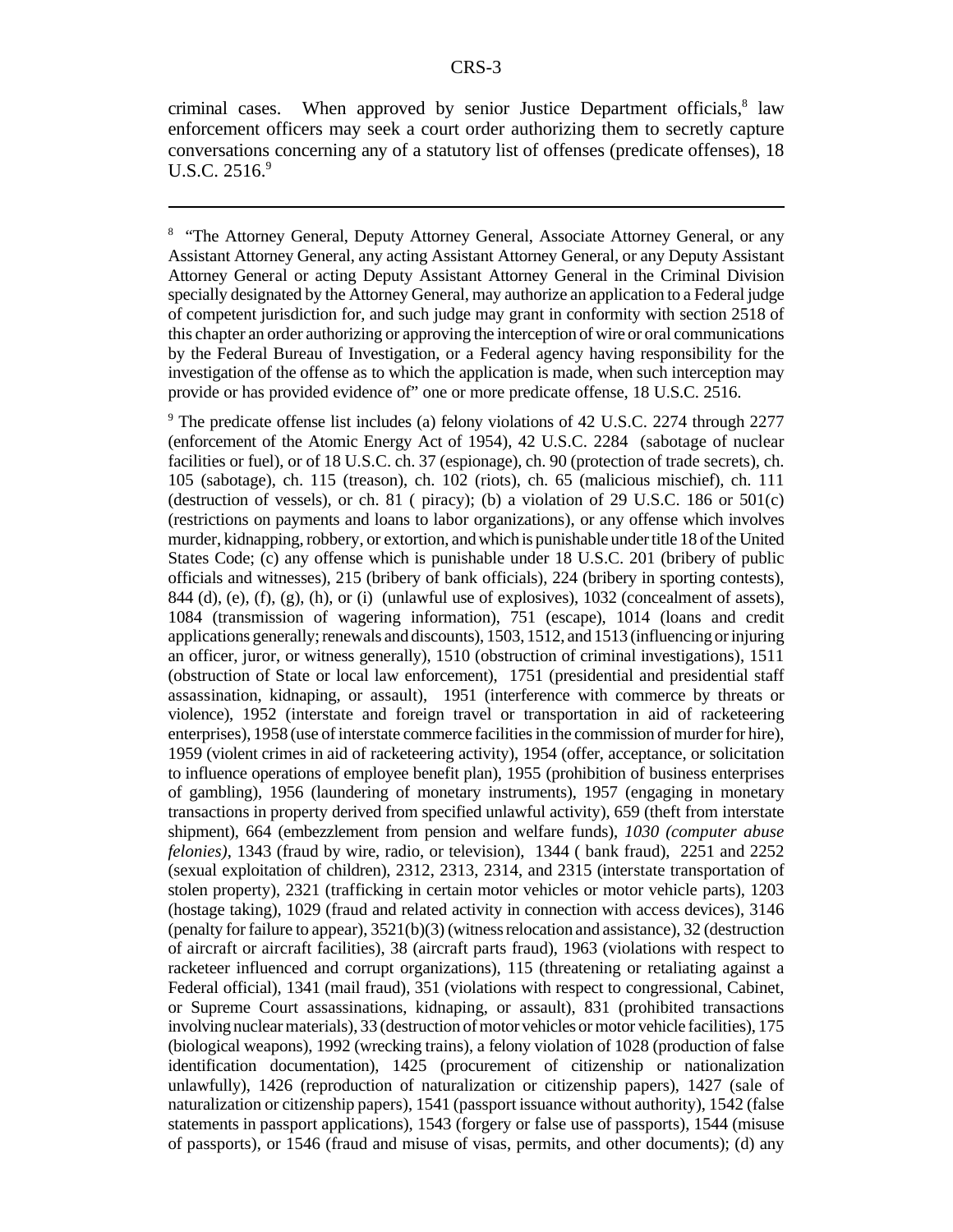Title III court orders come replete with instructions describing the permissible duration and scope of the surveillance as well as the conversations which may be seized and the efforts to be taken to minimize the seizure of innocent conversations, 18 U.S.C. 2518. The court notifies the parties to any conversations seized under the order after the order expires, 18 U.S.C. 2518(8).

Below Title III, the next tier of privacy protection covers some of those matters which the Supreme Court has described as beyond the reach of the Fourth Amendment protection – telephone records, e-mail held in third party storage, and the like, 18 U.S.C. 2701-2709 (Chapter 121). Here, the law permits law enforcement access, ordinarily pursuant to a warrant or court order or under a subpoena in some cases, but in connection with *any* criminal investigation and without the extraordinary levels of approval or constraint that mark a Title III interception, 18 U.S.C. 2703.

Least demanding and perhaps least intrusive of all isthe procedure that governs court orders approving the government's use of trap and trace devices and pen registers, a kind of secret "caller id", which identify the source and destination of calls made to and from a particular telephone, 18 U.S.C. 3121-3127 (Chapter 206). The orders are available based on the government's certification, rather than a finding of the court, that the use of the device is likely to produce information relevant to the investigation of a crime, any crime, 18 U.S.C. 3123. The devices record no more than the identity of the participants in a telephone conversation, $10$  but neither the orders nor the results they produce need ever be revealed to the participants.

The Act modifies the procedures at each of the three levels. It:

offense involving counterfeiting punishable under 18 U.S.C. 471, 472, or 473; (e) any offense involving fraud connected with a case under title 11 or the manufacture, importation, receiving, concealment, buying, selling, or otherwise dealing in narcotic drugs, marihuana, or other dangerous drugs, punishable under any law of the United States; (f) any offense including extortionate credit transactions under 18 U.S.C. 892, 893, or 894; (g) a violation of 31 U.S.C. 5322 (dealing with the reporting of currency transactions); (h) any felony violation of 18 U.S.C. 2511 and 2512 (interception and disclosure of certain communications and to certain intercepting devices); (i) any felony violation of 18 U.S.C. ch. 71 (obscenity); (i) 49 U.S.C.  $60123(b)$  (destruction of a natural gas pipeline), 46502 (aircraft piracy); (k) 22 U.S.C. 2778 (Arms Export Control Act); (l) the location of any fugitive from justice from an offense described in this section; (m) a violation of 8 U.S.C. 1324, 1327, or 1328; (n) any felony violation of 18 U.S.C. 922, 924 (firearms); (o) any violation of 26 U.S.C. 5861 (firearms); (p) a felony violation of 18 U.S.C. 1028 (production of false identification documents), 1542 (false statementsin passport applications), 1546 (fraud and misuse of visas, permits, and other documents) or a violation of 8 U.S.C. 1324, 1327, or 1328 (smuggling of aliens); *(p) 229 (chemical weapons), 2332 (terrorist violence against Americans overseas), 2332a (weapons of mass destruction), 2332b (multinational terrorism), 2332d (financial transactions with countries supporting terrorism), 2339A (support of terrorist), 2332B (support of terrorist organizations);* (r) any conspiracy to commit any of these, 18 U.S.C. 2516(1)(crimes added by the Act in italics). Other than telephone face to face conversations (*i.e.*, electronic communications), the approval of senior Justice Department officials is not required and an order may be sought in any felony investigation, 18 U.S.C. 2516(3).

 $10$  Or more precisely, they reveal no more than the identity of the numbers assigned to the telephone lines activated for a particular communication.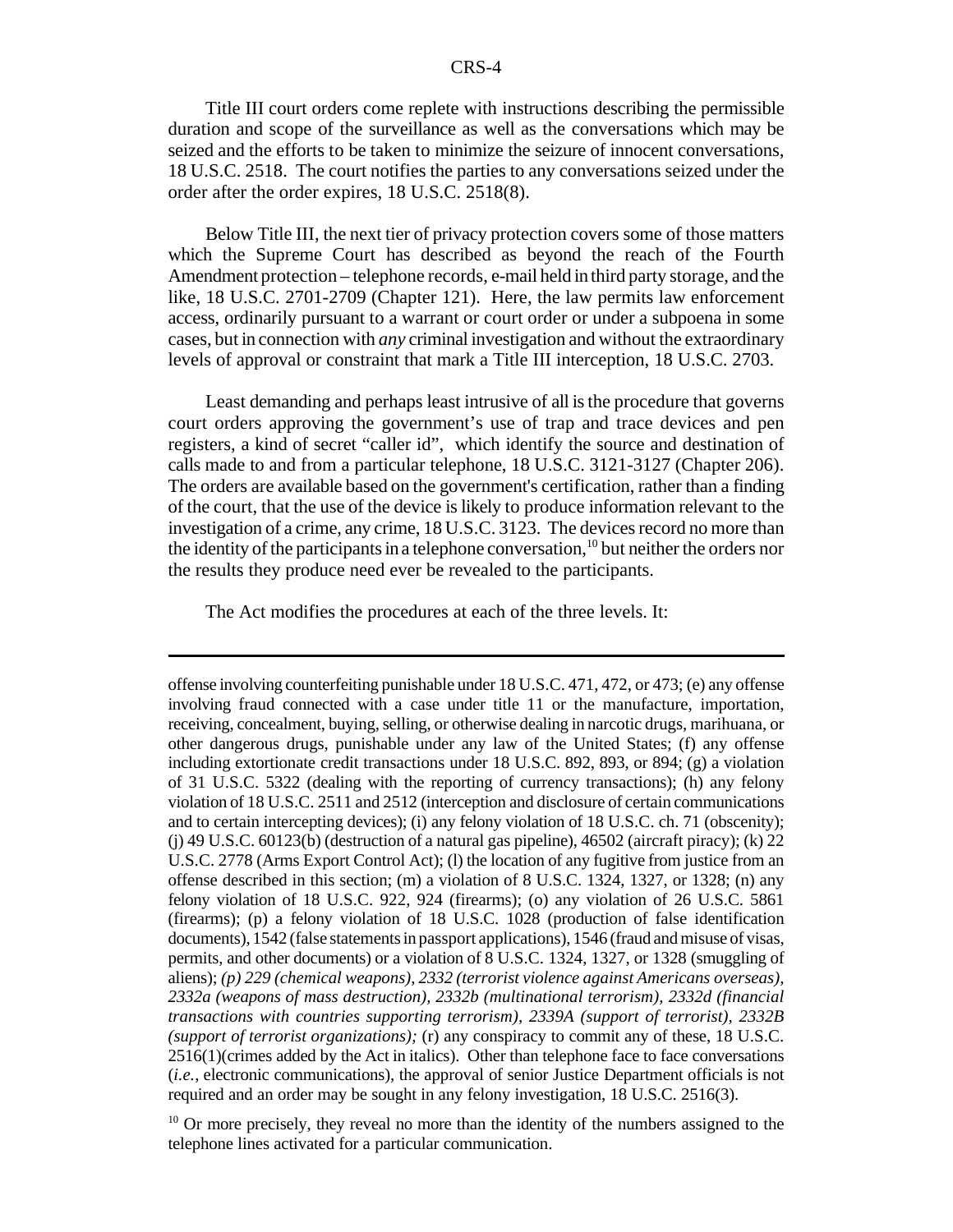• permits pen register and trap and trace orders for electronic communications (*e.g.*, e-mail)

• authorizes nationwide execution of court orders for pen registers, trap and trace devices, and access to stored e-mail or communication records

• treats stored voice mail like stored e-mail (rather than like telephone conversations)

• permits authorities to intercept communications to and from a trespasser within a computer system (with the permission of the system's owner)

• adds terrorist and computer crimes to Title III's predicate offense list

• reenforces protection for those who help execute Title III, ch. 121, and ch. 206 orders

• encourages cooperation between law enforcement and foreign intelligence investigators

• establishes a claim against the U.S. for certain communications privacy violations by government personnel

• terminates the authority found in many of the these provisions and several of the foreign intelligence amendments with a sunset provision (Dec. 31, 2005).

**Pen Registers and Trap and Trace Devices.** In section 216, the Act allows court orders authorizing trap and trace devices and pen registers to be used to capture source and addressee information for computer conversations (*e.g*., e-mail) as well as telephone conversations, 18 U.S.C. 3121, 3123. In answer to objections that e-mail header information can be more revealing than a telephone number, it creates a detailed report to the court,  $18 \text{ U.S.C. } 3123(a)(3).^{11}$ 

<sup>&</sup>lt;sup>11</sup> "Where the law enforcement agency implementing an ex parte order under this subsection seeksto do so by installing and using its own pen register or trap and trace device on a packetswitched data network of a provider of electronic communication service to the public the agency shall ensure that a record will be maintained which will identify  $-$  (i) any officer or officers who installed the device and any officer or officers who accessed the device to obtain information from the network; (ii) the date and time the device wasinstalled, the date and time the device was uninstalled, and the date, time, and duration of each time the device is accessed to obtain information; (iii) the configuration of the device at the time ofitsinstallation and any subsequent modification thereof; and (iv) any information which has been collected by the device. To the extent that the pen register or trap and trace device can be set automatically to record this information electronically, the record shall be maintained electronically throughout the installation and use of the such device.

<sup>&</sup>quot;(B) The record maintained under subparagraph (A) shall be provided ex parte and under seal to the court which entered the ex parte order authorizing the installation and use of the device within 30 days after termination of the order (including any extensions thereof)," section 216(b)(1).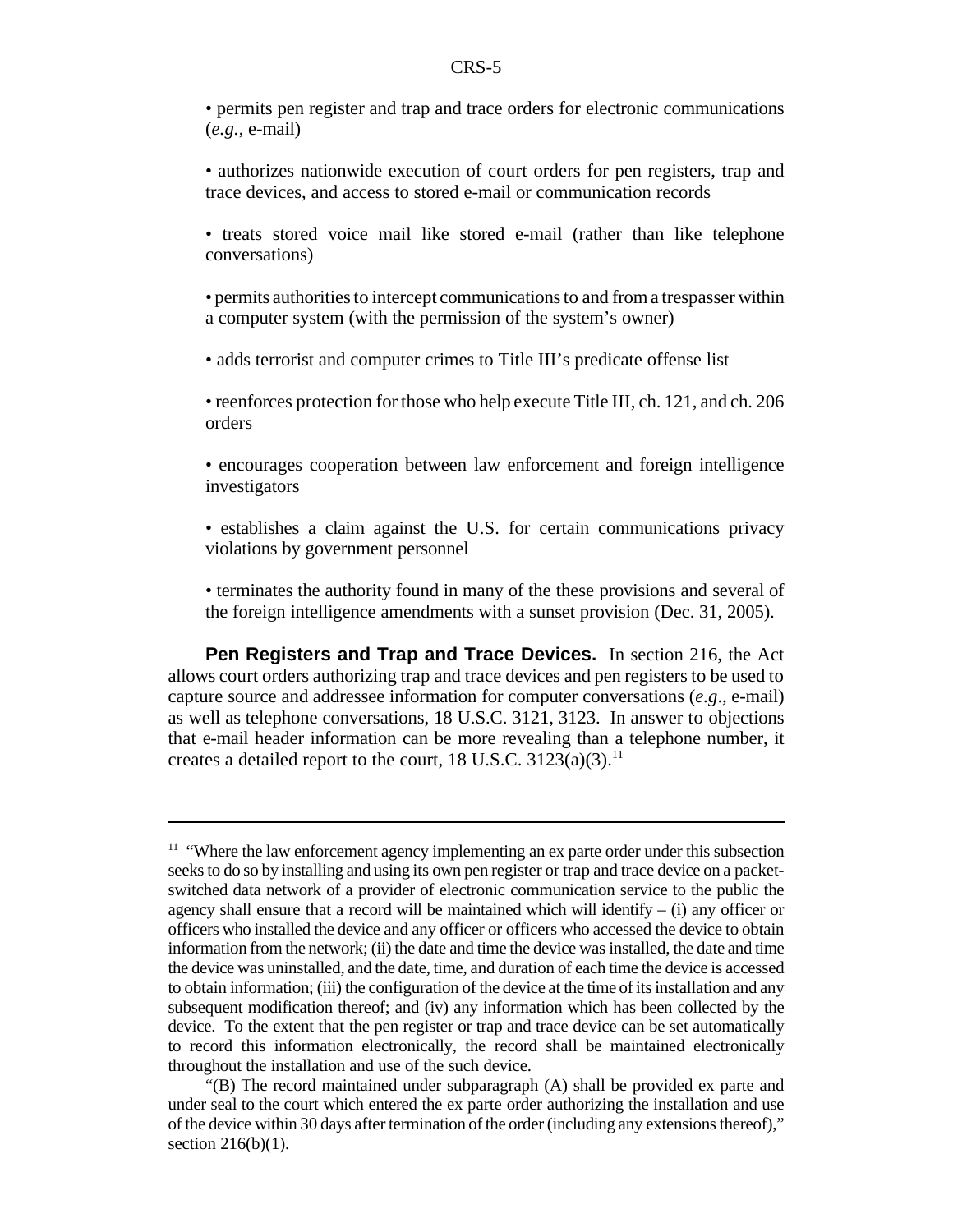The use of pen registers or trap and trace devices was limited at one time to the judicial district in which the order was issued, 18 U.S.C. 3123 (2000 ed.). Under section 216, a court with jurisdiction over the crime under investigation may issue an order to be executed anywhere in the United States, 18 U.S.C. 3123(b)(1)(C),  $3127(2).^{12}$ 

**Communications Records and Stored E-Mail.** With respect to chapter 126, relating among other things to the content of stored e-mail and to communications records held by third parties, the law permits criminal investigators to retrieve the content of electronic communications in storage, like e-mail, with a search warrant, and if the communication has been in remote storage for more than 180 days without notifying the subscriber, 18 U.S.C. 2703(a),(b). A warrant will also suffice to seize records describing telephone and other communications transactions without customer notice, 18 U.S.C. 2703(c). In the absence of the probable cause necessary for a warrant but with a showing of reasonable grounds to believe that the information sought is relevant to a criminal investigation, officers are entitled to a court order mandating access to electronic communications in remote storage for more than 180 days or to communications records, 18 U.S.C. 2703(b),(c). They can obtain a limited amount of record information (subscribers' names and addresses, telephone numbers, billing records and the like) using an administrative, grand jury, or trial court subpoena, 18 U.S.C.  $2703(c)(1)(C)$ . There is no subscriber notification in record cases. Elsewhere, the court may delay customer notification in the face of exigent circumstances or if notice islikely to seriously jeopardize the investigation or unduly delay the trial, 18 U.S.C. 2705.

In order to streamline the investigation process, the Act, in section 210, adds credit card and bank account numbers to the information law enforcement officials may subpoena from a communications service provider's customer records, 18 U.S.C.  $2703(c)(1)(C).<sup>13</sup>$ 

Another streamlining amendment, section 220, eliminates the jurisdictional restrictions on access to the content of stored e-mail pursuant to a court order.

 $12$  The Justice Department urged the change in the name of expediency, "At present, the government must apply for new pen trap orders in every jurisdiction where an investigation is being pursued. Hence, law enforcement officers tracking a suspected terrorist in multiple jurisdictions must waste valuable time and resources by obtaining a duplicative order in each jurisdiction," *DoJ* at §101. Here and throughout citations to the United States Code (U.S.C.) without reference to an edition refer to the current Code; references to the 2000 edition of the Code refer to the law prior to amendment by the Act.

<sup>&</sup>lt;sup>13</sup> Prior to the amendment, "investigators [could] not use a subpoena to obtain such records as credit card number or other form of payment. In many cases, users register with Internet service providers using false names, making the form of payment critical to determining the user's true identity. . . . this information [could] only be obtained by the slower and more cumbersome process of a court order. In fast-moving investigation[s] such as terrorist bombings – inwhich Internet communications are a criticalmethod ofidentifying conspirators and in determining the source of the attacks – the delay necessitated by the use of court orders can often be important. Obtaining billing and other information can identify not only the perpetrator but also give valuable information about the financial accounts of those responsible and their conspirators," *DoJ* at §107.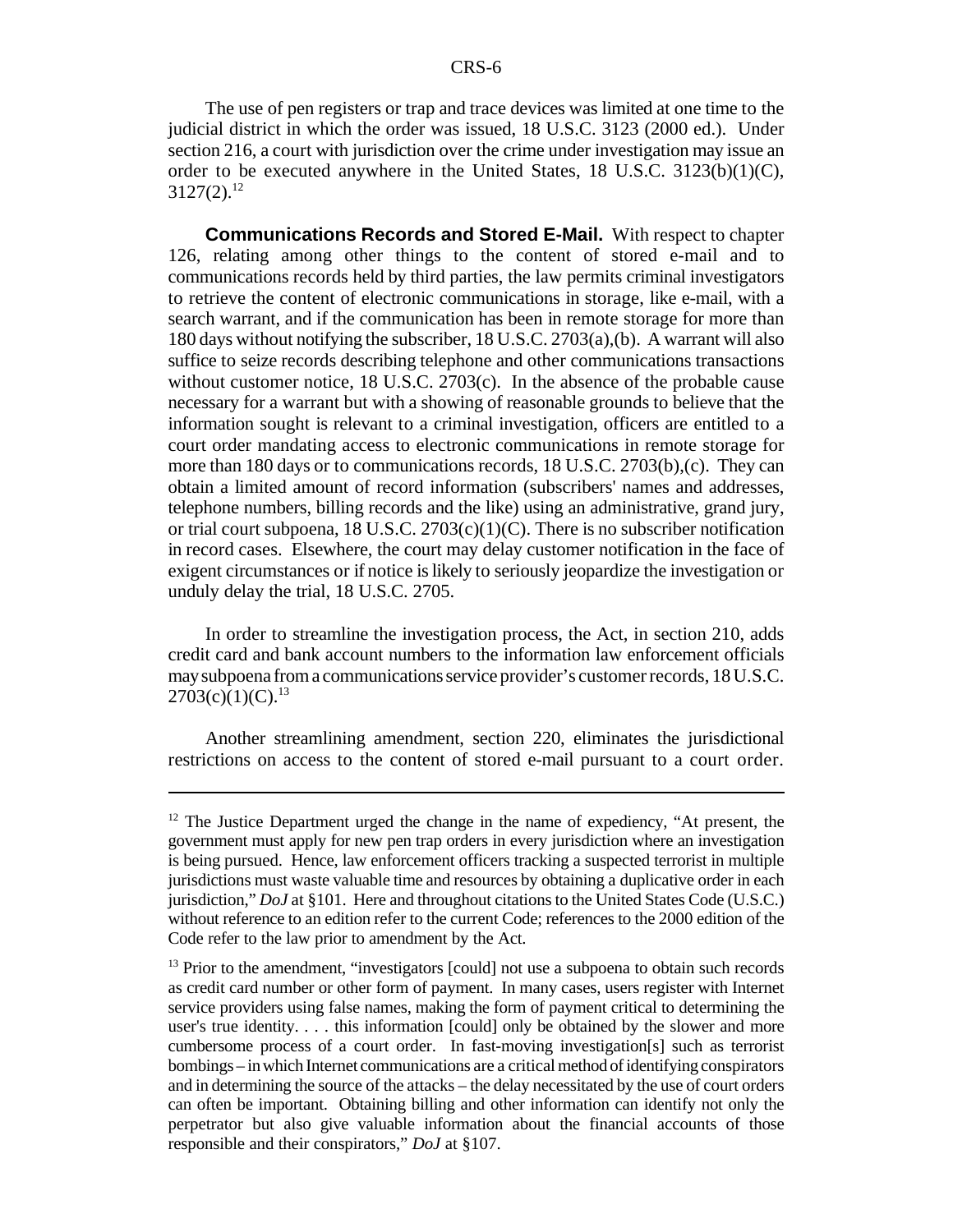Previously, only a federal court in the district in which the e-mail was stored could issue the order. Under section 220, federal courts in the district where an offense under investigation occurred may issue orders applicable "without geographic limitation," 18 U.S.C. 2703.<sup>14</sup>

The Act, in section 209, treats voice mail like e-mail, that is, subject to the warrant or court order procedure, rather than to the more demanding coverage of Title III once required, *United States v. Smith*, 155 F.3d 1050, 1055-56 (9th Cir. 1998).

Finally, the Act resolves a conflict between chapter 121 and the federal law governing cable companies. Government entities may have access to cable company customer records only under a court order following an adversary hearing if they can show that the records will evidence that the customer is or has engaged in criminal activity, 47 U.S.C. 511(h). When cable companies began offering telephone and other communicationsservicesthe question arose whether the more demanding cable rules applied or whether law enforcement agencies were entitled to ex parte court orders under the no-notice procedures applicable to communications providers.<sup>15</sup> The Act makes it clear that the cable rules apply when cable television viewing services are

<sup>&</sup>lt;sup>14</sup> Speaking of the law before amendment, DoJ explained, "Current law requires the government to use a search warrant to compel a provider to disclose unopened e-mail. 18 U.S.C. §2703(a). Because Federal Rule of Criminal Procedure 41 requires that the 'property' to be obtained 'be within the district' of the issuing court, however, the rule may not allow the issuance of §2703(a) warrants for e-mail located in other districts. Thus, for example, where an investigator in Boston is seeking electronic e-mail in the Yahoo! account of a suspected terrorist, he may need to coordinate with agents, prosecutors, and judges in the Northern District of California, none of whom have any other involvement in the investigation. This electronic communications information can be critical in establishing relationships, motives, means, and plans of terrorists. Moreover, it is equally relevant to cyber-incidents in which a terrorist motive has not (but may well be) identified. Finally, even cases that require the quickestresponse (kidnappings, threats, or other dangersto public safety orthe economy)may rest on evidence gathered under §2703(a). To further public safety, this section accordingly authorizes courts with jurisdiction over investigations to compel evidence directly, without requiring the intervention of their counterparts in other districts where major Internet service providers are located," *DoJ* at §108.

<sup>15</sup> *See e.g., DoJ* at §109 ("Law enforcement must have the capability to trace, intercept, and obtain records of the communications of terrorists and other criminals with great speed, even if they choose to use a cable provider for their telephone and Internet service. This section amends the Cable Communications Policy Act ('Cable Act') to clarify that when a cable company acts as a telephone company or an Internet service provider, it must comply with the same laws governing the interception and disclosure of wire and electronic communications that apply to any other telephone company or Internet service provider. The Cable Act, passed in 1984 to regulate various aspects of the cable television industry, could not take into account the changes in technology that have occurred over the last seventeen years. Cable television companies now often provide Internet access and telephone service in addition to television programming. Because of perceived conflicts between the Cable Act and laws that govern law enforcement's access to communications and records of communications carried by cable companies, cable providers have refused to comply with lawful court orders, thereby slowing or ending critical investigations").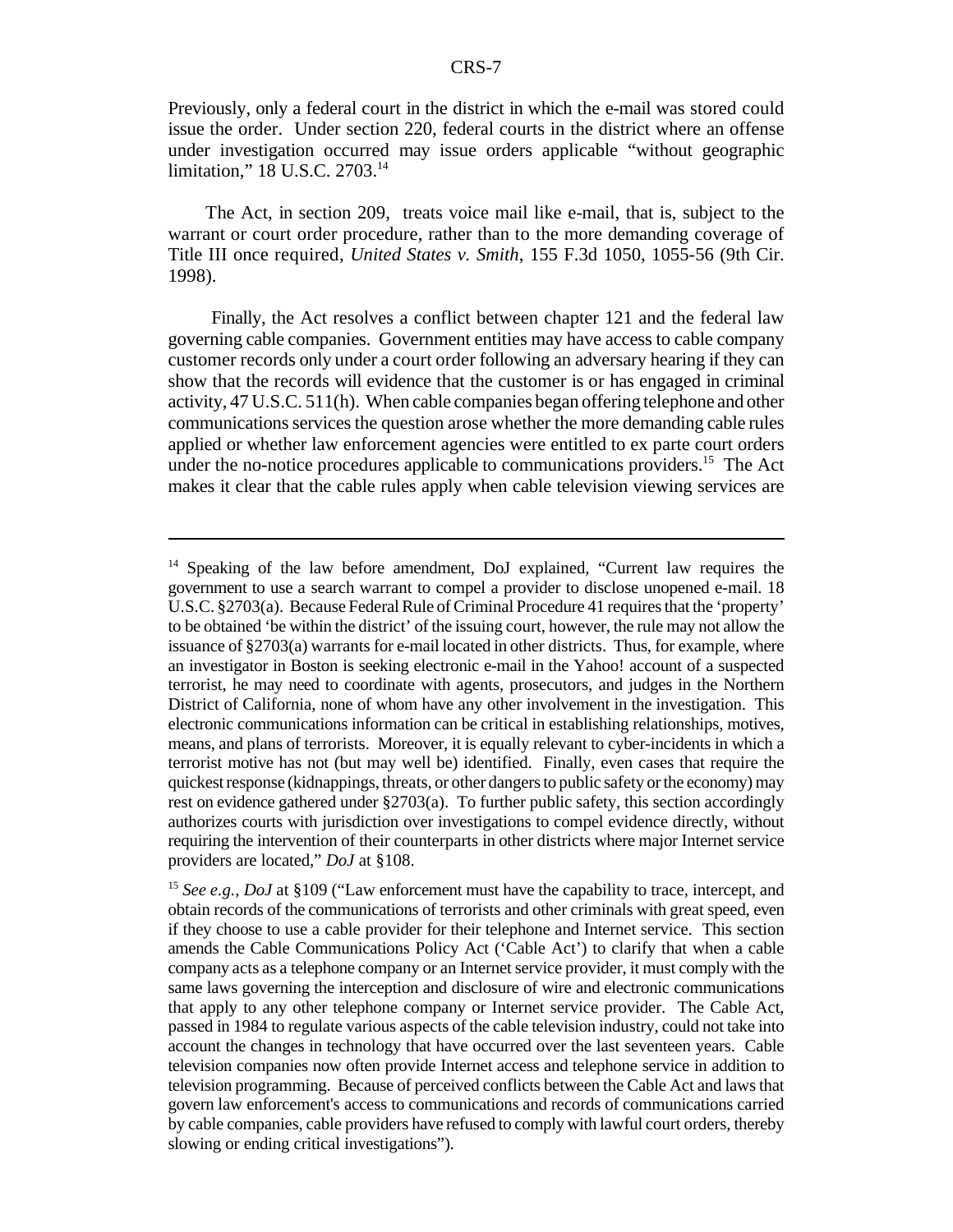involved and that the communications rules of chapter 121 apply when a cable company or anyone else provides communications services, section 211.

**Electronic Surveillance.** To Title III's predicate offense list, the Act adds cybercrime (18 U.S.C. 1030) and several terrorists crimes, sections  $201, 202$ <sup>16</sup> A second cybercrime initiative, section 217, permits law enforcement officials to intercept the communications of an intruder within a protected computer system  $(i.e.,$ a system used by the federal government, a financial institution, or one used in interstate or foreign commerce or communication), without the necessity of a warrant or court order, 18 U.S.C. 2511(2)(*i*). Yet only the interloper's intruding communications, those to or from the invaded system, are exposed under the section. The Justice Department originally sought the change because the law then did not clearly allow victims of computer trespassing to request law enforcement assistance in monitoring unauthorized attacks as they occur. $17$ 

 **Criminal Investigators' Access to Foreign Intelligence Information.** The Act clearly contemplates closer working relations between criminal investigators and foreign intelligence investigators, particular in cases of international terrorism.<sup>18</sup> It amends the Foreign Intelligence Surveillance Act (FISA) to that end. As originally enacted, the application for a surveillance order under FISA required certification of the fact that "*the* purpose for the surveillance is to obtain foreign intelligence information," 50 U.S.C.  $1804(a)(7)(B)(2000 \text{ ed.})$  (emphasis added), although it anticipated that any evidence divulged as a result might be turned over to law enforcement officials. Defendants often questioned whether authorities had used a FISA surveillance order against them in order to avoid the predicate crime threshold for a Title III order. Out of these challenges arose the notion that perhaps "the purpose" might not always mean the sole purpose. The case law indicated that, while an expectation that evidence of a crime might be discovered did not preclude a FISA order, at such time as a criminal prosecution became the focus of the investigation

<sup>&</sup>lt;sup>16</sup> 18 U.S.C. 229 (chemical weapons), 2332(terrorist acts of violence committed against Americans overseas), 2332a(use of weapons of mass destruction), 2332b(acts of terrorism transcending national boundaries), 2332d(financial transactions with countrieswhich support terrorists), 2339A(providing material support to terrorists), and 2339B(providing material support to terrorist organizations).

<sup>&</sup>lt;sup>17</sup> "Because service providers often lack the expertise, equipment, or financial resources required to monitor attacks themselves as permitted under current law, they often have no way to exercise their rights to protect themselves from unauthorized attackers. Moreover, such attackers can target critical infrastructures and engage in cyberterrorism," *DoJ* at §106. Elsewhere the Act defines "electronic surveillance" for purposes of the Foreign Intelligence Surveillance Act (FISA) to emphasize that the law enforcement authority for this intruder surveillance does not confer similar authority for purposes of foreign intelligence gathering, section 1003 (50 U.S.C. 1801(f)(2)).

<sup>18</sup> For a general discussion of federal intelligence and law enforcement cooperation, *see*, Best, *Intelligence and Law Enforcement: Countering Transnational Threats to the U.S.*, CRS REP.NO. RL30252 (Dec. 3, 2001).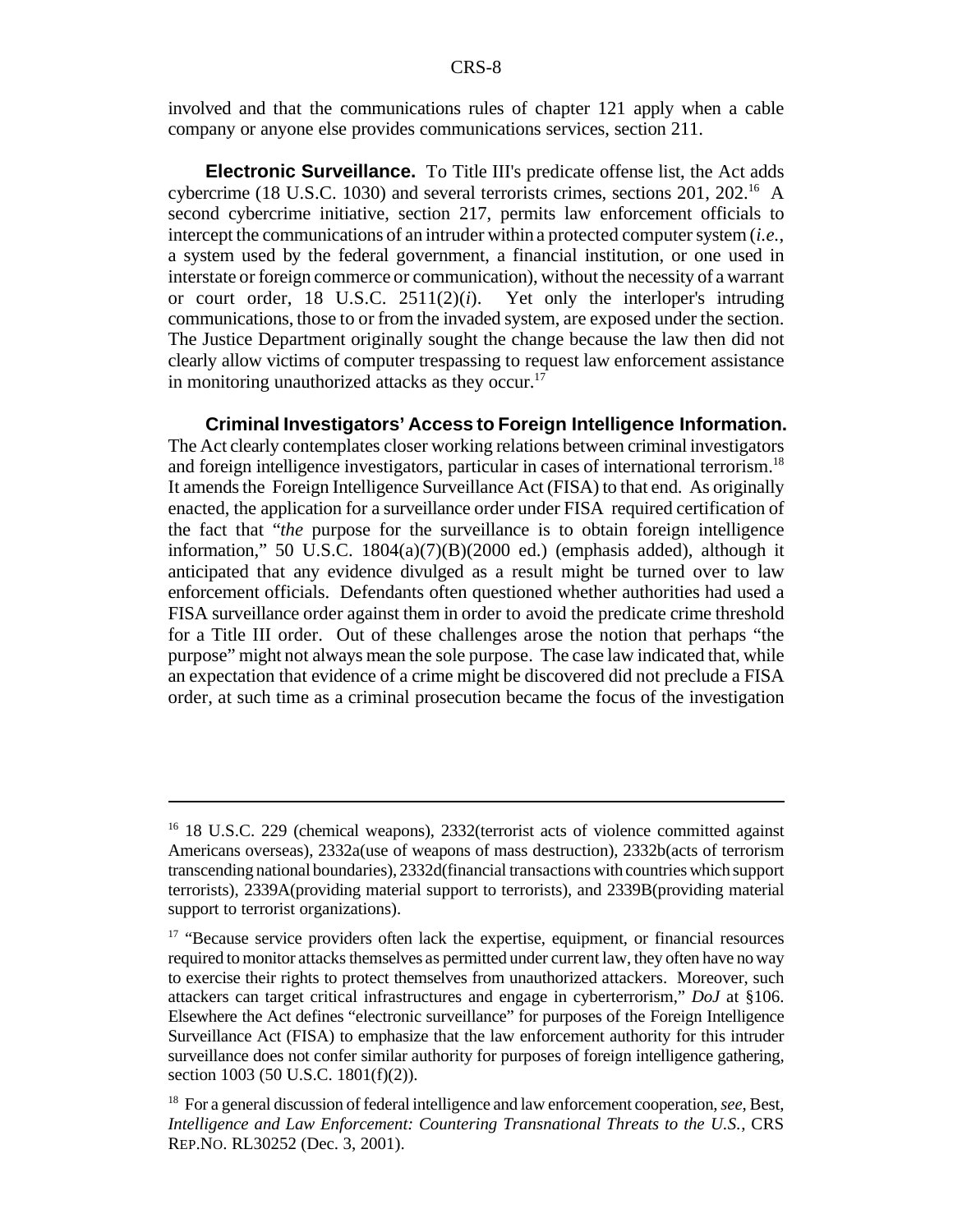officials were required to either end surveillance or secure an order under Title III.<sup>19</sup>

The Justice Department sought FISA surveillance and physical search authority on the basis of "a" foreign intelligence purpose.<sup>20</sup> Section 218 of the Act insists that foreign intelligence gathering be a "significant purpose" for the request for the FISA surveillance or physical search order,  $50$  U.S.C.  $1804(a)(7)(B)$ ,  $1823(a)(7)(B)$ , a more

 $20$  "Current law requires that FISA be used only where foreign intelligence gathering is the sole or primary purpose of the investigation. This section will clarify that the certification of a FISA request is supportable where foreign intelligence gathering is 'a' purpose of the investigation. This change would eliminate the current need continually to evaluate the relative weight of criminal and intelligence purposes, and would facilitate information sharing between law enforcement and foreign intelligence authorities which is critical to the success of anti-terrorism efforts," *DoJ* at §153.

 $19$  Before FISA, several lower federal courts recognized a foreign intelligence exception to the Fourth Amendment's warrant clause. It is here that the "primary purpose" notion originated. In *United States v. Truong Dinh Hung*, 629 F.2d 908, 915 (4th Cir. 1980), decided after FISA on the basis of pre-existing law, the court declared, "as the district court ruled, the executive should be excused from securing a warrant only when the surveillance is conducted 'primarily' for foreign intelligence reasons. We think that the district court adopted the proper test, because once surveillance becomes primarily a criminal investigation, the courts are entirely competent to make the usual probable cause determination, and because, importantly, individual privacy interests come to the fore and government foreign policy concerns recede when the government is primarily attempting to form the basis for a criminal prosecution." Subsequent case law, however, is not as clear as it might be: *see e.g., United States v. Duggan*, 743 F.2d 59, 77 (2d Cir. 1984)("FISA permits federal officials to obtain orders authorizing electronic surveillance 'for the purpose of obtaining foreign intelligence information.' The requirement that foreign intelligence information be the primary objective of the surveillance is plain not only from the language of Sec. 1802(b) but also from the requirements in Sec. 1804 as to what the application must contain. The application must contain a certification by a designated official of the executive branch that the purpose of the surveillance is to acquire foreign intelligence information, and the certification must set forth the basis for the certifying officials's belief that the information sought is the type of foreign intelligence information described"); *United States v. Pelton*, 835 F.2d 1067, 1075-76 (4th Cir. 1987)("We also reject Pelton's claim that the 1985 FISA surveillance was conducted primarily for the purpose of his criminal prosecution, and not primarily for the purpose of obtaining foreign intelligence information. . . . We agree with the district court that the primary purpose of the surveillance, both initially and throughout was to gather foreign intelligence information. It is clear that otherwise valid FISA surveillance is not tainted simply because the government can anticipate that the fruits of the surveillance may later be used . . . as evidence in a criminal trial"); *United States v. Sarkissian*, 841 F.2d 959, 907-8 (9th Cir. 1988)("Defendants rely on the primary purpose test articulated in *United States v. Truong Dinh Hung*. . . . One other court has applied the primary purpose test. Another court has rejected it . . . distinguishing *Truong*. A third court has declined to decide the issue. We also decline to decide the issue"); *United States v. Johnson*, 952 F.2d 565, 572 (1st Cir. 1991)("Appellants attack the government's surveillance on the ground that it was undertaken not for foreign intelligence purposes, but to gather evidence for a criminal prosecution. FISA applications must contain, among otherthings, a certification that the purpose ofthe requested surveillance is the gathering of foreign intelligence information. . . . Although the evidence obtained under FISA subsequently may be used in criminal prosecutions, the investigation of criminal activity cannot be the primary purpose of the surveillance").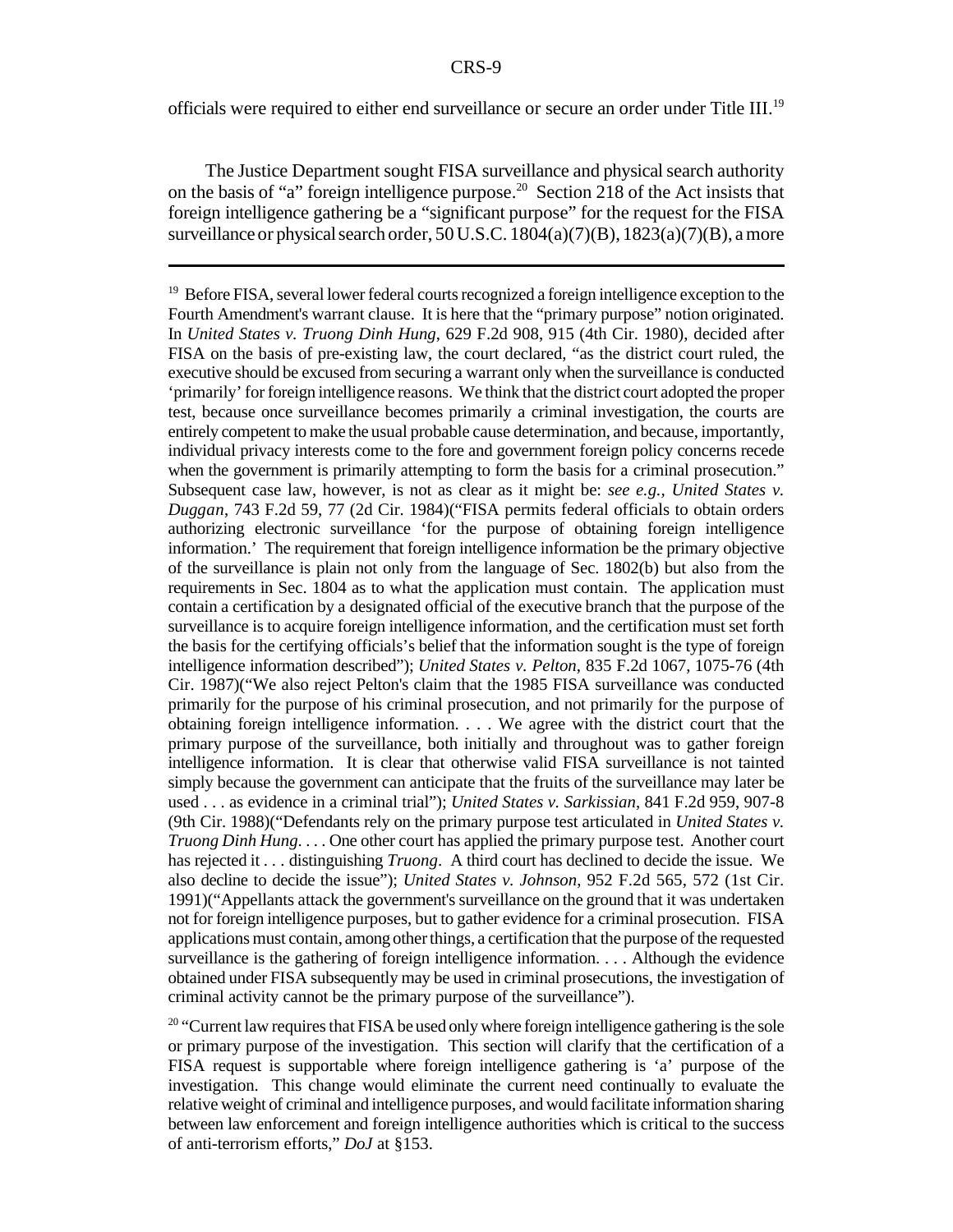demanding standard than the "a purpose" threshold proposed by the Justice Department, but a clear departure from the original "the purpose" entry point. FISA once described a singular foreign intelligence focus prerequisite for any FISA surveillance application. Section 504 of the Act further encourages coordination between intelligence and law enforcement officials, and states that such coordination is no impediment to a "significant purpose" certification, 50 U.S.C. 1806(k),  $1825(k).^{21}$ 

**Protective Measures.** The Act reenforces two kinds of safeguards, one set designed to prevent abuse and the other to protect those who assist the government. The sunset clause is perhaps the best known of the Act's safeguards. Under the direction of section 224, many of the law enforcement and foreign intelligence authorities granted by the Act expire as of December 31, 2005.<sup>22</sup> The Act also fills some of the gaps in earlier sanctions available for official, abusive invasions of privacy. Prior law made it a federal crime to violate Title III (wiretapping), chapter

"(b) With respect to any particular foreign intelligence investigation that began before the date on which the provisions referred to in subsection (a) cease to have effect, or with respect to any particular offense or potential offense that began or occurred before the date on which such provisions cease to have effect, such provisions shall continue in effect," section 224.

The sections which expire are: 201 and 202 (adding certain terrorism crimes to the predicate list for Title III), 293(b)(sharing Title III information with foreign intelligence officers), 204 (clarifying the foreign intelligence exception to the law enforcement pen register and trap and trace device provisions), 206 (roving foreign intelligence surveillance), 207 (duration of foreign intelligence surveillance orders and extensions), 209 (treatment of voice mail as e-mail rather than as telephone conversation), 212 (service provider disclosures in emergency cases), 214 (authority for pen registers and trap and trace devices in foreign intelligence cases), 215 (production of tangible items in foreign intelligence investigations), 217 (intercepting computer trespassers' communications), 218 (foreign intelligence surveillance when foreign intelligence gathering is "a significant" reason rather than "the" reason for the surveillance), 219 (nationwide terrorism search warrants), 220 (nationwide communication records and stored e-mail search warrants), 223 (civil liability and administrative discipline for violations of Title III, chapter 121, and certain foreign intelligence prohibitions), and 225 (immunity for foreign intelligence surveillance assistance).

<sup>&</sup>lt;sup>21</sup> " $(k)(1)$  Federal officers who conduct electronic surveillance to acquire foreign intelligence information under this title may consult with Federal law enforcement officers to coordinate efforts to investigate or protect against  $- (A)$  actual or potential attack or other grave hostile acts of a foreign power or an agent of a foreign power;(B)sabotage or international terrorism by a foreign power or an agent of a foreign power; or (C) clandestine intelligence activities by an intelligence service or network of a foreign power or by an agent of a foreign power. (2) Coordination authorized under paragraph (1) shall not preclude the certification required by section  $104(a)(7)(B)$  or the entry of an order under section 105." FISA defines "foreign power" and "agent of a foreign power" broadly, *see* note 33, *infra*, quoting, 50 U.S.C. 1801.

 $22$  "(a) Except as provided in subsection (b), this title and the amendments made by this title (other than sections 203(a)[sharing grand jury information], 203(c)[procedures for sharing grand jury information], 205 [FBI translators], 208 [seizure of stored voice-mail], 210[subpoenas for communications provider customer records], 211[access to cable company communication service records], 213[sneak and peek], 216[pen register and trap and trace device amendments], 221[trade sanctions], and 222[assistance to law enforcement], and the amendments made by those sections) shall cease to have effect on December 31, 2005.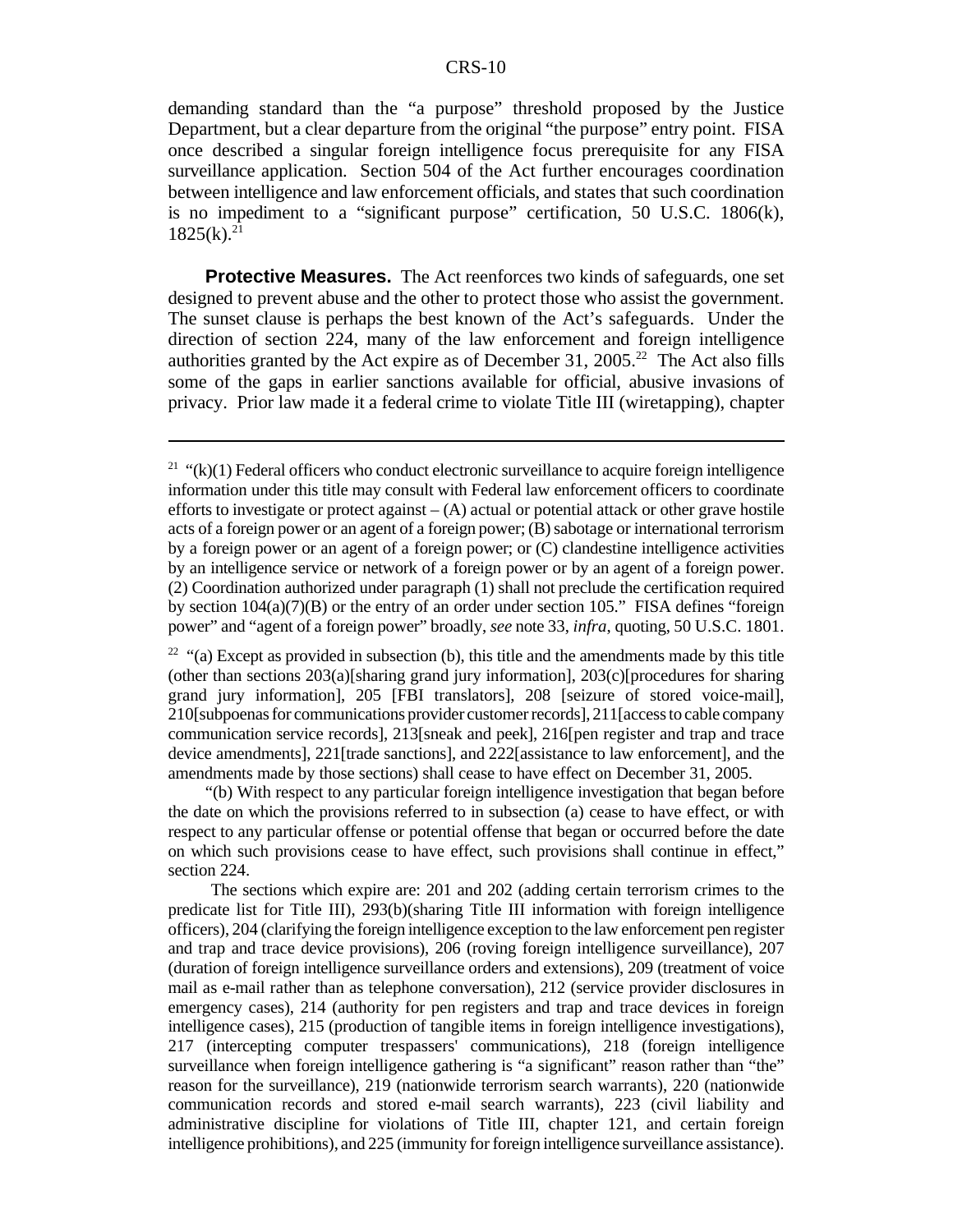121 (e-mail and communicationsrecords), or chapter 206 (pen registers and trap and trace devices).<sup>23</sup> Victims of offenses under Title III and chapter 121 (but not chapter 206) were entitled to damages (punitive damages in some cases) and reasonable attorneys' fees,  $^{24}$  but could not recover against the United States. <sup>25</sup> Chapter 121 alone insisted upon an investigation into whether disciplinary action ought to be taken when federal officers or employees were found to have intentionally violated its proscriptions, 18 U.S.C. 2707.

The Act augments these sanctions by authorizing a claim against the United States for not less than \$10,000 and costs for violations of Title III, chapter 121, or the Foreign Intelligence Surveillance Act (FISA), by federal officials, and emphasizing the prospect of administrative discipline for offending federal officials, section 223.

Finally, the Act instructs the Department of Justice's Inspector General to designate an official to receive and review complaints of civil liberties violations by DoJ officers and employees, section 1001.

The second category of protective measures applies to service providers and others who help authorities track and gather communications information. For example, section 815 immunizes service providers who in good faith preserve customer records at the government's request until a court order authorizing access can be obtained.<sup>26</sup> Another allows providers to disclose customer records to protect the provider's rights and property and to disclose stored customer communications and records in emergency circumstances, section 212. Under pre-existing law providers could disclose the content of stored communications but not customer records. The Justice Department recommended the changes in the interests of greater protection against cybercrimes committed by terrorists and others.<sup>27</sup> A third section,

<sup>26</sup> Prior law already granted service providers immunity for disclosure of customer records in compliance with a court access order, 18 U.S.C. 2703(f).

 $27$  "Existing law contains no provision that allows providers of electronic communications service to disclose the communications (or records relating to such communications) of their customers or subscribers in emergencies that threaten death or serious bodily injury. This section amends 18 U.S.C. §2702 to authorize such disclosures if the provider reasonably believes that an emergency involving immediate danger of death or serious physical injury to any person requires disclosure of the information without delay.

"Current law also contains an odd disconnect: a provider may disclose the *contents* of the customer's communications in order to protect its rights or property but the current statute does not expressly permit a provider to voluntarily disclose *non-content* records (such as a subscriber's login records). 18 U.S.C. 2702(b)(5). This problem substantially hinders the ability of providers to protect themselves from cyber-terrorists and criminals. Yet the right to disclose the contents of communications necessarily implies the less intrusive ability to disclose non-content records. In order to promote the protection of our nation's critical infrastructures, this section's amendments allow communications providers to voluntarily disclose both content and non-content records to protect their computer systems," *DoJ* at

<sup>23</sup> 18 U.S.C. 2511, 2701, and 3121 (2000 ed.), respectively.

<sup>&</sup>lt;sup>24</sup> 18 U.S.C. 2520 and 2707 (2000 ed.).

<sup>25</sup> *Spock v. United States*, 464 F.Supp. 510, 514 n.2 (S.D.N.Y. 1978); *Asmar v. IRS*, 680 F.Supp. 248, 250 (E.D.Mich. 1987).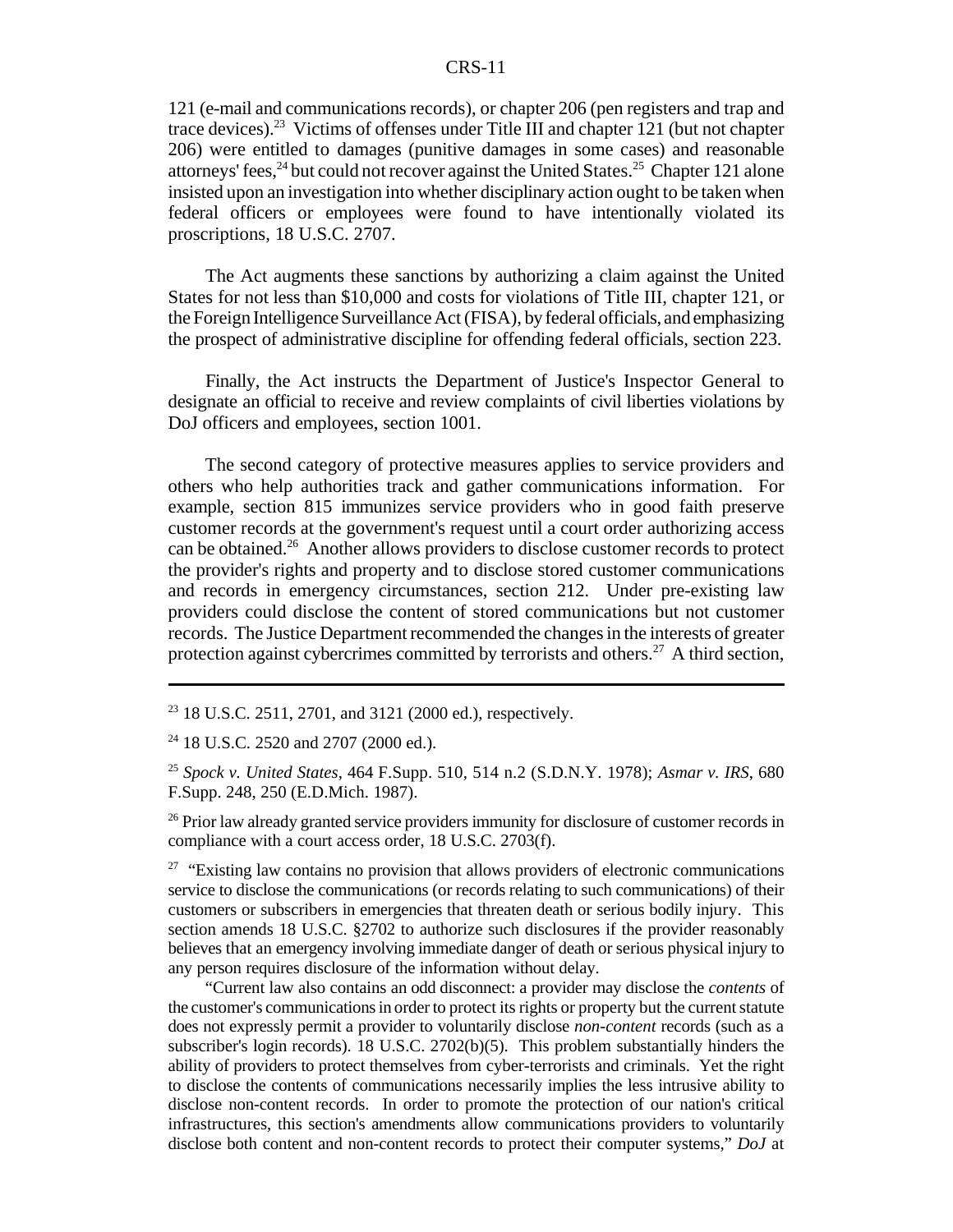section 222 promises reasonable compensation for service providers and anyone else who help law enforcement install or apply pen registers or trap and trace devices,  $2<sup>8</sup>$ but makes it clear that nothing in the Act is intended to expand communications providers' obligation to make modifications in their systems in order to accommodate law enforcement needs.<sup>29</sup>

#### **Foreign Intelligence Investigations**

Although both criminal investigations and foreign intelligence investigations are conducted in the United States, criminal investigations seek information about unlawful activity; foreign intelligence investigations seek information about other countries and their citizens. Foreign intelligence is not limited to criminal, hostile, or even governmental activity. Simply being foreign is enough.<sup>30</sup>

Restrictions on intelligence gathering within the United States mirror American abhorrence of the creation of a secret police, coupled with memories of intelligence gathering practices during the Vietnam conflict which some felt threatened to chill robust public debate. Yet there is no absolute ban on foreign intelligence gathering in the United States. Congress enacted the Foreign Intelligence Surveillance Act  $(FISA)$ ,<sup>31</sup> something of a Title III for foreign intelligence wiretapping conducted in this country, after the Supreme Court made it clear that the President's authority to see to national security was insufficient to excuse warrantless wiretapping of suspected terrorists who had no identifiable foreign connections, *United States v. United States District Court*, 407 U.S. 297 (1972). FISA later grew to include procedures for physical searches in foreign intelligence cases, 50 U.S.C. 1821-1829, for pen register and trap and trace orders, 50 U.S.C. 1841-1846, and for access to records from businesses engaged in car rentals, motel accommodations, and storage

<sup>31</sup> 50 U.S.C. 1801 *et seq.*

<sup>§110.</sup>

<sup>&</sup>lt;sup>28</sup> Chapter 206 had long guaranteed providers and others reasonable compensation, 18 U.S.C. 3124(c), but section 216 of the Act expands the circumstances under which the authorities may request assistance including requests for the help of those not specifically mentioned in the court order. Section 222 makes it clear the expanded obligation to provide assistance is matched by a corresponding right to compensation.

<sup>&</sup>lt;sup>29</sup> Thus in the name of assisting in the execution of Title III, chapter 121, or chapter 206 order, the courts may not cite the Act as the basis for an order compelling a service provider to make system modifications or provide any other technical assistance not already required under 18 U.S.C. 2518(4), 2706, or 3124(c), *see,* H.R.Rep.No. 107-236, at 62-3 (2001) (emphasis added) ("This Act is not intended to affect obligations under Communications Assistance for Law Enforcement Act [which addresses law enforcement-beneficial system modifications and the compensation to be paid for the changes], nor does the act impose any *additional* technical obligation or requirement on a provider of wire or electronic communication service or other person to furnish facilities or technical assistance").

 $30$   $E.g.,$  As amended by section 902 of the Act, "foreign intelligence' means information relating to the capabilities, intentions, or activities of foreign governments or elements thereof, foreign organizations, or foreign persons, *or international terrorist activities*," 50 U.S.C. 401a(2)(language added by the Act in italics).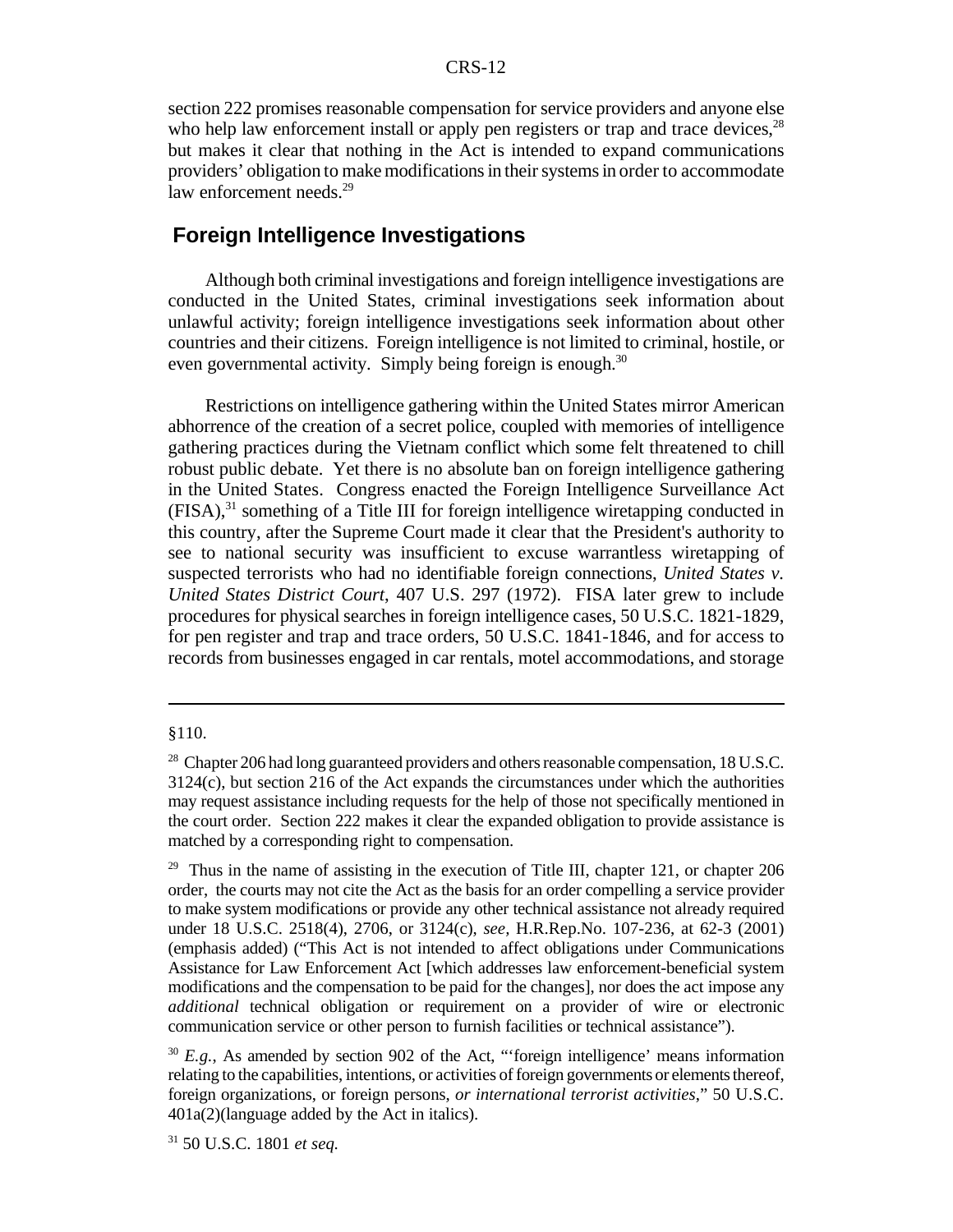lockers, 50 U.S.C. 1861-1863 (2000 ed.). Intelligence authorities gained narrow passages through other privacy barriers as well.<sup>32</sup>

In many instances, access was limited to information related to the activities of foreign governments or their agents in this country, not simply relating to something foreign here. FISA, for example, is directed at foreign governments, international terrorists, and their agents, spies and saboteurs.<sup>33</sup> There were and still are extra

<sup>33</sup> "As used in this subchapter: (a) 'Foreign power' means  $-(1)$  a foreign government or any component thereof, whether or not recognized by the United States; (2) a faction of a foreign nation or nations, not substantially composed of United States persons; (3) an entity that is openly acknowledged by a foreign government or governments to be directed and controlled by such foreign government or governments; (4) a group engaged in international terrorism or activities in preparation therefor; (5) a foreign-based political organization, not substantially composed of United States persons; or (6) an entity that is directed and controlled by a foreign government or governments.

"(b) 'Agent of a foreign power' means  $- (1)$  any person other than a United States person, who – (A) acts in the United States as an officer or employee of a foreign power, or as a member of a foreign power as defined in subsection (a)(4) of this section; (B) acts for or on behalf of a foreign power which engages in clandestine intelligence activities in the United States contrary to the interests of the United States, when the circumstances of such person's presence in the United States indicate that such person may engage in such activities in the United States, or when such person knowingly aids or abets any person in the conduct of such activities or knowingly conspires with any person to engage in such activities; or (2) any person who – (A) knowingly engages in clandestine intelligence gathering activities for or on behalf of a foreign power, which activities involve or may involve a violation of the criminal statutes of the United States; (B) pursuant to the direction of an intelligence service or network of a foreign power, knowingly engages in any other clandestine intelligence activities for or on behalf of such foreign power, which activities involve or are about to involve a violation of the criminal statutes of the United States;(C) knowingly engages in sabotage or international terrorism, or activities that are in preparation therefor, or on behalf of a foreign power; (D) knowingly enters the United States under a false or fraudulent identity for or on behalf of a foreign power or, while in the United States, knowingly assumes a false or fraudulent identity for or on behalf of a foreign power; or (E) knowingly aids or abets any person in the conduct of activities described in subparagraph (A), (B), or (C) or knowingly conspires with any person to engage in activities described in subparagraph (A), (B), or (C).

"(c) 'International terrorism' means activities that  $- (1)$  involve violent acts or acts dangerousto human life that are a violation of the criminal laws of the United States or of any State, or that would be a criminal violation if committed within the jurisdiction of the United States or any State; (2) appear to be intended  $-$  (A) to intimidate or coerce a civilian population; (B) to influence the policy of a government by intimidation or coercion; or (C) to affect the conduct of a government by assassination or kidnaping; and (3) occur totally outside the United States, or transcend national boundaries in terms of the means by which they are accomplished, the persons they appear intended to coerce or intimidate, or the locale in which their perpetrators operate or seek asylum.

"(d) 'Sabotage' means activities that involve a violation of chapter 105 of Title 18, or that would involve such a violation if committed against the United States.

"(e) 'foreign intelligence information' means  $- (1)$  information that relates to, and if concerning a United States person is necessary to, the ability of the United States to protect against – (A) actual or potential attack or other grave hostile acts of a foreign power or an

 $32 E.g., 18 U.S.C. 2709$  (counterintelligence access to telephone toll and transaction records), 12 U.S.C. 3414 (right to financial privacy), 15 U.S.C. 1681u(fair credit reporting).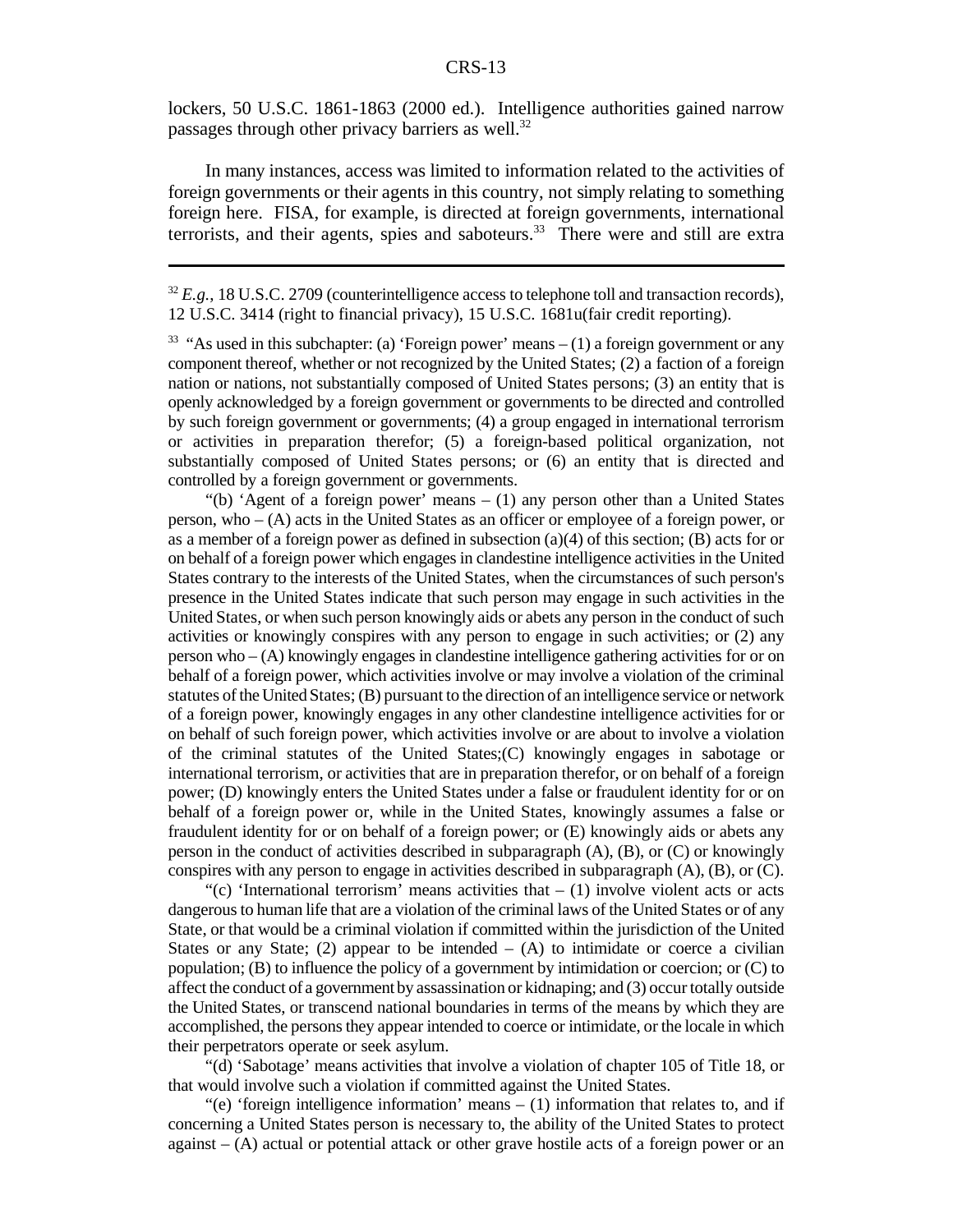safeguards if it appears that an intelligence investigation may generate information about Americans ("United States persons," *i.e.,* citizens or permanent resident aliens).<sup>34</sup> The procedures tend to operate under judicial supervision and tend to be confidential as a matter of law, prudence, and practice.

The Act eases some of the restrictions on foreign intelligence gathering within the United States, and affords the U.S. intelligence community greater access to information unearthed during a criminal investigation, but it also establishes and expands safeguards against official abuse. More specifically, it:

• permits "roving" surveillance (court orders omitting the identification of the particular instrument, facilities, or place where the surveillance is to occur when the court finds the target is likely to thwart identification with particularity)

• increases the number of judges on the FISA court from 7 to 11

• allows application for a FISA surveillance or search order when gathering foreign intelligence is *a significant* reason for the application rather than *the* reason

• authorizes pen register and trap & trace device orders for e-mail as well as telephone conversations

- sanctions court ordered access to any tangible item rather than only business records held by lodging, car rental, and locker rental businesses
- carries a sunset provision
- establishes a claim against the U.S. for certain communications privacy violations by government personnel
- expands the prohibition against FISA orders based solely on an American's exercise of his or her First Amendment rights.

agent of a foreign power; (B) sabotage or international terrorism by a foreign power or an agent of a foreign power; or (C) clandestine intelligence activities by an intelligence service or network of a foreign power or by an agent of a foreign power; or (2) information with respect to a foreign power or foreign territory that relates to, and if concerning a United States person is necessary to  $-(A)$  the national defense or the security of the United States; or  $(B)$ the conduct of the foreign affairs of the United States," 50 U.S.C. 1801.

<sup>&</sup>lt;sup>34</sup> Strictly speaking for FISA purposes, a United States person "means a citizen of the United States, an alien lawfully admitted for permanent residence (as defined in section  $1101(a)(20)$ ) of Title 8), an unincorporated association a substantial number of members of which are citizens of the United States or aliens lawfully admitted for permanent residence, or a corporation which is incorporated in the United States, but does not include a corporation or an association which is a foreign power, as defined in subsection (a)(1), (2), or (3) of this section," 50 U.S.C. 1801(i).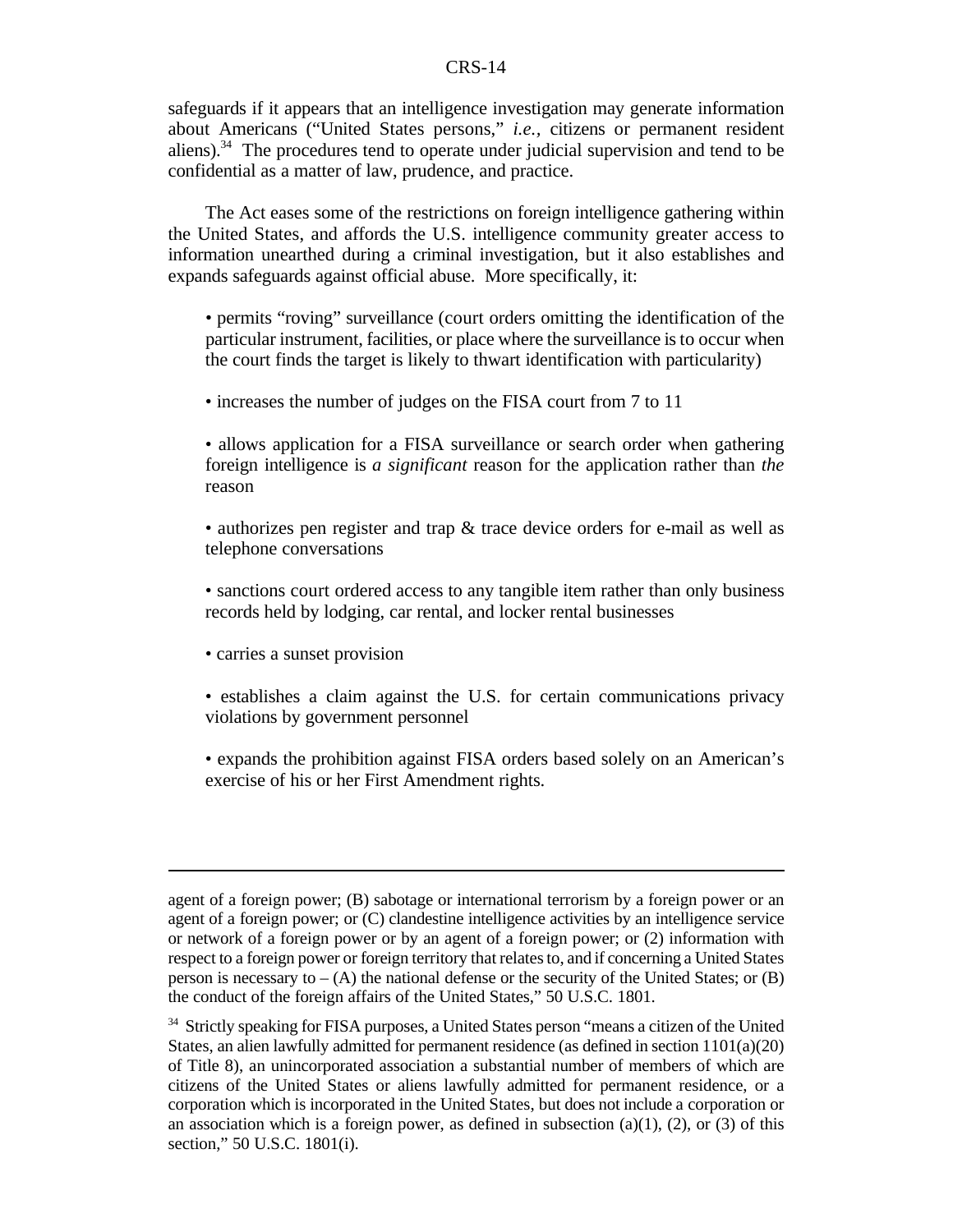**FISA.** FISA is in essence a series of procedures available to secure court orders in certain foreign intelligence cases.<sup>35</sup> It operates through the judges of a special court which prior to the Act consisted of seven judges, scattered throughout the country, two of whom were from the Washington, D.C. area. The Act, in section 208, authorizes the appointment of four additional judges and requires that three members of the court reside within twenty miles of the District of Columbia, 50 U.S.C. 1803(a).

*Search and Surveillance for Intelligence Purposes.* Unless directed at a foreign power, the maximum duration for FISA surveillance orders and extensions was once ninety days and forty-five days for physical search orders and extensions, 50 U.S.C. 1805(e), 1824(d)(2000 ed.). The Act, in section 207, extends the maximum tenure of physical search orders to ninety days and in the case of both surveillance orders and physical search orders extends the maximum life of an order involving an agent of a foreign power to 120 days, with extensions for up to a year, 50 U.S.C. 1805(e), 1824(d). This represents a compromise over the Justice Department's original proposal which would have set the required expiration date for orders at one year instead of 120 days, *Draft* at §151.<sup>36</sup>

Section 901 of the Act address a concern raised during the 106th Congress relating to the availability of the FISA orders and the effective use of information gleaned from the execution of a FISA order. $37$  It vests the Director of Central

Section 314 of the Intelligence Authorization Act for Fiscal Year 2002 (Intelligence Authorization Act), P.L. 107-108, 115 Stat. 1394, 1402 (2001), further amended some of the time limits relating to FISA surveillance and physical searches, extending from 24 hours to 72 hours: (a) the time period during which agents might disseminate or use information secured pursuant to a FISA surveillance or search order but otherwise protected from dissemination or use by the order's minimization requirements; and (b) the permissible duration of emergency surveillance or searches after which surveillance or the search must stop or a FISA order application filed (50 U.S.C. 1801(h)(4), 1821(4)(D), 1805(f), 1824(e)).

<sup>35</sup> For a general discussion of FISA prior to enactment of the Act, *see*, Bazan, *The Foreign Intelligence Surveillance Act: An Overview of the Statutory Framework for Electronic Surveillance*, CRS REP.NO. RL30465 (Sept. 18, 2001).

<sup>&</sup>lt;sup>36</sup> See also, DoJ at §151, "This section reforms a critical aspect of the Foreign Intelligence Surveillance Act (FISA). It will enable the Foreign Intelligence Surveillance Court (FISC), which presides over applications made by the U.S. government under FISA, to authorize the search and surveillance in the U.S. of officers and employees of foreign powers and foreign members of international terrorist groups for up to a year. Currently, the FISC may only authorize such searches and surveillance for up to 45 days and 90 days, respectively. The proposed change would bring the authorization period in line with that allowed forsearch and surveillance of the foreign establishments for which the foreign officers and employees work. The proposed change would have no effect on electronic surveillance of U.S. citizens or permanent resident aliens."

<sup>37</sup> *See e.g.*, S.Rep.No. 106-352, at 3, 6, 7 (2000)("The Office of Intelligence Policy and Review (OIPR) in the Department of Justice is responsible for advising the Attorney General on matters relating to the national security of the United States. As part of its responsibilities, the OIPR prepares and presents to the Foreign Intelligence Surveillance Court (FISC) all applications for electronic surveillance and physical searches under the Foreign Intelligence Surveillance Act . . . . Agencies have informed the Committee that the FISA application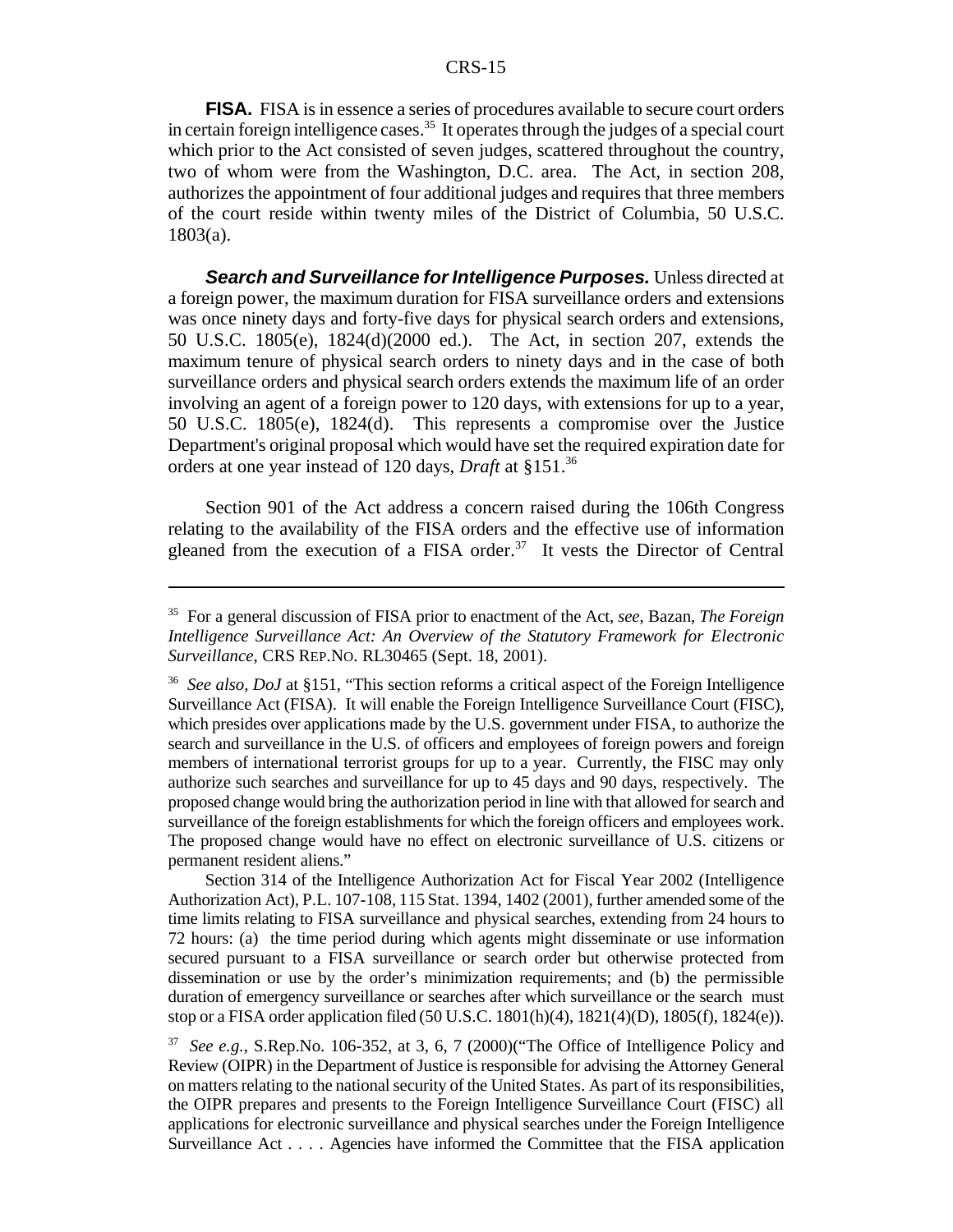Intelligence with the responsibility to formulate requirements and prioritiesforthe use of FISA to collect foreign intelligence information. He is also charged with the responsibility of assisting the Attorney General in the efficient and effective dissemination of FISA generated information (50 U.S.C. 403-3(c)).

*Pen Registers and Trap and Trace Devices for Intelligence Gathering.* Section 214 grants the request of the Department of Justice by dropping requirements which limited FISA pen register and trap and trace device orders to facilities used by foreign agents or those engaged in international terrorist or clandestine intelligence activities, 50 U.S.C.  $1842(c)(3)(2000 ed.)$ <sup>38</sup> It is enough that the order is sought as part of an investigation to protect against international terrorism or clandestine intelligence activities and is not motivated solely by an American's exercise of his or her First Amendment rights. Elsewhere (section 505), the Act drops a similar limitation for intelligence officials' access to telephone records, 18 U.S.C.

process, as interpreted by the OIPR is administratively burdensome and, at times, extremely slow. Many applications undergo months of scrutiny before submission to the court because the OIPR prescribes standards and restrictions not imposed by the statute. . . . In particular, the OIPR has been criticized for an overly restrictive interpretation of the FISA 'currency' requirement. This is the issue of how recent a subject's activities must be to support a finding of probable cause that the subject is engaged in clandestine intelligence gathering activities.

.. . While existing law does not specifically address ``past activities," it does not preclude, and legislative history supports, the conclusion that past activities may be part of the totality of circumstances considered by the FISC in making a probable cause determination. . . . By definition, information collected pursuant to a court order issued under the Foreign Intelligence Surveillance Act is foreign intelligence not law enforcement information. Accordingly, the Committee wants to clarify that the FISA `take' can and must be shared by the Federal Bureau of Investigation with appropriate intelligence agencies. For the intelligence mission of the United States to be successful, there must be a cooperative and concerted effort among intelligence agencies. Any information collected by one agency under foreign intelligence authorities that could assist another agency in executing its lawful mission should be shared fully and promptly. Only then can the United States Government pursue aggressively important national security targets including, for example, counterterrorist and counternarcotics targets"); *see also*, 147 *Cong.Rec.* S799-803 (daily ed. Feb. 24, 2000)(remarks of Sens. Specter, Torricelli and Biden).

<sup>38</sup> "When added to FISA two years ago, the pen register/trap and trace section was intended to mirror the criminal pen/trap authority defined in 18 U.S.C. §3123. The FISA authority differs from the criminal authority in that it requires, in addition to a showing of relevance, an additional factual showing that the communications device has been used to contact an 'agent of a foreign power' engaged in international terrorism or clandestine intelligence activities. This has the effect of making the FISA pen/trap authority much more difficult to obtain. In fact, the process of obtaining FISA pen/trap authority is only slightly less burdensome than the process for obtaining full electronic surveillance authority under FISA. This stands in stark contrast to the criminal pen/trap authority, which can be obtained quickly from a local court, on the basis of a certification that the information to be obtained isrelevant to an ongoing investigation. The amendment simply eliminates the 'agent of a foreign power' prong from the predication, and thusmakestheFISA authority more closely track the criminal authority," *DoJ* at §155.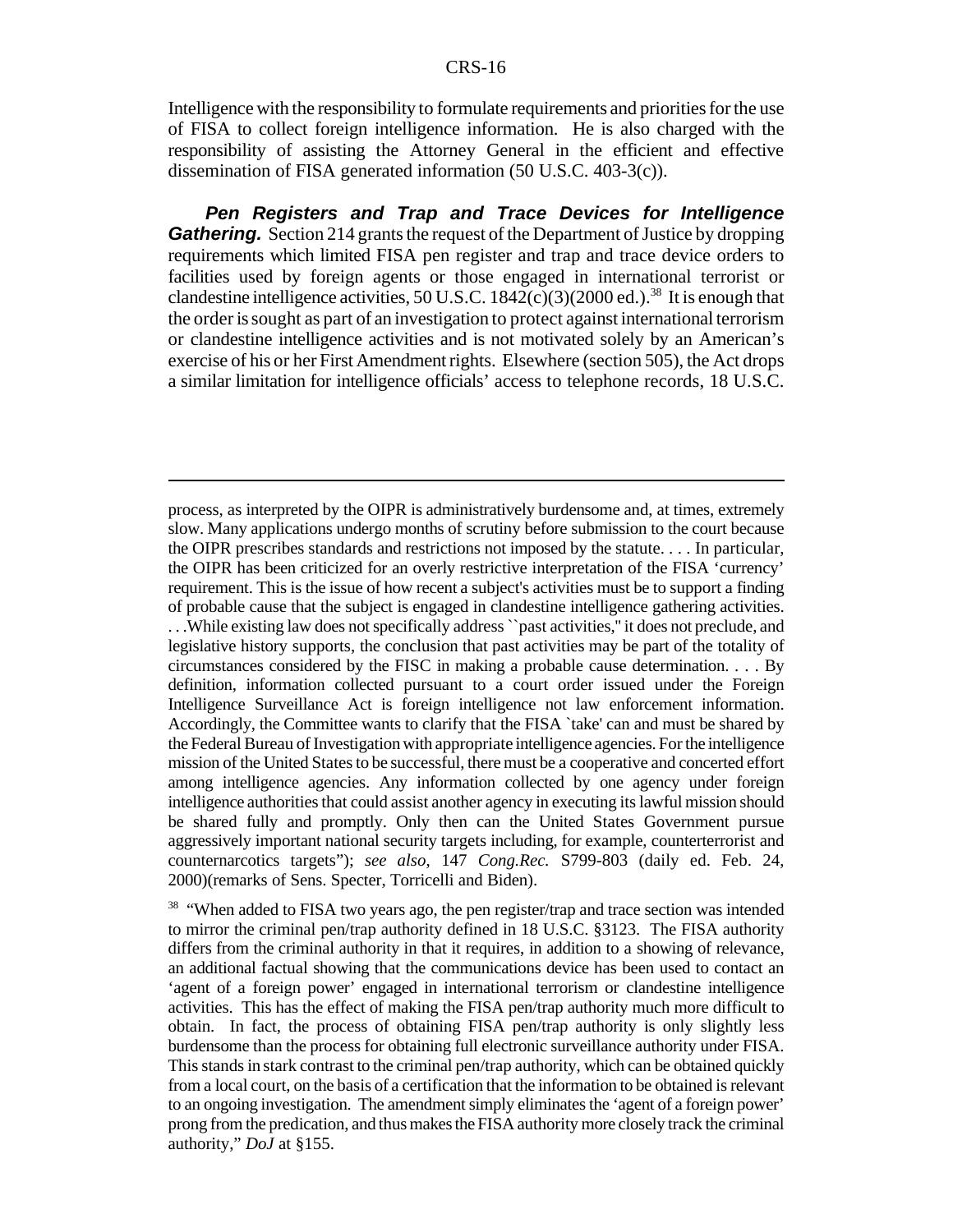2709(b), and under the Right to Financial Privacy Act, 12 U.S.C.  $3414(a)(5)(A)$ , as well as the Fair Credit Reporting Act, 15 U.S.C. 1681u.<sup>39</sup>

Section 214 adjusts the language of the FISA pen register-trap and trace authority to permit its use to capture source and destination information relating to electronic communications (*e.g.*, e-mail) as well as telephone communications, 50 U.S.C. 1842(d). The section makes it clear that requests for a FISA pen register-trap and trace order, like requests for other FISA orders, directed against Americans (U.S. persons) may not be based solely on activities protected by the First Amendment, 50 U.S.C. 1842, 1843.

*Third Party Cooperation and Tangible Evidence.* As in the case of criminal investigations, the Act has several sections designed to encourage third party cooperation and to immunize third parties from civil liability for their assistance. FISA orders may include instructions directing specifically identified third parties to assist in the execution of the order, 50 U.S.C.  $1805(c)(2)(B)$ . The Act permits inclusion of a general directive for assistance when the target's activities are designed to prevent more specific identification, section 206, and immunizes in 50 U.S.C. 1805(h), those who provide such assistance, section 225.<sup>40</sup>

 $39$  Except in the case of certain credit information, these are not court procedures, but written requests for third party records which would otherwise to be entitled to confidentiality. Section 505, in response to the Justice Department's suggestion, allows FBI field offices to make the requests, *see DoJ* at §157 ("At the present time, National Security Letter (NSL) authority exists in three separate statutes: the Electronic Communications Privacy Act (for telephone and electronic communications records), the Financial Right to Privacy Act (for financial records), and the Fair Credit Reporting Act (for credit records). Like the FISA pen register/trap and trace authority described above, NSL authority requires both a showing of relevance and a showing of links to an 'agent of a foreign power.' In this respect, they are substantially more demanding than the analogous criminal authorities, which require only a certification of relevance. Because the NSLs require documentation of the facts supporting the 'agent of a foreign power' predicate and because they require the signature of a highranking official at FBI headquarters, they often take months to be issued. This is in stark contrast to criminal subpoenas, which can be used to obtain the same information, and are issued rapidly at the local level. In many cases, counterintelligence and counterterrorism investigations suffer substantial delays while waiting for NSLs to be prepared, returned from headquarters, and served. The section would streamline the process of obtaining NSL authority, and also clarify the FISA Court can issue orders compelling production of consumer reports").

<sup>&</sup>lt;sup>40</sup> When it requested the amendment, the Department of Justice explained that the "provision" expands the obligations of third parties to furnish assistance to the government under FISA. Under current FISA provisions, the government can seek information and assistance from common carriers, landlords, custodians and other persons specified in court-ordered surveillance. Section 152 would amend FISA to expand existing authority to allow, 'in circumstances where the Court finds that the actions of the target of the application may have the effect of thwarting the identification of a specified person that a common carrier, landlord, custodian or other persons not specified in the Court's order be required to furnish the applicant information and technical assistance necessary to accomplish electronic surveillance in a manner that will protect its secrecy and produce a minimum of interference with the services that such person is providing to the target of electronic surveillance.' This would enhance the FBI's ability to monitor international terrorists and intelligence officers who are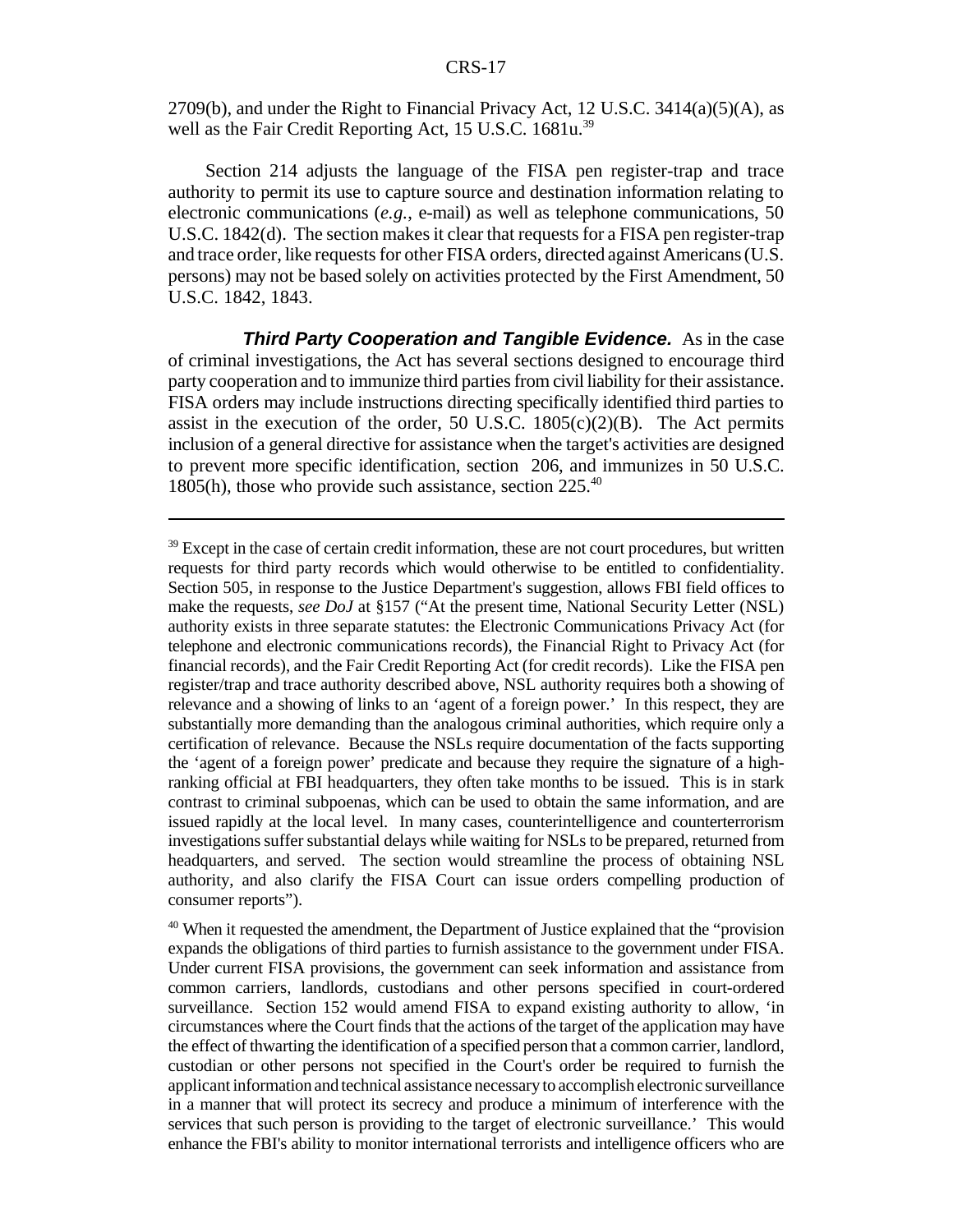Prior to the Act, FISA allowed federal intelligence officers to seek a court order for accessto certain car rental, storage, and hotel accommodation records, 50 U.S.C. 1861 to 1863 (2000 ed.). The Justice Department asked that the authority be replaced with permission to issue administrative subpoenas for any tangible item regardless of the business (if any) of the custodian.<sup>41</sup> The Act amends the provisions, preserving the court order requirement. Yet it allows the procedure to be used in foreign intelligence investigations, conducted to protect against international terrorism or clandestine intelligence activities,<sup>42</sup> in order to seize any tangible item regardless of who is in possession of the item, and continues in place the immunity for good faith compliance by third party custodians, section 215.

In a related provision, Section 358 amends the –

• purposes section of the Currency and Foreign Transaction Reporting Act (31 U.S.C. 5311);

• suspicious activities reporting requirements section of that Act (31 U.S.C.  $5318(g)(4)(B);$ 

• availability of records section of that Act (31 U.S.C. 5319);

• purposes section of the Bank Secrecy Act (12 U.S.C. 1829b(a);

• the Secretary of the Treasury's authority over uninsured banks and other financial institutions under that Act (12 U.S.C. 1953(a);

• access provisions of the Right to Financial Privacy Act (12 U.S.C. 3412(2)(a), 3414(a)(1), 3420(a)(2); and

• access provisions of the Fair Credit Reporting Act (15 U.S.C. 1681u, 1681v;

trained to thwart surveillance by rapidly changing hotel accommodations, cell phones, Internet accounts, etc., just prior to important meetings or communications. Under the current law, the government would have to return to the FISA Court for an order that named the new carrier, landlord, etc., before effecting surveillance. Under the proposed amendment, the FBI could simply present the newly discovered carrier, landlord, custodian or other person with a generic orderissued by the Court and could then effect FISA coverage assoon astechnically feasible," *DoJ* at 152.

Section 314 of the Intelligence Authorization Act immunizes those who assist in the execution of either a FISA surveillance or physical search order (50 U.S.C. 1805(i)), 115 Stat. 1402.

<sup>41</sup> "The 'business records' section of FISA (50 U.S.C. §§ 1861 and 1862) requires a formal pleading to the Court and the signature of a FISA judge (or magistrate). In practice, this makes the authority unavailable for most investigative contexts. The time and difficulty involved in getting such pleadings before the Court usually outweighs the importance of the business records sought. Since its enactment, the authority has been sought less than five times. This section would delete the old authority and replace it with a general 'administrative subpoena' authority for documents and records. This authority, modeled on the administrative subpoena authority available to drug investigators pursuant to Title 21, allows the Attorney General to compel production of such records upon a finding that the information is relevant," *DoJ* at §156.

<sup>42</sup> Section 314 of the Intelligence Authorization Act further amended the section to permit orders relating to investigations "to obtain foreign intelligence information not concerning a United States person" in addition to those conducted to protect against terrorism and clandestine activities, 50 U.S.C. 1861(a)(1).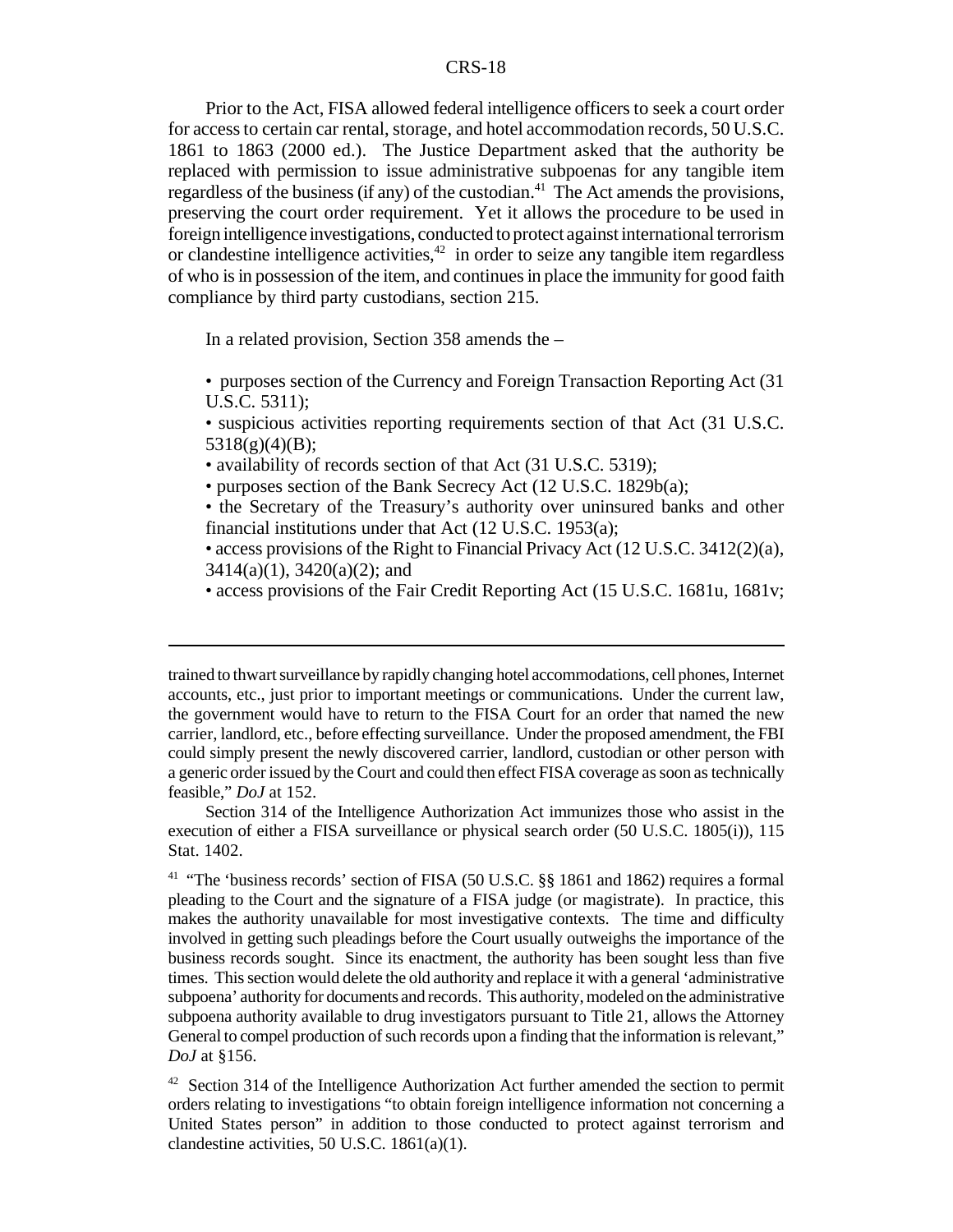to clarify and authorize access of federal intelligence authorities to the reports and information gathered and protected under those Acts.<sup>43</sup>

**Access to Law Enforcement Information.** Shortly after September 11, sources within both Congress and the Administration stressed the need for law enforcement and intelligence agencies to more effectively share information about terrorists and their activities. On September 14, the Senate Select Committee on Intelligence observed that, "effective sharing of information between and among the various components of the government-wide effort to combat terrorists is also essential, and is presently hindered by cultural, bureaucratic, resource, training and, in some cases, legal obstacles," H.R.Rep.No. 107-63, at 10 (2001). The Justice Department's consultation draft of September 20 offered three sections which would have greatly expanded the intelligence community's access to information collected as part of a criminal investigation. First, it suggested that information generated through the execution of a Title III order might be shared in connection with the duties of any executive branch official, *Draft* at §103.<sup>44</sup>

"The provision would also expand a Right to Financial Privacy Act(RFPA) exemption, currently applicable to law enforcement inquiries, to allow an agency or department to share relevant financial records with another agency or department involved in intelligence or counterintelligence activities, investigations, or analyses related to domestic or international terrorism. The section would also exempt from most provisions of the RFPA a government authority engaged in investigations of or analyses related to domestic or international terrorism. This section would also authorize the sharing of financial records obtained through a Federal grand jury subpoena when relevant to intelligence or counterintelligence activities, investigations, or analyses related to domestic or international terrorism. In each case, the transferring governmental entity must certify that there is reason to believe that the financial records are relevant to such an activity, investigation, or analysis.

"Finally, thissection facilitates government access to information contained in suspected terrorists' credit reports when the governmental inquiry relates to an investigation of, or intelligence activity or analysis relating to, domestic or international terrorism. Even though private entities such as lenders and insurers can access an individual's credit history, the government is strictly limited in its ability under current law to obtain the information. This section would permit those investigating suspected terrorists prompt accessto credit histories that may reveal key information about the terrorist's plan or source of funding--without notifying the target. To obtain the information, the governmental authority must certify to the credit bureau that the information is necessary to conduct a terrorisminvestigation or analysis. The amendment would also create a safe harbor from liability for credit bureaus acting in good faith that comply with a government agency's request for information").

44 *See also, DoJ* at §103, "This section facilities the disclosure of Title III information to other components of the intelligence community in terrorism investigations. At present, 18 U.S.C. §2517(1) generally allowsinformation obtained via wiretap to be disclosed only to the extent that it will assist a criminal investigation. One must obtain a court order to disclose Title III information in non-criminal proceedings. Section 109 [103] would modify the

<sup>&</sup>lt;sup>43</sup> H.R.Rep.No. 107-205, at 60-1 (2001)("This section clarifies the authority of the Secretary of the Treasury to share Bank Secrecy Act information with the intelligence community for intelligence or counterintelligence activities related to domestic or international terrorism. Under current law, the Secretary may share BSA information with the intelligence community for the purpose of investigating and prosecuting terrorism. This section would make clear that the intelligence community may use this information for purposes unrelated to law enforcement.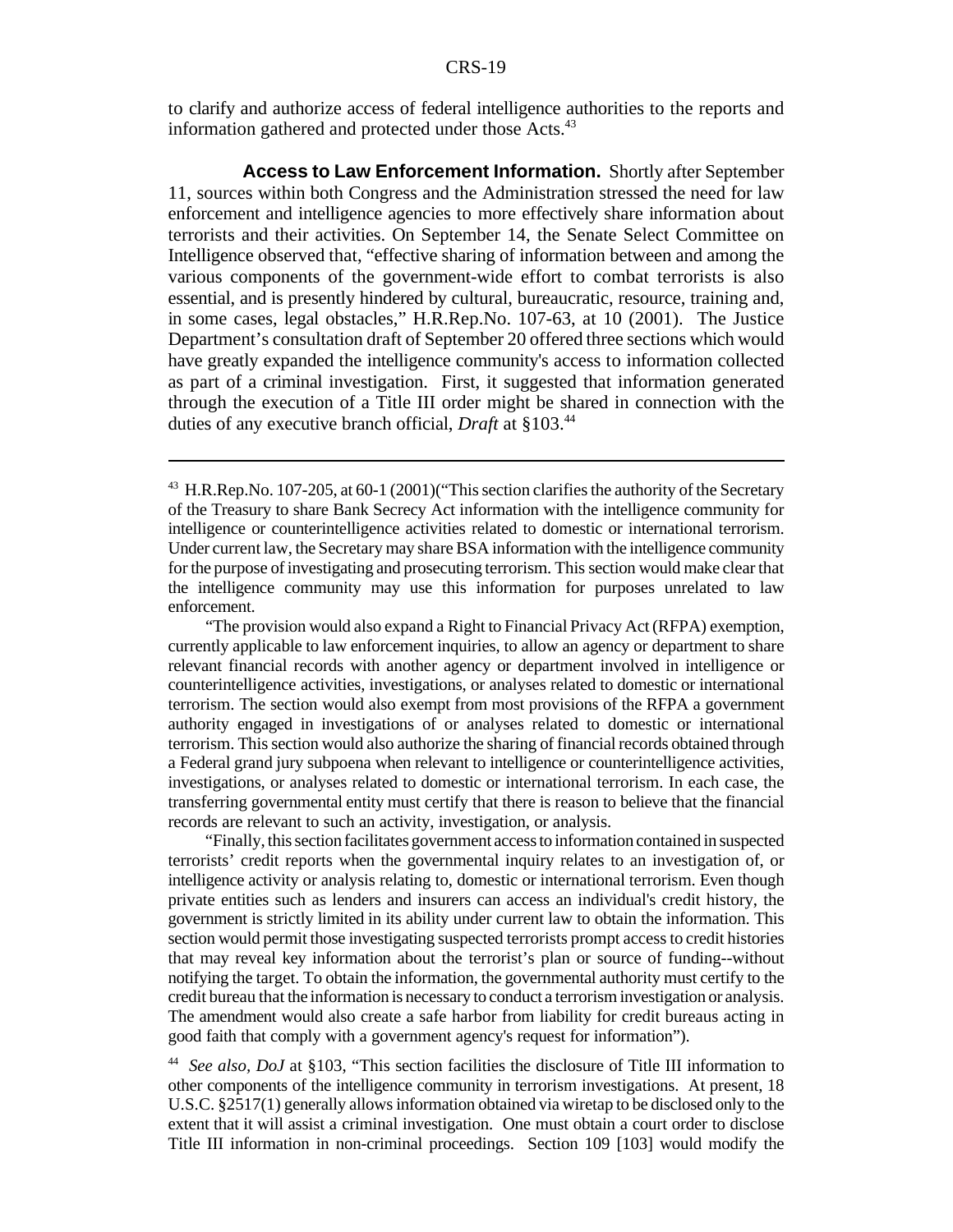Second, it recommended a change in Rule 6(e) of the Federal Rules of Criminal Procedure that would allow disclosure of grand jury material to intelligence officials, *Draft* at §354.<sup>45</sup>

Third, it proposed elimination of all constraints on sharing foreign intelligence information uncovered during a law enforcement investigation, mentioning by name the constraints in Rule  $6(e)$  and Title III, *Draft* at  $$154<sup>46</sup>$ 

The Act combines versions of all three in section 203. Perhaps because of the nature of the federal grand jury, resolution of the grand jury provision proved especially difficult. The federal grand jury is an exceptional institution. Its purpose is to determine if a crime has been committed, and if so by whom; to indict the guilty; and to refuse to indict the innocent. Its probes may begin without probable cause or any other threshold of suspicion.<sup>47</sup> It examines witnesses and evidence ordinarily secured in its name and questioned before it by Justice Department prosecutors. Its

45 *See also, DoJ* at §354, "This section makes changes in Rule 6(e) of the Federal Rules of Criminal Procedure, relating to grand jury secrecy, to facilitate the sharing of information with federal law enforcement, intelligence, protective, national defense, and immigration personnel in terrorism and national security cases. The section is in part complimentary to section 154 of the bill, relating to sharing of foreign intelligence information, and reflects a similar purpose of promoting a coordinated governmental response to terrorist and national security threats." Contrary to the implication here section 154 deals with sharing information gathered by law enforcement officials not with information gathered by intelligence officers

<sup>46</sup> See also, DoJ at §154, "This section provides that foreign intelligence information obtained in criminal investigations, including grand jury and electronic surveillance information, may be shared with other federal government personnel having responsibilities relating to the defense of the nation and its interests. With limited exceptions, it is presently impossible for criminal investigators to share information obtained through a grand jury (including through the use of grand jury subpoenas) and information obtained from electronic surveillance authorized under Title III with the intelligence community. This limitation will be very significant in some criminal investigations. For example, grand jury subpoenas often are used to obtain telephone, computer, financial and other business records in organized crime investigations. Thus, these relatively basic investigative materials are inaccessible for examination by intelligence community analysts working on related transnational organized crime groups. A similar problem occurs in computer intrusion investigations: grand jury subpoenas and Title III intercepts are used to collect transactional data and to monitor the unknown intruders. The intelligence community will have an equal interest in such information, because the intruder may be acting on behalf of a foreign power."

47 *Blair v. United States*, 250 U.S. 273, 281 (1919)(the grand jury "is a grand inquest, a body with powers of investigation and inquisition, the scope of whose inquiries is not to be limited narrowly by questions of propriety or forecasts of whether any particular individual will be found properly subject to an accusation of crime").

wiretap statutes to permit the disclosure of Title III-generated information to a non-law enforcement officer for such purposes as furthering an intelligence investigation. This will harmonize Title III standards with those of the Foreign Intelligence Surveillance Act (FISA), which allows such information-sharing. Allowing disclosure under Title III is particularly appropriate given that the requirements for obtaining a Title III surveillance order in general are more stringent than for a FISA order, and because the attendant privacy concernsin either situation are similar and are adequately protected by existing statutory provisions."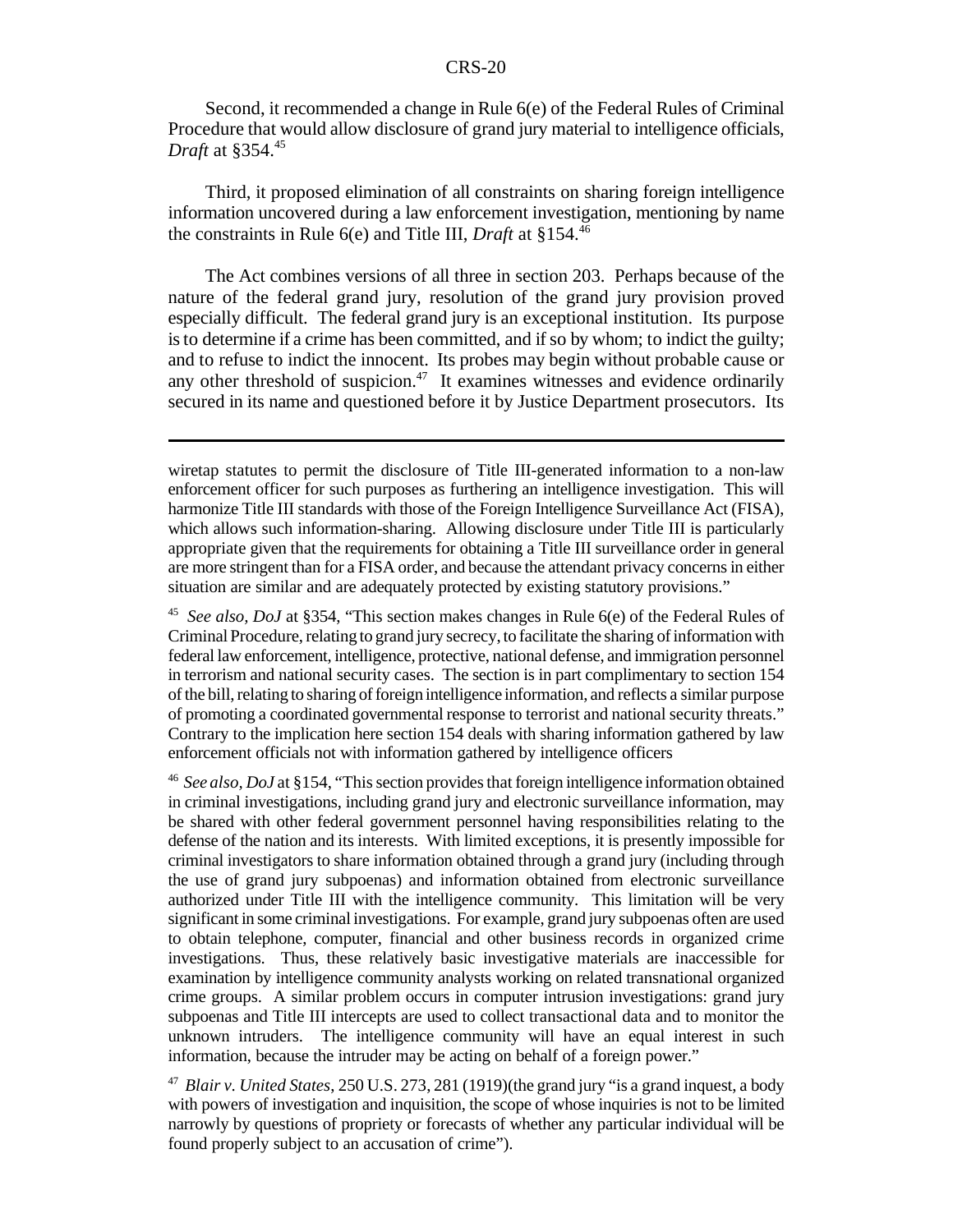affairs are conducted in private and outside the presence of the court. Only the attorney for the government, witnesses under examination, and a court reporter may attend its proceedings, F.R.Crim.P. 6(d). Matters occurring before the grand jury are secret and may be disclosed by the attending attorney for the government and those assisting the grand jury only in the performance of their duties; in presentation to a successor grand jury; or under court order for judicial proceedings, for inquiry into misconduct before the grand jury, or forstate criminal proceedings, F.R.Crim.P. 6(e).

The Act, in section 203(a), allows disclosure of matters occurring before the grand jury to "any federal law enforcement, intelligence, protective, immigration, national defense, or national security" officer to assist in the performance of his official duties, F.R.Crim.P.  $6(e)(3)(C)(i)(V).$ <sup>48</sup>

Critics may protest that the change could lead to the use of the grand jury for intelligence gathering purposes, or less euphemistically, to spy on Americans.<sup>49</sup> The proposal was never among those scheduled to sunset, but earlier versions of the section followed the path used for most other disclosures of grand jury material: prior

<sup>&</sup>lt;sup>48</sup> These officers may receive: (1) "foreign intelligence information" that is, information regardless whether it involves Americans or foreign nationals that "[a] relates to the ability of the United States to protect against – (aa) actual or potential attack or other grave hostile acts of a foreign power or an agent of a foreign power; (bb) sabotage or international terrorism by a foreign power or an agent of a foreign power; (cc) clandestine intelligence activities by an intelligence service or network of a foreign power;" or [b] "with respect to a foreign power or foreign territory that relates to  $-$  (aa) the national defense or security of the United States; or (bb) the conduct of the foreign affairs of the United States," F.R.Crim.P.  $6(e)(3)(C)(iv)$ ; (2) when the matters involve foreign intelligence or counterintelligence, that is, [a] "information relating to the capabilities, intentions, or activities of foreign governments or elements thereof, foreign organizations, or foreign persons, or international terrorist activities" or [b] "information gathered and activities conducted, to protect against espionage, other intelligence activities, sabotage, or assassinations conducted on behalf of foreign governments or elements thereof, foreign organizations, or foreign persons, *or international terrorist activities*," 50 U.S.C. 401a(2),(3)(language added by section 902 of the Act in italics).

<sup>49</sup> Beale & Felman, *The Consequences of Enlisting Federal Grand Juries in the War on Terrorism: Assessing the USA PATRIOT Act's Changes to Grand Jury Secrecy*, 25 HARVARD JOURNAL OF LAW & PUBLIC POLICY 699, 719-20 (2002)("There is a significant danger that the rule permitting disclosure will be treated as the de facto authorization of an expansion of the grand jury's investigative role to encompass seeking material relevant only to matters of national security, national defense, immigration, and so forth. The grand jury's awesome powers should not be unwittingly extended to a much wider range of issues. . . Since the grand jury operates in secret, there are no public checks on the scope of its investigations, and witnesses are not permitted to challenge its jurisdiction. Only the supervising court is in a position to keep the grand jury's investigation within proper bounds. Requiring judicial approval of foreign intelligence and counterintelligence information disclosures would provide a natural check against the temptation to manipulate the grand jury to develop information for unauthorized purposes"); *but see*, Scheidegger et al., *Federalist Society White Paper on The USA PATRIOT Act of 2001: Criminal Procedure Sections* 6 (Nov. 2001)("The grand jury secrecy rule is a rule of policy which has always had exceptions, and it has been frequently modified. The secrecy rule has no credible claim to constitutional stature").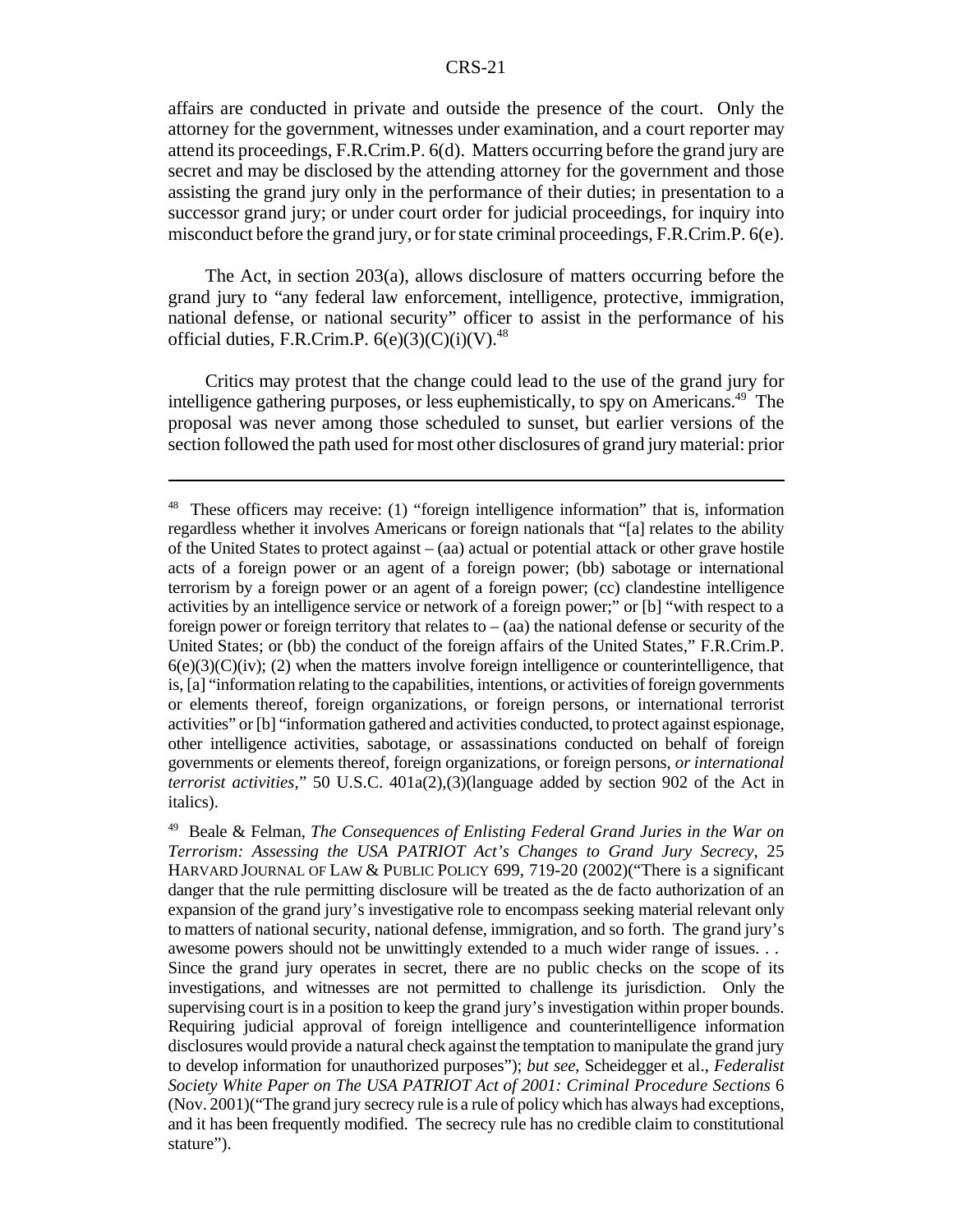court approval, H.R.Rep.No. 107- 236, at 73 (2001). The Act, in section 203(a), instead calls for confidential notification of the court that a disclosure has occurred and the entity to whom it was made, F.R.Crim.P.  $6(e)(3)(C)(iii)$ . It also insists that the Attorney General establish implementing procedures for instances when the disclosure "identifies" Americans (U.S. persons), section 203(c).

Law enforcement officials may share Title III information with the intelligence community under the same conditions, section  $203(b)$ ,<sup>50</sup> although the grand jury and Title III sharing provisions differ in at least three important respects. The court need not be notified of Title III disclosures. On the other hand, the authority for sharing Title III information expires on December 31, 2005, section 224, and agencies and their personnel guilty of intentional improper disclosures may be subject to a claim for damages and disciplinary action, 18 U.S.C. 2520.

The third subsection of section 203 remains something of an enigma. It speaks in much the same language as its counterparts. It allows law enforcement officials to share information with the intelligence community, "notwithstanding any other provisions of law," section  $203(d)$ .<sup>51</sup> It either swallows the other subsections, or supplements them. Several factors argue for its classification as a supplement. Congress is unlikely to have crafted subsections (a), (b) and (c) only to completely

<sup>&</sup>lt;sup>50</sup> Information derived from a Title III interception may be shared with any other federal law enforcement, intelligence, protective, immigration, national defense, or national security officer if it regards: (1) "foreign intelligence information" that is, information irrespective of whether it involves Americans or foreign nationals that "[A] relates to the ability of the United States to protect against – (i) actual or potential attack or other grave hostile acts of a foreign power or an agent of a foreign power; (ii) sabotage or international terrorism by a foreign power or an agent of a foreign power; (iii) clandestine intelligence activities by an intelligence service or network of a foreign power;" or [B] "with respect to a foreign power or foreign territory that relates to  $-$  (i) the national defense or security of the United States; or (ii) the conduct of the foreign affairs of the United States;" (2) when the matters involve foreign intelligence or counterintelligence as defined by 50 U.S.C. 401a (as amended by section 902 of the Act), *i.e.*, "As used in this Act: (1) The term 'intelligence' includes foreign intelligence and counterintelligence. (2) The term 'foreign intelligence' means information relating to the capabilities, intentions, or activities of foreign governments or elements thereof, foreign organizations, or foreign persons, *or international terrorist activities*. (3) The term 'counterintelligence' means information gathered and activities conducted, to protect against espionage, other intelligence activities, sabotage, or assassinations conducted by or on behalf of foreign governments or elements thereof, foreign organizations, or foreign persons, or international terrorist activities" (language added by section 902 in italics).

<sup>&</sup>lt;sup>51</sup> "Notwithstanding any other provision of law, it shall be lawful for foreign intelligence or counterintelligence (as defined in section 3 of the National Security Act of 1947 (50 U.S.C. ) or foreign intelligence information obtained as part of a criminal investigation to be disclosed to any federal law enforcement, intelligence, protective, immigration, national defense, or national security official in order to assist the official receiving that information in the performance of his official duties. Any federal official who receives information pursuant to this provision may use that information only as necessary in the conduct of that person's official dutiessubject to any limitations on the unauthorized disclosure of such information,"  $\S 203(d)(1)$ . The subsection goes to define "foreign intelligence information" in the same terms used to define that phrase in Title III (18 U.S.C. 2510(19)) and in Rule  $6(e)$ (F.R.Crim.P. $6(e)$ (3)(C)(iv)), §203(d)(2).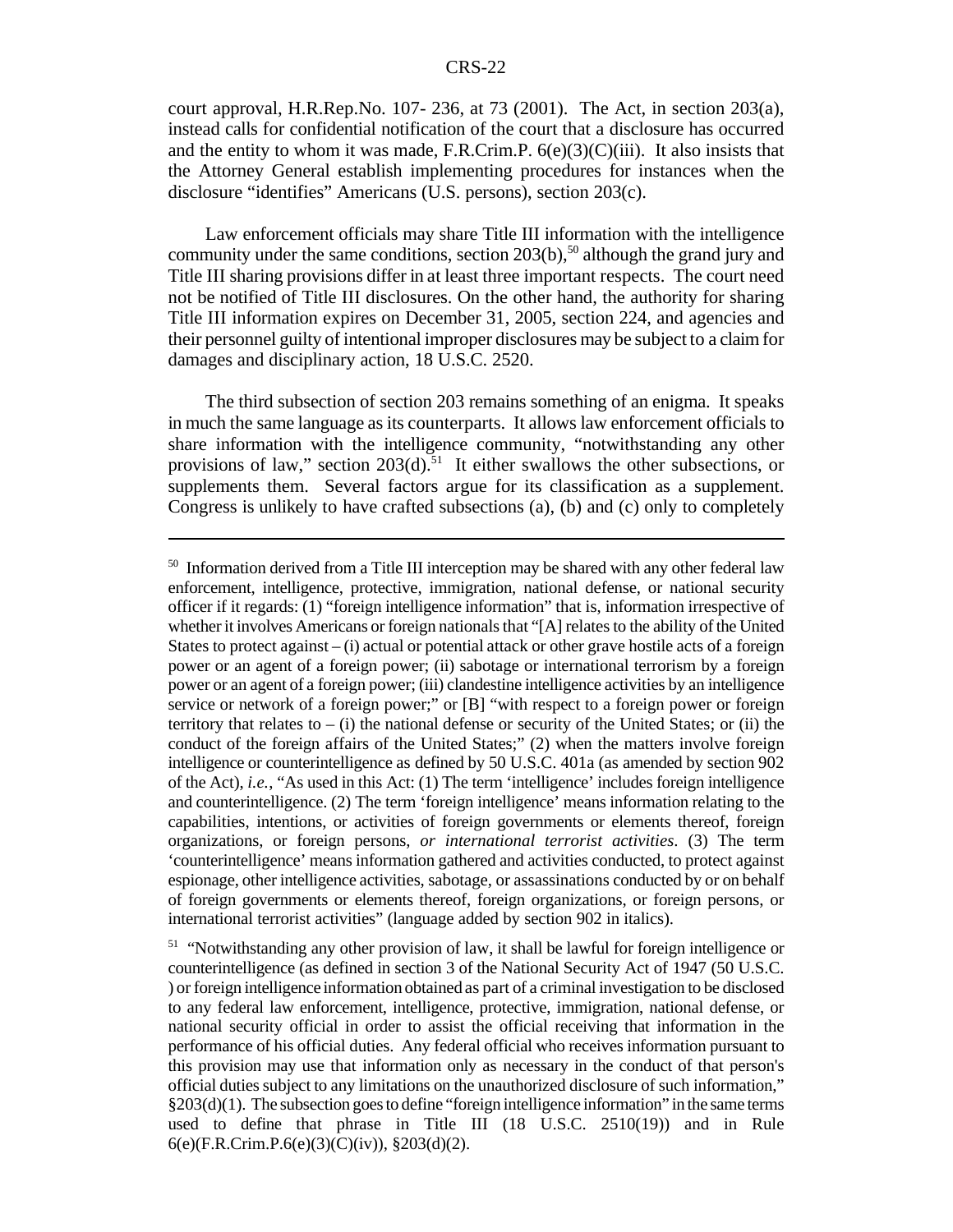nullify them in subsection (d). Without a clear indication to the contrary, the courts are unlikely to find that Congress intended nullification.<sup>52</sup> By gathering the three into a single sectionCongress avoided the suggestion that the phrase "notwithstanding any other provision of law" constitutes surplusage. The Title III and grand jury sharing procedures are not in other provisions of law, they are now subsections of the same provision of law. Moreover, Congress seemed to signal an intent for the subsections to operate in tandem when it dropped the language of the original Justice Department proposal which expressly identified Title III and Rule 6(e) as examples of the restrictions to be overcome by the universal sharing language.<sup>53</sup>

Section 203 deals with earlier legal impediments to sharing foreign intelligence information unearthed during the course of a criminal investigation. Section 905 looks to dissolve the barriers may be more cultural than legal. Under it, the Attorney General is to issue guidelines governing the transmittal to the Director of Central Intelligence of foreign intelligence information that surfaces in the course of a criminal investigation. The section also instructs the Attorney General to promulgate guidelines covering reports to the Director of Central Intelligence on whether a criminal investigation has been initiated or declined based on an intelligence community referral, 50 U.S.C. 403-5b. To ensure effective use of increased information sharing, section 908 calls for training of federal, state and local officials to enable them to recognize foreign intelligence information which they encounter in their work and how to use it in the performance of their duties, 28 U.S.C. 509 note.

**Increasing Institutional Capacity.** As noted elsewhere, the Act liberalizes authority for the FBI to hire translators, section 203, which enhances its capacity to conduct both criminal and foreign intelligence investigations. The Act also reflects sentiments expressed earlier concerning coordinated efforts to develop a

<sup>52</sup> *Duncan v. Walker*, 121 S.Ct. 2120, 2125 (2001)(internal quotation marks and parallel citations omitted)("It is our duty to give effect, if possible, to every clause and word of a statute. *United States v. Menasche*, 348 U.S. 528, 538-539 (1955) (quoting *Montclair v. Ramsdell,* 107 U.S. 147, 152 (1883)); see also *Williams v. Taylor,* 529 U.S. 362, 404 (2000) (describing this rule as a cardinal principle of statutory construction); *Market Co. v. Hoffman*, 101 U.S. 112, 115 (1879)(As early as in Bacon's Abridgment, sect. 2, it was said that a statute ought, upon the whole, to be so construed that, if it can be prevented, no clause, sentence, or word shall be superfluous, void, or insignificant). We are thus reluctant to treat statutory terms as surplusage in any setting. *Babbitt v. Sweet Home Chapter, Communities for Great Ore.,* 515 U.S. 687, 698 (1995); see also *Ratzlaf v. United States,* 510 U.S. 135, 140 (1994)").

It is not possible to conclude that Congress intended the universal subsection (d) to apply until sunset and the grand jury and Title III subsections (a), (b), and (c) to operate thereafter, because the Title III subsection expires at the same time as the universal subsection.

<sup>53</sup> *Draft* at §154, "Notwithstanding any other provision of law, it shall be lawful for foreign intelligence information obtained as part of a criminal investigation (including, without limitation, information subject to Rule 6(e) of the Federal Rules of Criminal Procedure and information obtained pursuant to chapter 119 of title 18, United States Code [*i.e.* Title III]) to be provided to any federal law enforcement, intelligence, protective, or national defense personnel, or any federal personnel responsible for administering the immigration laws of the United States, or to the President and the Vice President of the United States."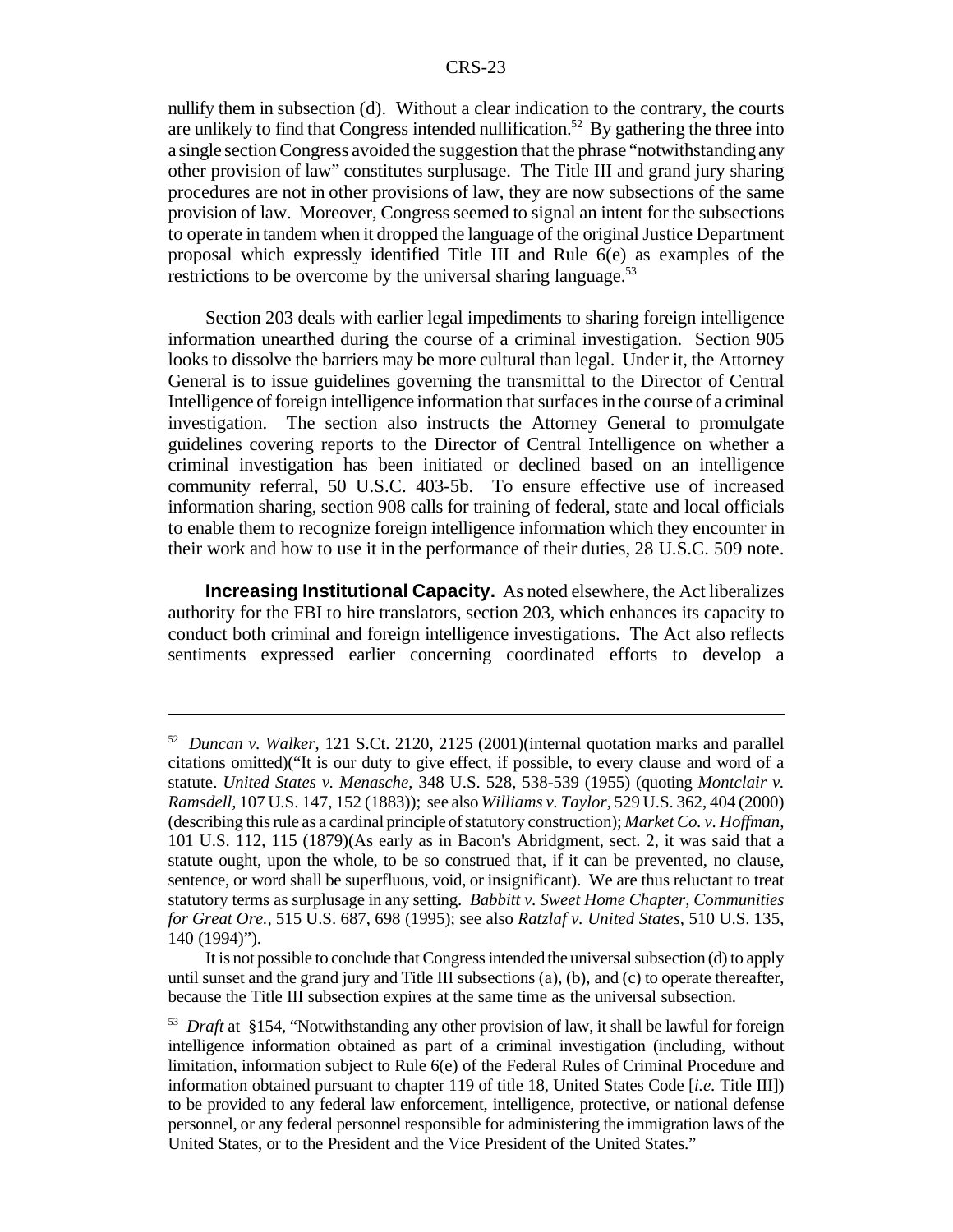computerized translation capability to be used in foreign intelligence gathering.<sup>54</sup> Section 907 instructs the Director of the Central Intelligence, in consultation with the Director of the FBI, to report on the creation of a National Virtual Translation Center. The report is to include information concerning staffing, allocation of resources, compatibility with comparable systems to be used for law enforcement purposes, and features which permit its efficient and secure use by all of the intelligence agencies.

#### **Money Laundering**

In federal law, money laundering is the flow of cash or other valuables derived from, or intended to facilitate, the commission of a criminal offense. It is the movement of the fruits and instruments of crime. Federal authorities attack money laundering through regulations, international cooperation, criminal sanctions, and forfeiture.<sup>55</sup> The Act bolsters federal efforts in each area.

**Regulation.** Prior to passage of the Act, the Treasury Department already enjoyed considerable authority to impose reporting and record-keeping standards on financial institutions generally and with respect to anti-money laundering matters in particular.56

<sup>&</sup>lt;sup>54</sup> "The Committee is concerned that intelligence in general, and intelligence related to terrorism in particular, is increasingly reliant on the ability of the Intelligence Community to quickly, accurately and efficiently translate information in a large number oflanguages. Many of the languages for which translation capabilities are limited within the United States Government are the languages that are of critical importance in our counterterrorism efforts. The Committee believes that this problem can be alleviated by applying cutting-edge, internet-like technology to create a 'National Virtual Translation Center.' Such a center would link secure locations maintained by the Intelligence Community throughout the country and would apply digital technology to network, store, retrieve, and catalogue the audio and textual information. Foreign intelligence could be collected technically in one location, translated in a second location, and provided to an Intelligence Community analyst in a third location.

<sup>&</sup>quot;The Committee notes that the CIA, FBI NSA and other intelligence agencies have applied new technology to this problem. The Committee believes that these efforts should be coordinated so that the solution can be applied on a Community-wide basis. Accordingly, the Committee directs the Director of Central Intelligence, in consultation with the Director of the FBI, and other heads of departments and agencies within the Intelligence Community, to prepare and submit to the intelligence committees by June 1, 2002, a report concerning the feasibility and structure of a National Virtual Translation Center, including recommendations regarding the establishment of such a center and the funding necessary to do so," S.Rep.No. 107-63, at 11 (2001).

<sup>55</sup> For a brief overview, *see*, Murphy, *Money Laundering: Current Lawand Proposals*, CRS REP.NO. RS21032 (DEC. 21, 2001).

<sup>56</sup> *See e.g,*, 12 U.S.C. 1829b (retention or records by insured depository institutions), 1951- 1959 (record-keeping by financial institutions); 31 U.S.C. 5311 ("It is the purpose of this subchapter [31 U.S.C. 5311 et seq.] (except section 5315 [relating to foreign current transaction reports]) to require certain reports or records where they have a high degree of usefulness in criminal, tax, or regulatory investigations or proceedings").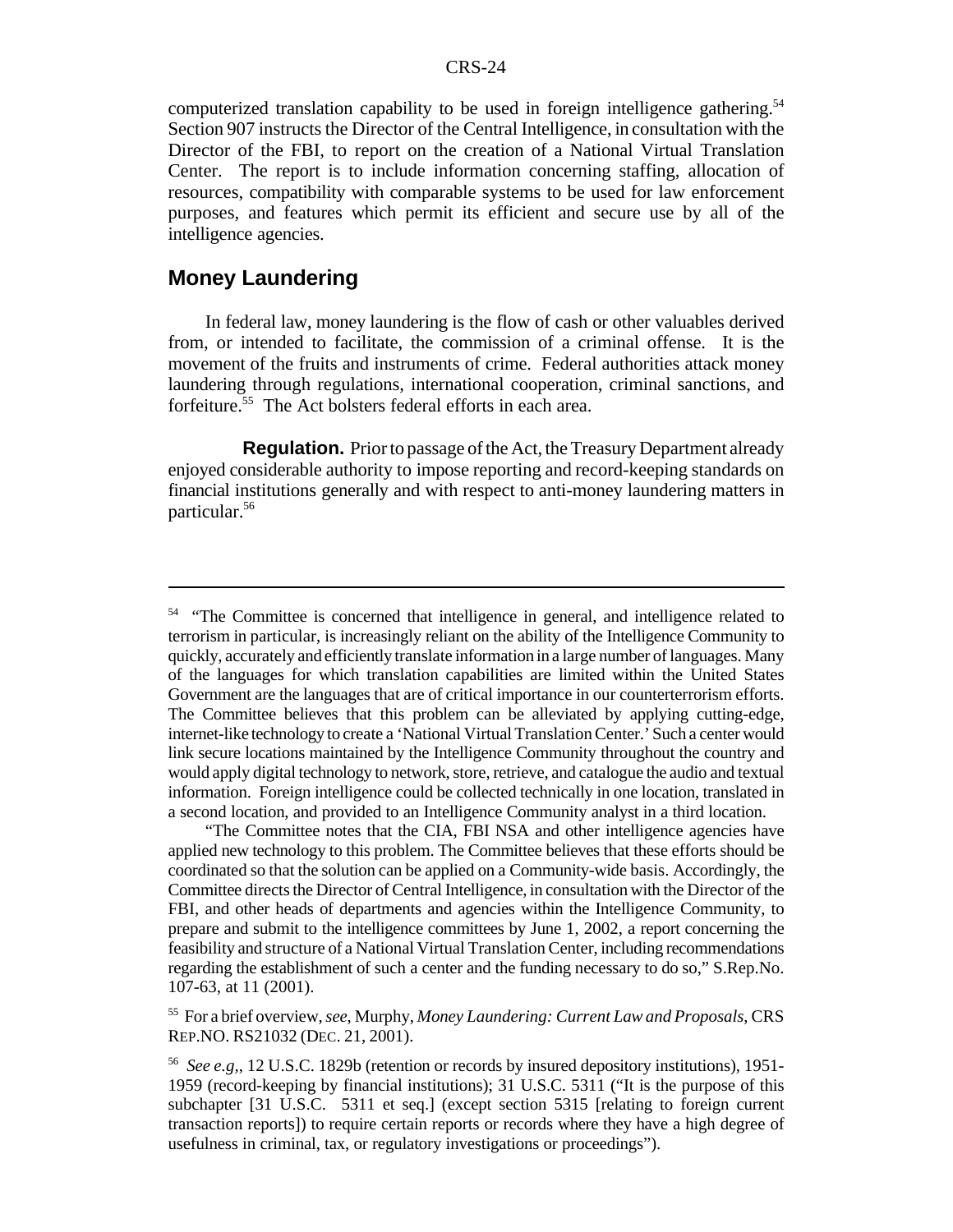*Records and Reports.* For instance, under the Currency and Financial Transaction Reporting Act, a component of the Bank Secrecy Act, anyone who transports more than \$10,000 into or out of the United States must report that fact to the Treasury Department, 31 U.S.C. 5316. Banks, credit unions, and certain other financial institutions must likewise report identifying information relating to cash transactions in excess of \$10,000 to the Treasury Department (CTRs), 31 U.S.C. 5313, 31 C.F.R. §103.22. Other businesses are required to report to the Internal Revenue Service the particulars relating to any transaction involving more than \$10,000 in cash, 26 U.S.C. 6050I. Banks must file suspicious activity reports (SARs) with the Treasury Department's Financial Crimes Enforcement Network (FinCEN) for any transactionsinvolving more than \$5,000 which they suspect may be derived from illegal activity, 31 U.S.C.  $5318(g)$ , 31 C.F.R.  $\S 103.18$ . Money transmission businesses and those that deal in traveler's checks or money orders are under a similar obligation for suspicious activities involving more than \$2,000, 31 U.S.C.  $5318(g)$ , 31 C.F.R. §103.18.

Among other things, the Act expands the authority of the Secretary of the Treasury over these reporting requirements. He is to promulgate regulations, pursuant to sections 356 and 321, under which securities brokers and dealers as well as commodity merchants, advisors and pool operators must file suspicious activity reports, 31 U.S.C. 5318 note; 31 U.S.C. 5312 $(2)(c)(1)$ . Businesses which were only to report cash transactions involving more than \$10,000 to the IRS are now required to files SARs as well,<sup>57</sup> reflecting Congress' view that the information provided the IRS may be valuable for other law enforcement purposes.<sup>58</sup> This concern is likewise

"Under current law, non-financial institutions are required to report cash transactions exceeding \$10,000 to the Internal Revenue Service (IRS) on IRS Form 8300. Because the requirement that such reports be filed is contained in the Internal Revenue Code, Form 8300 information is considered tax return information, and is subject to the procedural and record-keeping requirements of section 6103 of the Internal Revenue Code. For example, section  $6103(p)(4)(E)$  requires agencies seeking Form 8300 information to file a report with the Secretary of the Treasury that describes the procedures established and utilized by the agency for ensuring the confidentiality of the information. IRS requires that agencies requesting Form 8300 information file a 'Safeguard Procedures Report' which must be approved by the IRS before any such information can be released. For that reason, Federal, State and local law enforcement agencies are not given accessto the Form 8300s as Congress anticipated when it last amended this statute. See 26 U.S.C. 6103(l)(15).

"While the IRS uses Form 8300 to identify individuals who may be engaged in tax evasion, Form 8300 information can also be instrumental in helping law enforcement authorities trace cash payments by drug traffickers and other criminals for luxury cars, jewelry, and other expensive merchandise. Because of the restrictions on their dissemination outlined above, however, Form 8300s are not nearly as accessible to law enforcement

<sup>57</sup> Section 365, 31 U.S.C. 5331; Sec. 321, 31 U.S.C. 5312.

<sup>58</sup> H.R.Rep.No. 107-250, at 38-9 (2001)("Most importantly, the Committee found significant shortcomings in the use of information already in possession of the government. Section 6050I of the Internal Revenue Code requires that any person engaged in a trade or business (other than financial institutions required to report under the Bank Secrecy Act) file a report with the Federal government on cash transactions in excess of \$10,000. Reports filed pursuant to this requirement provide law enforcement authorities with a paper trail that can, among other things, lead to the detection and prosecution of money laundering activity.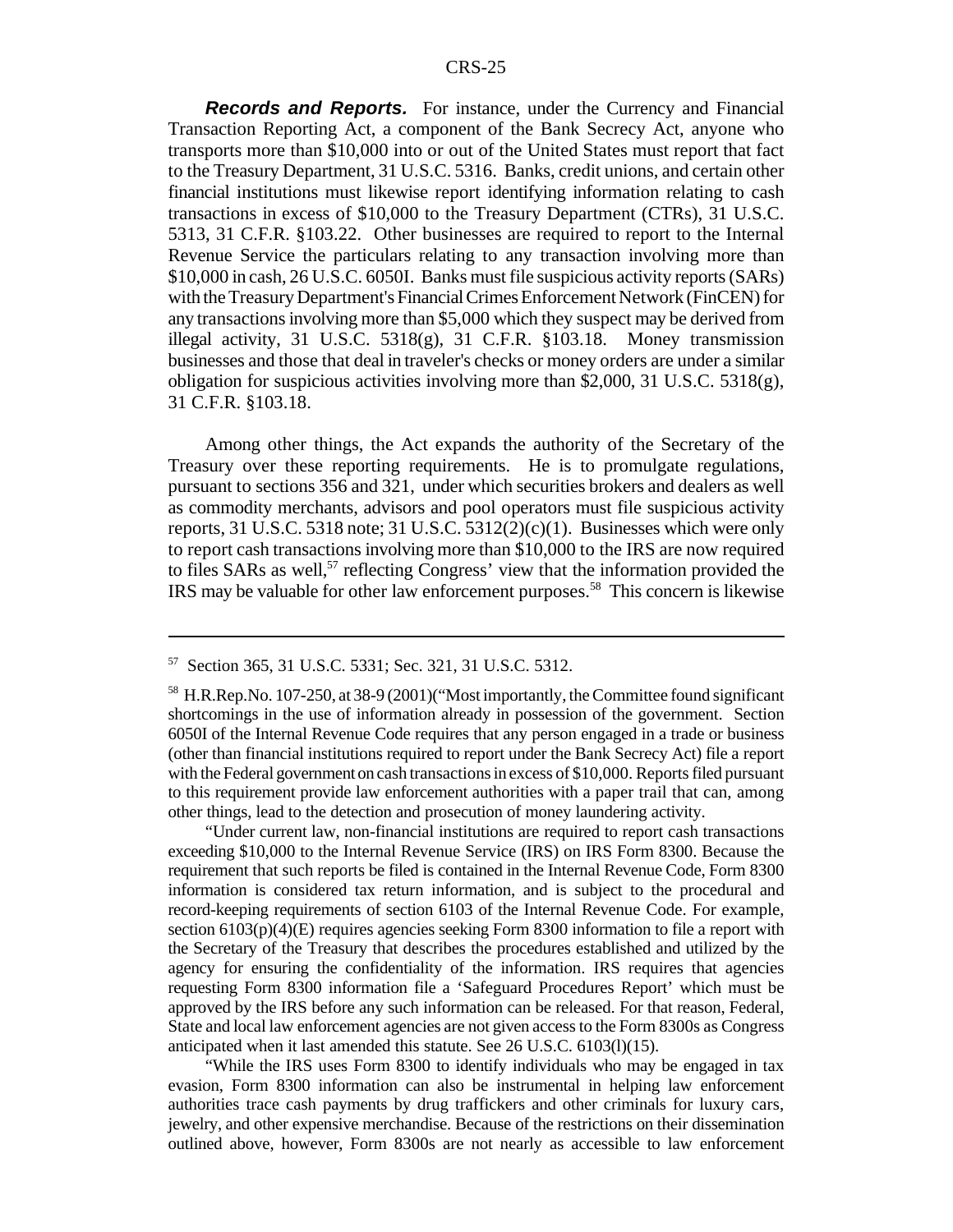reflected in section 357 which asks the Secretary of the Treasury to report on the Internal Revenue Service's role in the administration of the Currency and Foreign Transaction Reporting Act (31 U.S.C. 5311 et seq.), and what transfers of authority, if any, are appropriate.

Sections 351 and 355 address the liability for disclosure of suspicious activity reports (SARs). Prior to the Act, federal law prohibited financial institutions and their officers and employees from tipping off any of the participants in a suspicious transaction, 31 U.S.C.  $5318(g)(2)(2000$  ed.). Federal law, however, immunized the institutions and their officers and employees from liability for filing the reports and for failing to disclose that they had done so, 31 U.S.C.  $5318(g)(3)(2000$  ed.). Section 351 makes changes in both the immunity and the proscription. It adds government officials who have access to the reports to the anti-tip ban, 31 U.S.C.  $5318(g)(2)(A)$ . It allows, but does not require, institutions to reveal SAR information in the context of employment references to other financial institutions, 31 U.S.C.  $5318(g)(2)(B)$ . Finally, it makes clear that the immunity does not extend to immunity from governmental action.<sup>59</sup> Section 355 expands the immunity to cover disclosures in

authorities as the various reports mandated by the Bank Secrecy Act, which can typically be retrieved electronically from a database maintained by the Treasury Department. The differential access to the two kinds of reports is made anomalous by the fact that Form 8300 elicits much the same information that is required to be disclosed by the Bank Secrecy Act. For example, just as Form 8300 seeks the name, address, and social security number of a customer who engages in a cash transaction exceeding \$10,000 with a trade or business, Currency Transaction Reports (CTRs) mandated by the Bank Secrecy Act require the same information to be reported on a cash transaction exceeding \$10,000 between a financial institution and its customer").

 $59$  "Subsection (a) of section [351] makes certain technical and clarifying amendments to 31 U.S.C.  $5318(g)(3)$ , the Bank Secrecy Act's 'safe harbor' provision that protects financial institutions that disclose possible violations of law or regulation from civil liability for reporting their suspicions and for not alerting those identified in the reports. The safe harbor is directed at Suspicious Activity Reports and similar reports to the government and regulatory authorities under the Bank Secrecy Act.

"First, section [351](a) amends section  $5318(g)(3)$  to make clear that the safe harbor from civil liability applies in arbitration, as well as judicial, proceedings. Second, it amends section  $5318(g)(3)$  to clarify the safe harbor's coverage of voluntary disclosures (that is, those not covered by the SAR regulatory reporting requirement). The language in section  $5318(g)(3)(A)$  providing that 'any financial institution that \*\*\* makes a disclosure pursuant to \*\*\* any other authority \*\*\* shall not be liable to any person' is not intended to avoid the application of the reporting and disclosure provisions of the Federal securities laws to any person, or to insulate any issuersfrom private rights of actionsfor disclosures made under the Federal securities laws.

"Subsection [351](b) amends section  $5318(g)(2)$  of title 31--which currently prohibits notification of any person involved in a transaction reported in a SAR that a SAR has been filed--to clarify (1) that any government officer or employee who learns that a SAR has been filed may not disclose that fact to any person identified in the SAR, except as necessary to fulfill the officer or employee's official duties, and (2) that disclosure by a financial institution of potential wrongdoing in a written employment reference provided in response to a request from another financial institution pursuant to section 18(v) of the Federal Deposit Insurance Act, or in a written termination notice or employment reference provided in accordance with the rules of a securities self-regulatory organization, is not prohibited simply because the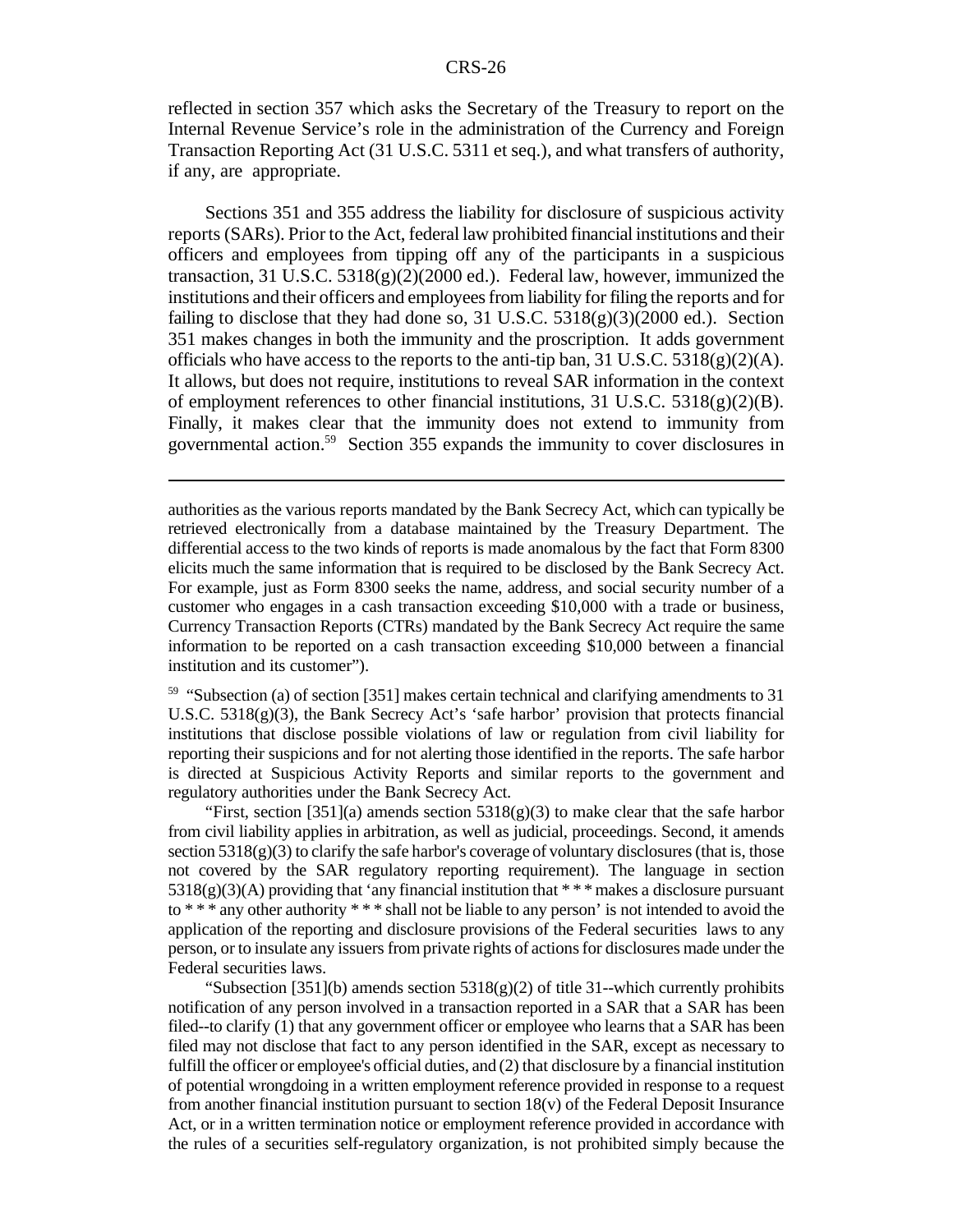employment references to other insured depository financial institutions provided disclosure is not done with malicious intent.<sup>60</sup>

The Financial Crimes Enforcement Network (FinCEN), a component within the Treasury Department long responsible for these anti-money laundering reporting and record-keeping requirements, 31 C.F.R. pt. 103, was administratively created in 1990 to provide other government agencies with an "intelligence and analytical network in support of the detection, investigation, and prosecution of domestic and international money laundering and other financial crimes," 55 *Fed.Reg.* 18433 (May 2, 1990).

The Act, in section 361, makes FinCEN a creature of statute, a bureau within the Treasury Department, 31 U.S.C. 310. Section 362 charges it with the responsibility of establishing a highly secure network to allow financial institutionsto file required reports electronically and to permit FinCEN to provide those institutions with alerts and other information concerning money laundering protective measures, 31 U.S.C. 310 note.

*Special Measures.* In extraordinary circumstances involving international financial matters, the Act grants the Secretary of the Treasury, in consultation with other appropriate regulatory authorities, the power to issue regulations and orders involving additional required "special measures" and additional "due diligence" requirements to combat money laundering. The special measure authority, available under section 311, comes to life with the determination that particular institutions, jurisdictions, types of accounts, or types of transactions pose a primary money

potential wrongdoing was also reported in a SAR," H.R.Rep.No. 107-250, at 66 (2001).

 $60$  31 U.S.C. 1828(w). "This section deals with the same employment reference issue addressed in section [351] but with respect to title 12. Occasionally banks develop suspicions that a bank officer or employee has engaged in potentially unlawful activity. These suspicions typically result in the bank filing a SAR. Under present law, however, the ability of banks to share these suspicions in written employment references with other banks when such an officer or employee seeks new employment is unclear. Section 208 would amend 12 U.S.C. 1828 to permit a bank, upon request by another bank, to share information in a written employment reference concerning the possible involvement of a current or former officer or employee in potentially unlawful activity without fear of civil liability for sharing the information, but only to the extent that the disclosure does not contain information which the bank knows to be false, and the bank has not acted with malice or with reckless disregard for the truth in making the disclosure," H.R.Rep.No. 107-250, at 67 (2001).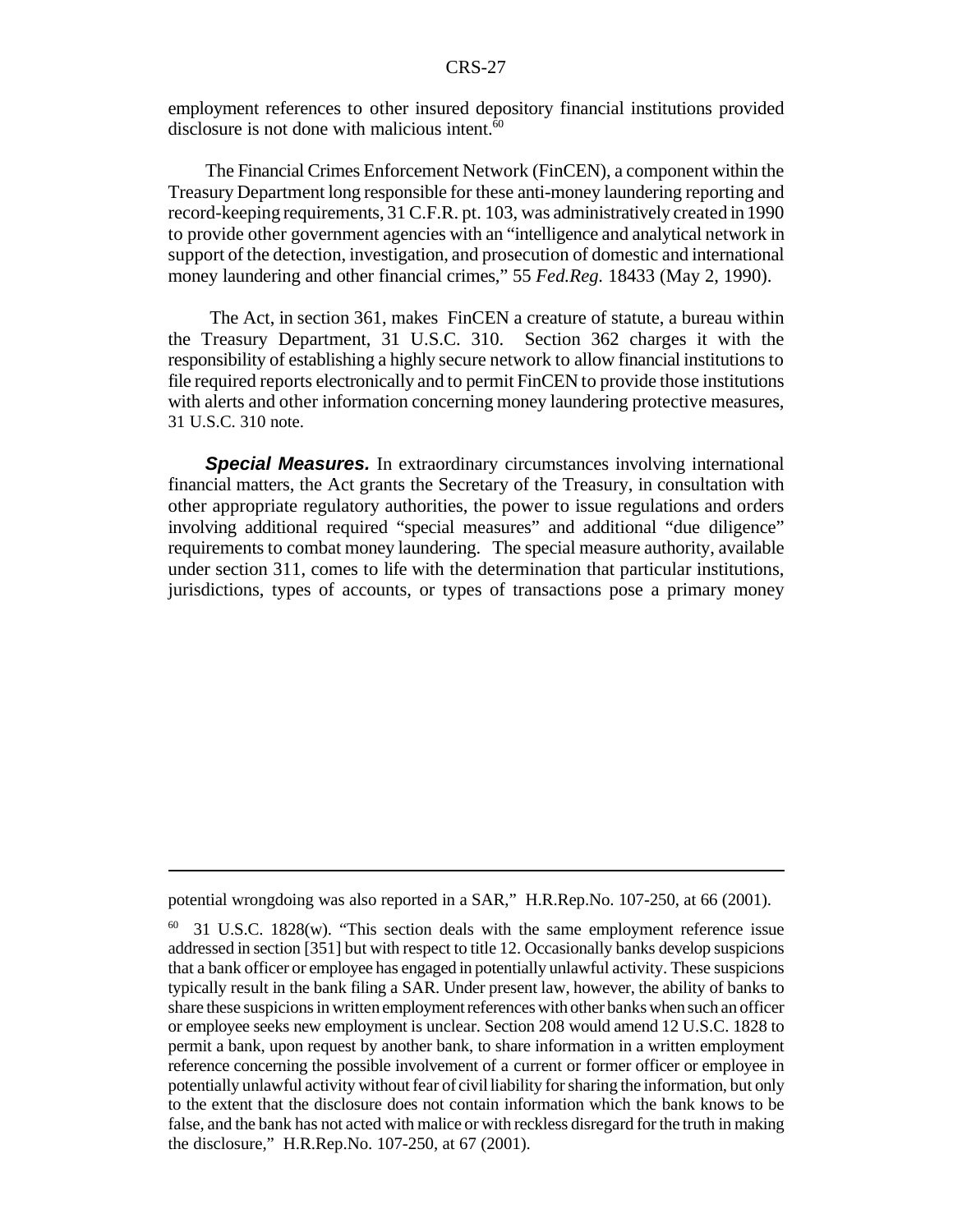laundering concern.<sup>61</sup> These special measures may require U.S. financial institutions to:

• maintain more extensive records and submit additional reports relating to participants in foreign financial transactions with which they are involved

• secure beneficial ownership information with respect to accounts maintained for foreign customers

• adhere to "know-your-customer" requirements concerning foreign customers who use "payable-through accounts" held by the U.S. entity for foreign financial institutions

• keep identification records on foreign financial institutions' customers whose transactions are routed through the foreign financial institution's correspondent accounts with the U.S. financial institution

• honor limitations on correspondent or payable-through accounts maintained for foreign financial institutions.62

 $62$  The House report describes these measures in greater detail: "Section [311] adds a new section 5318A to the Bank Secrecy Act, authorizing the Secretary of the Treasury to require domestic financial institutions and agencies to take one or more of five 'special measures' if the Secretary finds that reasonable grounds exist to conclude that a foreign jurisdiction, a financial institution operating outside the United States, a class of international transactions, or one or more types of accounts is a 'primary money laundering concern.' Prior to invoking any of the special measures contained in section 5318A(b), the Secretary is required to consult with the Chairman of the Board of Governors of the Federal Reserve System, any other appropriate Federal banking agency, the Securities and Exchange Commission, the National Credit Union Administration Board, and, in the sole discretion of the Secretary, such other agencies and interested parties as the Secretary may find to be appropriate. Among other things, this consultation is designed to ensure that the Secretary possesses information on the effect that any particular special measure may have on the domestic and international banking system. In addition, the Committee encourages the Secretary to consult with non-governmental 'interested parties,' including, for example, the Bank Secrecy Act Advisory Group, to obtain input from those who may be subject to a regulation or order under this section.

"Prior to invoking any of the special measures contained in section 5318A, the Secretary must consider three discrete factors, namely (1) whether other countries or multilateral groups have taken similar action; (2) whether the imposition of the measure would create a significant competitive disadvantage, including any significant cost or burden associated with compliance, for firms organized or licensed in the United States; and (3) the extent to which the action would have an adverse systemic impact on the payment system or legitimate

<sup>61</sup> 31 U.S.C. 5318A. The circumstances considered in the case of a suspect jurisdiction are: evidence of organized crime or terrorist transactions there; the extent to which the jurisdiction's bank secrecy or other regulatory practices encourage foreign use; the extent and effectiveness of the jurisdiction's banking regulation; the volume of financial transactions in relation to the size of the jurisdiction's economy; whether international watch dog groups (such as the Financial Action Task Force) have identified the jurisdiction as an offshore banking or secrecy haven; the existence or absence of a mutual legal assistance treaty between the U.S. and the jurisdiction; and the extent of official corruption within the jurisdiction. The institutional circumstances weighed before imposing special measures with respect to particular institutions or types of accounts or transactions include the intent to which the suspect institution or types of accounts or transactions are particularly attractive to money launderers, the extent to which they can be used by legitimate businesses, and the extent to which focused measures are likely to be successful.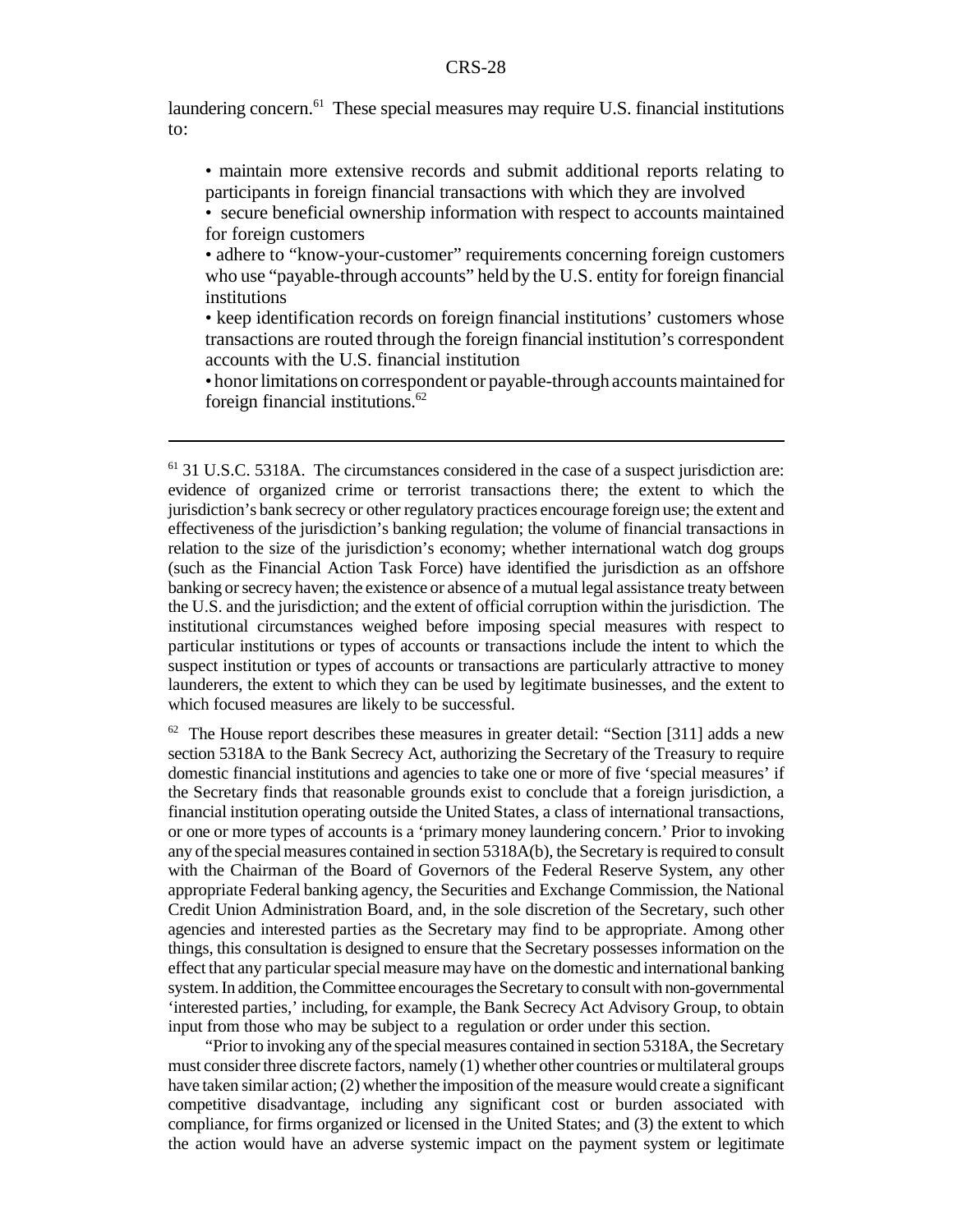business transactions.

"Finally, subsection (a) makes clear that this new authority is not to be construed as superseding or restricting any other authority of the Secretary or any other agency.

"Subsection (b) of the new section 5318A outlines the five 'special measures' the Secretary may invoke against a foreign jurisdiction,financial institution operating outside the U.S., class of transaction within, or involving, a jurisdiction outside the U.S., or one or more types of accounts, that he finds to be of primary money laundering concern.

"The first such measure would require domestic financial institutions to maintain records and/or file reports on certain transactions involving the primary money laundering concern, to include any information the Secretary requires, such as the identity and address of participantsin a transaction, the legal capacity inwhich the participant is acting, the beneficial ownership of the funds (in accordance with steps that the Secretary determines to be reasonable and practicable to obtain such information), and a description of the transaction. The records and/or reports authorized by this section must involve transactions from a foreign jurisdiction, a financial institution operating outside the United States, or class of international transactions within, orinvolving, a foreign jurisdiction, and are not to include transactionsthat both originate and terminate in, and only involve, domestic financial institutions.

"The second special measure would require domestic financial institutions to take such steps as the Secretary determines to be reasonable and practicable to ascertain beneficial ownership of accounts opened or maintained in the U.S. by a foreign person (excluding publicly traded foreign corporations) associated with what has been determined to be a primary money laundering concern.

"The third special measure the Secretary could impose in the case of a primary money laundering concern would require domestic financial institutions, as a condition of opening or maintaining a 'payable-through account' for a foreign financial institution, to identify each customer (and representative of the customer) who is permitted to use or whose transactions flow through such an account, and to obtain for each customer (and representative) information that is substantially comparable to the information it would obtain with respect to its own customers. A 'payable-through account' is defined for purposes of the legislation as an account, including a transaction account (as defined in section  $19(b)(1)(C)$  of the Federal Reserve Act), opened at a depository institution by a foreign financial institution by means of which the foreign financial institution permits its customers to engage, either directly or through a sub-account, in banking activities usual in connection with the business of banking in the United States.

"The fourth special measure the Secretary could impose in the case of a primary money laundering concern would require domestic financial institutions, as a condition of opening or maintaining a 'correspondent' account for a foreign financial institution, to identify each customer (and representative of the customer) who is permitted to use or whose transactions flow through such an account, and to obtain for each customer (and representative) information that is substantially comparable to the information that it would obtain with respect to its own customers. With respect to a bank, the term 'correspondent account' means an account established to receive deposits from and make payments on behalf of a foreign financial institution.

"The fifth measure the Secretary could impose in the case of a primary money laundering concern would prohibit or impose conditions (beyond those already provided for in the third and fourth measures) on domestic financial institutions' correspondent or payable-through accounts with foreign banking institutions. In addition to the required consultation with the Chairman of the Board of Governors of the Federal Reserve, prior to imposing this measure the Secretary is also directed to consult with the Secretary of State and the Attorney General.

"The five special measures authorized by this section may be imposed in any sequence or combination as the Secretary determines. The first four special measures may be imposed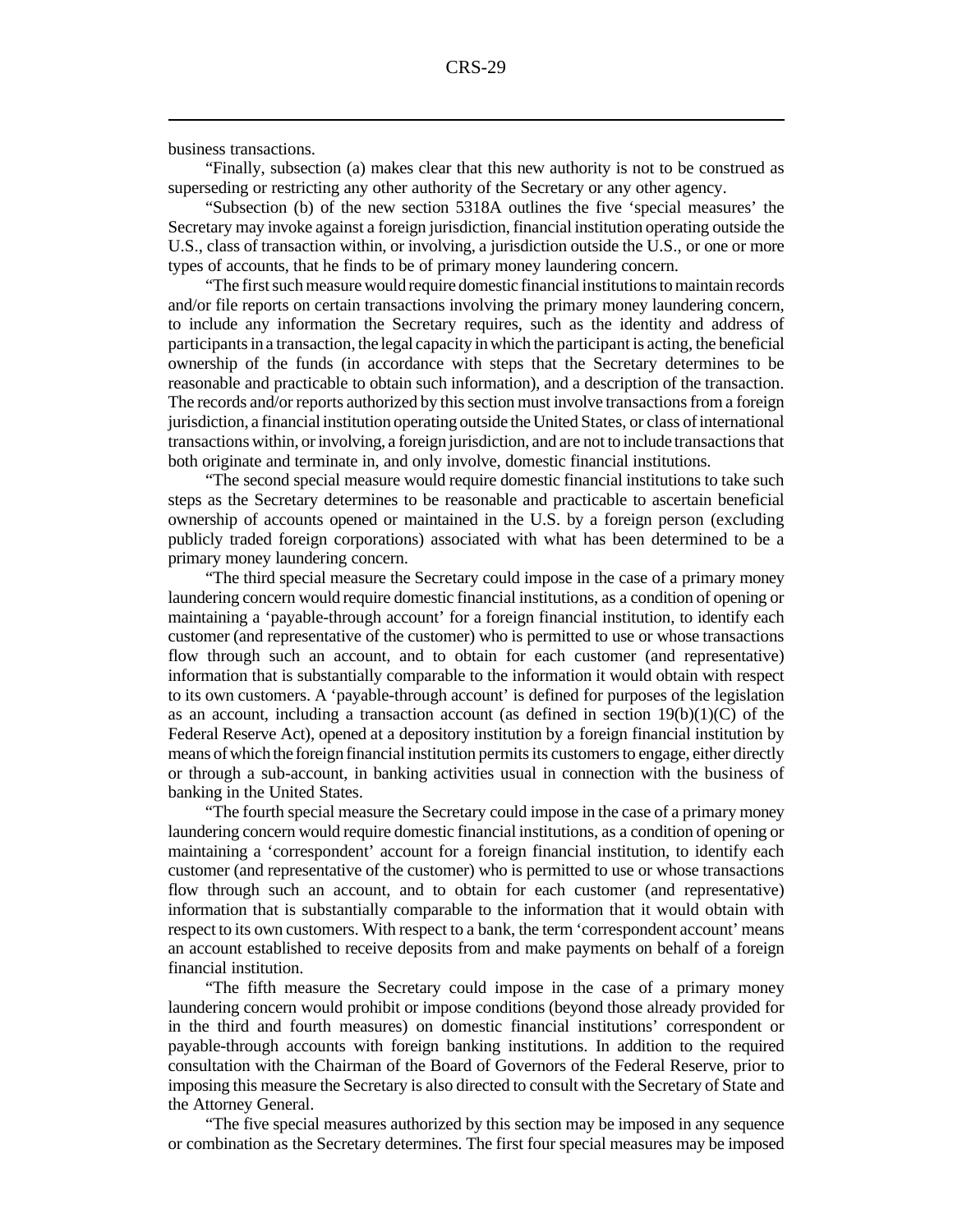**Due Diligence.** Section 312 demands that all U.S. financial institutions have policies, procedures, and controls in place to identify instances where their correspondent and private banking accounts with foreign individuals and entities might be used for money laundering purposes, 31 U.S.C. 5318(i). They must establish enhanced due diligence standards for correspondent accounts held for offshore banking institutions(whose licenses prohibit them from conducting financial activities in the jurisdiction in which they are licensed) or institutions in money laundering jurisdictions designated by the Secretary of the Treasury or by international watch dog groups such as the Financial Action Task Force. The standards must at least involve reasonable efforts to identify the ownership of foreign institutions which are not publicly held; closely monitor the accountsfor money laundering activity; and to hold any foreign bank, for whom the U.S. institution has a correspondent account, to the same standards with respect to other correspondent accounts maintained by the foreign bank. In the case of private banking accounts of \$1 million or more, U.S. financial institutions must keep records of the owners of the accounts and the source of funds deposited in the accounts. They must report suspicious transactions and, when the accounts are held for foreign officials, guard against transactions involving foreign official corruption.<sup>63</sup>

by regulation, order, or otherwise as permitted by law. However, if the Secretary proceeds by issuing an order, the order must be accompanied by a notice of proposed rulemaking relating to the imposition of the special measure, and may not remain in effect for more than 120 days, except pursuant to a regulation prescribed on or before the end of the 120-day period. The fifth special measure may be imposed only by regulation," H.R.Rep.No. 107-250, at 68-9.

63 *See generally,* H.R.Rep.No. 107-250, at 71-2 ("Section [312] amends 31 U.S.C. 5318 to require financial institutions that establish, maintain, administer, or manage private banking or correspondent accounts for non-U.S. persons to establish appropriate, specific, and, where necessary, enhanced due diligence policies, procedures, and controls to detect and report instances of money laundering through those accounts.

"The section requires financial institutions to apply enhanced due diligence procedures when opening or maintaining a correspondent account for a foreign bank operating (1) under a license to conduct banking activities which, as a condition of the license, prohibits the licensed entity from conducting banking activities with the citizens of, or with the local currency of, the country which issued the license; or (2) under a license issued by a foreign country that has been designated (a) as non-cooperative with international anti-money laundering principles by an intergovernmental group or organization of which the United States is a member, with which designation the Secretary of the Treasury concurs, or (b) by the Secretary as warranting special measures due to money laundering concerns.

"The enhanced due diligence procedures include (1) ascertaining the identity of each of the owners of the foreign bank (except for banks that are publicly traded); (2) conducting enhanced scrutiny ofthe correspondent account to guard against money laundering and report any suspicious activity; and (3) ascertaining whether the foreign bank provides correspondent accounts to other foreign banks and, if so, the identity of those foreign banks and related due diligence information.

"For private banking accounts requested or maintained by a non-United States person, a financial institution is required to implement procedures for (1) ascertaining the identity of the nominal and beneficial owners of, and the source of funds deposited into, the account as needed to guard against money laundering and report suspicious activity; and (2) conducting enhanced scrutiny of any such account requested or maintained by, or on behalf of, a senior foreign political figure, or his immediate family members or close associates, to prevent,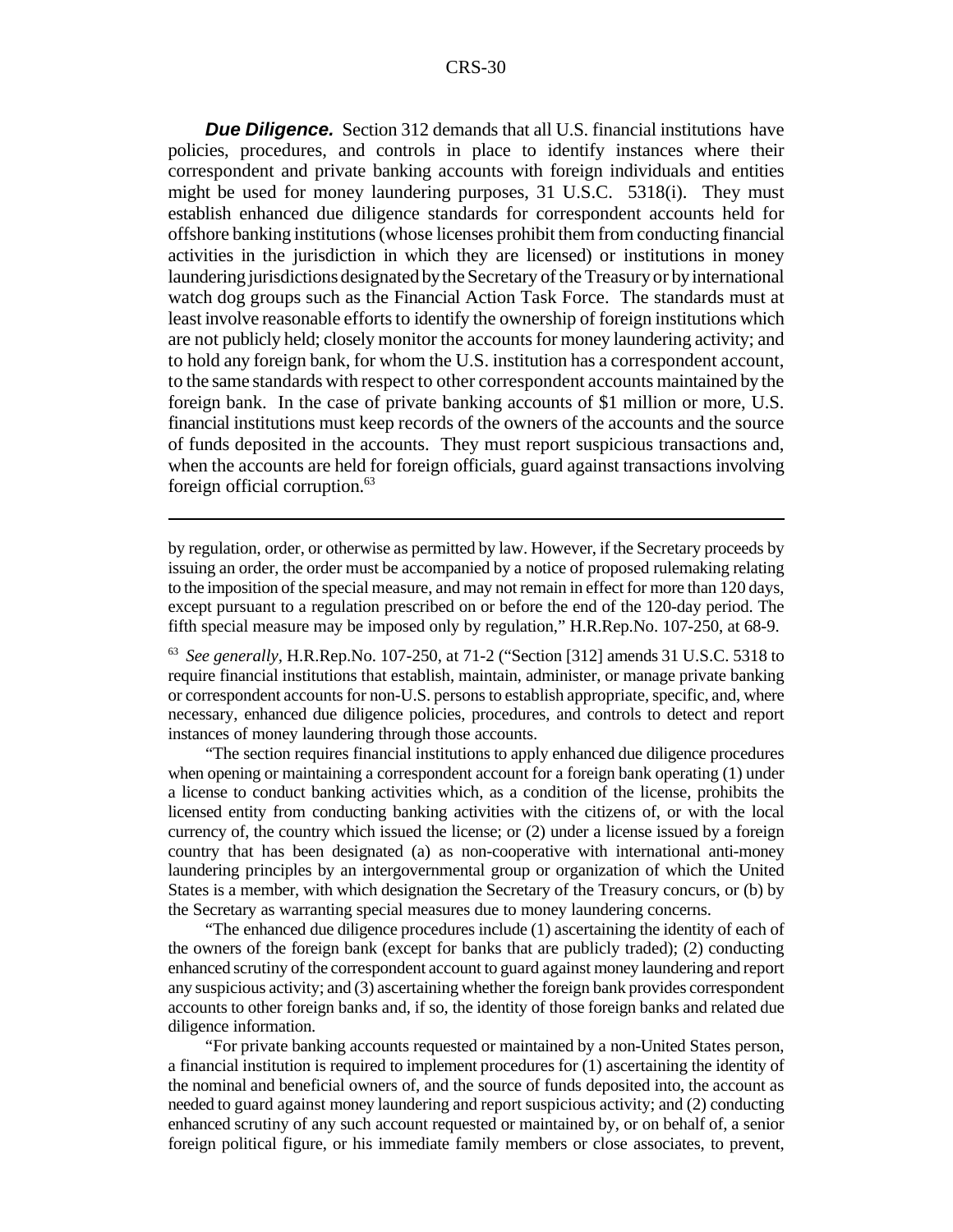*General Regulatory Matters.* The Act establishes several other regulatory mechanisms directed at the activities involving U.S. financial institutions and foreign individuals or institutions. Section 313, for instance, in another restriction on correspondent accounts for foreign financial institutions, prohibits U.S. financial institutionsfrom maintaining correspondent accounts either directly or indirectly for foreign shell banks (banks with no physical place of business<sup>64</sup>) which have no affiliation with any financial institution through which their banking activities are subject to regulatory supervision.<sup>65</sup>

The Act, in section 325, empowers the Secretary of the Treasury to promulgate regulations to prevent financial institutions from allowing their customers to conceal their financial activities by taking advantage of the institutions' concentration account practices.<sup>66</sup>

The Secretary of the Treasury is instructed in section 326 to issue regulations for financial institutions' minimum new customer identification standards and record-

"This section directs the Secretary of the Treasury, within 6 months of enactment of this bill and in consultation with appropriate Federal functional regulators, to further define and clarify, by regulation, the requirements imposed by this section").

<sup>64</sup> Or more exactly, a bank which has no physical presence in any country; a "physical presence" for a foreign bank is defined as "a place of business that  $-$  (i) is maintained by a foreign bank; (ii) is located at a fixed address (other than solely an electronic address) in a country in which the foreign bank is authorized to conduct banking activities, at which location the foreign bank  $- (I)$  employs 1 or more individuals on a full-time basis; and  $(II)$ maintains operating records relating to its banking activities; and (iii) is subject to inspection by the banking authority which licensed the foreign bank to conduct banking activities," 31 U.S.C. 5318(j)(4).

<sup>65</sup> 31 U.S.C. 5318(j); H.R.Rep.No. 107-250, at 72 (2001).

<sup>66</sup> The Act does not define "concentration accounts," although the House Financial Services Committee report providessome incite into the section's intent, H.R.Rep.No. 107-250, at 72-3 (2001)("This section gives the Secretary of the Treasury discretionary authority to prescribe regulations governing the maintenance of concentration accounts by financial institutions, to ensure that these accounts are not used to prevent association of the identity of an individual customer with the movement of funds of which the customer isthe direct or beneficial owner. If promulgated, the regulations are required to prohibit financial institutions from allowing clients to direct transactions into, out of, or through the concentration accounts of the institution; prohibit financial institutions and their employees from informing customers of the existence of, or means of identifying, the concentration accounts of the institution; and to establish written procedures governing the documentation of all transactions involving a concentration account.")

detect and report transactions that may involve the proceeds of foreign corruption. A private bank account is defined as an account (or any combination of accounts) that requires a minimum aggregate deposit of funds or other assets of not less than \$1 million; is established on behalf of one or more individuals who have a direct or beneficial ownership in the account; and is assigned to, or administered or managed by, an officer, employee or agent of a financial institution acting as a liaison between the institution and the direct or beneficial owner of the account.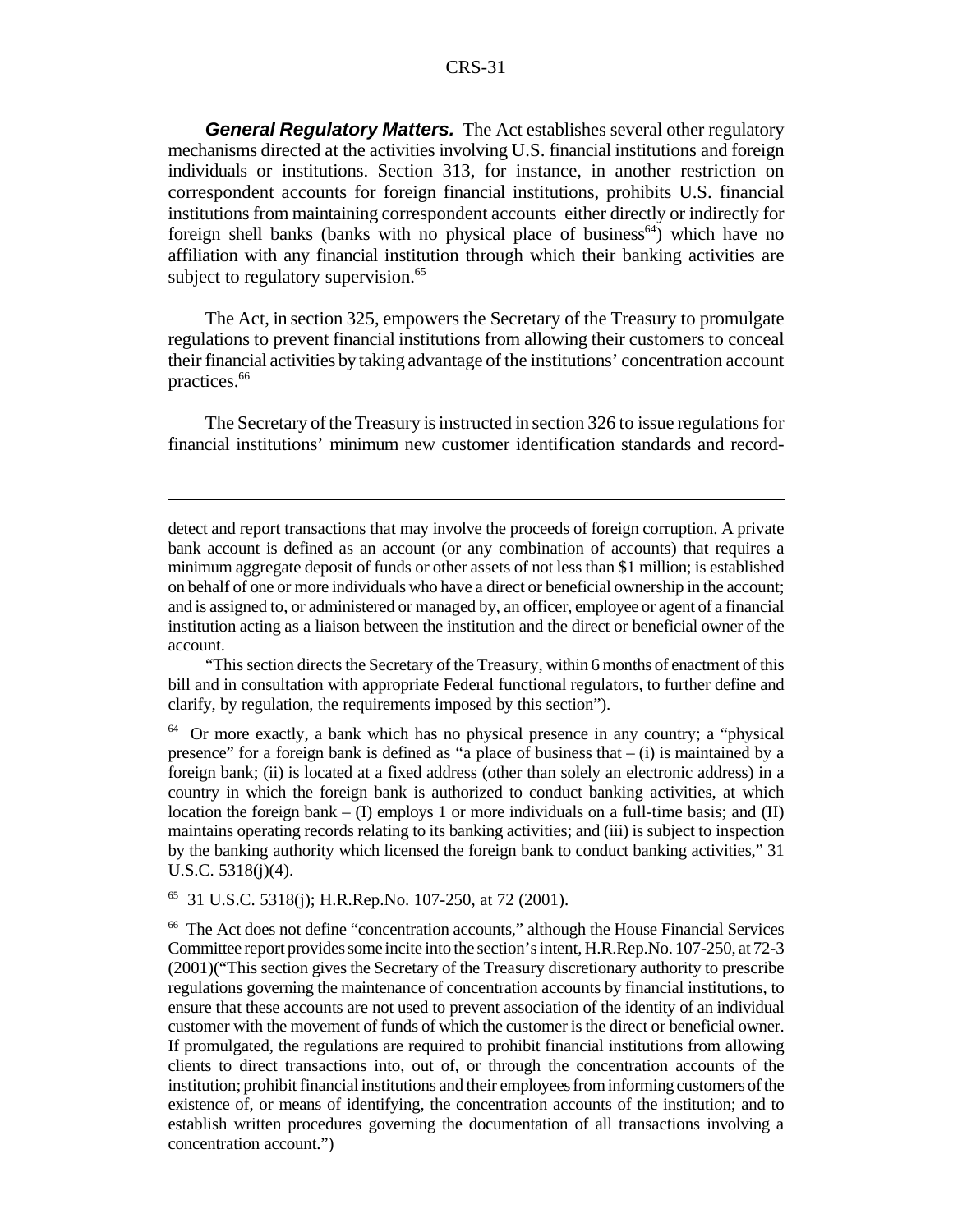keeping and to recommend a means to effectively verify the identification of foreign customers.<sup>67</sup>

<sup>67</sup> 31 U.S.C. 5318(*l*); H.R.Rep.No. 107-250, at 62-3 (2001)("Section [326](a) amends 31 U.S.C. 5318 by adding a new subsection governing the identification of account holders. Paragraph (1) directs Treasury to prescribe regulations setting forth minimum standards for customer identification by financial institutionsin connection with the opening of an account. By referencing 'customers' in this section, the Committee intends that the regulations prescribed by Treasury take an approach similar to that of regulations promulgated under title V of the Gramm-Leach-Bliley Act of 1999, where the functional regulators defined 'customers' and 'customer relationship' for purposes of the financial privacy rules. Under this approach, for example, where a mutual fund sells its shares to the public through a broker-dealer and maintains a 'street name' or omnibus account in the broker-dealer's name, the individual purchasers of the fund shares are customers of the broker-dealer, rather than the mutual fund. The mutual fund would not be required to 'look through' the broker-dealer to identify and verify the identities of those customers. Similarly, where a mutual fund sells its shares to a qualified retirement plan, the plan, and not its participants, would be the fund's customers. Thus, the fund would not be required to 'look through' the plan to identify its participants.

"Paragraph (2) requires that the regulations must, at a minimum, require financial institutions to implement procedures to verify (to the extent reasonable and practicable) the identity of any person seeking to open an account, maintain records of the information used to do so, and consult applicable lists of known or suspected terrorists or terrorist organizations. The lists of known or suspected terrorists that the Committee intendsfinancial institutions to consult are those already supplied to financial institutions by the Office of Foreign Asset Control (OFAC), and occasionally by law enforcement and regulatory authorities, as in the days immediately following the September 11, 2001, attacks on the World Trade Center and the Pentagon. It is the Committee's intent that the verification procedures prescribed by Treasury make use of information currently obtained by most financial institutions in the account opening process. It is not the Committee's intent for the regulations to require verification procedures that are prohibitively expensive or impractical.

"Paragraph (3) requires that Treasury consider the various types of accounts maintained by various financial institutions, the various methods of opening accounts, and the various types of identifying information available in promulgating itsregulations. This would require Treasury to consider, for example, the feasibility of obtaining particular types of information for accounts opened through the mail, electronically, or in other situations where the accountholder is not physically present at the financial institution. Millions of Americans open accounts at mutual funds, broker-dealers, and other financial institutions in this manner; it is not the Committee's intent that the regulations adopted pursuant to this legislation impose burdens that would make this prohibitively expensive or impractical. This provision allows Treasury to adopt regulations that are appropriately tailored to these types of accounts.

"Current regulatory guidance instructs depository institutions to make reasonable efforts to determine the true identity of all customers requesting an institution's services. (See, e.g., FDIC Division of Supervision Manual of Exam Policies, section 9.4 VI.) The Committee intends that the regulations prescribed under this section adopt a similar approach, and impose requirements appropriate to the size, location, and type of business of an institution.

"Paragraph (4) requires that Treasury consult with the appropriate functional regulator in developing the regulations. This will help ensure that the regulations are appropriately tailored to the business practices of various types of financial institutions, and the risks that such practices may pose.

"Paragraph (5) gives each functional regulator the authority to exempt, by regulation or order, any financial institution or type of account from the regulations prescribed under paragraph (1).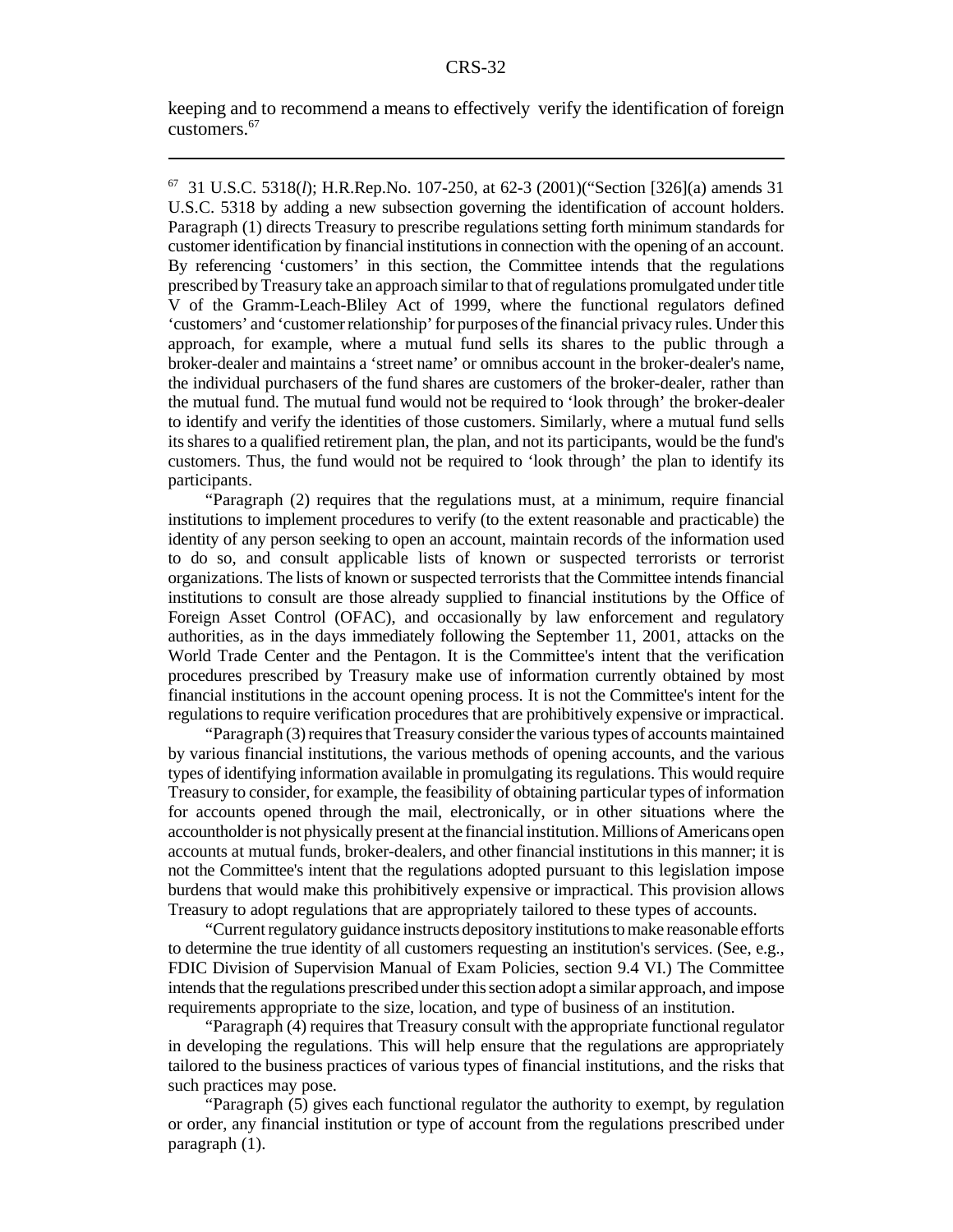Federal regulatory authorities must approve the merger of various financial institutions under the Bank Holding Company Act, 12 U.S.C. 1842, and the Federal Deposit Insurance Act, 12 U.S.C. 1828. Section 327 requires consideration of an institution's anti-money laundering record when such mergers are proposed, 12 U.S.C. 1842(c)(6), 1828(c)(11).

Section 314 directs the Secretary of the Treasury to promulgate regulations in order to encourage financial institutions and law enforcement agencies to share information concerning suspected money laundering and terrorist activities, 31 U.S.C. 5311 note.

Section 319(b) requires U.S. financial institutionsto respond to bank regulatory authorities' requests for anti-money laundering records (within 120 hours) and to Justice or Treasury Department subpoenas or summons for records concerning foreign deposits (within 7 days), 31 U.S.C. 5318(k). Section 319 also calls for civil penalties of up to \$10,000 a day for financial institutions who have failed to terminate correspondent accounts with foreign institutions that have ignored Treasury or Justice Department subpoenas or summons, 31 U.S.C. 5318(k)(3).

Section 352 directs the Secretary of the Treasury to promulgate regulations, in consultation with other appropriate regulatory authorities, requiring financial institutions to maintain anti-money laundering programs which must include at least a compliance officer; an employee training program; the development of internal policies, procedures and controls; and an independent audit feature.<sup>68</sup>

Section 359 subjects money transmitters to the regulations and requirements of the Currency and Foreign Transactions Reporting Act (31 U.S.C. 5311 et seq.) and directs the Secretary of the Treasury to report on the need for additional legislation relating to domestic and international underground banking systems.

Federal law obligates the Administration to develop a national strategy for combating money laundering and related financial crimes, 31 U.S.C. 5341. Section 354 insists that the strategy contain data relating to the funding of international terrorism and efforts to prevent, detect, and prosecute such funding, 31 U.S.C. 5341(b)(12).

Section 364 authorizes the Board of Governors of the Federal Reserve to hire guards to protect members of the Board, as well as the Board's property and personnel and that of any Federal Reserve bank. The guards may carry firearms and make arrests, 12 U.S.C. 248(q).

*Reports to Congress.* Section 366 instructs the Secretary of the Treasury to report on methods of improving the compliance of financial institutions with the currency transaction reporting requirements and on the possibility of expanding

<sup>&</sup>quot;Paragraph (6) requires that Treasury's regulations prescribed under paragraph (1) become effective within one year after enactment of this bill").

<sup>68</sup> 31 U.S.C. 5318(h); H.R.Rep.No. 107-250, at 72 (2001).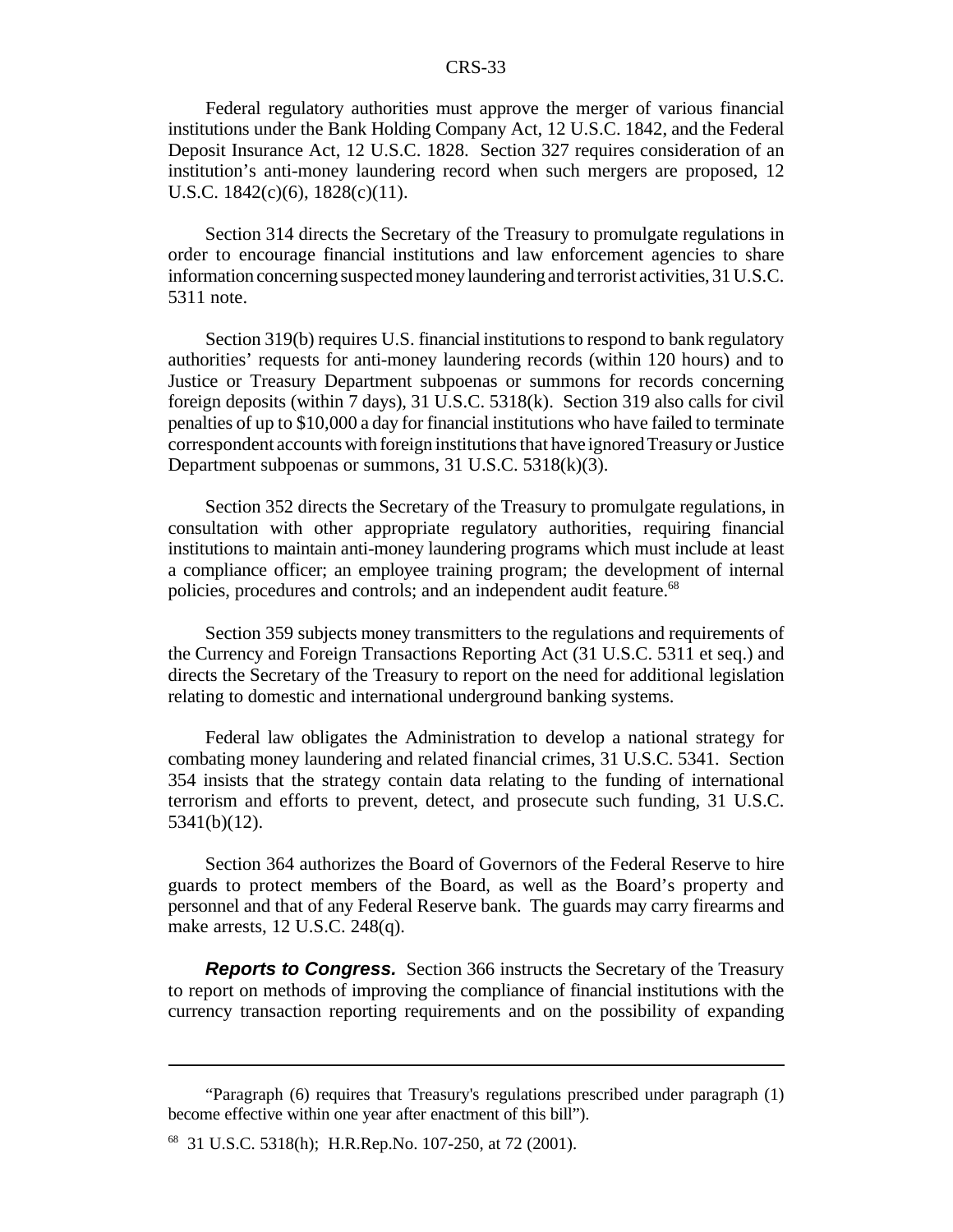exemptions to the requirements with an eye to improving the quality of data available for law enforcement purposes and reducing the number of unnecessary filings.<sup>69</sup>

Section 324 instructs the Secretary of the Treasury to report on the execution of authority granted under the International Counter Money Laundering and Related Measures subtitle (III-A) of the Act and to recommend any appropriate related legislation, 31 U.S.C. 5311 note.

**International Cooperation.** Reflecting concern about the ability of law enforcement officials to trace money transfers to this country from overseas, section 328 instructs the Secretary of the Treasury, Secretary of State and Attorney General to make every effort to encourage other governments to require identification of the originator of international wire transfers.<sup>70</sup>

Section 330 expresses the sense of the Congress that the Administration should seek to negotiate international agreements to enable U.S. law enforcement officials to track the financial activities of foreign terrorist organizations, money launderers and other criminals.

Section 360 authorizes the Secretary of the Treasury to direct the U.S. Executive Directors of the various international financial institutions (*i.e.*, the International Monetary Fund, the International Bank for Reconstruction and Development, the European Bank for Reconstruction and Development, the International Development Association, the International Finance Corporation, the Multilateral Investment Guarantee Agency, the African Development Bank, the African Development Fund, the Asian Development Bank, the Bank for Economic Development and Cooperation in the Middle East and North Africa, and the InterAmerican Investment Corporation): (1) to support the loan and other benefit efforts on behalf of countries that the President determines have supported our anti-terrorism efforts, and (2) to vote to ensure that funds from those institutions are not used to support terrorism.

 $69$  31 U.S.C. 5313 note; H.R.Rep.No. 107-205, at 65 (2001).

<sup>&</sup>lt;sup>70</sup> H.R.Rep.No. 107-250, at 67 (2001)("This section directs the Secretary of the Treasury, in consultation with the Attorney General and the Secretary of State, to (1) take all reasonable steps to encourage foreign governments to require the inclusion of the name of the originator in wire transfer instructions sent to the U.S. and other countries; and (2) report annually to Congress onTreasury's progressin achieving this objective, and on impedimentsto instituting a regime in which all appropriate identification about wire transfer recipients is included with wire transfers from their point of origination until disbursement.

<sup>&</sup>quot;The Committee is concerned that inadequate information on the originator of wire transfers from a number of foreign jurisdictions makes it difficult for both law enforcement and financial institutions to properly understand the source of funds entering the United States in wire transfers. Such a lack of clarity could aid money launderers or terrorists in moving their funds into the United States financial system. Additionally, while arguments have been made that there are technical impediments to requiring that complete addressee information appear on all wire transfers terminating in or passing through the United States, the Committee believes that having such information is technically feasible and would aid both financial institutions in performing due diligence and law enforcement in tracking or seizing money that is the derivative of or would be used in the commission of a crime").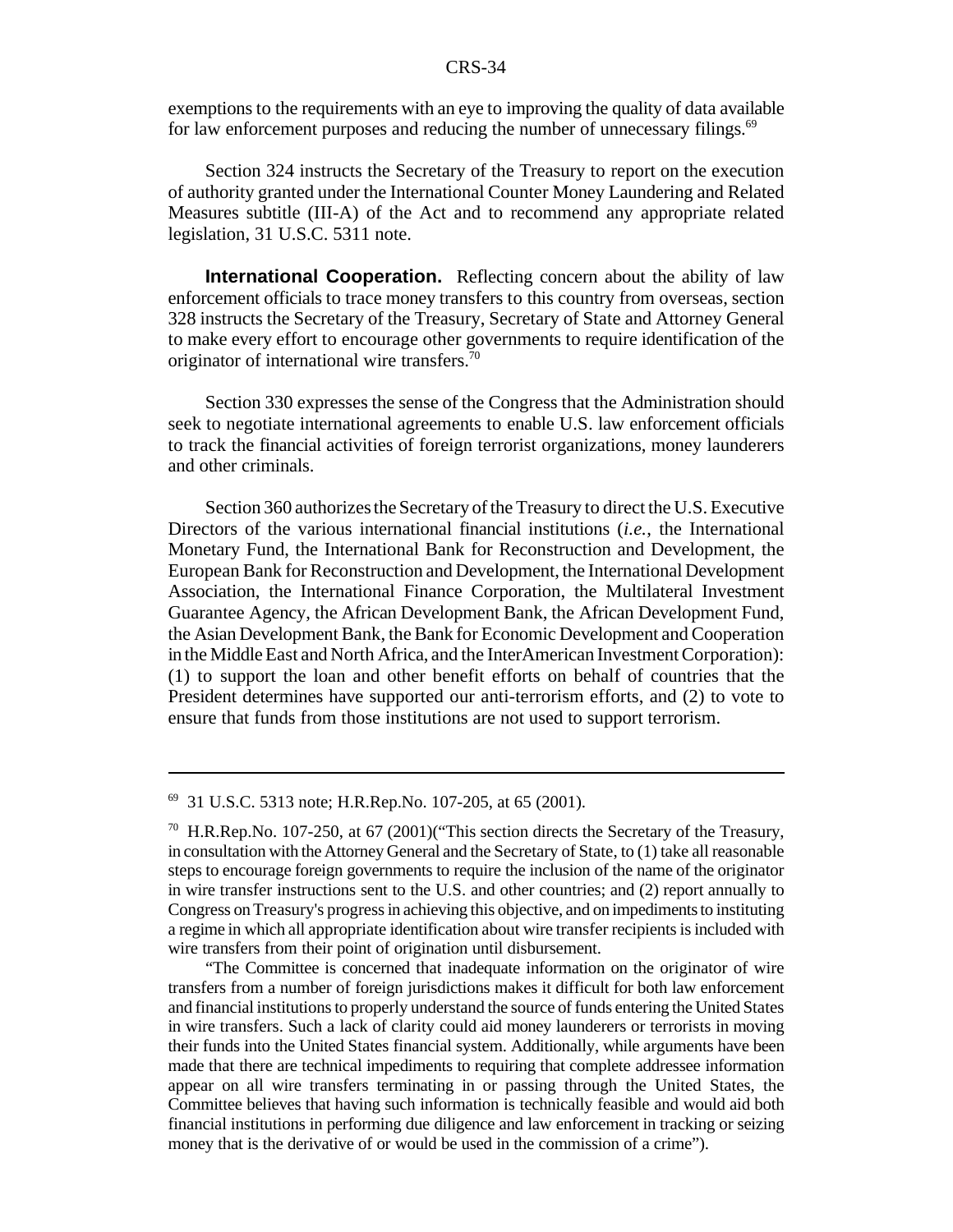**Crimes.** Federal criminal money laundering statutes punish both concealing the fruits of old offenses and financing new ones. They proscribe financial transactions which:

- involve more than \$10,000 derived from one of a list of specified underlying crimes, 18 U.S.C. 1957, or
- are intended to promote any of the designated predicate offenses, or
- are intended to evade taxes, or
- are designed to conceal the proceeds generated by any of the predicate offenses, or
- are crafted to avoid transaction reporting requirements, 18 U.S.C. 1956.

They also condemn transporting fundsinto, out of, or through the United States with the intent to further a predicate offense, conceal its proceeds, or evade reporting requirements, 18 U.S.C. 1956. Offenders face imprisonment for up to twenty years, fines of up to \$500,000, civil penalties, 18 U.S.C. 1956, 1957, and confiscation of the illicit funds involved in a violation or in any of the predicate offenses, 18 U.S.C. 981, 982.

The Act contains a number of new money laundering crimes, as well as amendments and increased penalties for existing crimes. Section 315, for example, adds several crimes to the federal money laundering predicate offense list of 18 U.S.C. 1956. The newly added predicate offenses include crimes in violation of the laws of the other nations when the proceeds are involved in financial transactions in this country: crimes of violence, public corruption, smuggling, and offenses condemned in treaties to which we are a party,  $18 \text{ U.S.C. } 1956(c)(7)(B)$ . Additional federal crimes also join the predicate list:

- 18 U.S.C. 541 (goods falsely classified)
- 18 U.S.C. 922(1) (unlawful importation of firearms)
- 18 U.S.C. 924(n) (firearms trafficking)
- 18 U.S.C. 1030 (computer fraud and abuse)
- felony violations of the Foreign Agents Registration Act, 22 U.S.C. 618.

As the report accompanying H.R. 3004 explains:

This amendment enlarges the list of foreign crimes that can lead to money laundering prosecutions in this country when the proceeds of additional foreign crimes are laundered in the United States. The additional crimes include all crimes of violence, public corruption, and offenses covered by existing bilateral extradition treaties. The Committee intends this provision to send a strong signal that the United States will not tolerate the use of its financial institutions for the purpose of laundering the proceeds of such activities. H.R.Rep.No. 107-250, at 55 (2000).

In this same vein, section 376 adds the crime of providing material support to a terrorist organization (18 U.S.C. 2339B) to the predicate offense list and section 318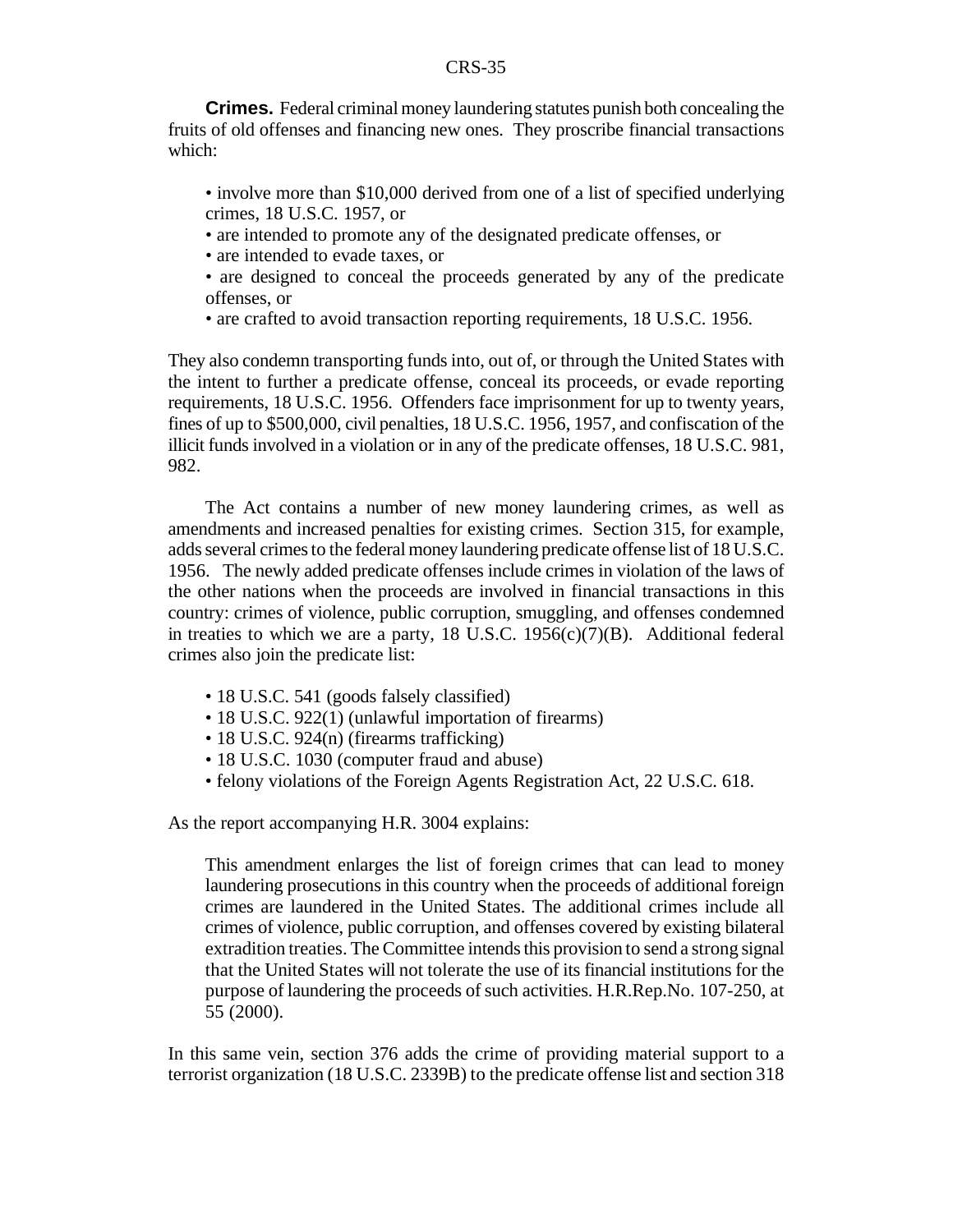expands 18 U.S.C. 1956 to cover financial transactions conducted in foreign financial institutions.<sup>71</sup>

Section 329 makes it a federal crime to corruptly administer the money laundering regulatory scheme. Offenders are punishable by imprisonment for not more than 15 years and a fine of not more than three times the amount of the bribe.

Section 5326 of title 31 authorizes the Secretary of the Treasury to impose temporary, enhanced reporting requirements upon financial institutions in areas victimized by substantial money laundering activity (geographic targeting regulations and orders). Section 353 makes it clear that the civil sanctions, criminal penalties, and prohibitions on smurfing (structuring transactions to evade reporting requirements) apply to violations of the regulations and orders issued under 31 U.S.C.  $5326$ <sup>72</sup> It also extends the permissible length of the temporary geographical orders from 60 to 180 days.

Violations of the special measures and special due diligence requirements of sections 311 and 312 are subject to both civil and criminal penalties by virtue of section 363's amendments to 31 U.S.C. 5321(a) and 5322. The amendments authorize civil penalties and criminal fines of twice the amount of the transaction but not more than \$1 million. Criminal offenders would be subject to a fine in the same amount.

 $71$  "[S]ection 1956 of title 18, United States Code, makes it an offense to conduct a transaction involving a financial institution if the transaction involves criminally derived property. Similarly, 18 U.S.C. 1957 creates an offense relating to the deposit, withdrawal, transfer or exchange of criminally derived funds'by, to or through a financial institution.' For the purposes of both statutes, the term 'financial institution'is defined in 31 U.S.C. 5312. See 18 U.S.C. 1956(c)(6); 18 U.S.C. 1957(f).

<sup>&</sup>quot;The definition of 'financial institution' in 5312 does not explicitly include foreign banks. Such banks may well be covered because they fall within the meaning of 'commercial bank' or other terms in the statute, but as presently drafted, there is some confusion over whether the government can rely on section 5312 to prosecute an offense under either 1956 or 1957 involving a transaction through a foreign bank, even if the offense occurs in part in the United States. For example, if a person in the United States sends criminal proceeds abroad--say to a Mexican bank--and launders them through a series of financial transactions, the government conceivably could not rely on the definition of a 'financial institution' in  $1956(c)(6)$  to establish that the transaction was a 'financial transaction' within the meaning of  $1956(c)(4)(B)$  (defining a 'financial transaction' as a transaction involving the use of a 'financial institution'), or that it was a 'monetary transaction' within the meaning of 1957(f) (defining 'monetary transaction' as, inter alia, a transaction that would be a 'financial transaction' under  $1956(c)(4)(B)$ ).

<sup>&</sup>quot;Similarly, the money laundering laws in effect in most countries simply make it an offense to launder the proceeds of any crime, foreign or domestic. In the United States, however, the money laundering statute is violated only when a person launders the proceeds of one of the crimes set forth on a list of 'specified unlawful activities.'  $18$  U.S.C.  $1956(c)(7)$ . Currently only a handful of foreign crimes appear on that list. See  $1956(c)(7)(B)$ ," H.R.Rep.No. 107-250, at 38 (2000).

<sup>72</sup> *Cf.,* H.R.Rep.No. 107-250, at 57.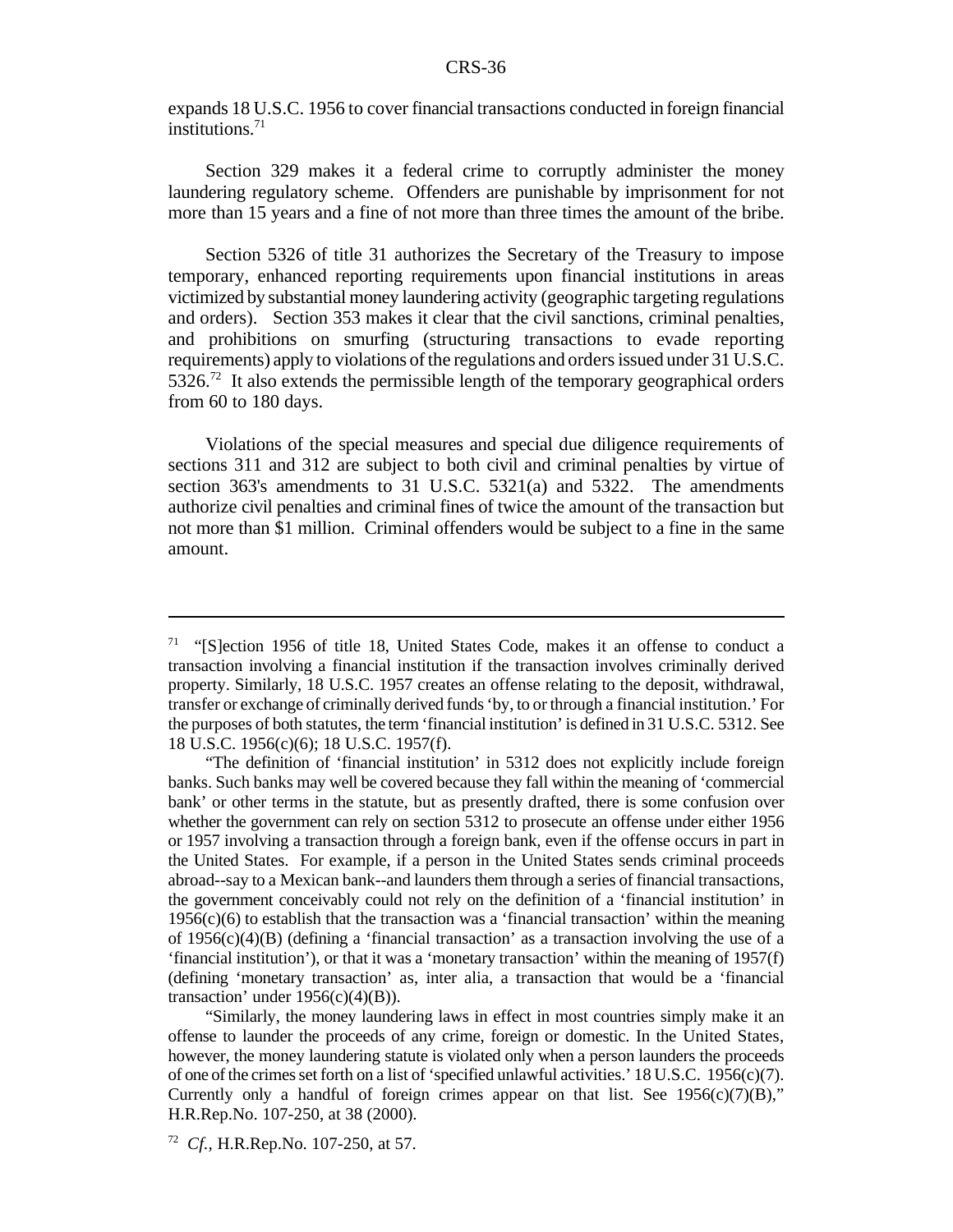Earlier federal law prohibited the operation of illegal money transmitting businesses, 18 U.S.C. 1960. Section 373 amends the proscription to make it clear that the prohibition must be breached "knowingly" and to cover businesses which are otherwise lawful but which transmit funds they know are derived from or intended for illegal activities. It also amends  $18$  U.S.C.  $981(a)(1)(A)$  to permit civil forfeiture of property involved in a transaction in violation of 18 U.S.C. 1960.<sup>73</sup>

Sections 374 and 375 of the Act seek to curtail economic terrorism by increasing and making more uniform the penalties for counterfeiting U.S. or foreign currency and by making it clear that the prohibitions against possession of counterfeiting paraphernalia extend to their electronic equivalents.<sup>74</sup> They increase the maximum terms of imprisonment for violation of:

• 18 U.S.C. 471 (obligations or securities of the U.S.) from 15 to 20 years;

• 18 U.S.C. 473 (dealing in counterfeit obligations and securities) from 10 to 20 years;

 $73$  "The operation of an unlicensed money transmitting business is a violation of Federal law under 18 U.S.C. 1960. First, section 104 clarifies the scienter requirement in 1960 to avoid the problems that occurred when the Supreme Court interpreted the currency transaction reporting statutes to require proof that the defendant knew that structuring a cash transaction to avoid the reporting requirements had been made a criminal offense. See Ratzlaf v. United States, 114 S. Ct. 655 (1994). The proposal makes clear that an offense under 1960 is a general intent crime for which a defendant is liable if he knowingly operates an unlicensed money transmitting business. For purposes of a criminal prosecution, the Government would not have to show that the defendant knew that a State license was required or that the Federal registration requirements promulgated pursuant to 31 U.S.C. 5330 applied to the business.

"Second, section 104 expands the definition of an unlicensed money transmitting business to include a business engaged in the transportation or transmission of funds that the defendant knows are derived from a criminal offense, or are intended to be used for an unlawful purpose. Thus, a person who agrees to transmit or to transport drug proceeds for a drug dealer, or funds from any source for a terrorist, knowing such funds are to be used to commit a terrorist act, would be engaged in the operation of an unlicensed money transmitting business. It would not be necessary for the Government to show that the business was a storefront or other formal business open to walk-in trade. To the contrary, it would be sufficient to show that the defendant offered his services as a money transmitter to another.

"Finally, when Congress enacted 1960 in 1992, it provided for criminal but not civil forfeiture. The proposal corrects this oversight, and allows the government to obtain forfeiture of property involved in the operation of an illegal money transmitting business even if the perpetrator is a fugitive," H.R.Rep.No. 107-250, at 54 (2001).

<sup>• 18</sup> U.S.C. 472 (uttering counterfeit obligations and securities) from 15 to 20 years;

<sup>&</sup>lt;sup>74</sup> "This section makes it a criminal offense to possess an electronic image of an obligation or security document of the United States with intent to defraud. The provision harmonizes counterfeiting language to clarify that possessing either analog or digital copies with intent to defraud constitutes an offense. This section mimics existing language that makes it a felony to possess the plates from which currency can be printed, and takes into account the fact that most counterfeit currency seized today is generated by computers or computer-based equipment. The section also increases maximum sentences for a series of counterfeiting offenses," H.R.Rep.No. 107-250, at 75-6 (2001).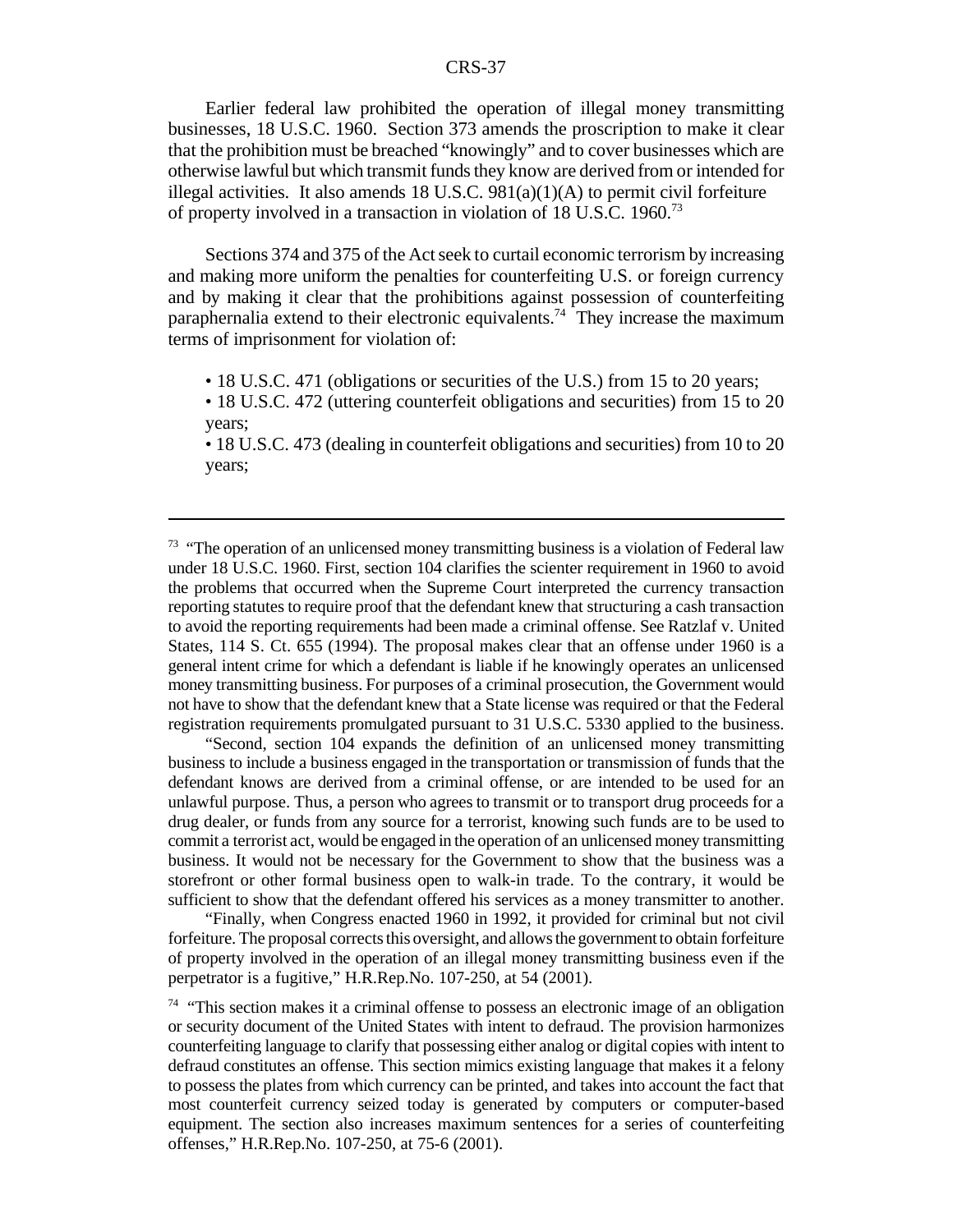• 18 U.S.C. 476 (taking impressions of tools used for obligations and securities) from 10 to 25 years;

• 18 U.S.C. 477 (possessing or selling impressions of tools used for obligations or securities) from 10 to 25 years;

• 18 U.S.C. 484 (connecting parts of different notes) from 5 to 10 years;

• 18 U.S.C. 493 (bonds and obligations of certain lending agencies) from 5 to 10 years;

• 18 U.S.C. 478 (foreign obligations or securities) from 5 to 20 years;

• 18 U.S.C. 479 (uttering counterfeit foreign obligations or securities) from 3 to 20 years;

• 18 U.S.C. 480 (possessing counterfeit foreign obligations or securities) from 1 to 20 years;

• 18 U.S.C. 481 (plates, stones, or analog, digital, or electronic images for counterfeiting foreign obligations or securities) from 5 to 25 years;

• 18 U.S.C. 482 (foreign bank notes) from 2 to 20 years; and

• 18 U.S.C. 483 (uttering counterfeit foreign bank notes) from 1 to 20 years.

Aliens believed to have engaged in money laundering may not enter the United States, section  $1006 (8 U.S.C. 1182(a)(2)(I))$ . The same section directs the Secretary of State to maintain a watchlist to ensure that they are not admitted, 8 U.S.C. 1182 note.

*Bulk Cash.* Customs officials ask travelers leaving the United States whether they are taking \$10,000 or more in cash with them. Section 1001 of title 18 of the United States Code makes a false response punishable by imprisonment for not more than 5 years. Section 5322 of title 31 makes failure to report taking \$10,000 or more to or from the United States punishable by the same penalties. The Act's bulk cash smuggling offense, section 371, augments these proscriptions with a somewhat unique feature, 31 U.S.C. 5332 – a criminal forfeiture of the smuggled cash in lieu of a criminal fine. The basic offense outlaws smuggling cash into or out of the United States. The concealment element of the offense seemsto cover everything but in-sight possession as long as an amount \$10,000 or more is carried in manner to evade reporting.<sup>75</sup>

The section appears to be the product of reactions to the Supreme Court's decision in *United States v. Bajakian*, 524 U.S. 321 (1998). There officials had confiscation \$350,000 because Bajakian attempted to leave the country without declaring it, a violation of 31 U.S.C. 5322. In the view of the Court, the confiscation was grossly disproportionate to the gravity of the offense and consequently contrary to the Constitution's excessive fines clause, 524 U.S. at 337. The Committee Report accompanying H.R. 3004 explains the Justice Department's assurance that casting surreptitious removal of cash from the United States as a smuggling rather than a false reporting offense will avoid the adverse consequences of the Supreme Court's

 $75$  "For purposes of this section, the concealment of currency on the person of any individual includes concealment in any article of clothing worn by the individual or in any luggage, backpack, or other container worn or carried by such individual,"  $31$  U.S.C.  $5332(a)(2)$ .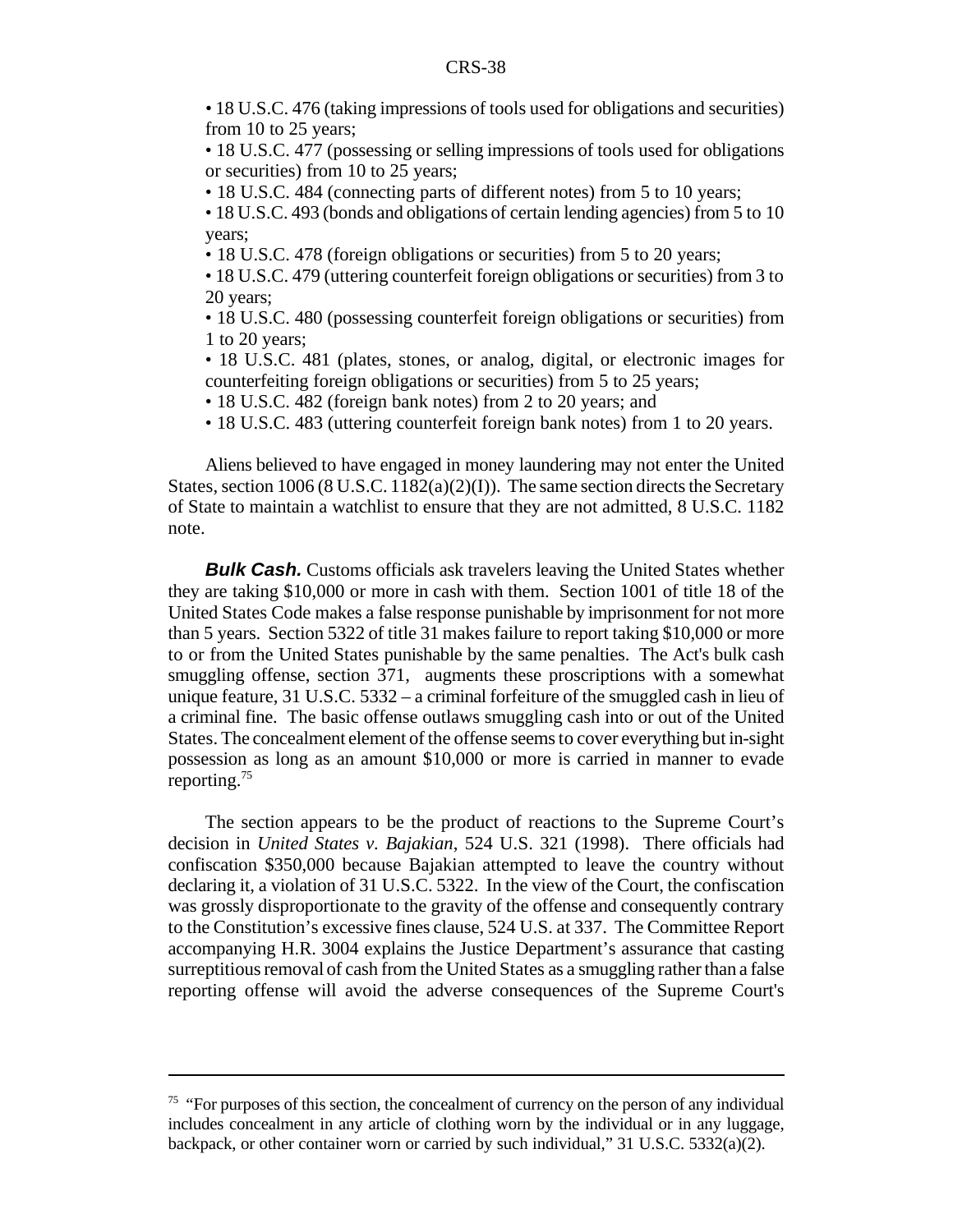examination of forfeiture in false reporting cases under the Constitution's Excessive Fines Clause.<sup>76</sup>

Section 5317 of title 31 once called for civil forfeiture of property traceable to a violation of 31 U.S.C. 5316 (reports on exporting or importing money instruments worth \$10,000 or more). Section 372 of the Act recasts section 5317 to provide for civil and criminal forfeitures for violations of 31 U.S.C. 5316, of 31 U.S.C. 5313 (reports on domestic coins and currency transactionsinvolving \$10,000 or more) and of 31 U.S.C. 5324 (structuring transactions to evade reporting requirements (smurfing)).

*Extraterritorial Jurisdiction.* The Act makes 18 U.S.C. 1029, the federal statute condemning various crimes involving credit cards, PIN numbers and other access devices, applicable overseas if the card or device is issued by or controlled by an American bank or other entity *and* some article is held in or transported to or through the United States during the course of the offense, section 377. The change was part of the original Justice Department proposals. Justice explained that, "[financial crime[] admits of no border, utilizing the integrated global financial network for ill purposes. This provision would apply the financial crimes prohibitions to conduct committed abroad, so long as the tools or proceeds of the crimes pass through or are in the United States," *DoJ* at §408. The section, however, appears to limit the otherwise applicable extraterritorial jurisdiction implicit in section 1029, since federal courts would likely recognize extraterritorial jurisdiction over a violation

 $76$  "As recent Congressional hearings have demonstrated, currency smuggling is an extremely serious law enforcement problem. Hundreds of millions of dollars in U.S. currency – representing the proceeds of drug trafficking and other criminal offenses – is annually transported out of the United States to foreign countries in shipments of bulk cash. Smugglers use all available means to transport the currency out of the country, from false bottoms in personal luggage, to secret compartments in automobiles, to concealment in durable goods exported for sale abroad. . . .

<sup>&</sup>quot;Presently, the only law enforcement weapon against such smuggling is section 5316 of title 31, United States Code, which makes it an offense to transport more than \$10,000 in currency or monetary instruments into, or out of, the United State without filing a report with the United States Customs Service. The effectiveness of section 5316 as a law enforcement tool has been diminished, however, by a recent Supreme Court decision. In *United States v. Bajakajian*, 118 S.Ct. 2028 (1998), the Supreme Court held that section 5316 constitutes a mere reporting violation, which is not a serious offense for purposes of the Excessive Fines Clause of the Eighth Amendment. Accordingly, confiscation of the full amount of the smuggled currency is unconstitutional, even if the smuggler took elaborate steps to conceal the currency and otherwise obstruct justice.

<sup>&</sup>quot;Confiscation ofthe smuggled currency is, of course, the most effective weapon that can be employed against currency smugglers. Accordingly, in response to the *Bajakajian* decision, the Department of Justice proposed making the act of bulk cash smuggling itself a criminal offense, and to authorize the imposition of the full range of civil and criminal sanctions when the offense is discovered. Because the act of concealing currency for the purpose of smuggling it out of the United States is inherently more serious than simply failing to file a Customs report, strong and meaningful sanctions, such as confiscation of the smuggled currency, are likely to withstand Eighth Amendment challenges to the new statute," H.R.Rep.No. 107-250 at 36-7 (2001).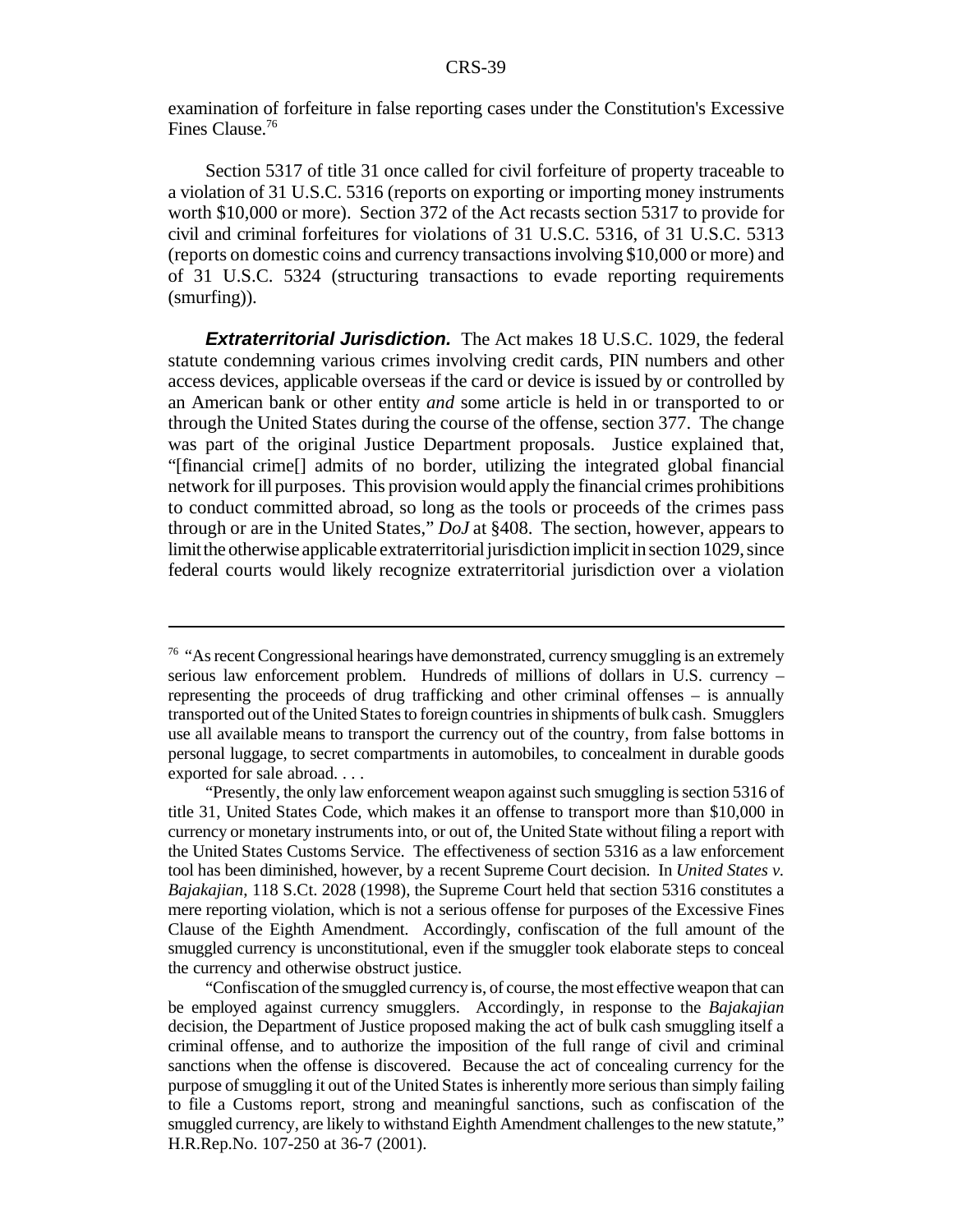under *either* circumstance (issued by a U.S. entity or physical presence in the U.S.) as well as a number of others.<sup>77</sup>

*Venue.* Section 1004 relies on *dicta* in *United States v. Cabrales*, 524 U.S. 1, 8 (1998), in order to permit a money laundering prosecution to be brought in the place where the crime which generated the funds occurred, "if the defendant participated in the transfer of the proceeds," 18 U.S.C. 1956(i).

Ordinarily, the Constitution requires that a crime be prosecuted in the state and district in which it occurs, in the case of money laundering,<sup>78</sup> in the state and district in which the monetary transaction takes place. The Supreme Court in *Cabrales* held that a charge of money laundering in Florida, of the proceeds of a Missouri drug trafficking, could not be tried in Missouri. The Court declared in *dicta*, however, that "money laundering . . . arguably might rank as a continuing offense, triable in more than one place, if the launderer acquired the funds in one district and transported them into another,"  $524$  U.S. at  $8.^{79}$ 

**Forfeiture.** Forfeiture is the government confiscation of property as a consequence of crime.<sup>80</sup> The forfeiture amendments of the Act fall into two categories. Some make adjustments to those portions of federal forfeiture law which govern the confiscation of property derived from, or used to facilitate, variousfederal crimes. Others follow the pattern used for the war-time confiscation of the property of enemy aliens under the Trading With the Enemy Act, 50 U.S.C.App. 1 *et seq.* (TWEA), forfeitures which turn on the ownership of the property rather than upon its proximity to any particular crime.

*Constitutional Considerations.* The Act adds TWEA-like amendments to the International Emergency Economic Powers Act (IEEPA), 50 U.S.C. 1701 *et seq.*, which already allowed the President to freeze the assets of foreign terrorists under certain conditions. Under IEEPA, as amended by section 106 of the Act, the President or his delegate may confiscate and dispose of any property, within the

<sup>77</sup> *United States v. Bowman*, 260 U.S. 94, 97-8 (1922); *Ford v. United States*, 273 U.S. 593, 623 (1927). For a general discussion of the extraterritorial application of federal criminal law,*see,* Doyle, *Extraterritorial Application of American Criminal Law*, CRSREP.NO. 94- 166A (Mar. 13, 1999).

<sup>&</sup>lt;sup>78</sup> "The trial of all crimes  $\dots$  shall be held in the state where the said crimes shall have been committed; but when not committed within any state, the trial shall be at such place or places as the Congress may by law have directed," *U.S.Const.* Art.III, §2, cl.3.

<sup>&</sup>quot;[I]n all criminal prosecutions, the accused shall enjoy the right to a speedy and public trial, by an impartial jury of the state and district wherein the crime shall have been committed; which district shall have been previously ascertained by law," U.S. Const. Amend. VI.

<sup>79</sup> *See also, United States v. Rodriguez-Moreno*, 526 U.S. 275, 280-81 n.4 (1999) (holding that acquiring and using a firearm in Maryland in connection with a kidnaping in New Jersey might constitutionally be prosecuted inNewJersey under a statute which outlawed possession of a firearm "during and in relation to" a crime of violence.

<sup>80</sup> For general background information, *see*, Doyle,*Crime and Forfeiture*, CRSREP.NO. 97- 139A (Oct. 11, 2000).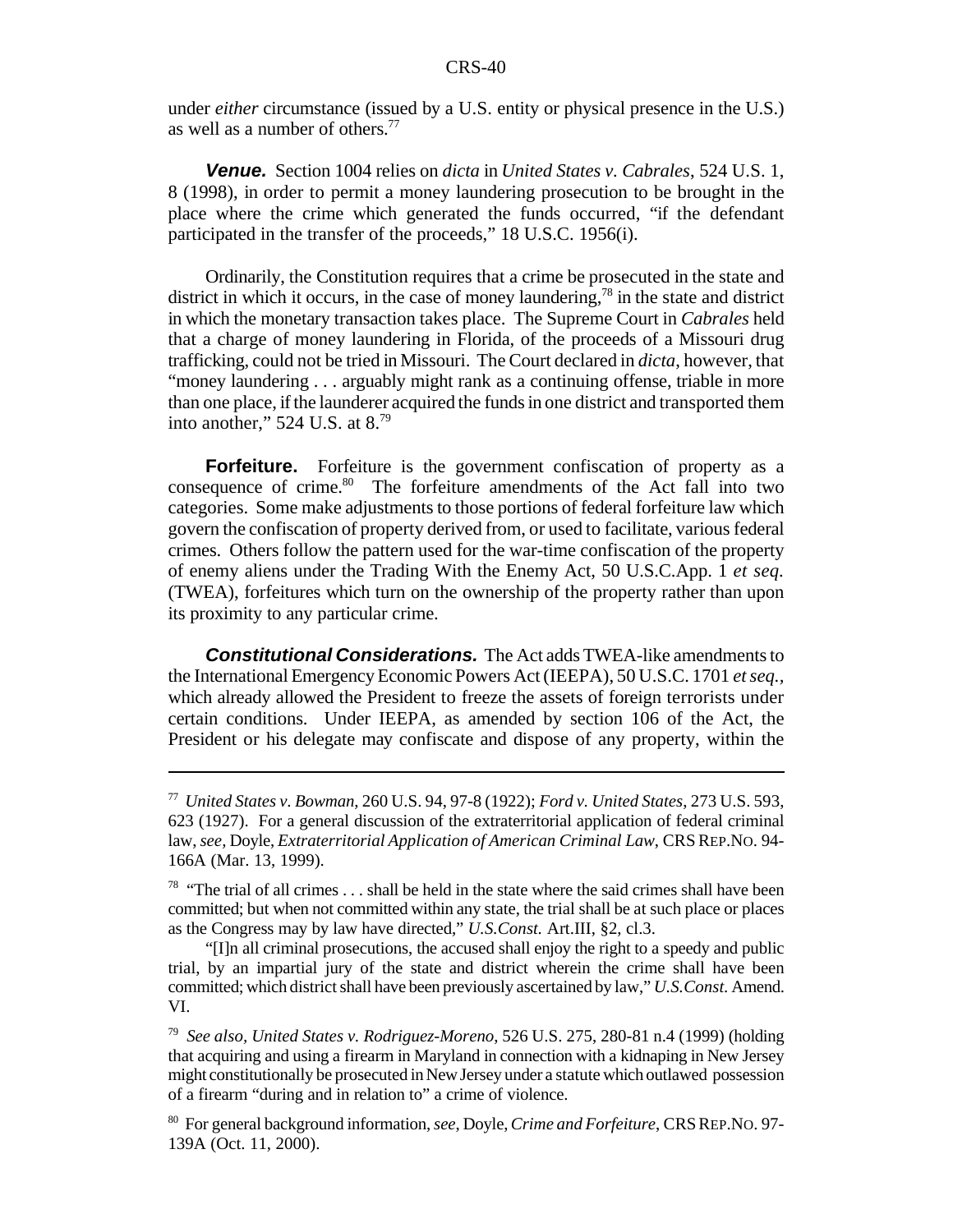jurisdiction of the United States, belonging to any foreign individual, foreign entity, or foreign country whom they determine to have planned, authorized, aided or engaged in an attack on the United States by a foreign country or foreign nationals. The section also permits the government to present secretly (ex parte and in camera) any classified information upon which the forfeiture was based should the decision be subject to judicial review. The Justice Department requested the section as a revival of the President's powers in times of unconventional wars.<sup>81</sup> By virtue of section 316, property owners may initiate a challenge to a confiscation by filing a claim under the rules applicable in maritime confiscations. The section permits two defenses to forfeiture – that the property is not subject to confiscation under section 106 or that the claimant is entitled to the innocent owner defense of 18 U.S.C.  $983(d).$ <sup>82</sup> The characterization of the defenses as "affirmative defense" indicates that the claimant bears the burden of proof. The innocent owner defenses of 18 U.S.C. 983(d) are probably not available in cases under section 106, since that section is explicitly

 $81$  "This section is designed to accomplish two principal objectives. First, the section restores to the President, in limited circumstances involving armed hostilities or attacks against the United States, the power to confiscate and vest in the United States property of enemies during times of national emergency, which was contained in the Trading with the Enemy Act, 50 App. U.S.C. §5(b)(TWEA) until 1977. Until the International Economic Emergency Act (IEEPA) was passed in 1977, section 5(b) permitted the President to vest enemy property in the United States during time of war *or* national emergency. When IEEPA was passed, it did not expressly include a provision permitting the vesting of property in the United States, and section 5(b) of TWEA was amended to apply only 'during the time of war.' 50 App.U.S.C.  $§5(b).$ 

<sup>&</sup>quot;This new provision tracks the vesting language currently in section 5(b) of TWEA and permits the President, only in the limited circumstances when the United States is engaged in military hostilities or has been subject to an attack, to confiscate property of any foreign country, person, or organization involved in hostilities or attacks on the United States. Like the original provision in TWEA, it is an exercise of Congress's war power under Article I, section 8, clause 11 of the Constitution and is designed to apply to unconventional warfare where Congress has not formally declared war against a foreign nation.

<sup>&</sup>quot;The second principal purpose of this amendment to IEEPA is to ensure that reviewing courts may base their rulings on an examination of the complete administrative record in sensitive national security or terrorism cases without requiring the United States to compromise classified information. New section (c) would authorize a reviewing court, in the process of verifying that determinations made by the executive branch were based upon substantial evidence and were not arbitrary or capricious, to consider classified evidence ex parte and in camera. This would ensure that reviewing courts have the best and most complete information upon which to base their decisions without forcing the United States to choose between compromising highly sensitive intelligence information or declining to take action against individuals or entities that may present a serious threat to the United States or its nationals. A similar accommodation mechanism was enacted by Congress in the Anti-Terrorism and Effective Death Penalty Act of 1996, 8 U.S.C. §1189(b)(2)," *DoJ* at §159.

<sup>&</sup>lt;sup>82</sup> "An owner of property that is confiscated under any provision of law relating to the confiscation of assets of suspected international terrorists, may contest that confiscation by filing a claim in the manner set forth in the Federal Rules of Civil Procedure (Supplemental Rules for Certain Admiralty and Maritime Claims), and asserting as an affirmative defense that  $-(1)$  the property is not subject to confiscation under such provision of law; or (2) the innocent owner provisions of section  $983(d)$  of title 18, United States Code, apply to the case," Sec. 316(a).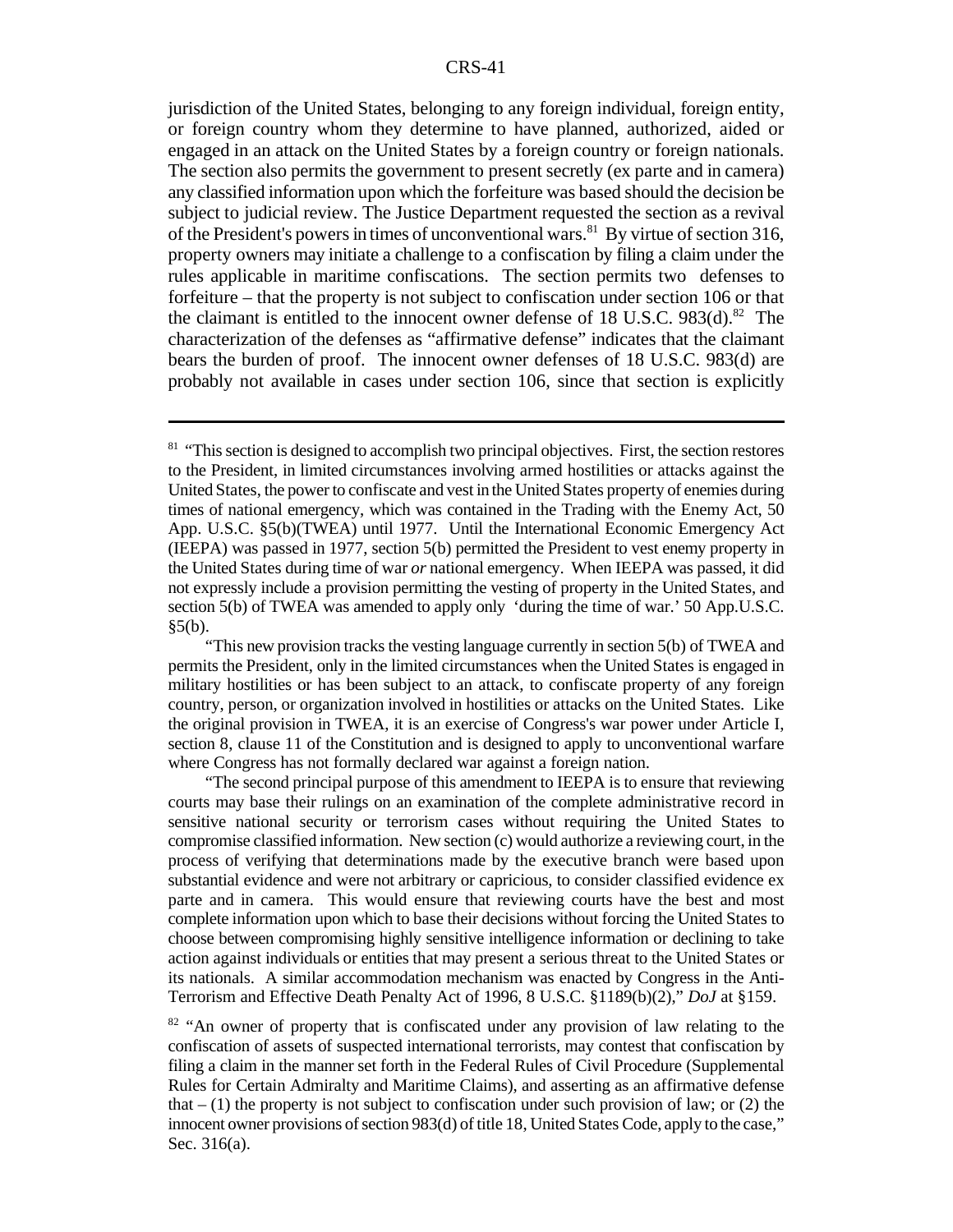excepted from the coverage of 18 U.S.C. 983.<sup>83</sup> The challenge proceedings permit the court to admit evidence, such as hearsay evidence, that would not otherwise be admissible under the Federal Rules of Evidence if the evidence is reliable and if national security might be imperiled should dictates of the Federal Rules be followed, §316(b). The section recognizes the rights of claimants to proceed alternatively under the Constitution or the Administrative Procedure Act.<sup>84</sup>

The Justice Department also recommended enactment of an overlapping provision which ultimately passed as section 806 of the Act without any real discussion of the relationship of the two sections. $85$  Section 806 authorizes confiscation of all property, regardless of where it is found, of any individual, entity, or organization engaged in domestic or international terrorism (as defined in 18 U.S.C. 2331),<sup>86</sup> against the United States, Americans or their property, 18 U.S.C.

# $83$  18 U.S.C. 983(i)(2)(D).

<sup>85</sup> "Current law does not contain any authority tailored specifically to the confiscation of terrorist assets. Instead, currently, forfeiture is authorized only in narrow circumstances for the proceeds of murder, arson, and some terrorism offenses, or for laundering the proceeds of such offenses. However, most terrorism offenses do not yield 'proceeds,' and available current forfeiture laws require detailed tracing that is quite difficult for accounts coming through the banks of countries used by many terrorists.

"This section increases the government's ability to strike at terrorist organizations' economic base by permitting the forfeiture of its property regardless of the source of the property, and regardless of whether the property has actually been used to commit a terrorism offense. This is similar in concept to the forfeiture now available under RICO. In parity with the drug forfeiture laws, the section also authorizesthe forfeiture of property used or intended to be used to facilitate a terrorist act, regardless of its source. There is no need for a separate criminal forfeiture provision because criminal forfeiture isincorporated under current law by reference. The provision is retroactive to permit it to be applied to the events of September 11, 2001," *DoJ*, at §403. The House Report on H.R. 2975 which contained versions of both sections is no more explicit on the relation of the two sections.

<sup>86</sup> "(1) the term 'international terrorism' means activities that  $-$  (A) involve violent acts or acts dangerous to human life that are a violation of the criminal laws of the United States or of any State, or that would be a criminal violation if committed within the jurisdiction of the United States or of any State;  $(B)$  appear to be intended  $- (i)$  to intimidate or coerce a civilian population; (ii) to influence the policy of a government by intimidation or coercion; or (iii) to affect the conduct of a government by mass destruction, assassination or kidnapping; and (C) occur primarily outside the territorial jurisdiction of the United States, or transcend national boundaries in terms of the means by which they are accomplished, the persons they appear intended to intimidate or coerce, or the locale in which their perpetrators operate or seek asylum  $\ldots$  (5) the term 'domestic terrorism' means activities that  $-$  (A) involve acts dangerousto human life that are a violation of the criminal laws of the United States or of any State; (B) appear to be intended  $-$  (i) to intimidate or coerce a civilian population; (ii) to influence the policy of a government by intimidation or coercion; or (iii) to affect the conduct

<sup>&</sup>lt;sup>84</sup> "The exclusion of certain provisions of Federal law from the definition of the term 'civil forfeiture statute' in section 983(i) of title 18, United States Code, shall not be construed to deny an owner of property the right to contest the confiscation of assets of suspected international terrorists under  $-(A)$  subsection (a) of this section; (B) the Constitution; or (C) subschapter II of chapter 5 of title 5, United States Code (commonly known as the 'Administrative Procedure Act')," Sec. 316(c)(1).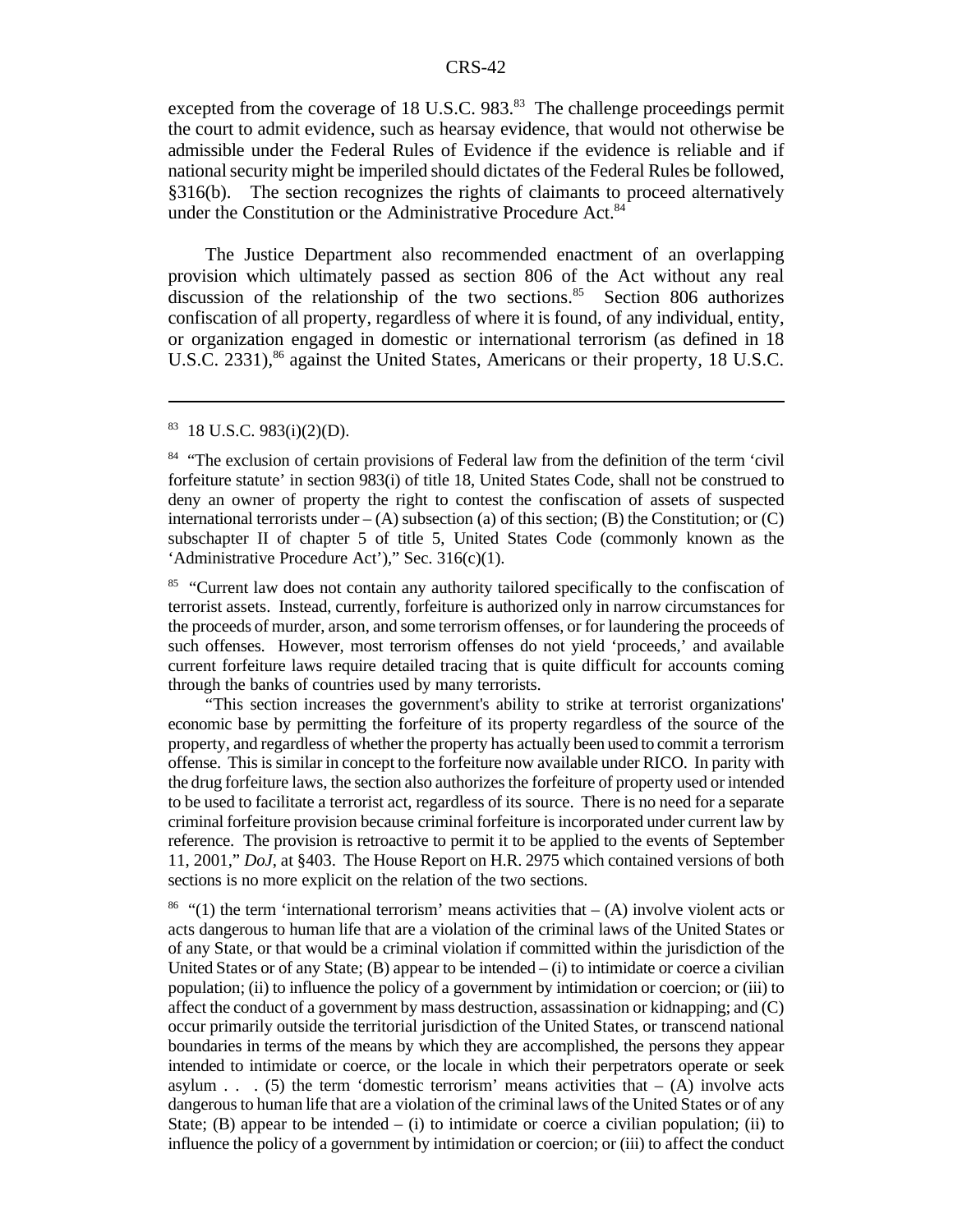$981(a)(1)(G)$ . Section 806 as discussed below also calls for the more common confiscation of property derived from and or facilitating acts of domestic or international terrorism against the United States or its citizens. Confiscations under 806 may be challenged under the procedures of 18 U.S.C. 983, since they are not exempted there. To the extent that forfeiture under section 806 is based on international rather than domestic terrorism, claimants may also use the procedures of section 316.

Confiscation based solely on the fact that the property is owned by a criminal offender, rather than that it is derived from or facilitates some crime is fairly uncommon. It is the mark of common law forfeiture of estate. At common law, a felon forfeited all of his property. Most contemporary forfeiture statutes employ statutory forfeiture, a more familiar presence in American law,<sup>87</sup> which consists of the confiscation of things whose possession is criminal, of the fruits of crime, and of the means of crime – untaxed whiskey, the drug dealer's profits, and the rum runner's ship.

Three characteristics set forfeiture of estate apart. The property is lost solely by reason of its ownership by a felon. All of a felon's property is confiscated, not merely that which is related to the crime for which he is convicted. Finally, it occasions attainder which negates the felon's right to hold property or for title to property to passthrough him to his heirs. It was with this in mind, that the Framers declared that "no attainder of treason shall work corruption of blood or forfeiture exception during the life of the person attainted."<sup>88</sup> And for this reason, President Lincoln insisted that the confiscated real estate of Confederate supporters should revert their heirs at death.89

of a government by mass destruction, assassination or kidnapping; and (C) occur primarily within the territorial jurisdiction of the United States," 18 U.S.C. 2331(1),(5)(as amended by section 802 of the Act).

<sup>87</sup> *Austin v. United States*, 509 U.S. 602, 611-12 (1993)("Three kinds of forfeiture were established in England at the time the Eighth Amendment was ratified in the United States: deodand, forfeiture, and statutory forfeiture . . . . Of England's three kinds of forfeiture, only the third took hold in the United States").

<sup>88</sup> *U.S.Const.* Art.III, §3, cl.2.

<sup>89 12</sup> Stat. 589, 627 (1862). Some would suggest a fourth distinction: that it follows a felony conviction. This is hardly a distinction, since over time legislation creating statutory forfeitures has employed criminal *in personam* proceedings following criminal conviction as a means of accomplishing confiscation.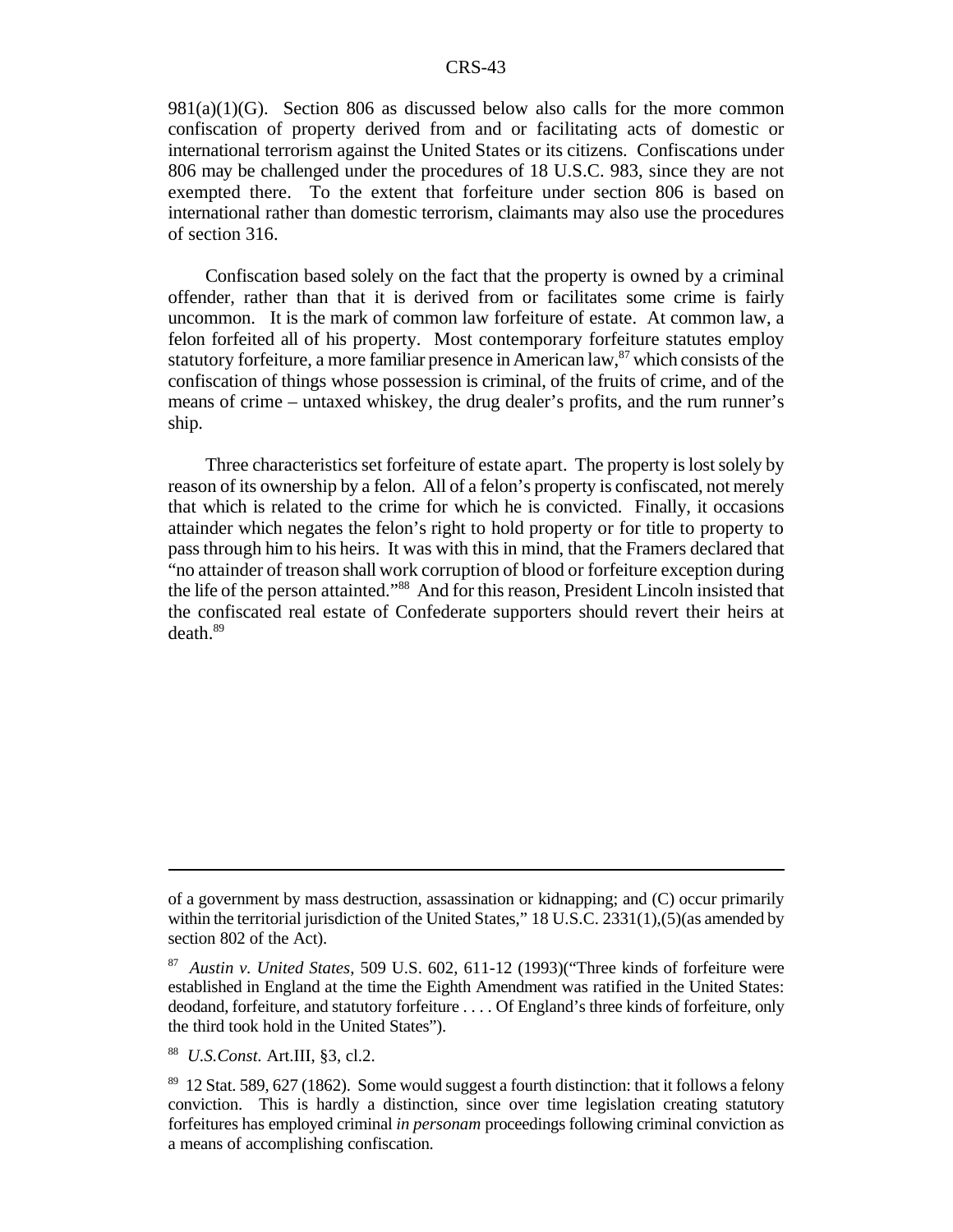Neither section 106 nor 806 require conviction of the terrorist property owner.<sup>90</sup> Both call for forfeiture of all of the terrorist's property, without requiring any nexus to the terrorist's offenses other than terrorist ownership. Neither makes any explicit provision for the terrorist's heirs. Section 106 applies only to foreign persons, organizations, or countries, but section 806 recognizes no such distinction.

Of course, the Supreme Court long ago confirmed the constitutional validity of a seemingly similar pattern in TWEA under the President's war powers.<sup>91</sup> The Court was careful to point out, however, that the TWEA procedure was not really forfeiture or confiscation for the benefit of the United States, but by expressstatutory provision a liquidation measure to protect the creditors of enemy property owners. $^{92}$ Neither section 106 nor 806 are part of TWEA and neither explicitly treats the proceeds of confiscation as a fund for the benefit of creditors. Moreover, broad as the President's war powers may be, they would hardly seem to provide a justification for section 806, which embraces domestic terrorism and is neither limited to foreign offenders nor predicated upon war-like hostilities.

Criminal forfeitures, civil forfeitures with punitive as well as remedial purposes, and civil forfeitures whose effect is so punitive as to negate any presumption of remedial purpose, all raise other constitutional points of interest. The Eighth Amendment's excessive fines clause prohibits criminal forfeitures, and civil forfeitures with at least some punitive purposes, that are grossly disproportionate to the gravity of the crimes which trigger them.<sup>93</sup> The Fifth Amendment's double jeopardy clause applies to criminal forfeitures and civil forfeitures which are so punitive as to negate

 $90$  Although by operation of law property subject to civil for feiture of section 806 may be confiscated upon conviction of the property owner for any crime of domestic or international terrorism,  $28 \text{ U.S.C. } 2461 \text{ (c)}$  ("If a forfeiture of property is authorized in connection with a violation of an Act of Congress, and any person is charged in an indictment or information with such violation but no specific statutory provision is made for criminal forfeiture upon conviction, the Government may include the forfeiture in the indictment or information in accordance with the Federal Rules of Criminal Procedure, and upon conviction, the court shall order the forfeiture of the property in accordance with the procedures set forth in section 413 of the Controlled Substances Act").

<sup>91</sup> *Silesian American Corp. V. Clark*, 332 U.S. 469 (1947); *cf., Societe Internationale v. Rogers*, 357 U.S. 197, 211 (1958)("this summary power to seize property which is believed to be enemy-owned is rescued from constitutional invalidity under the Due Process and Just Compensation Clauses of the Fifth Amendment only by those provisions of the Act which afford a non-enemy claimant a later judicial hearing as to the propriety of the seizure").

<sup>92</sup> *Zittman v. McGrath*, 341 U.S. 471, 473-74 (1951)(citing 50 U.S.C.App. 34) ("While the statute under which the funds are to be 'held, administered and accounted for' authorizes the vesting of such foreign-owned property in the custodian and its administration 'in the interest of and for the benefit of the United States,' it is not a confiscation measure, but a liquidation measure for the protection of American creditors. It provides for the filing and proving of claims and states that the funds 'shall be equitably applied for the payments of debts").

<sup>93</sup> *United States v. Bajakajian*, 524 U.S. 321, 337 (1998); *Austin v. United States*, 509 U.S. 602, 622 (1993).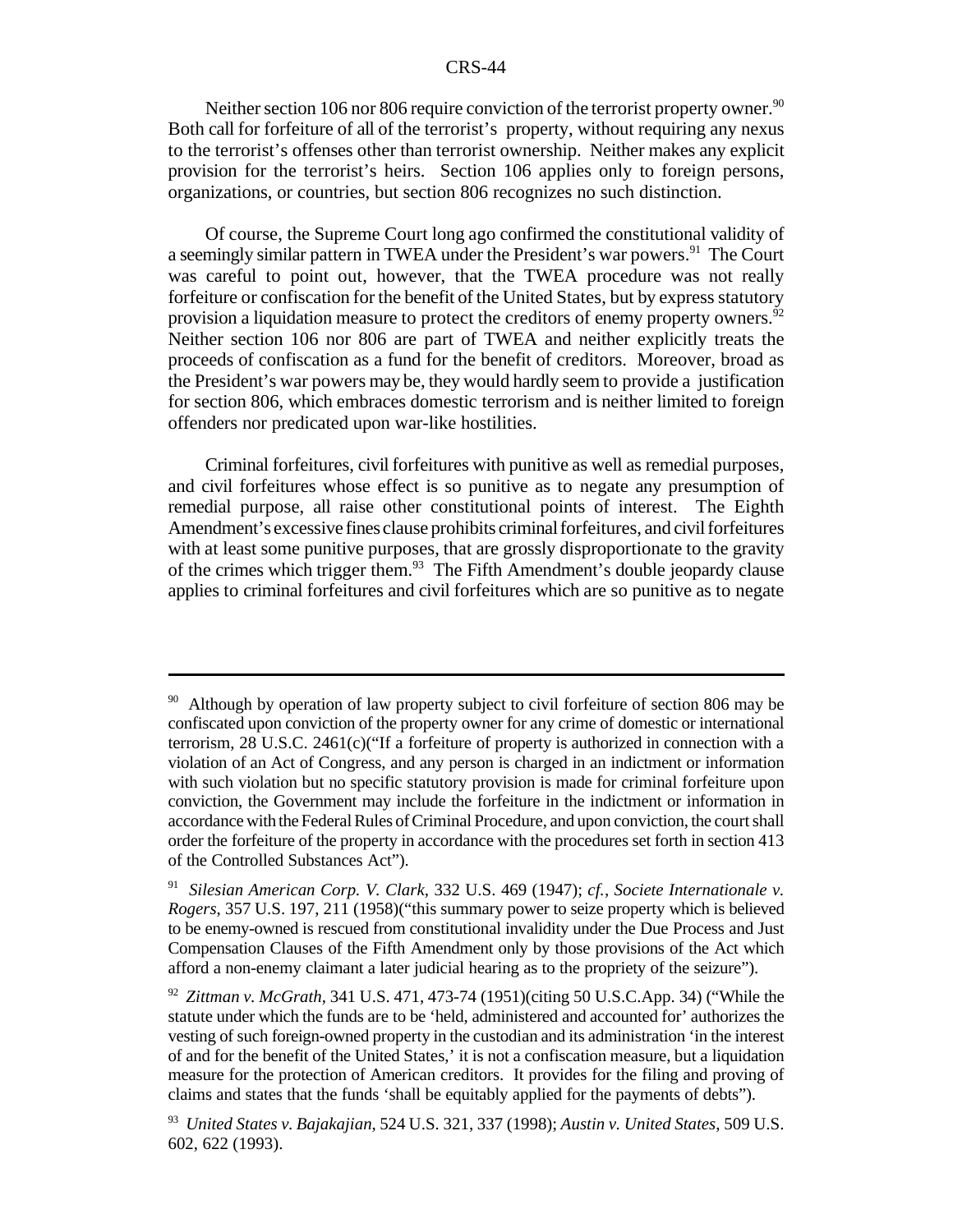any presumption of remedial purposes.<sup>94</sup> The same has been said of the applicability of the ex post facto clause.<sup>95</sup>

The limitations on criminal forfeitures would apply to the forfeitures under section 806 when prosecuted as criminal forfeitures by operation of 28 U.S.C. 2461(c). The offenses that activate section 106 and 806 confiscations, however, are of such gravity that successful excessive fine clause challenges are unlikely, even if the value of confiscated property were extraordinarily high.

On the other hand, there is more than a little support for the argument that section 106 and 806 constitute punitive rather than remedial measures. They are potentially severe. Section 806 calls for the total impoverishment of those to whom it applies (all assets foreign and domestic), while section 106 anticipates confiscation of all assets within the jurisdiction of the United States. They seem to undermine any claim to remedial purpose by reaching those assets that neither facilitate the commission of terrorism nor constitute its fruits. Moreover, in its analysis of the language of section 806 , the Justice Department described it as conceptually akin to the criminal forfeiture provisions of RICO.<sup>96</sup> If the courts find section 106 or 806 are civil in name but criminal in nature, they may well conclude that efforts to enforce the sections are bound by the limitations of the double jeopardy and ex post facto clauses.

*Other Forfeiture Amendments.* In order to more effectively enforce money laundering penalties and prosecute civil forfeiture actions involving foreign individuals or entities, section 317 of the Act establishes a procedure for long-arm jurisdiction over individuals and entities located overseas and for the appointment of a federal receiver to take control of contested assets during the pendency of the proceedings.<sup>97</sup>

96 *DoJ*, at §403.

<sup>94</sup> *United States v. Ursery*, 518 U.S. 267, 278 (1996).

<sup>95</sup> *See e.g., United States v. Certain Funds (Hong Kong and Shanghai Banking Corp.)*, 96 F.3d 20, 26-7 (2d Cir. 1996). Where the ex post facto clauses do not apply, the validity of retroactive statutes is judged by due process clause standards. There is a presumption against retroactive application in such instances absent a clear indication of contrary Congressional intent grounded in the view that due process demands certain minimal notice of the law's demands, *Landgraf v. USI Film Products*, 511 U.S. 244, 265-66 (1994).

<sup>97</sup> 18 U.S.C. 1956(b). *Cf.,* H.R.Rep.No. 107-250, at 54-5 (2001)("The first provision in this section creates a long arm statute that gives the district court jurisdiction over a foreign person, including a foreign bank, that commits a money laundering offense in the United States or converts laundered funds that have been forfeited to the Government to his own use. Thus, if the Government files a civil enforcement action under section 1956(b), or files a civil lawsuit to recover forfeited property from a third party, the district court would have jurisdiction over the defendant if the defendant has been served with process pursuant to the applicable statutes or rules of procedure, and the constitutional requirement of minimum contacts is satisfied in one of three ways: the money laundering offense took place in the United States; in the case of converted property, the property was the property of the United States by virtue of a civil or criminal forfeiture judgment; or in the case of a financial institution, the defendant maintained a correspondent bank account at another bank in the United States. Under this provision, for example, the district courts would have had jurisdiction over the defendant in the circumstances described in United States v. Swiss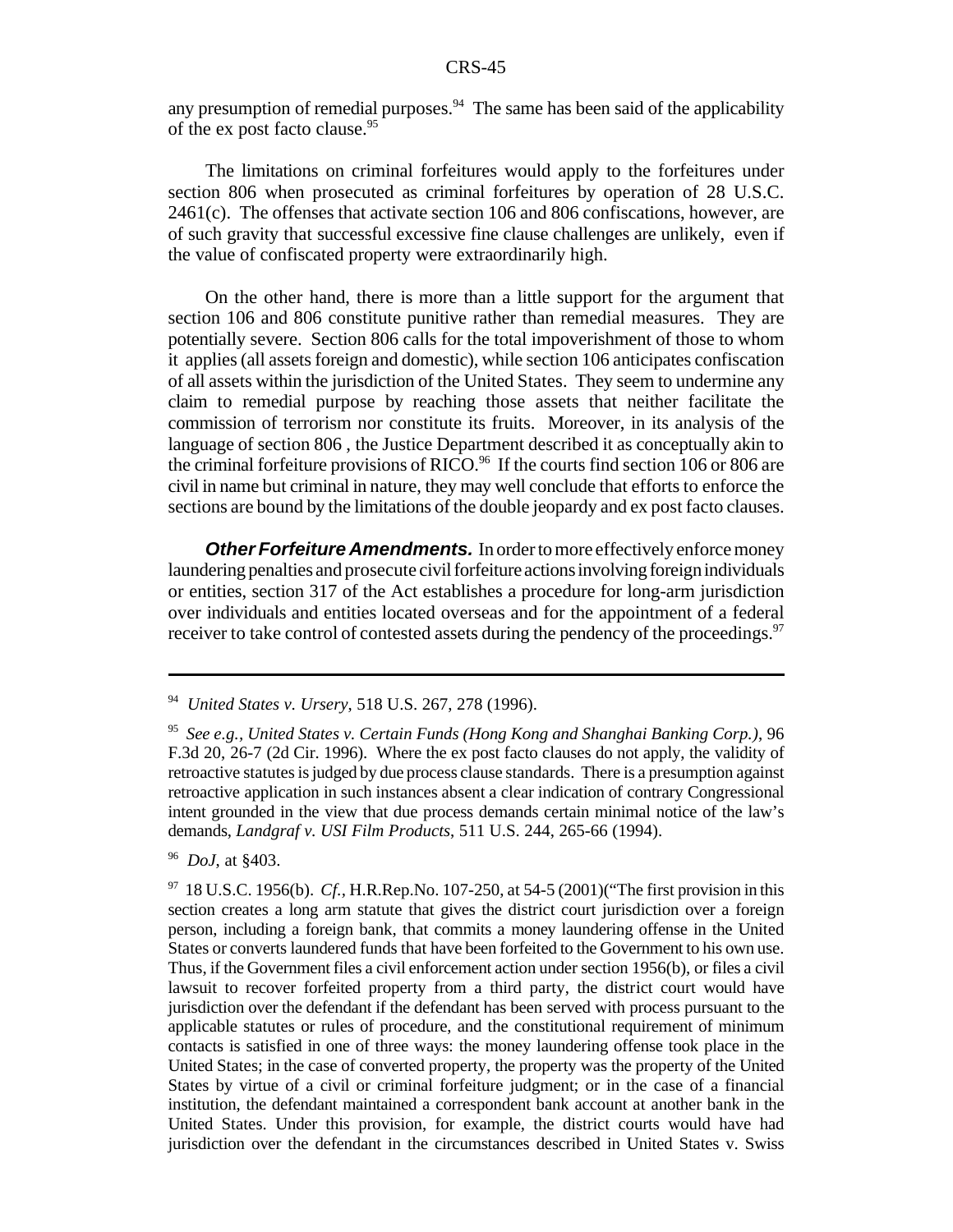In the case of inter-bank accounts where a bank in a foreign nation has an account in a bank located in the United States, section 319(a) allows seizure of funds in an account here when the foreign bank has received money laundering or drug trafficking deposits overseas.<sup>98</sup> Confiscation proceedings are conducted pursuant to 18 U.S.C. 953.

Federal law has for some time permitted criminal forfeiture orders to reach substitute assets if the property of the defendant subject to confiscation has become unavailable. Section 319(d) establishes a procedure under which a convicted

American Bank, 191 F.3d 30 (1<sup>st</sup> Cir. 1999).

"This section also authorizes a court, on the motion of the Government or a State or Federal regulator, to appoint a receiver to gather and protect assets needed to satisfy a judgment under sections 1956 and 957, and the forfeiture provisions in sections 981 and 982. This authority is intended to apply in three circumstances: (1) when there is a judgment in a criminal case, including an order of restitution, following a conviction for a violation of section 1956 or 1957; (2) when there is a judgment in a civil case under section 1956(b) assessing a penalty for a violation of either section 1956 or 1957; and (3) when there is a civil forfeiture judgment under section 981 or a criminal forfeiture judgment, including a personal money judgment, under section 982.

"The amendment also makes section 1956(b) applicable to violations of section 1957. It applies to conduct occurring before the effective date of the Act").

<sup>98</sup> 18 U.S.C. 981(k). H.R.Rep.No. 107-250, at 57-8 (2001)("Section 114 creates a new provision in the civil forfeiture statute, 18 U.S.C. 981(k), authorizing the forfeiture of funds found in an interbank account. The new provision is necessary to reconcile the law regarding the forfeiture of fundsin bank accounts with the realities ofthe global movement of electronic funds and the use of off-shore banks to insulate criminal proceeds from forfeiture. "To prevent drug dealers and other criminals from taking advantage of certain nuances of forfeiture law to insulate their property from forfeiture even though it is deposited in a bank account in the United States, it is necessary to change the law regarding the location of the debt that a bank owes to its depositor, and the identity of the real party in interest with standing to contest the forfeiture. The amendment in this section addresses the location issue by treating a deposit made into an account in a foreign bank that has a correspondent account at a U.S. bank as if the deposit had been made into the U.S. bank directly. Second, the section treats the deposit in the correspondent account as a debt owed directly to the depositor, and not as a debt owed to the respondent bank. In other words, the correspondent account is treated as if it were the foreign bank itself, and the funds in the correspondent account were debts owed to the foreign bank's customers.

"Under this arrangement, if funds traceable to criminal activity are deposited into a foreign bank, the Government may bring a forfeiture action against funds in that bank's correspondent account, and only the initial depositor, and not the intermediary bank, would have standing to contest it.

"The section authorizes the Attorney General to suspend or terminate a forfeiture in cases where there exists a conflict of laws between the U.S. and the jurisdiction in which the foreign bank is located, where such suspension or termination would be in the interest of justice and not harm U.S. national interests").

<sup>&</sup>quot;The second provision, modeled on 18 U.S.C. 1345(b), gives the district court the power to restrain property, issue seizure warrants, or take other action necessary to ensure that a defendant in an action covered by the statute does not dissipate the assets that would be needed to satisfy a judgment.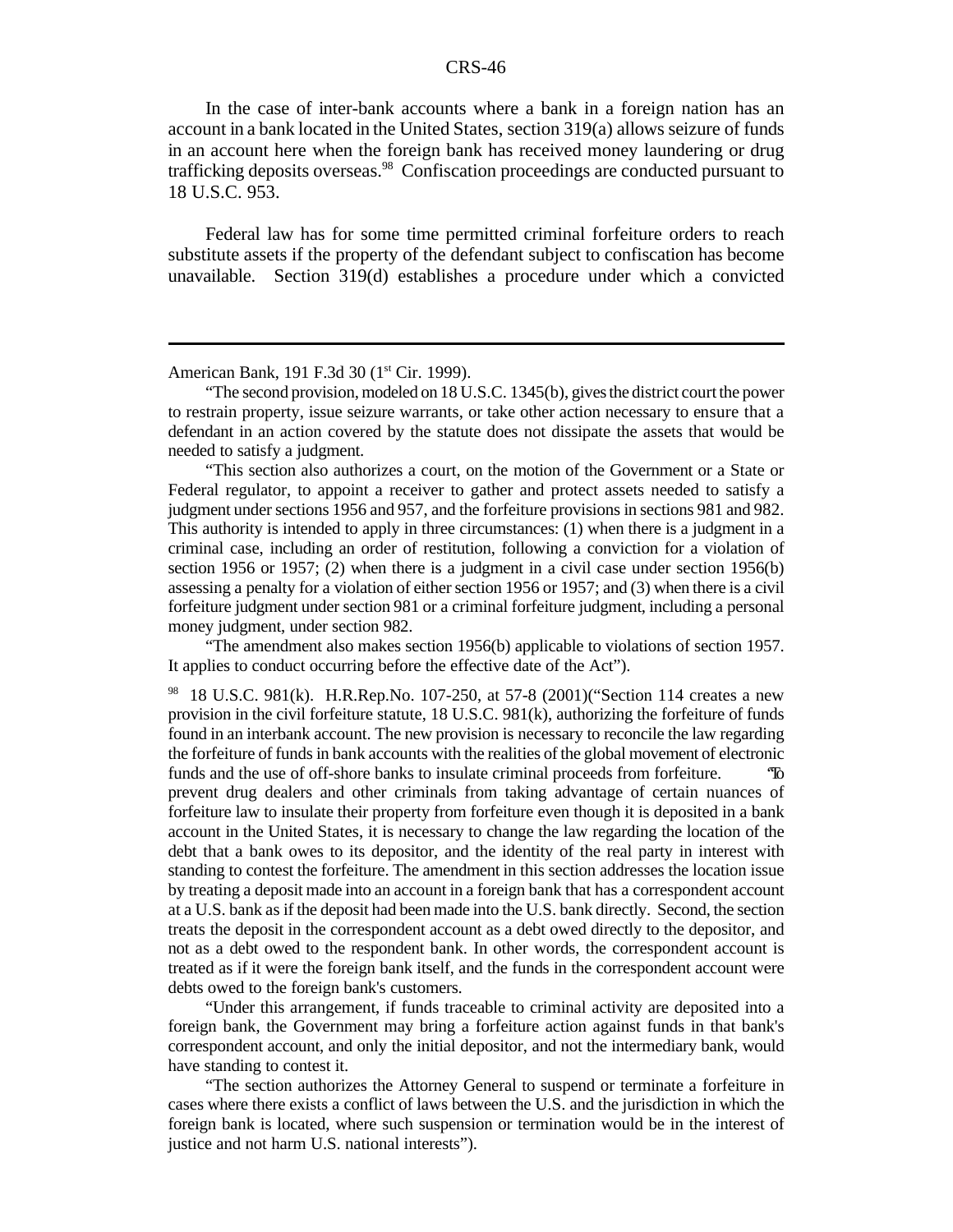defendant may be ordered to transfer property to this country from overseas if the property is subject to confiscation.<sup>99</sup>

Priorto enactment of the Act, federal law permitted confiscation of any property in the United States that could be traced to a drug offense committed overseas, if the offense was punishable as a felony under the laws of the nation where it occurred and if the offense would have been a felony if committed here.<sup>100</sup> Section 320 enlarges this provisions to cover not only drug offenses but any of the crimes in the money laundering predicate offense list of 18 U.S.C.  $1956(c)(7)(B)$ , and continues the reciprocal felony requirements.<sup>101</sup> This treatment is comparable to the early coverage of the federal statute, 28 U.S.C. 2467, which permitted enforcement of foreign confiscation orders in the case of drug offenses or the crimes on the money laundering predicate offense list. Section 323 of the Act amends the foreign forfeiture enforcement statute to (1) expand the grounds for enforcement to include any crime which would have provided the grounds for confiscation had the offense been committed in the United States; (2) to authorize restraining ordersto freeze the target property while enforcement litigation is pending; and (3) to limit the absence-oftimely-notice defense.<sup>102</sup>

"This section amends 21 U.S.C. 853 to make clear that a court in a criminal case may issue a repatriation order--either post-trial as part of the criminal sentence and judgment, or pre-trial pursuant to the court's authority under 21 U.S.C. 853(e) to restrain property--so that they will be available for forfeiture. Failure to comply with such an order would be punishable as a contempt of court, or it could result in a sentencing enhancement, such as a longer prison term, under the U.S. Sentencing Guidelines, or both").

 $100$  18 U.S.C. 981(a)(1)(B).

<sup>102</sup> H.R.Rep.No. 107-250, at 59-60 (2001)("Under current law, 28 U.S.C. 2467(d) gives Federal courts the authority to enforce civil and criminal forfeiture judgments entered by foreign courts. This section amends that provision to include a mechanism for preserving property subject to forfeiture in a foreign country.

"Specifically, a Federal court could issue a restraining order under 18 U.S.C. 983(j) or register and enforce a foreign restraining order, if the Attorney General certified that such foreign order was obtained in accordance with the principles of due process. A person seeking

<sup>99</sup> *Cf.*, H.R.Rep.No. 107-250, at 58-9 (2001) ("Section 116 authorizes a court to order a criminal defendant to repatriate his property to the United Statesin criminal cases. In criminal for feiture cases, the sentencing court is authorized to order the forfeiture of 'substitute assets' when the defendant has placed the property otherwise subject to forfeiture 'beyond the jurisdiction of the court.' Frequently, this provision is applied when a defendant has transferred drug proceeds or other criminally derived property to a foreign country. In many cases, however, the defendant has no other assets in the United States of a value commensurate with the forfeitable property overseas. In such cases, ordering the forfeiture of substitute assets is a hollow sanction.

 $101$  H.R.Rep.No. 107-250, at 56 (2001)("This section is intended to reinforce the United States' compliance with the Vienna Convention. It amends 18 U.S.C. 981(a)(1)(B) to allow the United States to institute its own action against the proceeds of foreign criminal offenses when such proceeds are found in the United States. As required by the Vienna Convention, it also authorizes the confiscation of property used to facilitate such crimes. The list of foreign crimes to which this section applies is determined by cross-reference to the foreign crimes that are money laundering predicates under  $1956(c)(7)(B)$ . This section will permit the forfeiture of property involved in conduct occurring before the effective date of the Act").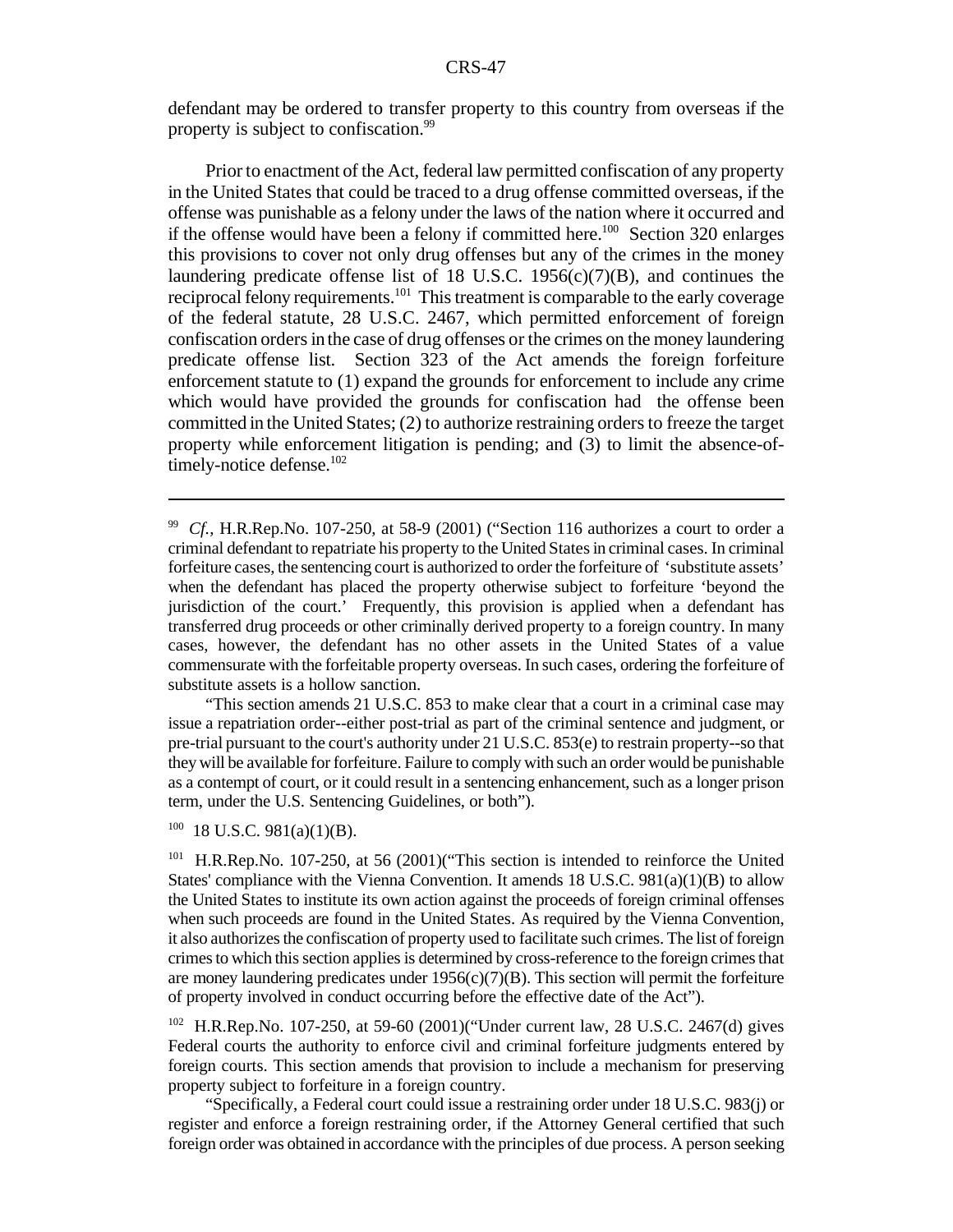A fugitive may not challenge a federal forfeiture.<sup>103</sup> Section 322 applies this fugitive disentitlement to corporations whose major shareholder is a fugitive or whose representative in the confiscation proceedings is a fugitive.

Section 906 instructs the Attorney General, the Secretary of the Treasury, and the Director of Central Intelligence to submit a joint report with recommendations relating to the reconfiguration of the Foreign Terrorist Asset Tracking Center, the Office of Foreign Assets Control, and possibly FinCEN in "order to establish a capability to provide for the effective and efficient analysis and dissemination of foreign intelligence relating to the financial capabilities and resources of international terrorist organizations."

to contest the restraining order could do so on the ground that 28 U.S.C. 2467 was not properly applied to the particular case, but could not oppose the restraining order on any ground that could also be raised in the proceedings pending in a foreign court. This provision prevents a litigant from taking 'two bites at the apple' by raising objections to the basis for the forfeiture in the Federal court that he also raised, or is entitled to raise, in the foreign court where the forfeiture action is pending. It complements the existing provision in section  $2467(e)$ providing that the Federal court is bound by the findings of fact of the foreign court, and may not look behind such findings in determining whether to enter an order enforcing a foreign forfeiture judgment.

"This section also amends 28 U.S.C. 2467 to make clear that it is not necessary to prove that the person asserting an interest in the property received actual notice of the forfeiture proceedings. As is the case with respect to forfeitures under U.S. law, it is sufficient if the foreign nation takes steps to provide notice, in accordance with the principles of due process. See Gonzalez v. United States, 1997 WL 278123 (S.D.N.Y. 1997) ('the [G]overnment is not required to ensure actual receipt of notice that is properly mailed'); Albajon v. Gugliotta , 72 F. Supp. 2d 1362 (S.D. Fla. 1999) (notice sent to various addresses on claimant's identifications, and mailed after claimant released from jail, is sufficient to satisfy due process, even if claimant never received notice); United States v. Schiavo , 897 F. Supp. 644, 648 49 (D. Mass. 1995) (sending notice to fugitive's last known address is sufficient; due process satisfied even if he did not receive the notice).

"Finally, 28 U.S.C. 2467 is amended to authorize the enforcement of a forfeiture judgment based on any foreign offense that would constitute an offense giving rise to a civil or criminal forfeiture of the same property if the offense had been committed in the United States. This is one of two safeguards that the statute contains against the enforcement of judgments that the United States does not consider appropriate for enforcement: if the judgment is based on an act that would not constitute a crime in the United States, such as removing assets from the reach of a repressive regime, it could not be enforced. In addition, section 2467 already provides that a foreign judgment may only be enforced by a Federal court at the request of the United States, and only after the Attorney General has certified that the judgment was obtained in accordance with the principles of due process. Thus, neither a foreign Government nor a foreign private party could enforce a foreign judgment on its own under this provision."). Note that the safeguard to which the report refers is the range of foreign offenses that will support an enforceable confiscation order, *i.e.,* drug offenses and crimes on the money laundering predicate offense list, and that the amendment narrows that safeguard by adding additional foreign offenses, *i.e.*, any foreign equivalent of a federal crime which would support a confiscation order.

<sup>103</sup> 28 U.S.C. 2466.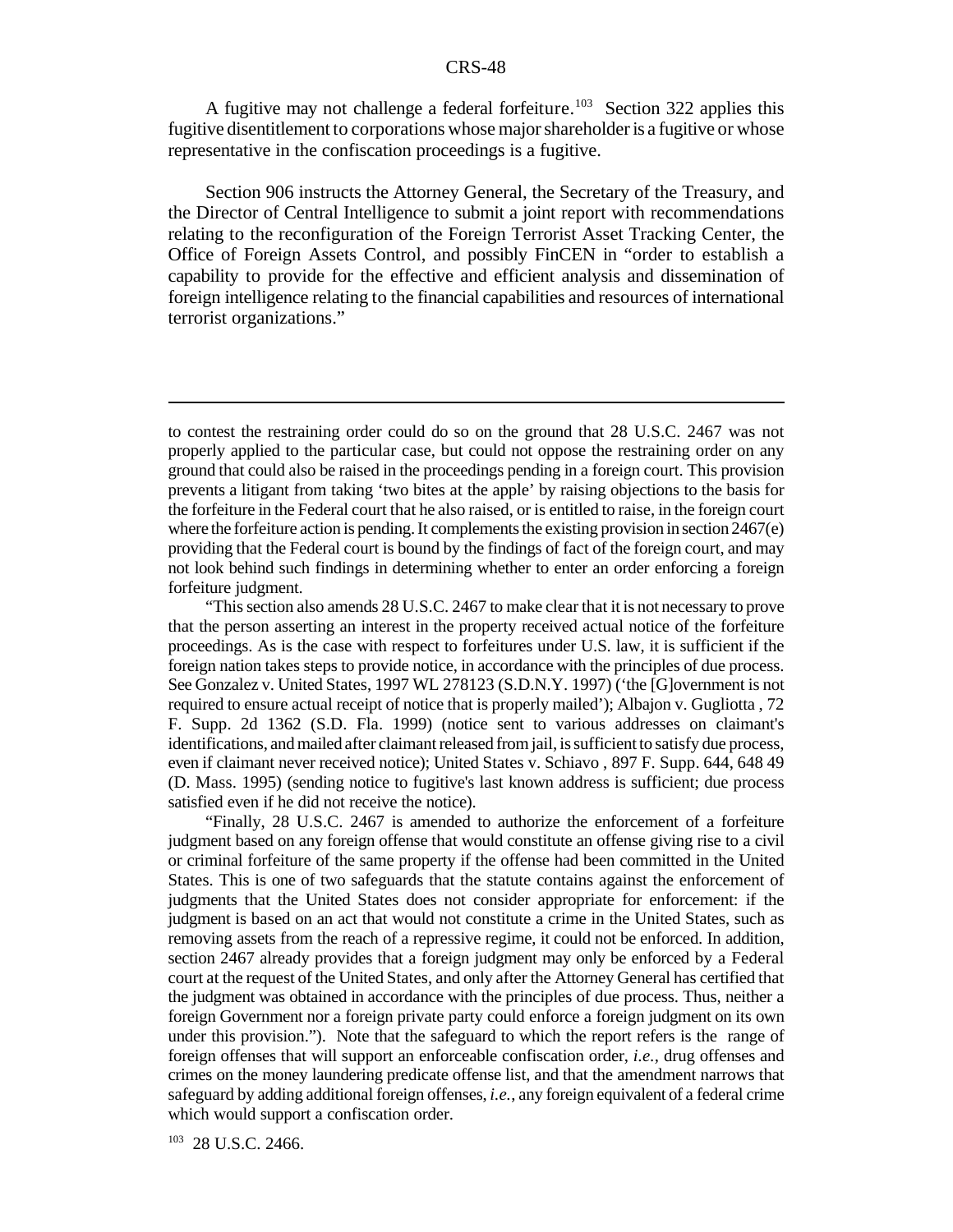# **Alien Terrorists and Victims**

The Act contains a number of provisions designed to prevent alien terrorists from entering the United States, particularly from Canada; to enable authorities to detain and deport alien terrorists and those who support them; and to provide humanitarian immigration relief for foreign victims of the attacks on September 11.

**Border Protection.** The border protection provisions:

• authorize the appropriations necessary to triple the number of Border Patrol, Customs Service, and Immigration and Naturalization Service (INS) personnel stationed along the Northern Border, section 401

• authorize appropriations of an additional \$50 million for both INS and the Customers Service to upgrade their border surveillance equipment, section 402

• remove for fiscal year 2001 the \$30,000 ceiling on INS overtime pay for border duty, section 404

• authorize appropriations of \$2 million for a report to be prepared by the Attorney General on the feasibility of enhancing the FBI's Integrated Automated Fingerprint Identification System (IAFIS) and similar systems to improve the reliability of visa applicant screening, section 405

• authorize the appropriations necessary to provide the State Department and INS with criminal record identification information relating to visa applicants and other applicants for admission to the United States, section 403.

• instruct the Attorney General to report on the feasibility of the use of a biometric identifier scanning system with access to IAFIS for overseas consular posts and points of entry into the United States, section 1007

• direct the Secretary of State to determine whether consular shopping is a problem, to take any necessary corrective action, and to report the action taken, section 418

• expressthe sense of the Congressthat the Administration should implement the integrated entry and exit data system called for by the Illegal Immigration Reform and Immigrant Responsibility Act of 1996 (8 U.S.C. 1365a), section 414

• add the White House Office of Homeland Security to the Integrated Entry and Exit Data System Task Force (8 U.S.C. 1365a note), section 415

• call for the implementation and expansion of the foreign student visa monitoring program (8 U.S.C. 1372), section 416

• limit countries eligible to participate in the visa waiver program to those with machine-readable passports as of October 1, 2003 (8 U.S.C. 1187(c)), section 417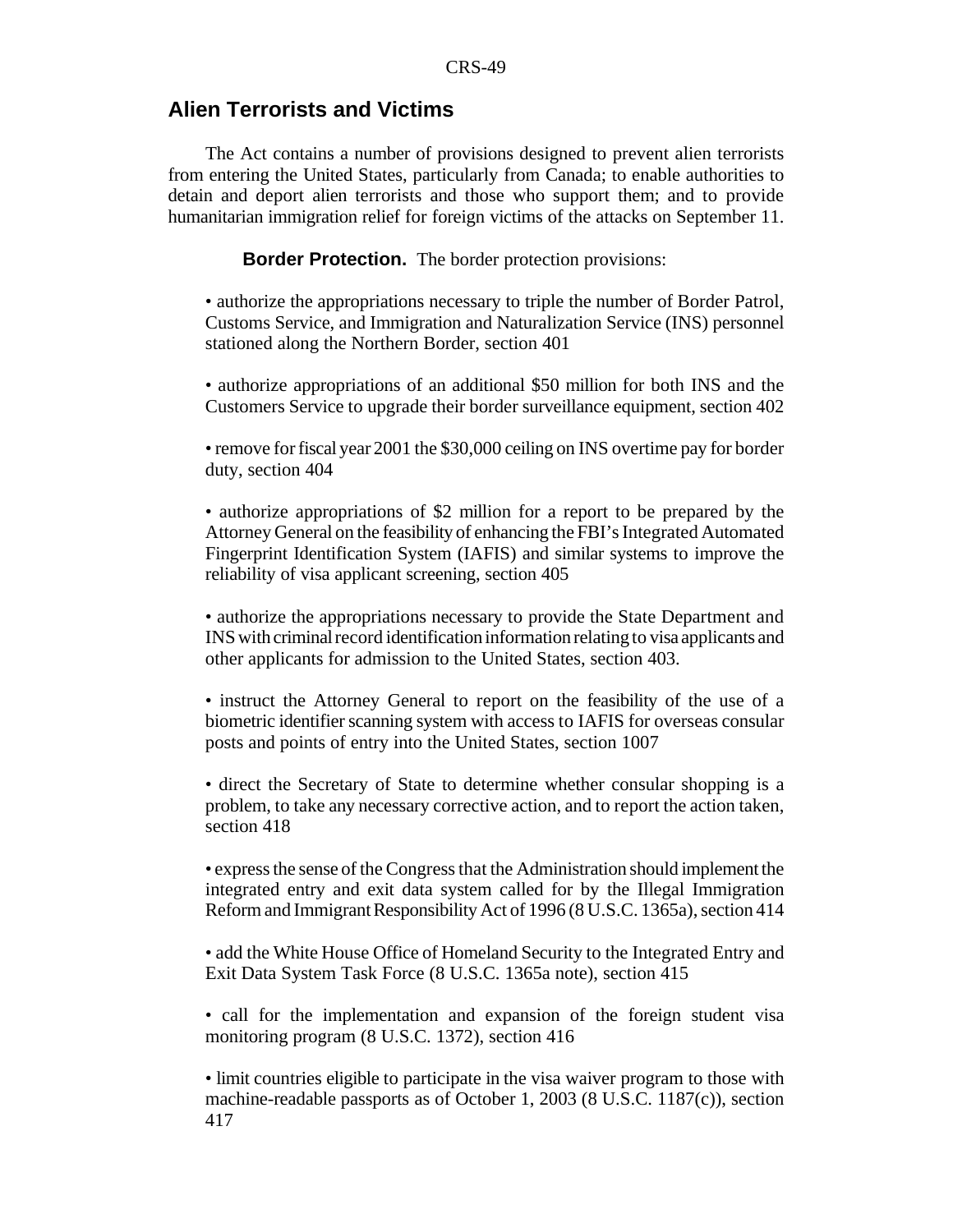• instruct the Attorney General to report on the feasibility of using biometric scanners to help prevent terrorists and other foreign criminals from entering the country, section  $1008^{104}$ 

• authorize appropriations of \$250,000 for the FBI to determine the feasibility of providing airlines with computer access to the names of suspected terrorists, section 1009

• authorize reciprocal sharing of the State Department's visa lookout data and related information with other nations in order to prevent terrorism, drug trafficking, slave marketing, and gun running, section 413

**Detention and Removal.** Foreign nationals (aliens) are deportable from the United States, among other grounds, if they were inadmissible at the time they entered the country or if they have subsequently engaged in terrorist activity, 8 U.S.C. 1227  $(a)(1)(A)$ ,  $(a)(4)(B)$ ,  $1182(a)(3)(B)(iv)$ . Aliens may be inadmissible for any number of terrorism-related reasons, 8 U.S.C. 1182 (a)(3)(B). Section 411 of the Act adds to the terrorism-related grounds upon which an alien may be denied admission into the United States and consequently upon which he or she may be deported.

Prior law recognized five terrorism-related categories of inadmissibility. Section 411 redefines two of these – engaging in terrorist activity and representing a terrorist organization (8 U.S.C. 1182(a)(3)(B)(iv), (a)(3)(B)(i)(IV)) – and it adds three more – espousing terrorist activity, being the spouse or child of an inadmissible alien associated with a terrorist organization, and intending to engage in activities that could endanger the welfare, safety or security fo the United States (8 U.S.C.  $1182(a)(3)(B)(i)(VI), (a)(3)(B)(i)(VII), 1182(a)(3)(F).$  It defined engaging in terrorist activity, which is grounds for both inadmissibility and deportation, to encompass soliciting on behalf of a terrorist organization or providing material support to a terrorist organization,  $8 \text{ U.S.C. } 1182(a)(3)(B)(iii)(2000 ed.).$  It did not explain in so many words, however, what constituted a "terrorist organization," but it presumably included groups designated as terrorist organizations under section 219 of the Immigration and Nationality Act, 8 U.S.C. 1189.

Section 411 defines "terrorist organization" to include not only organizations designated under section 219 but also organizations which the Secretary of State has identified in the *Federal Register* as having provided material support for, committed, incited, planned, or gathered information on potential targets of, terrorist acts of violence, 8 U.S.C.  $1182(a)(3)(B)(vi)$ ,  $(a)(3)(B)(iv)$ . It then recasts the definition of engaging in terrorist activities to include solicitation on behalf of such organizations, or recruiting on their behalf, or providing them with material support, 8 U.S.C.

<sup>&</sup>lt;sup>104</sup> As the House Judiciary Committee explained, "A biometric fingerprint scanning system is a sophisticated computer scanning technology that analyzes a person's fingerprint and comparesthe measurementwith a verified sample digitally stored in the system. The accuracy of these systemsis claimed to be above 99.9%. The biometric identifier system contemplated by this section would have access to the database of the Federal Bureau of Investigation Integrated Automated Fingerprint Identification System," H.R.Rep.No. 107-236, at 78 (2001).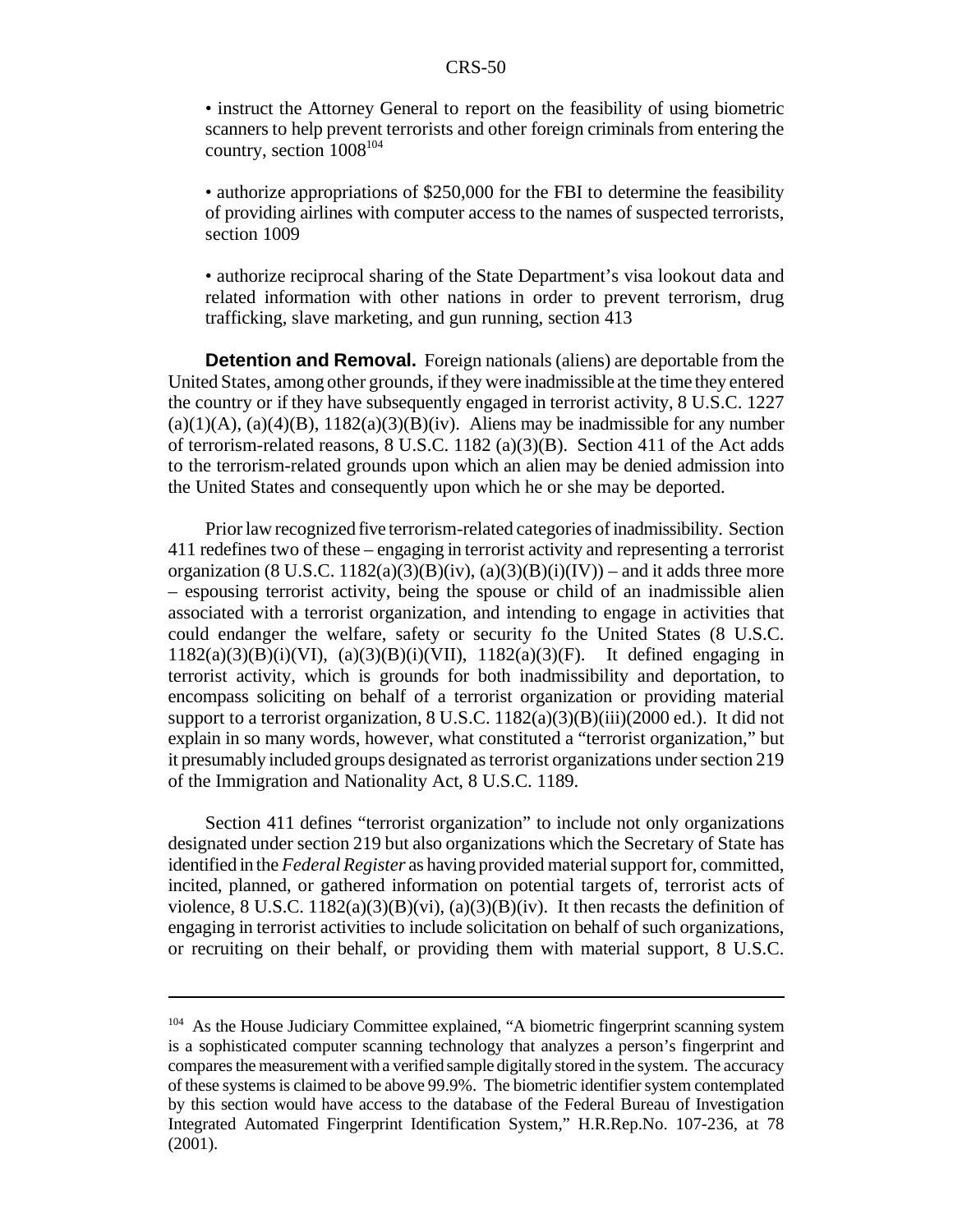$1182(a)(3)(B)(iv)$ . Nevertheless, section 411 permits the Secretary of State or Attorney General to conclude that the material support prohibition does not apply to particular aliens,  $8 \text{ U.S.C. } 1182(a)(3)(B)(vi)$ .

Prior law made representatives of terrorist organizations designated by the Secretary under section 219 (8 U.S.C. 1189) inadmissible, 8 U.S.C. 1182(a)(3)(B)(i) (IV)(2000 ed.). And so they remain. Section 411 makes representatives of political, social or similar groups, whose public endorsements of terrorist activities undermines U.S. efforts to reduce or eliminate terrorism, inadmissible as well, 8 U.S.C.  $1882(a)(3)$  (B)(i)(IV).

An individual who uses his or her place of prominence to endorse, espouse, or advocate support for terrorist activities or terrorist organizations in a manner which the Secretary of State concludes undermines our efforts to reduce or eliminate terrorism becomes inadmissible under section 411, 8 U.S.C. 1182(a)(3)(B)(i)(VI).

The spouse or child of an alien, who is inadmissible on terrorist grounds for activity occurring within the last 5 years, is likewise inadmissible, unless the child or spouse was reasonably unaware of the disqualifying conduct or has repudiated the disqualifying conduct,  $8 \text{ U.S.C. } 1182(a)(3)(B)(i)(VII), 1182(a)(3)(B)(ii).$ 

Finally, any alien, whom the Secretary of State or the Attorney General conclude has associated with a terrorist organization and intends to engage in conduct dangerous to the welfare, safety, security of the United States while in this country, is inadmissible,  $8$  U.S.C.  $1182(a)(3)(F)$ .

Section 219 of the Immigration and Nationality Act (8 U.S.C. 1189) permits the Secretary to designate as terrorist organizations any foreign group which he finds to have engaged in terrorist activities. A second subsection  $411(c)$  permits him to designate groups which as subnational groups or clandestine agents, engage in "premeditated, politically motivated violence perpetrated against noncombatant targets," or groups which retain the capacity and intent to engage in terrorism or terrorist activity,  $8$  U.S.C.  $1189(a)(1)(B)$ .

Section 412 permits the Attorney General to detain alien terrorist suspects for up to seven days, 8 U.S.C. 1226a. He must certify that he has reasonable grounds to believe that the suspects either are engaged in conduct which threatens the national security of the United States or are inadmissible or deportable on grounds of terrorism, espionage, sabotage, or sedition. Within seven days, the Attorney General must initiate removal or criminal proceedings or release the alien. If the alien is held, the determination must be reexamined every six months to confirm that the alien's release would threaten national security or endanger some individual or the general public. The Attorney General's determinations are subject to review only under writs of habeas corpus issued out of any federal district court but appealable only to the United States Court of Appeals for the District Columbia. The Attorney General must report to the Judiciary Committee on the details of the operation of section 412.

Uncertain is the relationship between section 412 and the President's Military Order of November 13, 2001, which allows the Secretary of Defense to detain designated alien terrorist suspects, within the United States or elsewhere, without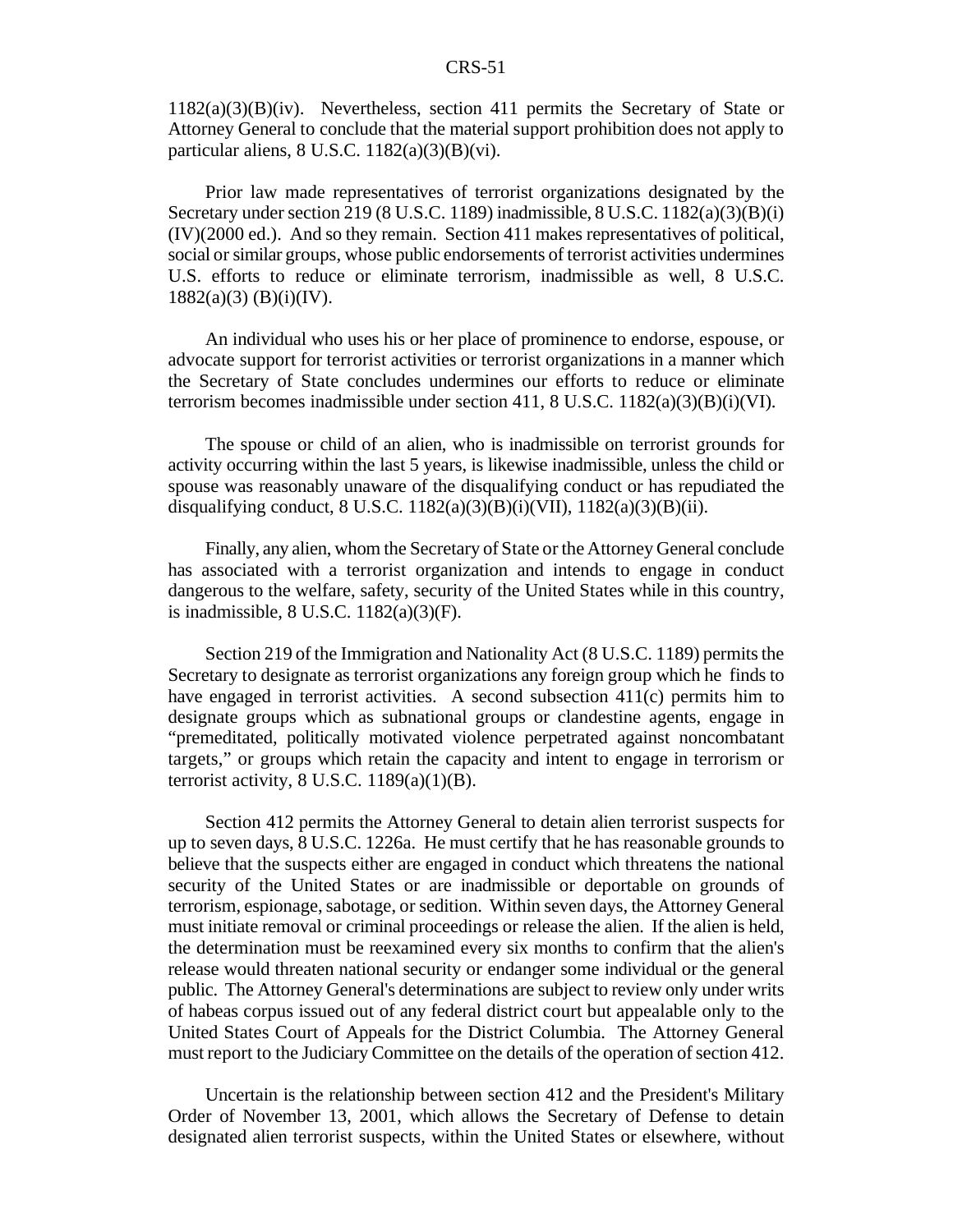express limitation or condition except with regard to food, water, shelter, clothing, medical treatment, religious exercise, and a proscription on invidious discrimination, 66 *Fed.Reg.* 57833, 57834 (Nov. 16, 2001).

**Victims.** The Act contains a number of provisions designed to provide immigration relief for foreign nationals, victimized by the attacks of September 11. It provides for:

• permanent resident alien status for eligible aliens and members of their family who but for the events of September 11 would have been eligible for employersponsored permanent resident alien status, section  $421^{105}$ 

• extended filing deadlines for aliens prevented from taking timely action because of immigration office closures, airline schedule disruptions or other similar impediments, section  $422^{106}$ 

<sup>106</sup> "The Act provides that an alien who was legally in a nonimmigrant status and was disabled as a direct result of the terrorist attacks on September 11 (and his or her spouse and children) may remain lawfully in the U.S. (and receive work authorization) until the later of the date that his or her status normally terminates or September 11, 2002. Such status is also provided to the nonimmigrant spouse and children of an alien who died as a direct result of the terrorist attacks.

"The Act provides that an alien who was lawfully present as a nonimmigrant at the time of the terrorist attacks will be granted 60 additional days to file an application for extension or change of status if the alien was prevented from so filing as a direct result of the terrorist attacks. Also, an alien who was lawfully present as a nonimmigrant at the time of the attacks but was then unable to timely depart the U.S. as a direct result of the attacks will be considered to have departed legally if doing so before November 11. An alien who was in lawful nonimmigrant status at the time of the attacks (and his or her spouse and children) but not in the U.S. at that time and was then prevented from returning to the U.S. in order to file a timely application for an extension of status as a direct result of the terrorist attacks will be given 60 additional days to file an application and will have his or her status extended 60 days beyond the original due date of the application.

"Under current law, winners of the fiscal year 2001 diversity visa lottery must enter the U.S. or adjust status by September 30, 2001. The Act provides that such an alien may enter

 $105$  "The Act provides permanent resident status through the special immigrant program to an alien who was the beneficiary of a petition filed (on or before September 11) to grant the alien permanent residence as an employer-sponsored immigrant or of an application for labor certification (filed on or before September 11), if the petition or application wasrendered null because of the disability of the beneficiary or loss of employment of the beneficiary due to physical damage to, or destruction of, the business of the petitioner or applicant as a direct result of the terrorist attacks on September 11, or because of the death of the petitioner or applicant as a direct result of the terrorist attacks. Permanent residence would be granted to an alien who wasthe spouse or child of an alien who was the beneficiary of a petition filed on or before September 11 to grant the beneficiary permanent residence as a family-sponsored immigrant (as long as the spouse or child follows to join not later than September 11, 2003). Permanent residence would be granted to the beneficiary of a petition for a nonimmigrant visa as the spouse or the fiancé (and their children) of a U.S. citizen where the petitioning citizen died as a direct result of the terrorist attack. The section also provides permanent resident status to the grandparents of a child both of whose parents died as a result of the terrorist attacks, if either of such deceased parents was a citizen of the U.S. or a permanent resident," H.R.Rep.No. 107-236, at 66-7 (2001).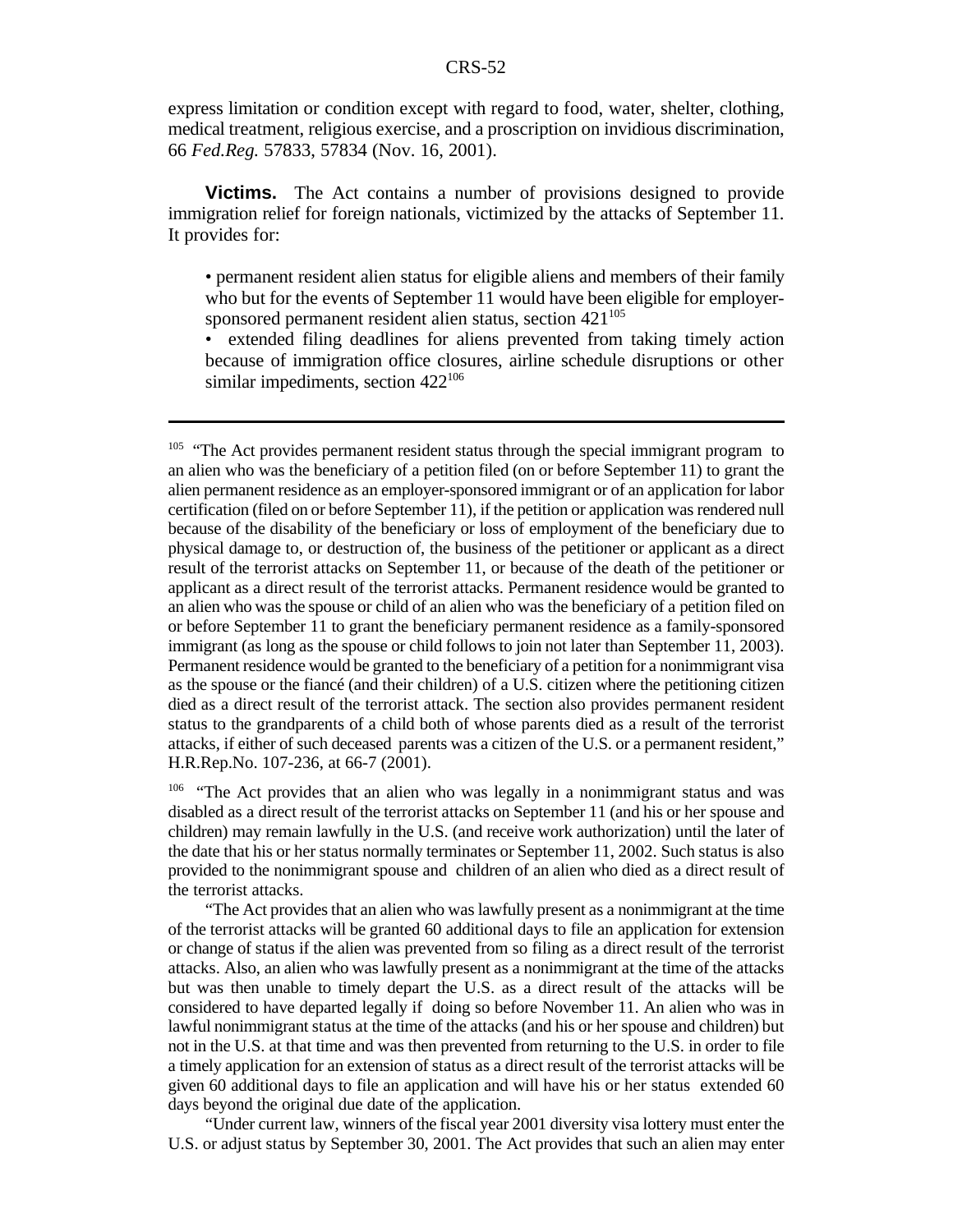• preservation of certain immigration benefits available to alien family members that would be otherwise lost as a consequence of the death of a victim of September 11, section  $423^{107}$ 

• limited easing of age restrictions on visas available to aliens under 21 years of age for those whose 21<sup>st</sup> birthday occurred immediately before or soon after September 11, section 424<sup>108</sup>

• temporary administrative relief for alien family members of a victim of September 11 who are not otherwise entitled to relief under the Act, section 425

the U.S. or adjust status until April 1, 2002, if the alien was prevented from doing so by September 30, 2001 as a direct result of the terrorist attacks. If the visa quota for the 2001 diversity visa program has already been exceeded, the alien shall be counted under the 2002 program. Also, if a winner of the 2001 lottery died as a direct result of the terrorist attacks, the spouse and children of the alien shall still be eligible for permanent residence under the program. The ceiling placed on the number of diversity immigrants shall not be exceeded in any case.

"Under the Act, in the case of an alien who was issued an immigrant visa that expires before December 31, 2001, if the alien was unable to timely enter the U.S. as a direct result of the terrorist attacks, the validity shall be extended until December 31.

"Under the Act, in the case of an alien who was granted parole that expired on or after September 11, if the alien was unable to enter the U.S. prior to the expiration date as a direct result of the terrorist attacks, the parole is extended an additional 90 days.

"Under the Act, in the case of an alien granted voluntary departure that expired between September 11 and October 11, 2001, voluntary departure is extended an additional 30 days," H.R.Rep.No. 107-236, at 67-8 (2001).

 $107$  "Current law provides that an alien who was the spouse of a U.S. citizen for at least 2 years before the citizen died shall remain eligible for immigrant status as an immediate relative. This also applies to the children of the alien. The Act provides that if the citizen died as a direct result of the terrorist attacks, the 2 year requirement is waived.

"The Act provides that if an alien spouse, child, or unmarried adult son or daughter had been the beneficiary of an immigrant visa petition filed by a permanent resident who died as a direct result of the terrorist attacks, the alien will still be eligible for permanent residence. In addition, if an alien spouse, child, or unmarried adult son or daughter of a permanent resident who died as a direct result of the terrorist attacks was present in the U.S. on September 11 but had not yet been petitioned for permanent residence, the alien can self-petition for permanent residence.

"The Act provides that an alien spouse or child of an alien who 1) died as a direct result of the terrorist attacks and 2) was a permanent resident (petitioned-for by an employer) or an applicant for adjustment of status for an employment-based immigrant visa, may have his or her application for adjustment adjudicated despite the death (if the application wasfiled prior to the death)," H.R.Rep.No. 107-236, at 68 (2001)..

<sup>108</sup> "Under current law, certain visas are only available to an alien until the alien's 21st birthday. The Act provides that an alien whose 21st birthday occurs this September and who is a beneficiary for a petition or application filed on or before September 11 shall be considered to remain a child for 90 days after the alien's  $21<sup>st</sup>$  birthday. For an alien whose 21st birthday occurs after this September, (and who had a petition for application filed on his or her behalf on or before September 11) the alien shall be considered to remain a child for 45 days after the alien's 21st birthday," H.R.Rep.No. 107-236, at 68 (2001).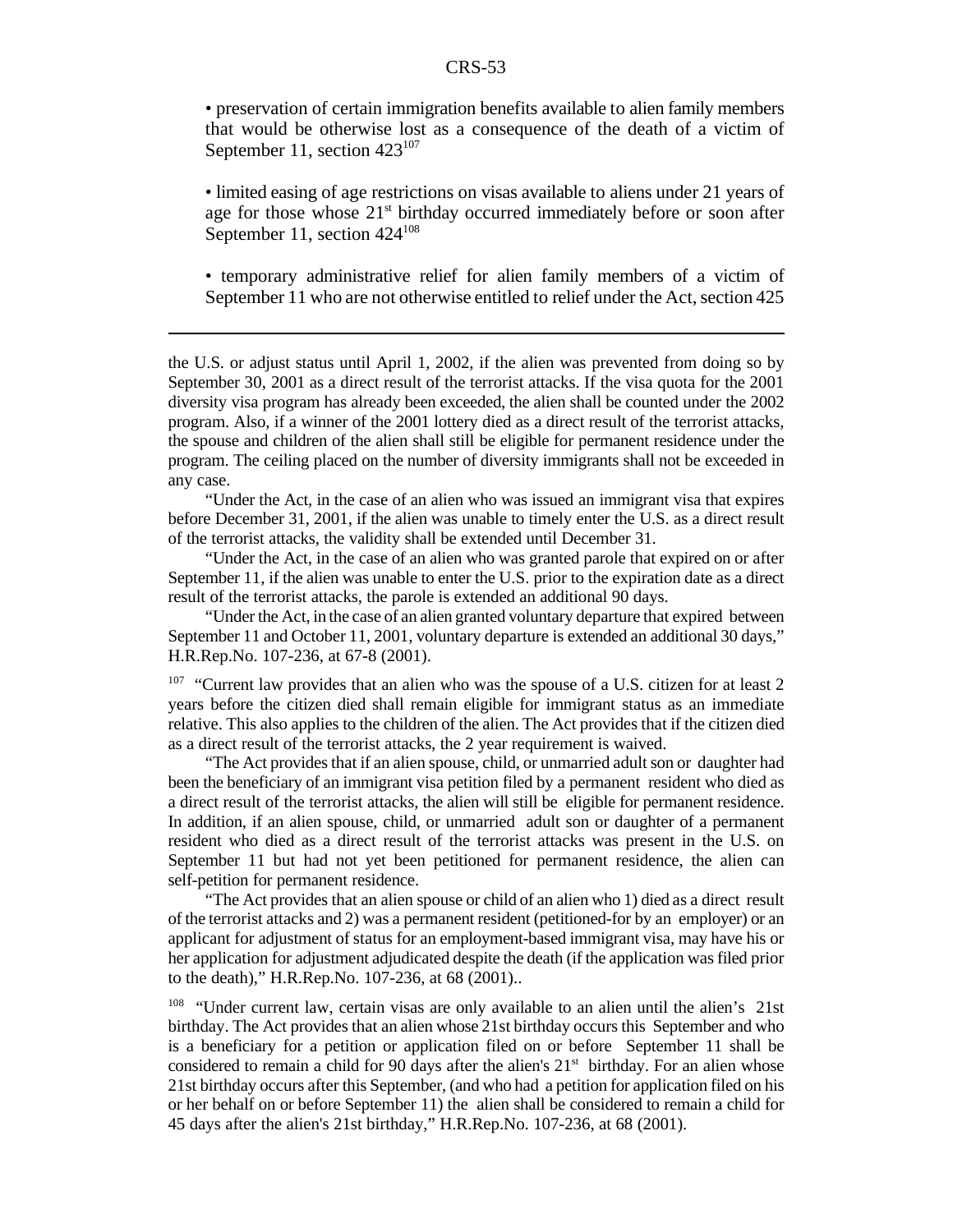• a denial of benefits of the Act to terrorists and their families, section 427

•authority for the Attorney General to establish evidentiary standards to implement the alien victim provisions of the Act, section 426.

# **Other Crimes, Penalties, & Procedures**

**New Crimes.** The Act creates new federal crimes for terrorist attacks on mass transportation facilities, for biological weapons offenses, for harboring terrorists, for affording terrorists material support, for misconduct associated with money laundering already mentioned, for conducting the affairs of an enterprise which affects interstate or foreign commerce through patterned commission of terrorist offenses, and for fraudulent charitable solicitation. Although strictly speaking these are new federal crimes, they generally supplement existing law filling gaps and increasing penalties.

Pre-existing federal law criminalized, among other things, wrecking trains, 18 U.S.C. 1992, damaging commercial motor vehicles or their facilities, 18 U.S.C. 33, or threatening to do so, 18 U.S.C. 35, destroying vessels within the navigable waters of the United States, 18 U.S.C. 2273, destruction of vehicles or other property used in or used in activities affecting interstate or foreign commerce by fire or explosives, 18 U.S.C. 844(i), possession of a biological agent or toxin as a weapon or a threat, attempt, or conspiracy to do so, 18 U.S.C. 175, use of a weapon of mass destruction affecting interstate or foreign commerce or a threat, attempt, or conspiracy to do so, 18 U.S.C. 2332a, commission of a federal crime of violence while armed with a firearm, or of federal felony while in possession of an explosive, 18 U.S.C. 924(c), 844(h), conspiracy to commit a federal crime, 18 U.S.C. 371.

The Act outlaws terrorist attacks and other actions of violence against mass transportation systems. Offenders may be imprisoned for life or any term of years, if the conveyance is occupied at the time of the offense, or imprisoned for not more than twenty years in other cases, section 801. Under its provisions, it is a crime to willfully:

- wreck, derail, burn, or disable mass transit;
- place a biological agent or destructive device on masstransit recklessly or with the intent to endanger;
- burn or place a biological agent or destructive device in or near a mass transit facility knowing a conveyance is likely to be disabled;
- impair a mass transit signal system;
- interfere with a mass transit dispatcher, operator, or maintenance personnel in the performance of their duties recklessly or with the intent to endanger;
- act with the intent to kill or seriously injure someone on mass transit property;
- convey a false alarm concerning violations of the section;
- attempt to violate the section;
- threaten or conspire to violate the section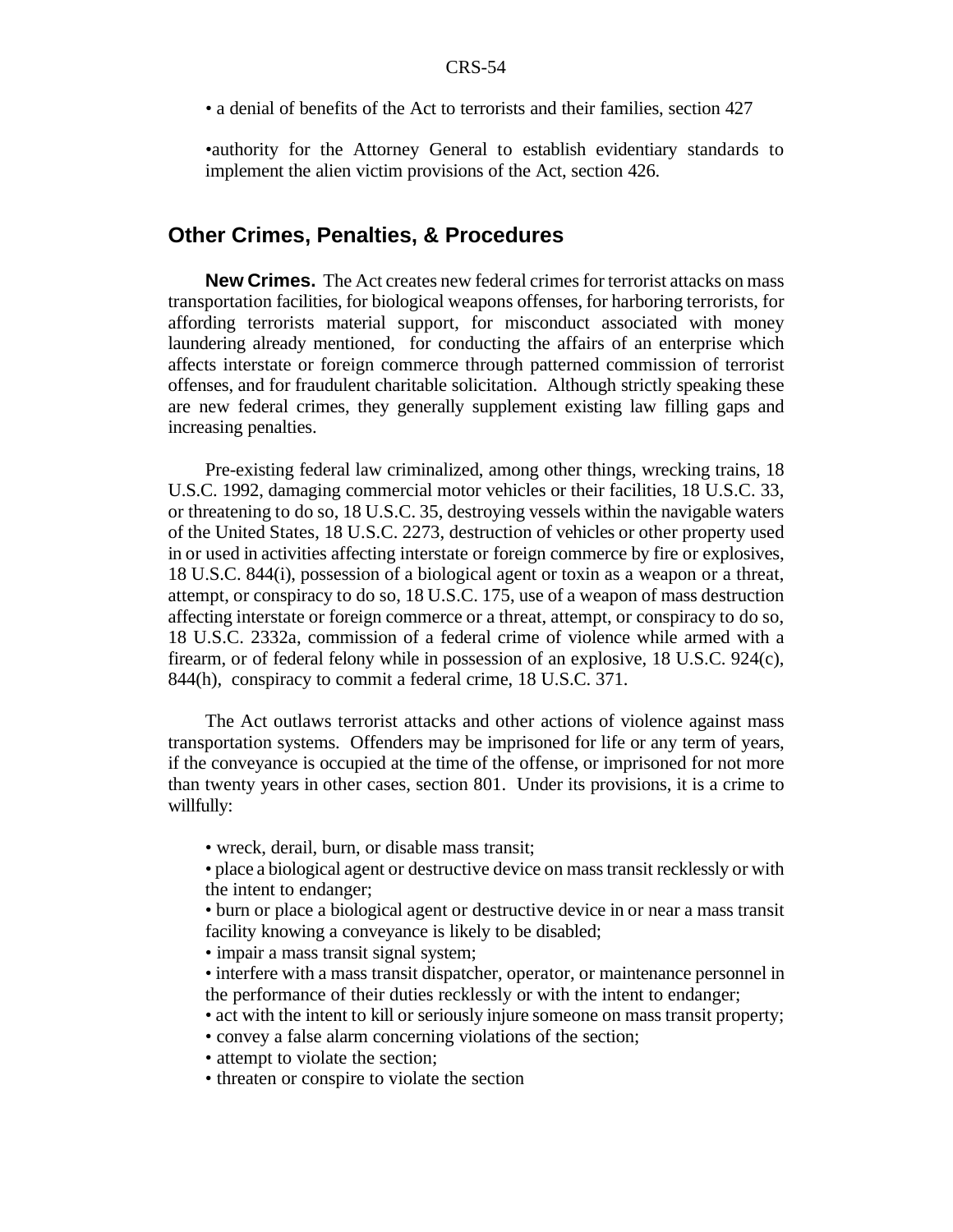when the violation involves interstate travel, communication, or transportation of materials or that involves a carrier engaged in or affecting interstate or foreign commerce, 18 U.S.C. 1993.

Prior to enactment of the Act, federal law proscribed the use of biological agents or toxins as weapons, 18 U.S.C. 175. As suggested by the Justice Department,  $109$  the Act, in section 817, makes two substantial changes. It makes it a federal offense, punishable by imprisonment for not more than ten years and/or a fine of not more than \$250,000, to possess a type or quantity of biological material that cannot be justified for peaceful purposes, 18 U.S.C. 175(b). Second, consistent with federal prohibitions on the possession of firearms, 18 U.S.C. 922(g), and explosives, 18 U.S.C. 842(i), it makes it a federal offenses for certain individuals – such as convicted felons, illegal aliens, and fugitives – to possess biological toxins or agents,  $18 \text{ U.S.C. } 175b$ .<sup>110</sup> Offenders face the same sanctions, imprisonment for not more than ten years and/or a fine of not more than \$250,000.

It is a federal crime to harbor aliens, 8 U.S.C. 1324, or those engaged in espionage, 18 U.S.C. 792; or to commit misprision of a felony (which may take the form of harboring the felon), 18 U.S.C. 4; or to act as an accessory after the fact to a federal crime (including by harboring the offender), 18 U.S.C. 3. The Justice Department had asked that a terrorist harboring offense be added to the espionage section. It also recommended venue and extraterritorial auxiliaries.<sup>111</sup>

<sup>110</sup> The section covers those under felony indictment, those convicted of a felony, fugitives, drug addicts, illegal aliens, mental defectives, aliens from countries which support terrorism, and those dishonorably discharged from the U.S. armed forces, 18 U.S.C. 175b(b)(2).

 $109$  "Current law prohibits the possession, development, acquisition, etc. of biological agents or toxins for use as a weapon. 18 U.S.C. §175. This section amends the definition of 'for use as a weapon' to include all situations in which it can be proven that the defendant had a purpose other than a prophylactic, protective, or peaceful purpose. This will enhance the government's ability to prosecute suspected terrorists in possession of biological agents or toxins, and conform the scope of the criminal offense in 18 U.S.C. §175 more closely to the related forfeiture provision in 18 U.S.C. §176 [which permits confiscationsin cases where the amounts possessed exceed the quantities justifiable for peaceful purposes]. Moreover, the section adds a subsection to 18 U.S.C. §175 which defines an additional offense of possessing a biological agent or toxin of a type or in a quantity that, under the circumstances, is not reasonably justified by a prophylactic, protective or other peaceful purpose. This section also enacts a new statute, 18 U.S.C. 175b, which generally makes it an offense for a person to possess a listed biological agent or toxin if the person is disqualified from firearms possession under 18 U.S.C. §922(g). . . ." *DoJ* at §305.

<sup>&</sup>lt;sup>111</sup> "18 U.S.C. §792 makes it an offense to harbor or conceal persons engaged in espionage. There is no comparable provision for terrorism, though the harboring of terrorists creates a risk to the nation readily comparable to that posed by harboring spies. This section accordingly amends 18 U.S.C. §792 to make the same prohibition apply to harboring or concealing persons engaged in federal terrorism offenses as defined in section 309 of the bill," *DoJ* at §307; *Draft* at §307(2)("There is extraterritorial Federal jurisdiction over any violation (including, without limitation, conspiracy or attempt) of this section. A violation of this section may be prosecuted in any Federal judicial district in which the underlying offense was committed, or in Federal judicial district as provided by law").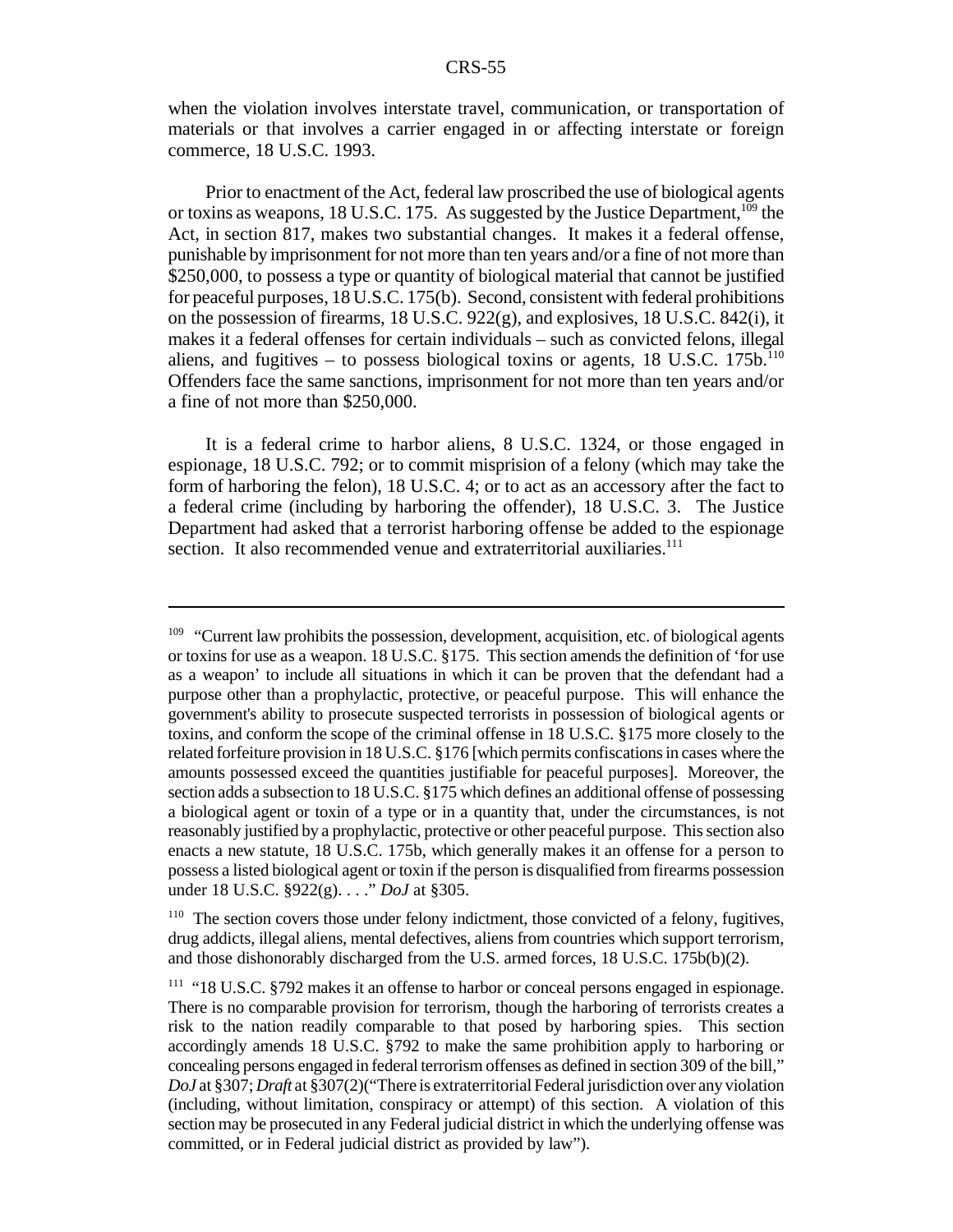The Act, in section 803, instead establishes a separate offense which punishes harboring terrorists by imprisonment for not more than ten years and/or a fine of not more than \$250,000, 18 U.S.C. 2339. The predicate offense list consists of:

- destruction of aircraft or their facilities, 18 U.S.C. 32;
- biological weapons offenses, 18 U.S.C. 175;
- chemical weapons offenses, 18 U.S.C. 229;
- nuclear weapons offenses, 18 U.S.C. 831;
- bombing federal buildings, 18 U.S.C. 844(f);
- destruction of an energy facility, 18 U.S.C. 1366;
- violence committed against maritime navigational facilities, 18 U.S.C. 2280;
- offenses involving weapons of mass destruction, 18 U.S.C. 2232a;
- international terrorism, 18 U.S.C. 2232b;
- sabotage of a nuclear facility, 42 U.S.C. 2284;
- air piracy, 49 U.S.C. 46502.

It grants the Justice Department request to permit prosecution either in the place where the harboring occurred or where the underlying act of terrorism committed by the sheltered terrorist might be prosecuted. The Constitution, however, may insist that prosecution take place where the crime of harboring occurred.<sup>112</sup>

Sections 2339A and 2339B of the title 18 of the United States Code ban providing material support to individuals and to organizations that commit various crimes of terrorism. The Act amends the sections in several ways in section 805. Section 2339B (support of a terrorist organization) joins section 2339A (support of a terrorist) as a money laundering predicate offense, 18 U.S.C. 1956(c)(7)(D) The predicate offense list of 18 U.S.C. 2339A (support to terrorists) grows to include:

<sup>&</sup>lt;sup>112</sup> U.S. Const. Art.III, §2, cl.3 ("The trial of all crimes... shall be held in the state where the said crimes shall have been committed . . . ."); Amend. IV ("In all criminal prosecutions, the accused shall enjoy the right to a speedy and public trial, by an impartial jury of the state and district wherein the crime shall have been committed. . . ."); *United States v. Cabrales*, 524 U.S. 1 (1998)(a defendant charged with one count of conspiracy to launder the proceeds of a Missouri drug operation and two counts of laundering in Florida could not be prosecuted in Missouri on the laundering counts). The Court might be thought to have retreated somewhat from *Cabrales* when it later approved prosecution for carrying a firearm in relation to a crime of violence in federal court in New Jersey (where the underlying kidnaping occurred) notwithstanding the fact that the firearm had been acquired in Maryland after the defendants left New Jersey with their victim in tow, *United States v. Rodriguez-Moreno*, 526 U.S. 275, 280-81 n.4 (1999)("By way of comparison, last Term in [*Cabrales*] we considered whether venue for money laundering, in violation of 18 U.S.C.  $1956(a)(1)(B)$  (ii) and 1957, was proper in Missouri, where the laundered proceeds were unlawfully generated, or rather, only in Florida, where the prohibited laundering transactions occurred. As we interpreted the laundering statutes at issue, they did not proscribe the anterior criminal conduct that yielded the funds allegedly laundered. The existence of criminally generated proceeds was a circumstance element of the offense but the proscribed conduct – defendant's money laundering activity – occurred after the fact of an offense begun and completed by others. Here, by contrast, given the 'during and in relation to' language [of section 924], the underlying crime of violence is a critical part of the  $\S 924(c)(1)$  offense").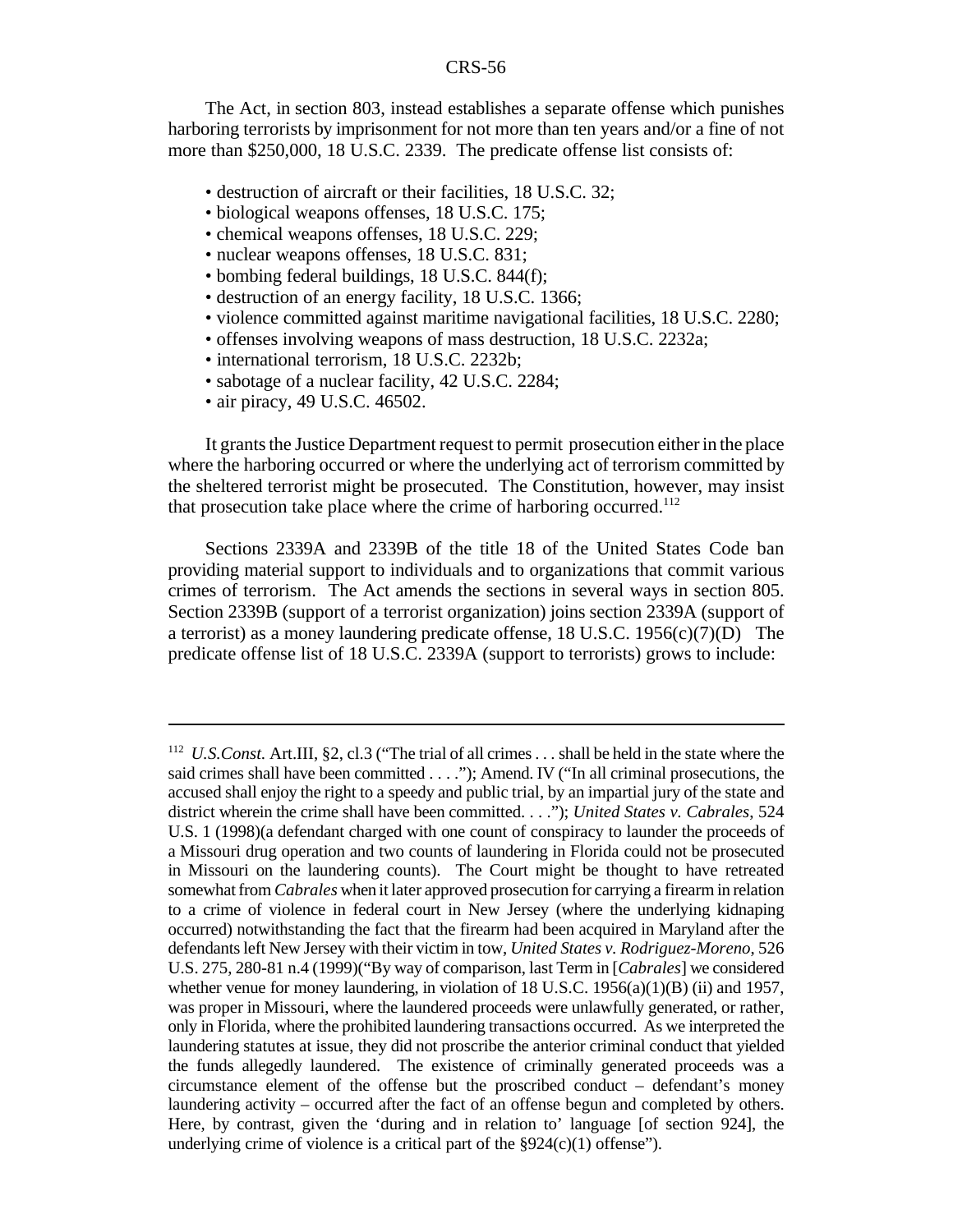- chemical weapons offenses, 18 U.S.C. 229;
- terrorist attacks on mass transportation, 18 U.S.C. 1993 ;
- sabotage of a nuclear facility, 42 U.S.C. 2284; and
- sabotage of interstate pipelines, 49 U.S.C. 60123(b).

And it adds expert advice or assistance to the types of assistance that may not be provided under section 2339A. This last addition may encounter the same First Amendment vagueness problems some courts have found in assistance which takes the form of "training" and "personnel," *Humanitarian LawProject v. Reno*, 205 F.3d 1130, 1137-136 (9th Cir. 2000).<sup>113</sup> Finally, the section announces that a prosecution for violation of section 2339A (support of terrorists) may be brought where the support is provided or where the predicate act of terrorism occurs. There may be some question whether the Constitution permits prosecution where the predicate act occurs.<sup>114</sup>

Section 813 of the Act also accepts the Justice Department's suggestion that various terrorism offenses be added to the predicate offense list for RICO (racketeer influenced and corrupt organizations) which proscribes acquiring or operating, through the patterned commission of any of a series of predicate offenses, an enterprise whose activities affect interstate or foreign commerce, 18 U.S.C. 1961.<sup>115</sup>

Prior law, 18 U.S.C. 2325-2327, outlawed violation of Federal Trade Commission (FTC) telemarketing regulations promulgated under 15 U.S.C. 6101 *et seq.* Section 1011 of the Act brings fraudulent charitable solicitations within the FTC's regulatory authority. $116$ 

<sup>&</sup>lt;sup>113</sup> The Justice Department sought the expansion along with the enlargement of the predicate offense list, "18 U.S.C. §2339A prohibits providing material support or resources to terrorists. The existing definition of `material support or resources' is generally not broad enough to encompass expert services and assistance – for example, advice provided by a person with expertise in aviation mattersto facilitate an aircraft hijacking, or advice provided by an accountant to facilitate the concealment of funds used to support terrorist activities. This section accordingly amends 18 U.S.C. §2339A to include expert services and assistance, making the offense applicable to experts who provide services or assistance knowing or intending that the services or assistance isto be used in preparing for or carrying out terrorism crimes. This section also amends 18 U.S.C. §2339A to conform its coverage of terrorism crimes to the more complete list specified in section 309 of the bill ('Federal terrorism offenses')," *DoJ* at 306.

<sup>114</sup> *U.S.Const.* Art.III, §2, cl.3; Amend. IV; *United States v. Cabrales*, 524 U.S. 1 (1998); *United States v. Rodriguez-Moreno*, 526 U.S. 275 (1999).

<sup>&</sup>lt;sup>115</sup> "The list of predicate federal offenses for RICO, appearing in 18 U.S.C. §1961(1), includes none of the offenses which are most likely to be committed by terrorists. This section adds terrorism crimes to the list of RICO predicates, so that RICO can be used more frequently in the prosecution of terrorist organizations. As in various other provisions, the list of offenses in section 309 of the bill ('Federal terrorism offenses') is used in identifying the relevant crimes," *DoJ*, at §304.

<sup>116</sup> For a general discussion, *see*, Wellborn, *Combating Charitable Fraud: An Overview of State and Federal Law*, CRS REP.NO. RS21058 (Nov. 7, 2001).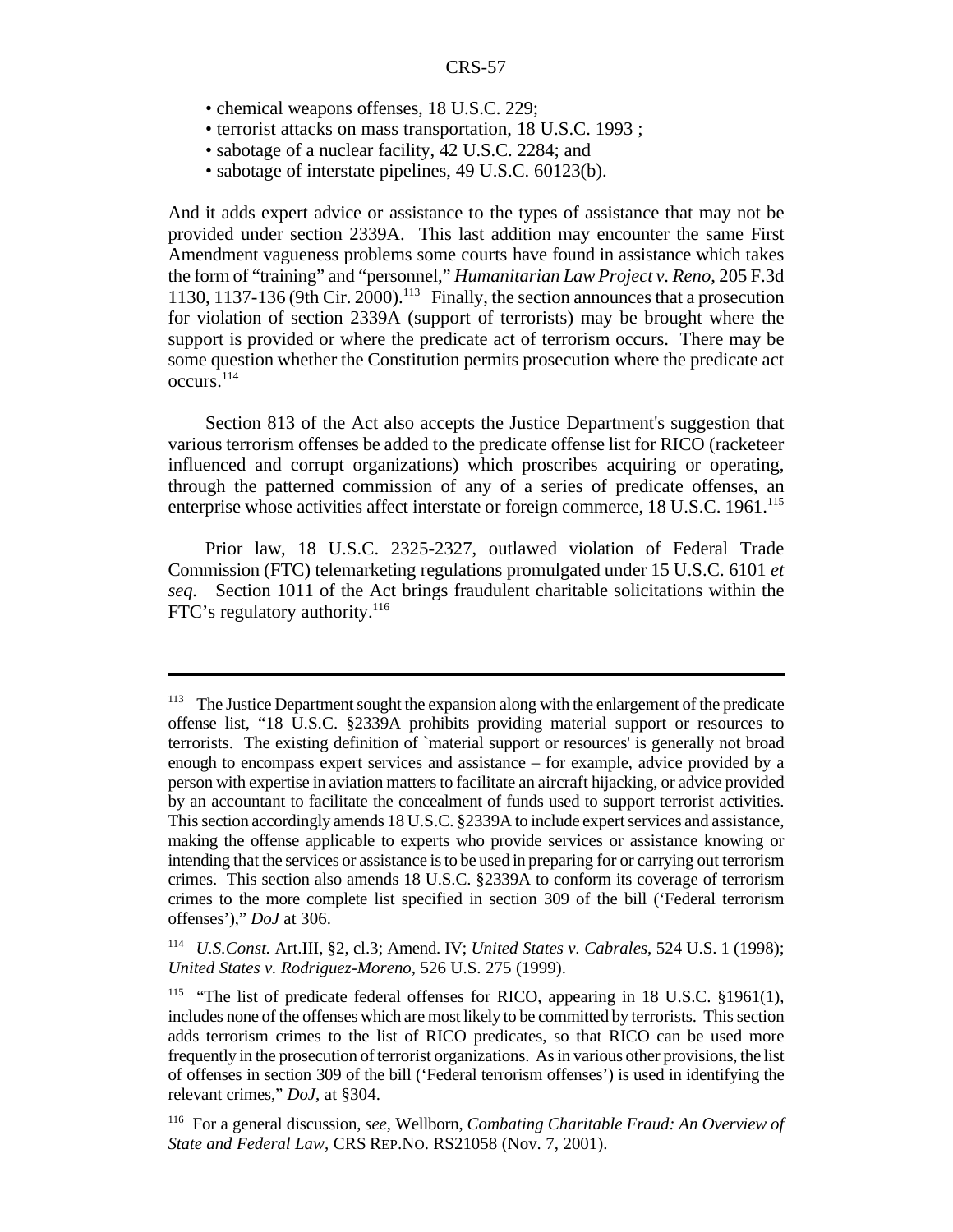**New Penalties.** The Act increases the penalties for acts of terrorism and for crimes which terrorists might commit. More specifically it establishes an alternative maximum penalty for acts of terrorism, raises the penalties for conspiracy to commit certain terrorist offenses, envisions sentencing some terrorists to life-long parole, and increases the penalties for counterfeiting, cybercrime, and charity fraud.

The Justice Department suggested an alternative term of imprisonment up to life imprisonment for anyone convicted of an offense designated a terrorist crime. It characterized its proposal as analogous to the standard fine provisions of 18 U.S.C. 3571(b),(c). Section 3571 sets a basic maximum fine of \$250,000 for any individual who convicted of a federal felony notwithstanding any lower maximum fine called for in the statute that outlaws the offense. $117$ 

The proposal, however, failed to identify the critical elements that would trigger the alternative.<sup>118</sup> Both practical and constitutional challenges might be thought to attend this failure to distinguish between those convicted of some "garden variety" crime of terrorism and the more serious offender meriting the alternative, supplementary penalty. Perhaps for this reason, the Act opted to simply increase the maximum penalties for various crimes of terrorism, particularly those which involve the taking of a human life and are not already capital offenses, section 810. Thus, it increases the maximum terms imprisonment for:

• for life-threatening arson or arson of a dwelling committed within a federal enclave, from 20 years to any term of years or life, 18 U.S.C. 81;

• for causing more than \$100,000 in damage to, or significantly impairing the operation of an energy facility, from 10 to 20 years (or any term of years or life, if death results), 18 U.S.C. 1366;

<sup>&</sup>lt;sup>117</sup> "Under existing law, the maximum prison terms for federal offenses are normally determined by specifications in the provisions which define them. These provisions can provide inadequate maxima in cases where the offense is aggravated by its terrorist character or motivation. This section accordingly adds a new subsection (e) to 18 U.S.C. §3559 which provides alternative maximum prison terms, including imprisonment for any term of years or for life, for crimes likely to be committed by terrorists. This is analogous to the maximum fine provisions of 18 U.S.C.  $\S 3571(b)-(c)$  – which supersede lower fine amounts specified in the statutes defining particular offenses – and will more consistently ensure the availability of sufficiently high maximum penalties in terrorism cases. As in several other provisions of this bill, the list of the serious crimes most frequently committed by terrorists set forth in section 309 of the bill ('Federal terrorism offenses' is used in defining the scope of the provision,"*DoJ*, at §302.

<sup>&</sup>lt;sup>118</sup> "A person convicted of any Federal terrorism offense may be sentenced to imprisonment for any term of years or for life, notwithstanding any maximum term of imprisonment specified in the law describing the offense. The authorization of imprisonment under this subsection is supplementary to, and does not limit, the availability of any other penalty authorized by the law describing the offense, including the death penalty, and does not limit the applicability of any mandatory minimum term of imprisonment, including any mandatory life term, provided by the law describing the offense," *Draft* at §302.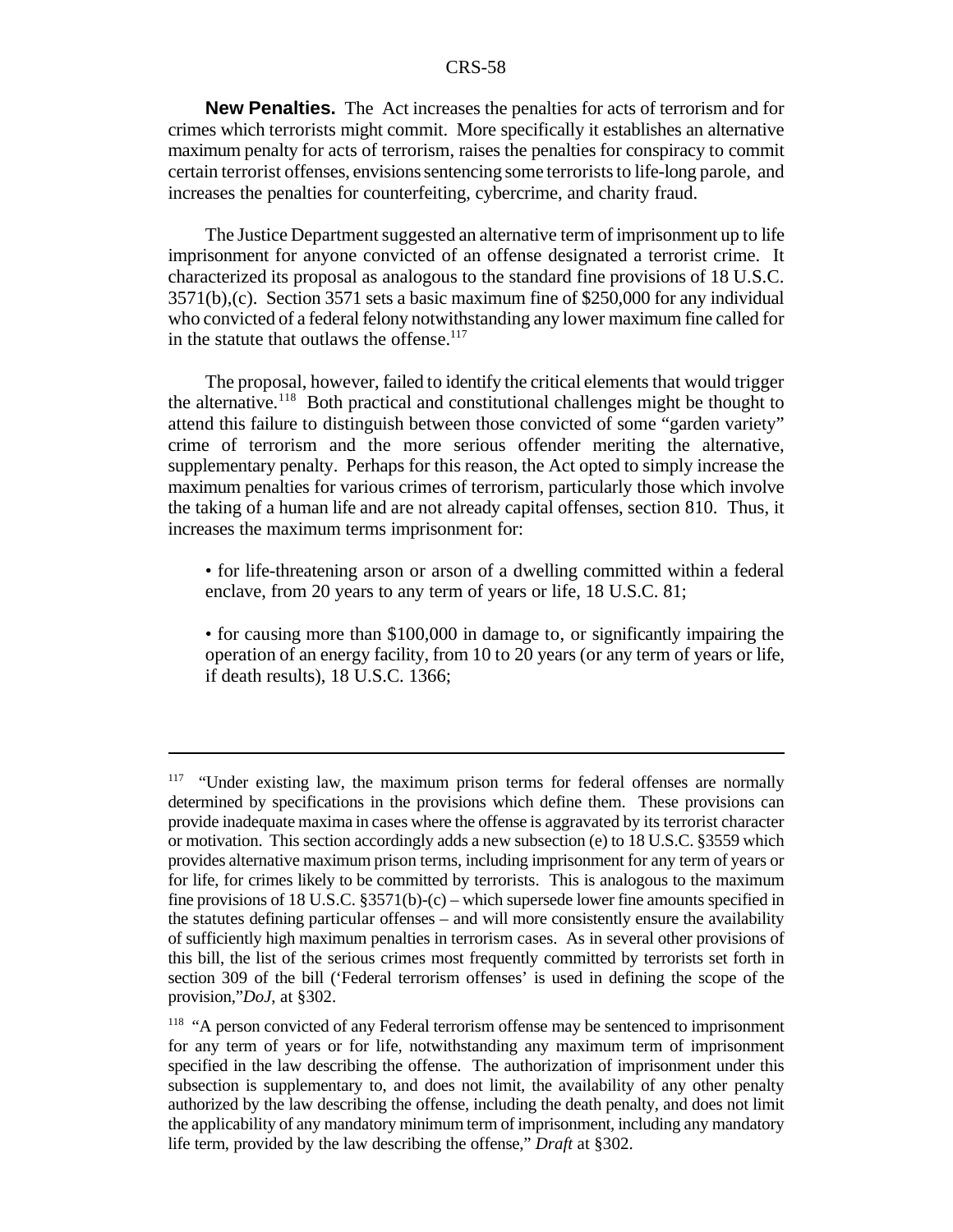• for providing material support to a terrorist or a terrorist organization, from 10 to 15 years (or any term of years or life, if death results), 18 U.S.C. 2339A, 2339B;

• for destruction of national defense materials, from 10 to 20 years (or any term of years or life, if death results), 18 U.S.C. 2155;

• for sabotage of a nuclear facility, from 10 to 20 years (or any term of years or life, if death results), 42 U.S.C. 2284;

• for carrying a weapon or explosive abroad an aircraft with U.S. special aircraft jurisdiction, from 15 to 20 years (or any term of years or life, if death results), 49 U.S.C. 46505; and

• for sabotage of interstate gas pipeline facilities, from 15 to 20 years (or any term of years or life, if death results), 49 U.S.C. 60123.

It is a separate federal offense punishable by imprisonment for not more than five years to conspire to commit any federal felony, 18 U.S.C. 371. Co-conspirators are likewise subject to punishment for the underlying offense and for any other crimes committed in furtherance of the conspiracy. Nevertheless, some federal criminal statutes impose the same penalties for both the crimes they proscribe and any conspiracy to commit them. The Justice Department urged similar treatment for crimes of terrorism.<sup>119</sup> Again, the Act, in section 811, opts for a less sweeping Again, the Act, in section 811, opts for a less sweeping approach and establishes equivalent sanctions for conspiracy and the underlying offense in cases of:

• arson committed within a federal enclave, 18 U.S.C. 81;

- killing committed while armed with a firearm in a federal building, 18 U.S.C. 930(c);
- destruction of communications facilities, 18 U.S.C. 1362;
- destruction of property within a federal enclave, 18 U.S.C. 1363;
- causing a train wreck, 18 U.S.C. 1922;
- providing material support to a terrorist, 18 U.S.C. 2339A;
- torture committed overseas under color of law, 18 U.S.C. 2340A;
- sabotage of a nuclear facility, 42 U.S.C. 2284;

<sup>&</sup>lt;sup>119</sup> "The maximum penalty under the general conspiracy provision of federal criminal law  $(18$ U.S.C. §371) is five years, even if the object of the conspiracy is a serious crime carrying a far higher maximum penalty. For some individual offenses and types of offense, special provisions authorize conspiracy penalties equal to the penalties for the object offense – see e.g., 21 U.S.C. §846 (drug crimes) – but there is no consistently applicable provision of this type for the crimes that are likely to be committed by terrorists.

<sup>&</sup>quot;This section accordingly adds a new §2332c to the terrorism chapter of the criminal code – parallel to the drug crime conspiracy provision in 21 U.S.C. §846 – which provides maximum penalties for conspiracies to commit terrorism crimes that are equal to the maximum penalties authorized for the objects of such conspiracies. This will more consistently provide adequate penalties for terrorist conspiracies. As in various other provisions of this bill, the relevant class of offenses is specified by the notion of 'Federal terrorism offense,' which is defined in section 309 of the bill," *DoJ* at §303.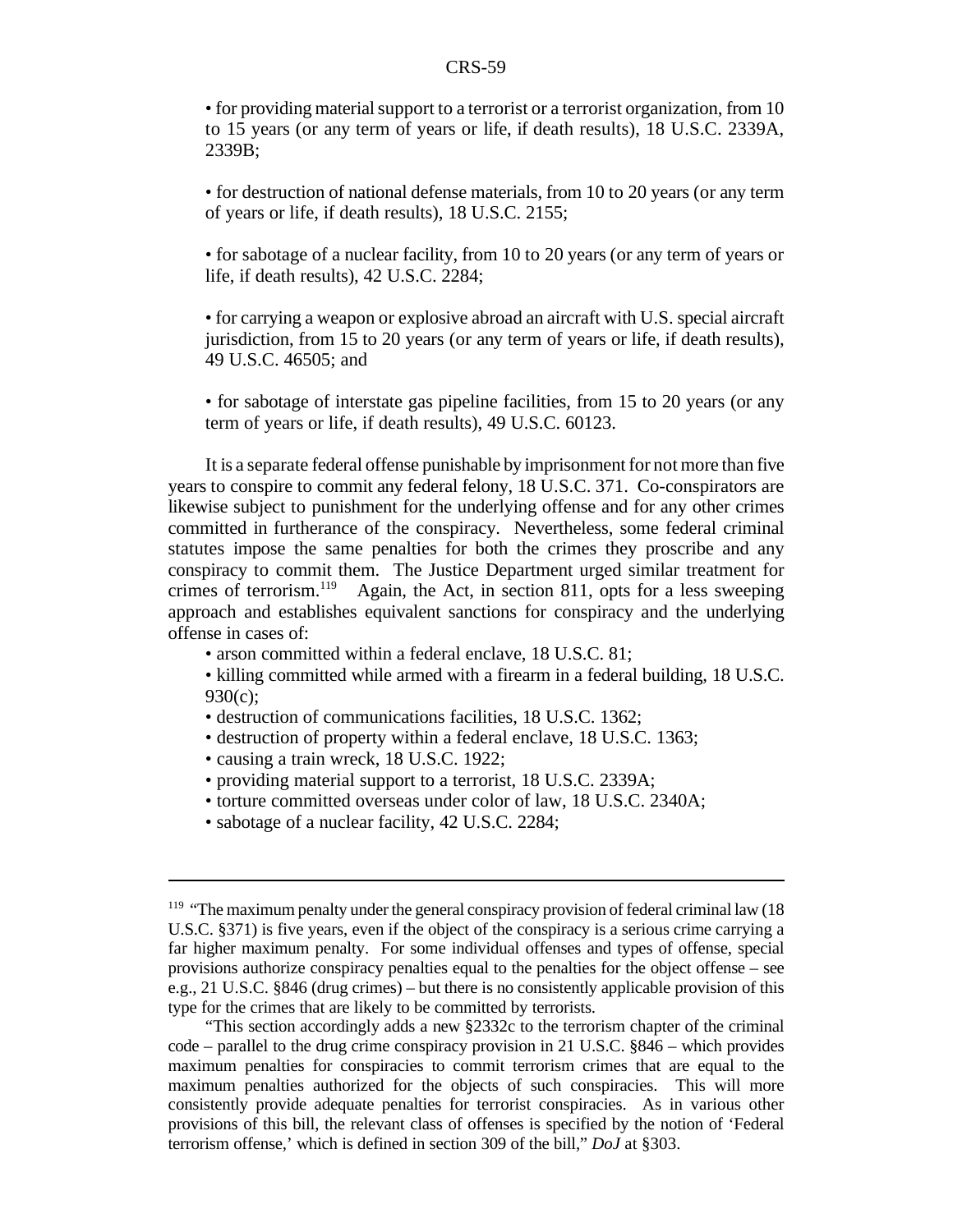• interfering with a flight crew within U.S. special aircraft jurisdiction, 49 U.S.C. 46504;

• carrying a weapon or explosive abroad an aircraft within U.S. special aircraft jurisdiction, 49 U.S.C. 46505; and

• sabotage of interstate gas pipeline facilities, 49 U.S.C. 60123.

When federal courts impose a sentence of a year or more upon a convicted defendant, they must also impose a term of supervised release, 18 U.S.C. 3583; U.S.S.G. §5D1.1. Supervised release is not unlike parole, except that it is ordinarily imposed in addition to (rather than in lieu of) a term, or portion of a term, of imprisonment. The term may be no longer than 5 years for most crimes and violations of the conditions of release may result in imprisonment for up to an additional 5 years, 18 U.S.C. 3583(e). The terms of supervisory release for drug dealers, however, are often cast as mandatory minimums with no statutory ceiling. Thus, for example, a dealer convicted of distributing more than a kilogram of heroin must receive a term of supervised release of "at least 5 years" in addition to a term of imprisonment imposed for the offense, 21 U.S.C. 841(b). Although a majority feel that the more specific drug provisions of 21 U.S.C. 841 trump the more general limitations of 18 U.S.C. 3583, some of the federal appellate courts believe the two should be read in concert where possible  $(e.g.,$  at least but not more than 5 years).<sup>120</sup> The Justice Department recommended a maximum supervisory term of life for those convicted of acts of terrorism (subject to the calibrations of the Sentencing Commission), $^{121}$  a recommendation which the Act accepted in section 812 but only in the case of terrorists whose crimes resulted in death or were marked by a foreseeable risk of death or serious bodily injury, 18 U.S.C. 3583(j).

<sup>120</sup> *Compare*, *United States v. Barragan*, 263 F.3d 919, 925-26 (9th Cir. 2001); *United States v. Pratt*, 239 F.3d 640, 646-48 (4th Cir. 2001); *United States v. Heckard*, 238 F.3d 1222, 1237 (10th Cir. 2001); and *United States v. Aguayo-Delgado*, 220 F.3d 926, 933 (8th Cir. 2000); *with, United States v. Meshack*, 225 F.3d 556, 578 (5th Cir. 2001); and *United States v. Samour*, 199 F.3d 821, 824-25 (6th Cir. 2001).

 $121$  "Existing federal law (18 U.S.C. 3583(b)) generally caps the maximum period of postimprisonment supervision for released felons at 3 or 5 years. Thus, in relation to a released but still unreformed terrorist, there is no means of tracking the person or imposing conditions to prevent renewed involvement in terrorist activities beyond a period of a few years. The drug laws (21 U.S.C. §841) mandate longer supervision periods for persons convicted of certain drug trafficking crimes, and specify no upper limit on the duration of supervision, but there is nothing comparable for terrorism offenses.

<sup>&</sup>quot;This section accordingly adds a new subsection to 18 U.S.C. 3583 to authorize longer supervision periods, including potentially lifetime supervision, for persons convicted of terrorism crimes. This would permit appropriate tracking and oversight following release of offenders whose involvement with terrorism may reflect lifelong ideological commitments. As in other provisions in this bill, the covered class of crimes is federal terrorism offenses, which are specified in section 390 of the bill.

<sup>&</sup>quot;This section affects only the maximum periods of post-release supervision allowed by statute. It does not limit the authority of the Sentencing Commission and the courts to tailor the supervision periodsimposed in particular casesto offense and offender characteristics, and the courts will retain their normal authority under 18 U.S.C.  $\S 3583(e)(1)$  to terminate supervision if it is no longer warranted," *DoJ* at §308.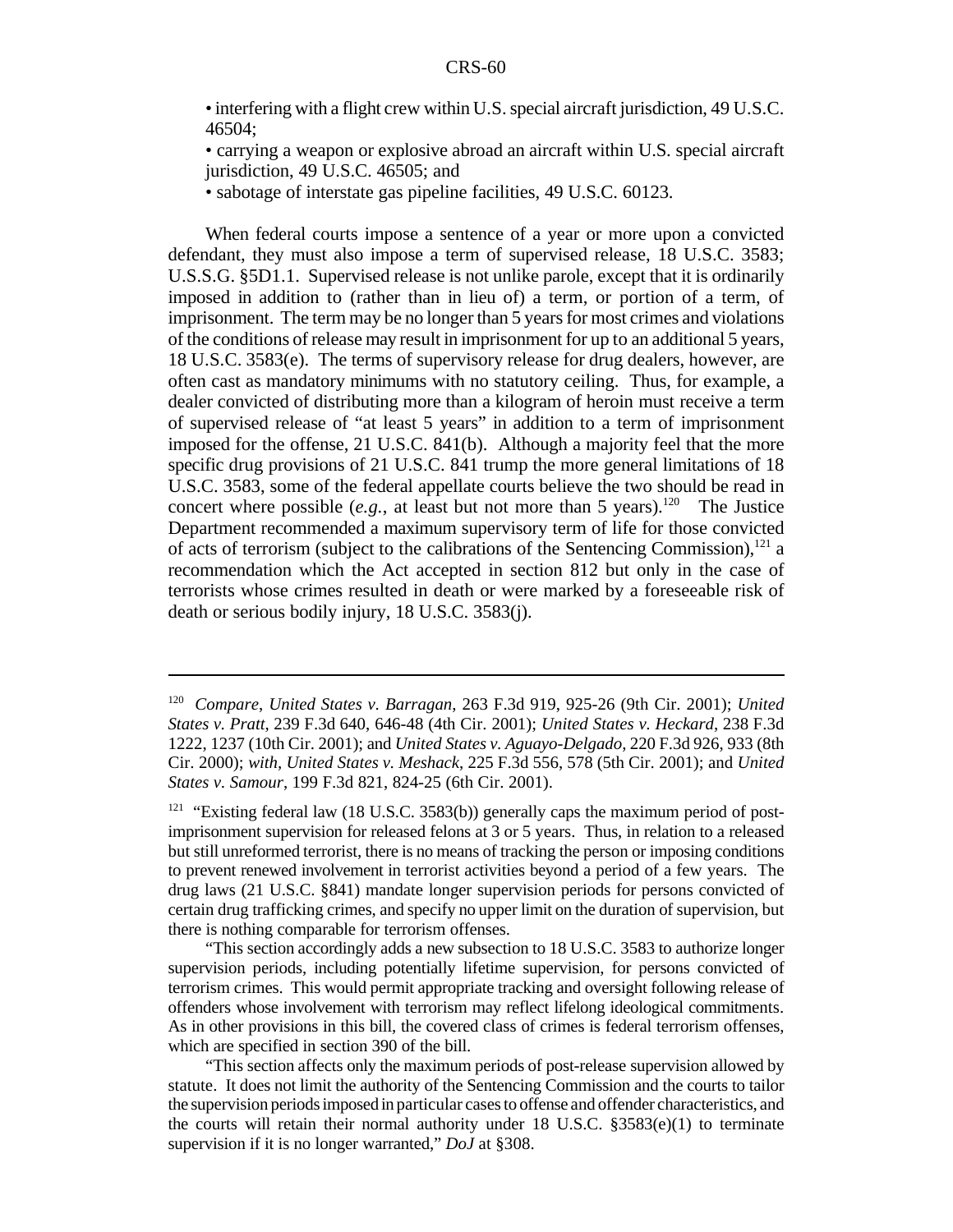Sometime ago, Congress outlawed computer fraud and abuse (cybercrime) involving "federal protected computers" (*i.e.,* those owned or used by the federal government or by a financial institution or used in interstate or foreign commerce), 18 U.S.C. 1030. Section 814 of the Act increases the penalty for intentionally damaging a protected computer from imprisonment for not more than 5 years to imprisonment for not more than 10 years(from not more than 10 to not more than 20 years for repeat offenders).<sup>122</sup>

Finally, section 1011 increases the penalty for fraudulently impersonating a Red Cross member or agent (18 U.S.C. 917) from imprisonment for not more than 1 year to imprisonment for not more than 5 years.

**Other Procedural Adjustments.** In other procedural adjustments designed to facilitate criminal investigations, the Act:

- increases the rewards for information in terrorism cases
- expands the Posse Comitatus Act exceptions
- authorizes "sneak and peek" search warrants

• permits nationwide and perhaps worldwide execution of warrants in terrorism cases

• eases government access to confidential information

• allows the Attorney General to collect DNA samples from prisoners convicted of any crime of violence or terrorism

• lengthens the statute of limitations applicable to crimes of terrorism

• clarifies the application of federal criminal law on American installations and in residences of U.S. government personnel overseas

• adjusts federal victims' compensation and assistance programs

A section found in the Senate bill, but ultimately dropped, would have changed the provision of law that required Justice Department prosecutors to adhere to the ethical standards of the legal profession where they conduct their activities (the McDade-Murtha Amendment), 28 U.S.C. 530B.<sup>123</sup>

 $122$  It provides a comparable increase to not more than 20 years (from not more than 10 years) for those who recklessly damage a protected computer following a prior computer abuse conviction. Civil and criminal liability for simply causing protected computer damage (as opposed to intentionally or reckless causing the damage) is limited to special circumstances, e.g., damage in excess of \$5000, damage causing physical injury, etc.; section 814 adds to the list of circumstances upon which liability may be predicated. To the list of predicate circumstances, it adds causing damage to a computer used by the government for the administration of justice, national defense, or national security.

 $123$  When presenting the final bill to the House, the Chairman of the Judiciary Committee noted, "the Senate bill contained revisions of the so-called McDade law. This compromise version does not contain those changes, and I agreed to review this subject in a different context," 147 *Cong.Rec.* H7196 (daily ed. Oct. 23, 2001)(remarks of Rep. Sensenbrenner); for general background, *see*, Doyle, *McDade-Murtha Amendment: Ethical Standards for Justice Department Attorneys*, CRS REP.NO. RL30060 (Dec. 14, 2001).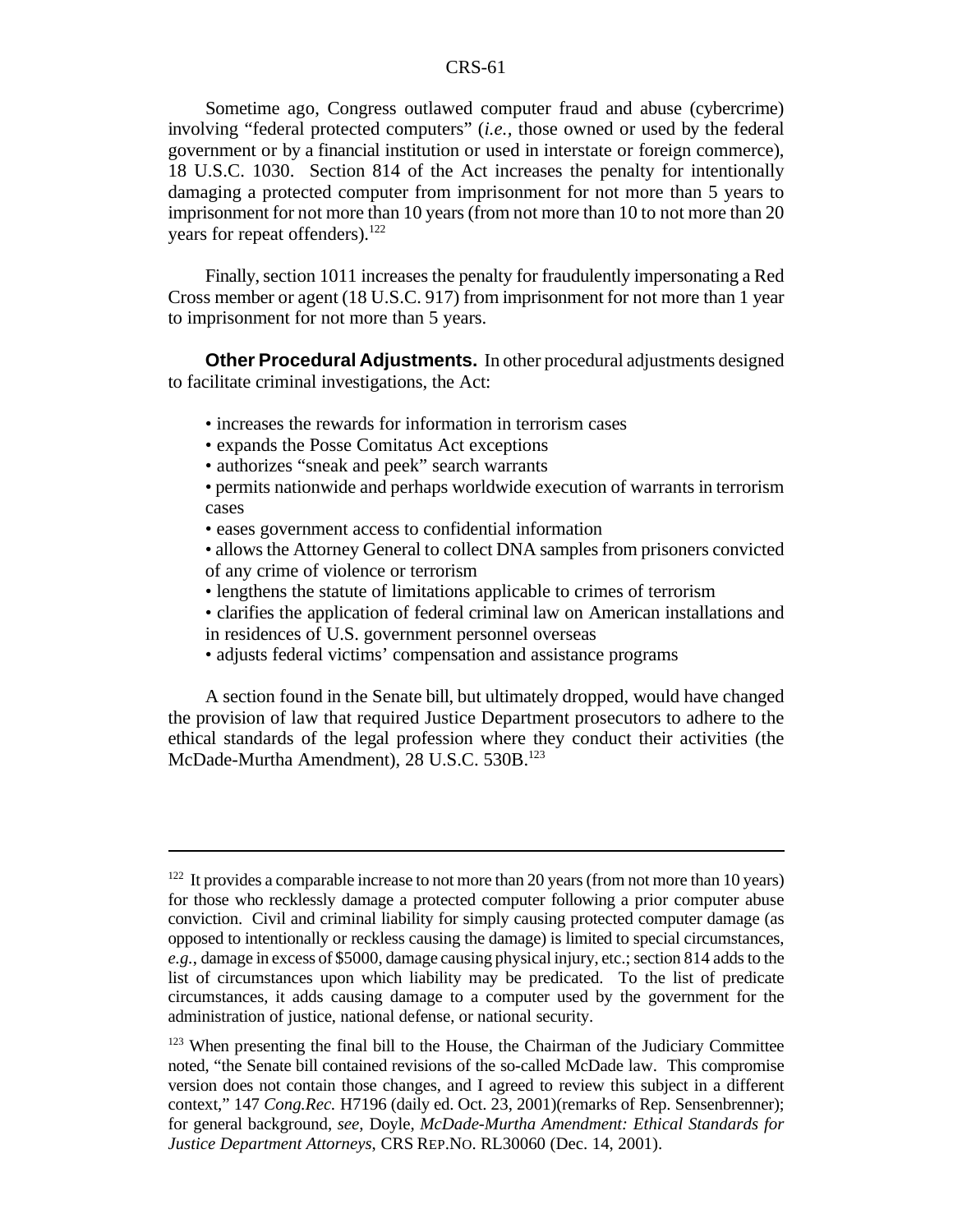**Rewards.** The Attorney General already enjoys the power to pay rewards in criminal cases, but his powers under other authorities is often subject to caps on the amount he might pay. Thus as a general rule, he may award amounts up to \$25,000 for the capture of federal offenders, 18 U.S.C. 3059, and may pay rewards in any amount in recognition of assistance to the Department of Justice as long as the Appropriations and Judiciary Committees are notified of any rewards in excess of \$100,000, 18 U.S.C. 3059B. Although he has special reward authority in terrorism cases, individual awards were capped at \$500,000, the ceiling for the total amount paid in such rewards was \$5 million, and rewards of \$100,000 or more required his personal approval or that of the President, 18 U.S.C. 3071-3077. Over the last several years, annual appropriation acts have raised the \$500,000 cap to \$2 million and the \$5 million ceiling to \$10 million, *e.g.*, P.L. 106-553, 114 Stat. 2762-67 (2000); P.L. 106-113, 113 Stat. 1501A-19 (1999); P.L.105-277, 112 Stat. 2681-66 (1998).

The Act supplies the Attorney General with the power to pay rewards to combat terrorism in any amount and without an aggregate limitation, but for rewards of \$250,000 or more it insists on personal approval of the Attorney General or the President and on notification of the Appropriations and Judiciary Committees, section 501 (18 U.S.C. 3071). In addition, the counterterrorism fund of section 101 can be used "without limitation" to pay rewards to prevent, investigate, or prosecute terrorism.<sup>124</sup>

The Secretary of State's reward authority was already somewhat more generous than that of the Attorney General. He may pay rewards of up to \$5 million for information in international terrorism cases as long as he personally approves payments in excess \$100,000, 22 U.S.C. 2708. The Act removes the \$5 million cap and allows rewards to be paid for information concerning the whereabouts of terrorist leaders and facilitating the dissolution of terrorist organizations, section 502.

*Posse Comitatus.* The Posse Comitatus Act and its administrative auxiliaries, 18 U.S.C. 1385, 10 U.S.C. 375, ban use of the armed forces to execute civilian law, absent explicit statutory permission. One existing statutory exception covers Department of Justice requests for technical assistance in connection with emergenciesinvolving biological, chemical or nuclear weapons, 18 U.S.C. 2332e, 10 U.S.C. 382. The Act enlarges the exception to include emergencies involving other weapons of mass destruction, section 104.<sup>125</sup>

*Delayed notification of a search (sneak and peek).* Rule 41 of the Federal Rules of Criminal Procedure seemed to preclude "sneak and peek" warrants before passage of the Act. A sneak and peek warrant is one that authorizes officers to secretly enter, either physically or virtually; conduct a search, observe, take

<sup>&</sup>lt;sup>124</sup> The fund is otherwise available to reestablish capacity lost in terrorist attacks, to conduct threat assessments for federal agencies, and to reimburse federal agencies for the costs of detaining terrorist suspects overseas.

<sup>125</sup> For a general discussion of the Posse Comitatus Act, *see*, Doyle, *The Posse Comitatus Act & Related Matters: The Use of the Military to Execute Civilian Law*, CRSREP.NO. 95-964 (June 1, 2000).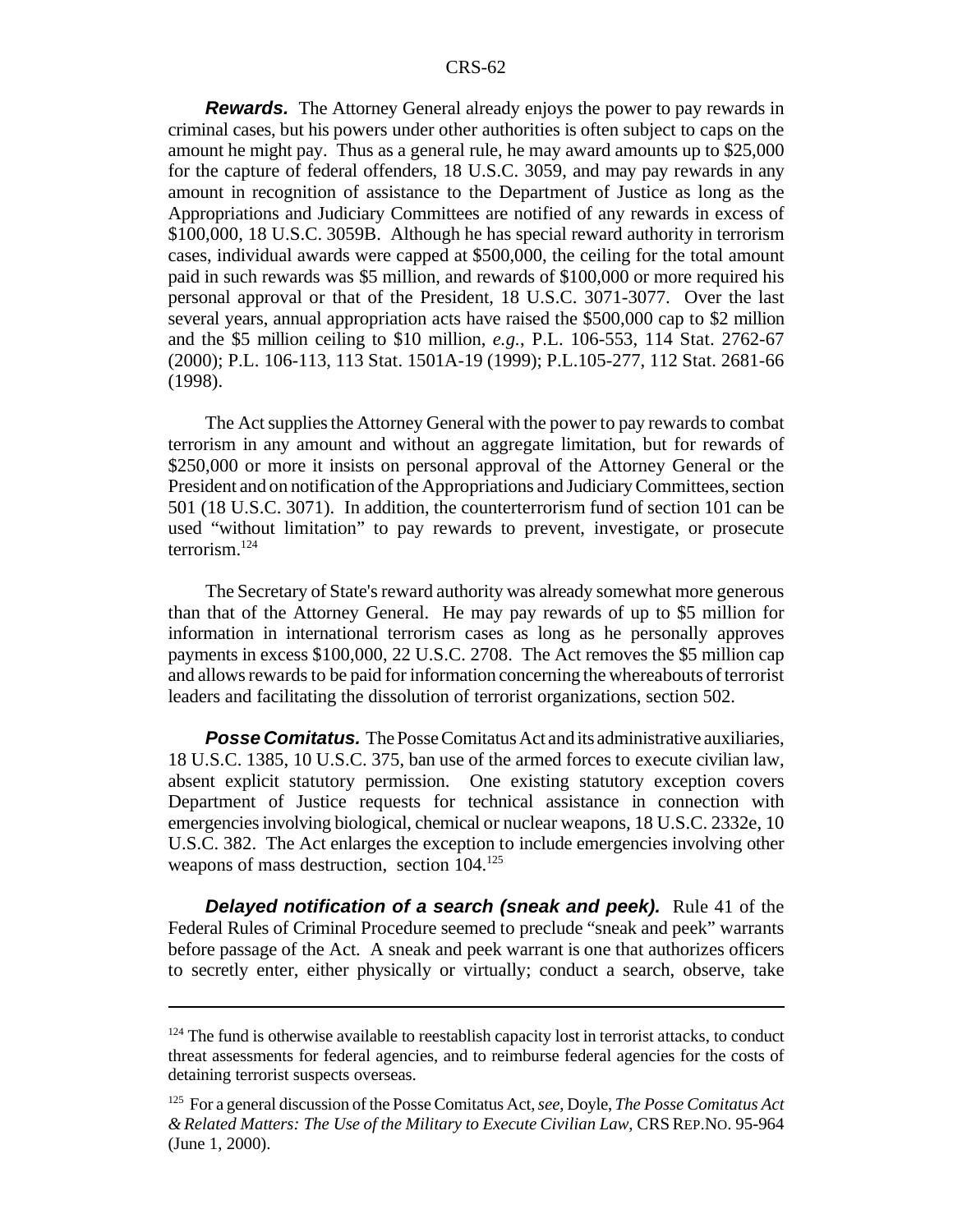measurements, conduct examinations, smell, take pictures, copy documents, download or transmit computer files, and the like; and depart without taking any tangible evidence or leaving notice of their presence. The Rule required that after the execution of a federal search warrant officers leave a copy of the warrant and an inventory of what they have seized (tangible or intangible), and they were to advise the issuing court what they had done, F.R.Crim.P. 41(d). To what extent did Rule 41 portray the standards for a reasonable search and seizure for purposes of the Fourth Amendment?

The Fourth Amendment clearly requires officers to knock and announce their purpose before entering to execute a warrant, *Richards v. Wisconsin*, 520 U.S. 385 (1997), but with equal clarity recognizes exceptions for exigent circumstances such as where compliance will lead to the destruction of evidence, flight of a suspect, or endanger the officers, *Wilson v. Arkansas*, 514 U.S. 927 (1995). It is undisputed that Title III (the federal wiretap statute) is not constitutionally invalid because it permits delayed notice ofthe installation of an interception device, *Dalia v. United States*, 441 U.S. 238 (1979). Finally, there is no doubt that the Fourth Amendment imposes no demands where it does not apply. Thus, chapter 121 (court authorization for disclosure of the contents of e-mail stored with third party service providers) may permit delayed notification of the search of e-mail in remote storage with a third party for more than 180 days without offending the Fourth Amendment, because there is no Fourth Amendment justifiable expectation of privacy under such circumstances, *cf., United States v. Miller*, 425 U.S. 435 (1976).

The lower federal courts are divided over the extent to which the Rule reflects Fourth Amendment requirements. The Ninth Circuit saw the Fourth Amendment reflected in Rule 41, *United States v. Freitas*, 800 F.2d 1451, 1453 (9th Cir. 1986).<sup>126</sup>

 $126$  "The district court held that a search warrant permitting agents to observe, but not seize tangible property was impermissible under Rule 41. That holding conflicts with language in *United States v. New York Telephone Co*., 434 U.S. 159, 169 (1977): Although Rule 41(h) defines property to include documents, books, papers, and any other tangible objects, it does not restrict or purport to exhaustively enumerate all the items which may be seized pursuant to Rule 41. . . . Rule 41 is not limited to tangible items. That case held seizures of intangibles were not precluded by the definition of property appearing in Rule 41(b). Without doubt there was a search in this case. Its purpose, we hold, was to seize intangible, not tangible, property. The intangible property to be seized was information regarding the status of the suspected clandestine methamphetamine laboratory. The search was authorized by a warrant supported by what the district court concluded was probable cause. . . . The question remains, however, whether a warrant lacking both a description of the property to be seized and a notice requirement conforms to Rule 41. . . . we hold that there was no compliance with Rule 41 under the facts of this case. . . . While it is clear that the Fourth Amendment does not prohibit all surreptitious entries, it is also clear that the absence of any notice requirement in the warrant castsstrong doubt on its constitutional adequacy. We resolve those doubts by holding that in this case the warrant was constitutionally defective in failing to provide explicitly for notice within a reasonable, but short, time subsequent to the surreptitious entry. Such time should not exceed seven days except upon a strong showing of necessity. We take this position because surreptitious searches and seizures of intangibles strike at the very heart of the interests protected by the Fourth Amendment. The mere thought of strangers walking through and visually examining the center of our privacy interests, our home, arouses our passion for freedom as does nothing else. That passion, the true source of the Fourth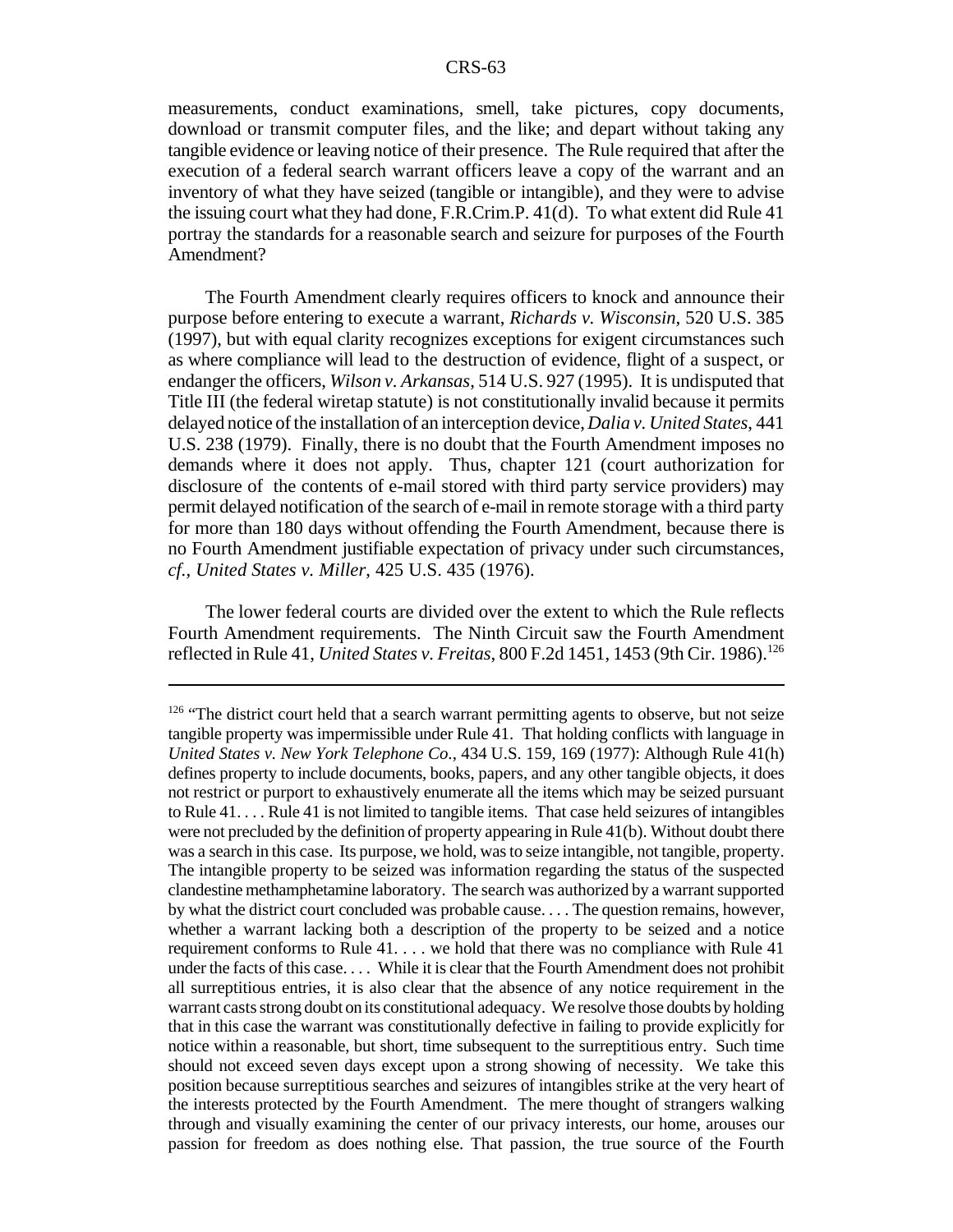The Second Circuit wasless convinced and preferred to hold sneak and peek searches to the demands of Rule 41, *United States v. Pangburn*, 983 F.2d 449 (2d Cir. 1993).<sup>127</sup> The Fourth Circuit was, if anything, less convinced. Moreover, the facts in the case demonstrate the potential impact of the issue on computer privacy, *United States v. Simons, 206 F.3d 392 (4th Cir. 2000).*<sup>128</sup>

Amendment, demands that surreptitious entries be closely circumscribed," *United States v. Freitas (Freitas I)*, 800 F.2d 1451, 1455-456 (9th Cir. 1986). The court remanded the case for a determination of whether grounds existed for a good faith exception to application of the exclusionary rule. It subsequently declined to exclude the evidence on those grounds, *United States v. Freitas (Freitas II)*, 856 F.2d 1425 (9th Cir. 1988).

 $127$  "No provision specifically requiring notice of the execution of a search warrant is included in the Fourth Amendment. Accordingly, in *Dalia v. United States*, 441 U.S. 238, 247 (1979), the Supreme Court found no basis for a constitutional rule proscribing all covert entries. Resolving the particular issue raised in *Dalia,* the Court determined that the Fourth Amendment does not prohibit per se a covert entry performed for the purpose of installing otherwise legal electronic bugging equipment. Rule 41 of the Federal Rules of Criminal Procedure does require notice of the execution of a search warrant but does not prescribe when the notice must be given. Rule 41 by its terms provides for notice only in the case of seizures of physical property. . . . The Supreme Court also has held that the authority conferred by Rule 41 is not limited to the seizure of tangible items. *See United States v. New York Telephone Co.*, 434 U.S. 159, 169 (1977). Despite the absence of notice requirements in the Constitution and Rule 41, it stands to reason that notice of a surreptitious search must be given at some point after the covert entry. . . .Although the *Freitas I* court specifically determined that the warrant was constitutionally defective for failure to include a notice requirement, we made no such determination in *United States v. Villegas*, 899 F.2d 1324 (1999). Although the *FreitasI* court found that covert entry searches without physicalseizure strike at the very heart of the Fourth Amendment-protected interests, we used no such language in *Villegas*. Indeed, it was our perception that a covert entry search for intangibles is less intrusive than a conventional search with physical seizure because the latter deprives the owner not only of privacy but also of the use of his property. . . . We prefer to root out notice requirement in the provisions of Rule 41 rather than in the somewhat amorphous Fourth Amendment interests concept developed by the *FreitasI* court. The Fourth Amendment does not deal with notice of any kind, but Rule 41 does. It is from the Rule's requirements for service of a copy of the warrant and for provision of an inventory that we derive the requirements of notice in cases where a search warrant authorizes covert entry to search and to seize intangibles," *United States v. Pangburn*, 983 F.2d 449, 453-55 (2d Cir. 1993).

<sup>128</sup> In *Simons*, a search team entered Simons' office at night in his absence and "copied the contents of Simons' computer; computer diskettes found in Simons' desk drawer; computer files stored on the zip drive or on zip drives diskettes; videotapes; and various documents, including personal correspondence. No original evidence was removed from the office. Neither a copy of the warrant nor a receipt for the property seized was left in the office or otherwise given to Simons at that time, and Simons did not learn of the search for approximately 45 days." A property list, however, wasreturned to the magistrate. In the view of the Fourth Circuit, "[t]here are two categories of Rule 41 violations; those involving constitutional violations and all others. The violations termed 'ministerial' in our prior cases obviously fall into the latter category. Nonconstitutional violations of Rule 41 warrant suppression only when the defendant is prejudiced by the violation, or when there is evidence of intentional and deliberate disregard of a provision in the Rule. First, we conclude that the failure of the team executing the warrant to leave either a copy of the warrant or a receipt for the items taken did not render the search unreasonable under the Fourth Amendment. The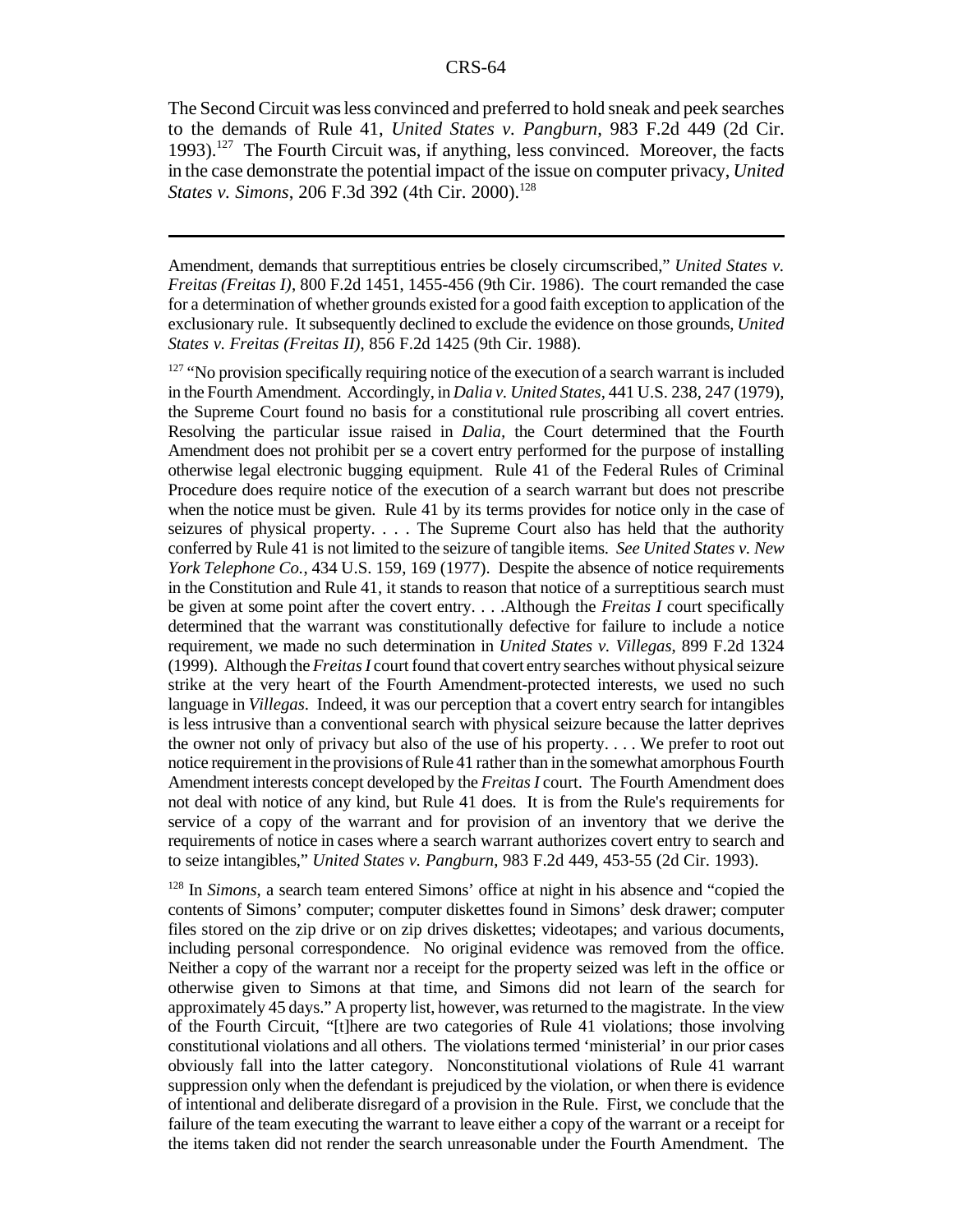The Justice Department urged that the conflict be resolved with a uniform rule which permitted sneak and peek warrants under the same circumstances that excused delayed notification of government access to e-mail to longer-term, remote, third party storage.<sup>129</sup>

The Act, in section 213, stops short of the Justice Department proposal. Characterized as a codification of the Second Circuit decision, 147 *Cong.Rec.* H7197 (daily ed. Oct. 23, 2001), the Act extends the delayed notification procedure of chapter 121, which operates in an area to which the Fourth Amendment is inapplicable, to casesto which the Fourth Amendment applies, 18 U.S.C. 3103a. Its sneak and peek authorization reaches all federal search and seizure warrants where the court finds reasonable cause to believe that notification would have the kind of adverse results depicted in 18 U.S.C. 2705. Section 2705 describes both exigent circumstances (*e.g.*, risk of destruction of evidence or bodily injury) and circumstances that are not likely to excuse notification when it is required by the Fourth Amendment (*e.g.*, jeopardizing an investigation; delaying a trial). The sneak and peek authorization, however, does not reach tangible evidence, or wire or electronic communication unless the court finds the seizure "reasonably necessary." It is not clear whether reasonable necessity means a seizure necessary to the investigation that is also reasonable in a Fourth Amendment sense, *i.e.*, in the presence of exigent circumstances, or whether it means a seizure which a reasonable judge might find necessary for the investigation.<sup>130</sup> The doctrine of constitutional avoidance argues against the latter interpretation. By the same token, when the Act permits delay for a reasonable period, it should probably be understood to mean

Fourth Amendment does not mention notice, and the Supreme Court has stated that the constitution does not categorically proscribe covert entries, which necessarily involve a delay in notice. And insofar as the August search satisfied the requirements of the Fourth Amendment, *i.e.*, it was conducted pursuant to a warrant based on probable cause issued by a neutral and detached magistrate, we perceive no basis for concluding that the 45-day delay in notice rendered the search unconstitutional. Having concluded that the Rule 41(d) violation at issue here did not infringe on Simons' constitutional rights, we must now evaluate his argument that the violation was deliberate. . . . The district court did not address the intent issue when it ruled on Simons' motion to suppress. . . . We therefore remand for the district court to consider whether the Government intentionally and deliberately disregarded the notice provision of Rule 41(d) when it carried out the August 6, 1998 search," 206 F.3d at 403.

<sup>&</sup>lt;sup>129</sup> "The law that currently governs notice to subjects of warrants where there is a showing to the court that immediate notice would jeopardize an ongoing investigation or otherwise interfere with lawful law enforcement activities, is a mix of inconsistent rules, practices, and court decisions varying widely from jurisdiction to jurisdiction across the country. This greatly hinders the investigation of many terrorism cases and other cases. This section resolvesthis problem by establishing a statutory, uniformstandard for allsuch circumstances. It incorporates by reference the familiar, court-enforced standards currently applicable to stored communications under 18 U.S.C. §2705, and applies them to all instances where the court is satisfied that immediate notice of execution of a search warrant would jeopardize an ongoing investigation or otherwise interfere with lawful law-enforcement activities," *DoJ* at §353.

<sup>&</sup>lt;sup>130</sup> Since neither the restriction nor its reasonable necessity exception appeared in the Justice Department's initial proposal, the Department's justification does not address the question.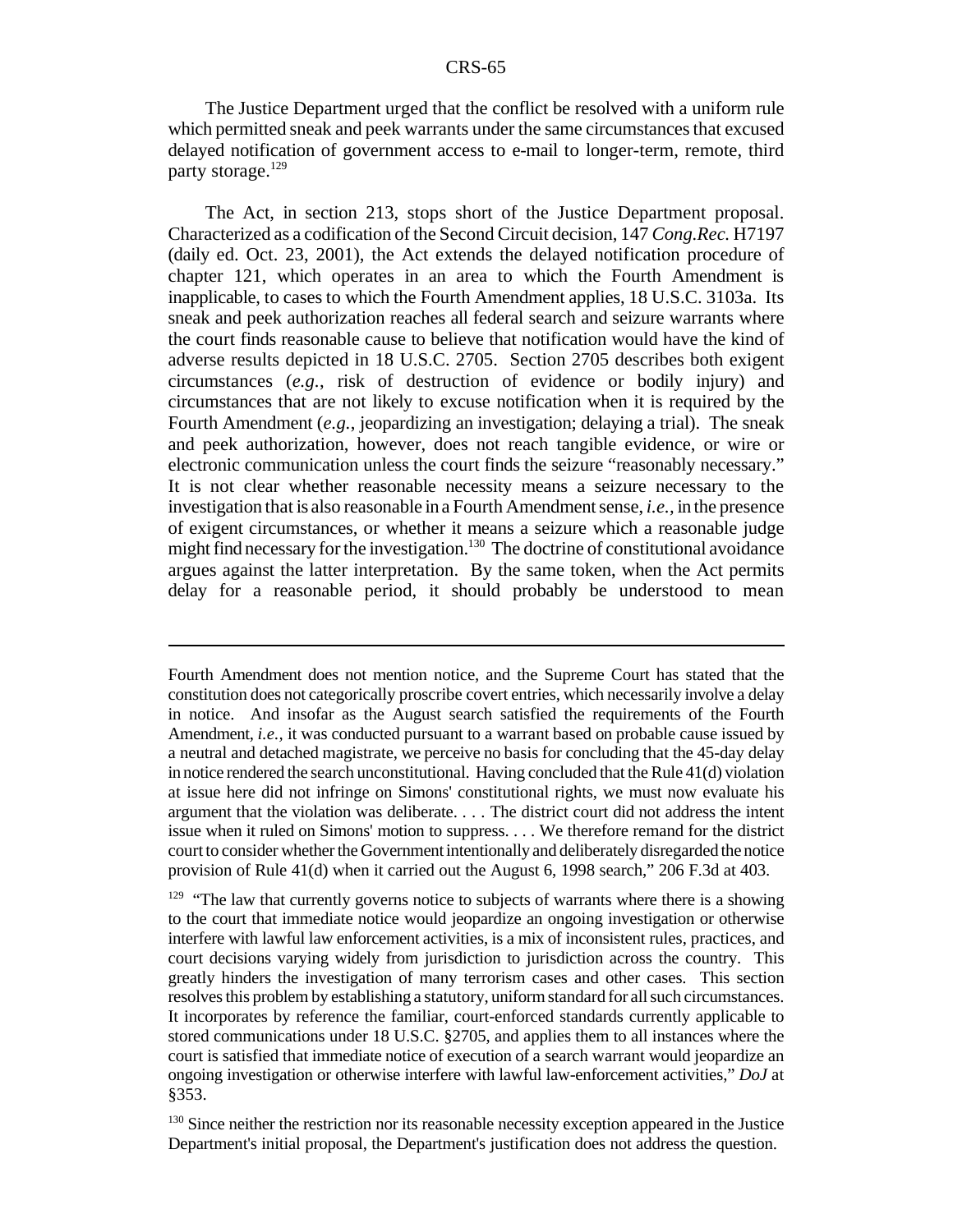constitutionally "reasonable," that is, a brief period reasonable in light of the exigent circumstances which allow the delay or their like.

*Nationwide terrorism search warrants.* The Fourth Amendment demands that warrants be issued by a neutral magistrate,*Coolidge v.NewHampshire*, 403 U.S. 443 (1971); the Sixth Amendment, that crimes be prosecuted in the districts where they occur, *United States v. Cabrales*, 524 U.S. 1 (1998). The Federal Rules direct magistrates to issue warrants only for property within their judicial district, although they permit execution outside the district for property located in the district when the warrant is sought but removed before execution can be had, F.R.Crim.P. 41(a).

The Act, in section 219, allows a magistrate in the district in which a crime of terrorism has occurred to issue a search warrant to be executed either "within or outside the district," (F.R.Crim.P.  $41(a)(3)$ ) in domestic and international terrorism cases.<sup>131</sup> The provision may anticipate execution both in this country and overseas.<sup>132</sup> The Fourth Amendment does not apply to the overseas searches of the property of foreign nationals, *United States v. Verdugo-Urquidez*, 494 U.S. 259 (1990). It does apply to the search of American property overseas involving American authorities, although the lower federal courts are divided over the exact level of participation required to trigger coverage.<sup>133</sup> Neither Rule 41 nor any other provision of federal

<sup>&</sup>lt;sup>131</sup> The amended rule uses the definitions of domestic and international terrorism found in 18 U.S.C. 2331, as modified by section 802 of the Act: "(1) the term 'international terrorism' means activities that  $- (A)$  involve violent acts or acts dangerous to human life that are a violation of the criminal laws of the United States or of any State, or that would be a criminal violation if committed within the jurisdiction of the United States or of any State; (B) appear to be intended – (i) to intimidate or coerce a civilian population; (ii) to influence the policy of a government by intimidation or coercion; or (iii) to affect the conduct of a government by mass destruction, assassination or kidnapping; and (C) occur primarily outside the territorial jurisdiction of the United States, or transcend national boundaries in terms of the means by which they are accomplished, the persons they appear intended to intimidate or coerce, or the locale in which their perpetrators operate or seek asylum . . . (5) the term 'domestic terrorism' means activities that  $-(A)$  involve acts dangerous to human life that are a violation of the criminal laws of the United States or of any State; (B) appear to be intended – (i) to intimidate or coerce a civilian population; (ii) to influence the policy of a government by intimidation or coercion; or (iii) to affect the conduct of a government by mass destruction, assassination or kidnapping; and (C) occur primarily within the territorial jurisdiction of the United States," 18 U.S.C. 2331(1),(5).

<sup>&</sup>lt;sup>132</sup> The Justice Department, with whom the proposal originated, was somewhat cryptic on this point. Its analysis suggests execution in one of the several judicial districts of the United States, but not so precisely as to negate any other construction. "The restrictiveness of the existing rule creates unnecessary delays and burdens for the government in the investigation of terrorist activities and networks that span a number of districts, since warrants must be separately obtained in each district. This section resolves that problem by providing that warrants can be obtained in any district in which activities related to the terrorism may have occurred, regardless of where the warrants will be executed," *DoJ* at §351.

<sup>133</sup> *United States v. Barona*, 56 F.3d 1087, 1092 (9th Cir. 1995)("United States agents' participation in the investigation is so substantial that the action is a joint venture between United States and foreign officials"); *United States v. Behety*, 32 F.3d 503, 510 (11th Cir. 1994)("if American law enforcement officialssubstantially participated in the search or if the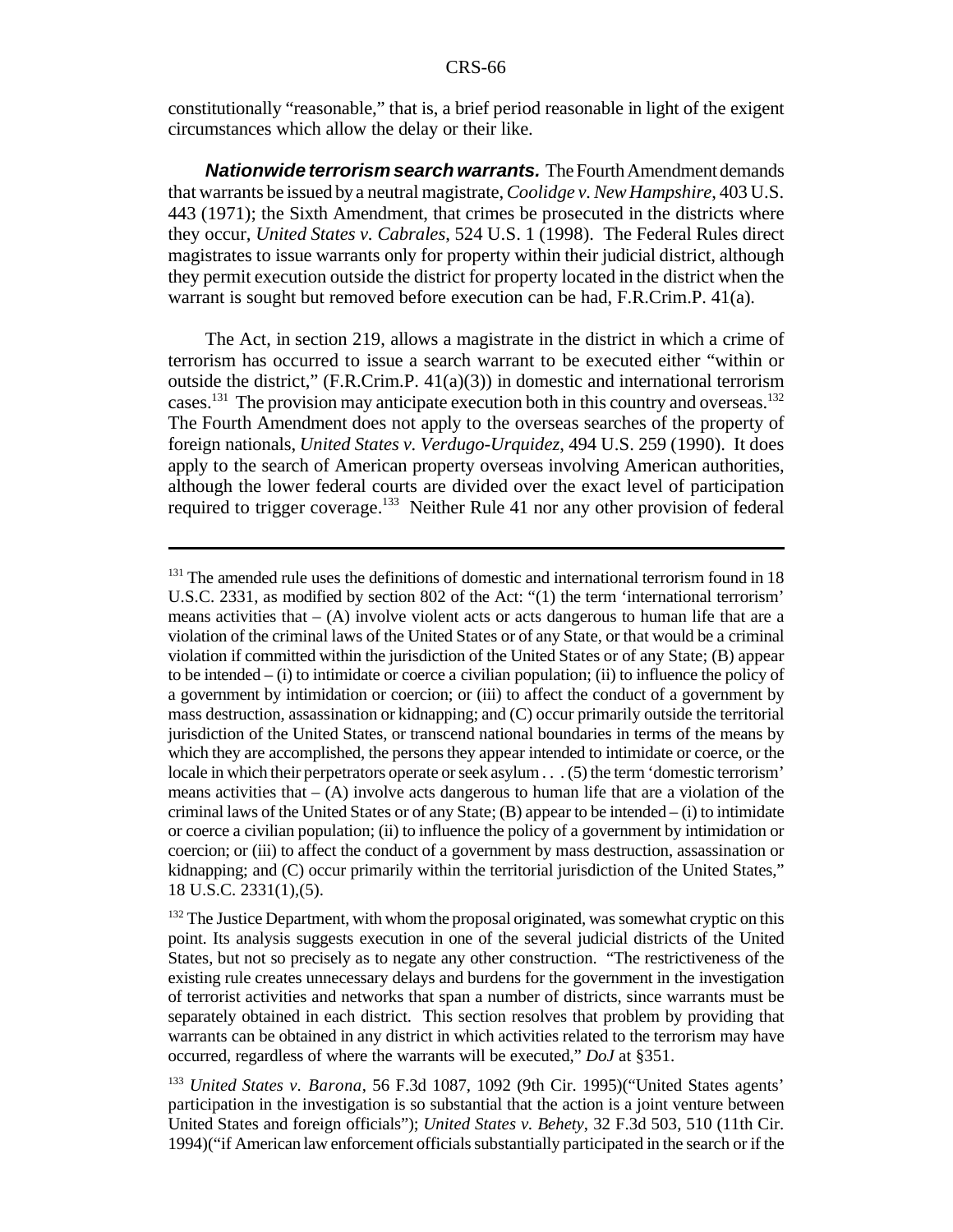law apparently contemplated extraterritorial execution, *cf.,* F.R.Crim.P.41, *Advisory Committee Notes: 1990 Amendment* (discussing a proposal for extraterritorial execution that the Supreme Court rejected). <sup>134</sup>

If the Act anticipates overseas execution there may be some question whether it creates a procedure to be used in lieu of extradition when the person for whom the search warrant has been issued is located outside the United States. The section refers to warrants for "search of property *or for a person* within or outside the district," §219 (emphasis added). The Judicial Conference in 1990 recommended an amendment to Rule 41, which the Supreme Court rejected, that would have permitted the overseas execution of federal search warrants. In doing so, the Conference suggested extraterritorial execution be limited to warrants to search for property and not reach warrants to search for persons, "lest the rule be read as a substitute for extradition proceedings," F.R.Crim.P. 41, *Advisory Committee Notes: 1990 Amendment*. There is no indication, however, that the section is at odds with either the Fourth or Sixth Amendment.

*Terrorists' DNA.* The courts have generally concluded that the collection of DNA information from convicted prisoners does not offend constitutional standards *per se.* <sup>135</sup> Existing federal law allowed the Attorney General to collect samples from

foreign officials conducting the search were actually acting as agents for their American counterparts"); *United States v. Maturo*, 982 F.2d 57, 61 (2d Cir. 1992)("where the conduct of foreign law enforcement officials rendered them agents, or virtual agents, of United States law enforcement officials" or "where the cooperation between the United States and foreign law enforcement agencies is designed to evade constitutional requirements applicable to American officials"); *United States v. Mitro*, 880 F.2d 1480, 1482 (1st Cir. 1989)("where American agents participated in the foreign search or the foreign officers acted as agents for their American counterparts"); *United States v. Mount*, 757 F.2d 1315, 1318 (D.C.Cir. 1985)("if American officials or officers participated in some significant way"); *United States v. Marzano*, 537 F.2d 257, 270 (7th Cir. 1976)(declining to adopt the "joint venture" standards, but finding level of American participation in the case before it insignificant); *United States v. Morrow*, 537 F.2d 120, 139 (5th Cir. 1976)("if American law enforcement officials participated in the foreign search, or if the foreign authorities actually conducting the search were acting as agents for their American counterparts"); each of the decisions also suggests that evidence secured in a manner which shocked the conscience of the court would be excluded.

<sup>&</sup>lt;sup>134</sup> The Code still carries remnants of the consular courts which speak of the overseas execution of arrest warrants in places where the United States has "extraterritorial jurisdiction," 18 U.S.C. 3042. The history of the provisions makes it clear that the phrase "extraterritorial jurisdiction" was intended to coincide with those places in which the U.S. had consular courts, *see*, S.Rep. 217, 73d Cong., 2d Sess. 3 (1934), *reprinted*, 78 *Cong.Rec.* 4982-983 (1934)("The countries to which the proposed bill, if enacted into law, would relate are the following, in which the United States exercises extraterritorial jurisdiction: China, Egypt, Ethiopia, Muscat, and Morocco"); 22 U.S.C. 141 (1926 ed.)(conferring judicial powers on consular courts there identified as those located in China, Egypt, Ethiopia, Muscat, Morocco, Siam and Turkey).

<sup>135</sup> *Roe v. Marcotte*, 193 F.3d 72 (2d Cir. 1999); *Shaffer v. Saffle*, 148 F.3d 1180 (10th Cir. 1998); *Rise v. Oregon*, 59 F.3d 1556 (9th Cir. 1995); *Jones v. Murray*, 962 F.2d 302 (4th Cir. 1992).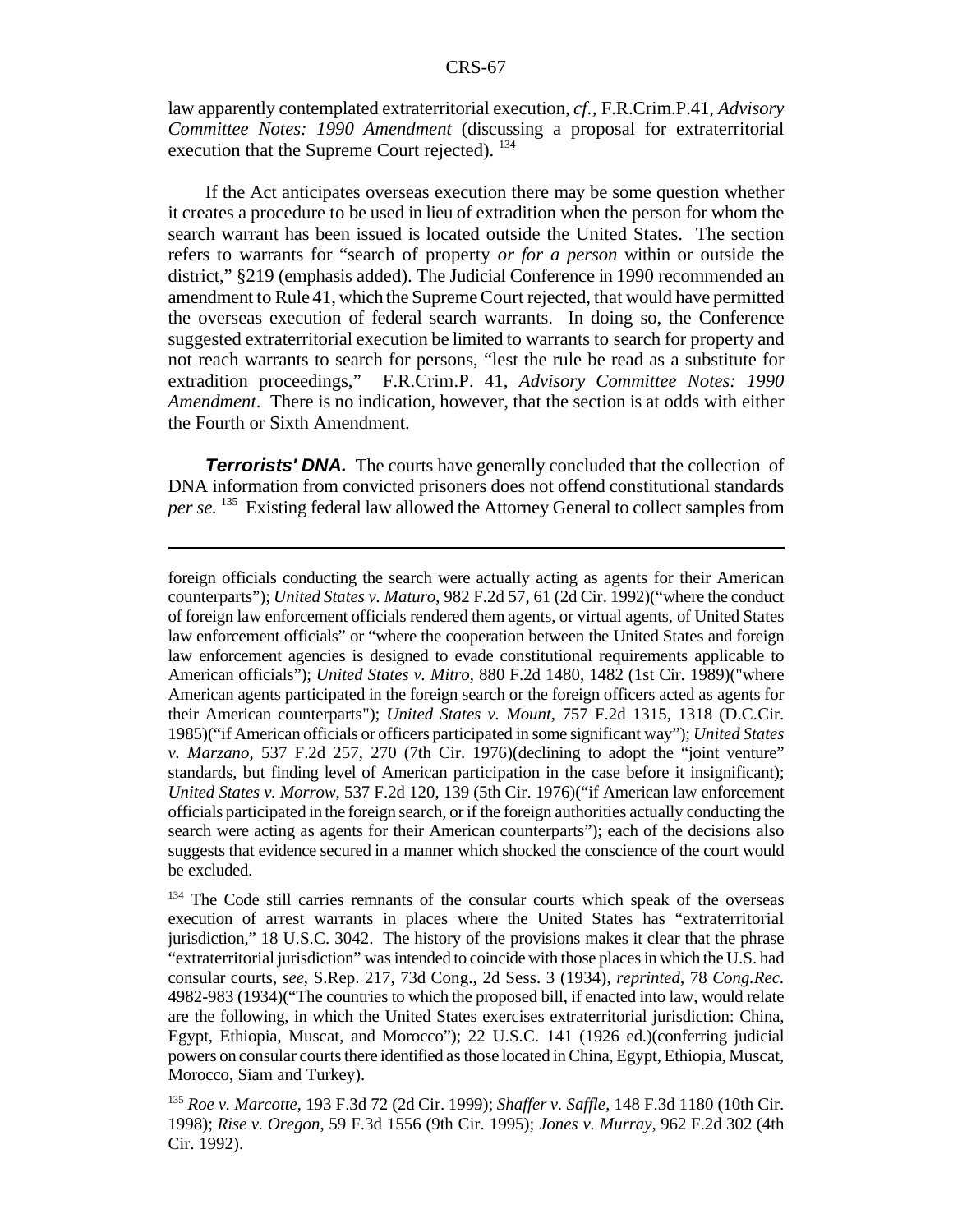federal prisoners convicted of a variety of violent crimes, 42 U.S.C. 14135a. The Act enlarges the predicate offense list to include any crime of violence or any terrorism offense, section 503.<sup>136</sup>

*Access to Educational Records.* Finally, the Act calls for an ex parte court order procedure under which senior Justice Department officials may seek authorization to collect educationalrecords relevant to an investigation or prosecution of a crime of terrorism, section 507 (as an exception to the confidentiality requirements of the General Education Provisions Act, 20 U.S.C. 1232g), section 508 (as an exception to the confidentiality requirements of the National Education Statistics Act, 20 U.S.C. 9007).

**Statute of Limitations.** Prosecution for murder in violation of federal law may be initiated at any time, 18 U.S.C. 3281. A five year statute of limitations applied for most other federal crimes before passage of the Act, with a few exceptions. Among the relevant exceptions were an eight year statute of limitations for several terrorist offenses, 18 U.S.C. 3286,<sup>137</sup> and a ten year statute of limitations for a few arson and explosives offenses, 18 U.S.C. 3295. The Justice Department recommended the elimination of a statute of limitations in terrorism cases.<sup>138</sup>

For a general discussion, *see*, Fischer, *DNA Identification: Applications and Issues*, CRS REP.NO. RL30717 (Jan. 12, 2001).

<sup>138</sup> "This section amends 18 U.S.C. §3286 to provide that terrorism of offenses may be prosecuted without limitation oftime. This will make it possible to prosecute the perpetrators of terrorist acts whenever they are identified and apprehended.

"This section expressly provides that it is applicable to offenses committed before the date of enactment of the statute, as well as those committed thereafter. This retroactivity provision ensures that no limitation period will bar the prosecution of crimes committed in

<sup>&</sup>lt;sup>136</sup> Summarizing the law in place at the time, the Department of Justice argued that, "The statutory provisions governing the collection of DNA samples form convicted federal offenders(42 U.S.C. §14135a(d)) are restrictive, and do not include persons convicted for the crimes that are most likely to be committed by terrorists. DNA samples cannot now be collected even from persons federally convicted of terrorist murders in most circumstances. For example, 49 U.S.C. §46502, which applies to terrorists who murder people by hijacking aircraft, 18 U.S.C. §844(i), which applies to terrorists who murder people by blowing up buildings, and 18 U.S.C. 2332, which applies to terrorists who murder U.S. nationals abroad, are not included in the qualifying federal offenses for purposes of DNA sample collection under existing law. This section addresses the deficiency of the current law in relation to terrorists by extending DNA sample collection to all persons convicted of terrorism crimes," *DoJ* at §353.

 $137$  18 U.S.C. 32 (destruction of aircraft or aircraft facilities), 37 (violence at international airports), 112 (assaults on foreign dignitaries), 351 (crimes of violence against Members of Congress), 1116 (killing foreign dignitaries), 1203 (hostage taking), 1361 (destruction of federal property), 1751 (crimes of violence against the President), 2280 (violence against maritime navigation), 2281 (violence on maritime platforms), 2332 (terrorist violence against Americans overseas), 2332a (use of weapons of mass destruction), 2332b (acts of terrorism transcending national boundaries), 2340A (torture); 49 U.S.C. 46502 (air piracy), 46504 (interference with a flight crew), 46505 (carrying a weapon aboard an aircraft), and 46506 (assault, theft, robbery, sexual abuse, murder, manslaughter or attempted murder or manslaughter in the special aircraft jurisdiction of the United States).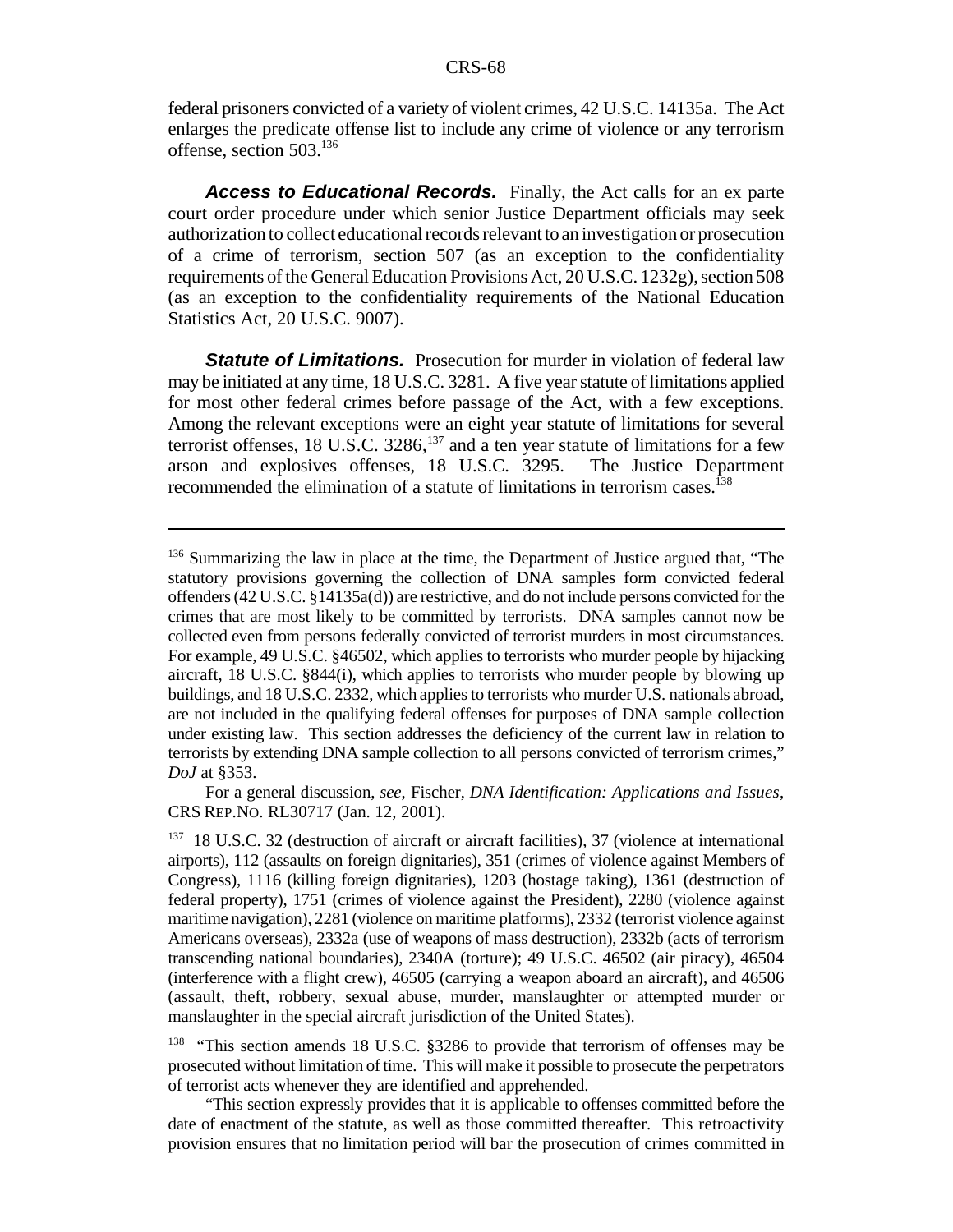The Act takes less dramatic action in section 809. It eliminates the statute of limitations for any crime of terrorism $139$  that risks or results in a death or serious bodily injury, 18 U.S.C. 3286. In the absence of such a risk or result, all other terrorism offenses become subject to the eight year statute of limitations unless already covered by the ten year statute for explosives and arson offenses, 18 U.S.C. 3286.

Application of the statute of limitations rarely provokes a constitutional inquiry. Nevertheless, due process precludes prosecution when it can be shown that preindictment delay "caused substantial prejudice to [a defendant's] rights to a fair trial and that the delay was an intentional device to gain tactical advantage over the accused."<sup>140</sup> Moreover, a judicial difference of opinion has appeared in those cases

"Existing federal law(18 U.S.C. §3282) bars prosecuting most offenses after five years. 18 U.S.C. §3286, as currently formulated, extends the limitation period for prosecution for certain offenses that may be committed by terrorists – but only to eight years. While this is a limited improvement over the five-year limitation period for most federal offenses, it is patently inadequate in relation to the catastrophic human and social costs that frequently follow from such crimes as destruction of aircraft (18 U.S.C. §32), aircraft hijackings ([49] U.S.C. §§46502, 46504-06, attempted political assassinations (18 U.S.C. §§351, 1116, 1751), or hostage taking (18 U.S.C. §1203). These are not minor acts of misconduct which can properly be forgiven orforgotten merely because the perpetrator has avoided apprehension for some period of time. Anomalously, existing law provides longer limitation periods for such offenses as bank frauds and certain artwork thefts (18 U.S.C.§§3293-94) than it does for crimes characteristically committed by terrorists.

"In many American jurisdictions, the limitation periods for prosecution for serious offenses are more permissible than those found in federal law, including a number of states which have no limitation period for the prosecution of felonies generally. While this section does not go so far, it does eliminate the limitation period for prosecution of the major crimes that are most likely to be committed by terrorists ('Federal terrorism offenses'), as specified in section 309 of this bill," *DoJ* at 301.

<sup>139</sup> As defined by 18 U.S.C. 2332b(g)(5)(B), with the amendments of §808, this includes, in addition to the offenses already listed in 18 U.S.C. 3296 – 18 U.S.C. 81 (arson within U.S. special maritime and territorial jurisdiction);  $175 \& 175b$  (biological weapons); 229 (chemical weapons); 831 (nuclear weapons); 842(m) & (n)(plastic explosives); 844(f)(bombing federal property where death results); 844(i)(bombing property used in interstate commerce); 930(c)(possession of a firearm in a federal building where death results), 956(a)(conspiracy within the U.S. to commit murder, kidnapping, or to maim overseas);  $1030(a)$  (1),  $(5)(A)(i)$ , (5)(B)(ii)-(v)(computer abuse); 1114 (killing federal officers or employees); 1362 (destruction of communicationsfacilities); 1363 (malicious mischief within the U.S. special maritime and territorial jurisdiction); 1366(a)(destruction of an energy facility); 1992 (train wrecking); 1993 (terrorist attack on mass transit); 2155 (destruction of national defense materials); 2339 (harboring terrorists); 2339A (material support to terrorists), 2339B (material support to terrorist organizations); 42 U.S.C. 2284 (sabotage of nuclear facilities); and 49 U.S.C. 60123(b)(destruction of pipeline facilities).

140 *United States v. Marion*, 404 U.S. 307, 325 (1971); *United States v. Lovasco*, 431 U.S. 783,790 (1977).

connection with the September 11, 2001 terrorist attacks. The constitutionality of such retroactive applications of changes in statutes of limitations is well-settled, See, e.g., *United States v. Grimes*, 142 F.3d 1342, 1350-51 (11th Cir. 1998); *People v. Frazer*, 982 P.2d 180 (Cal. 1999).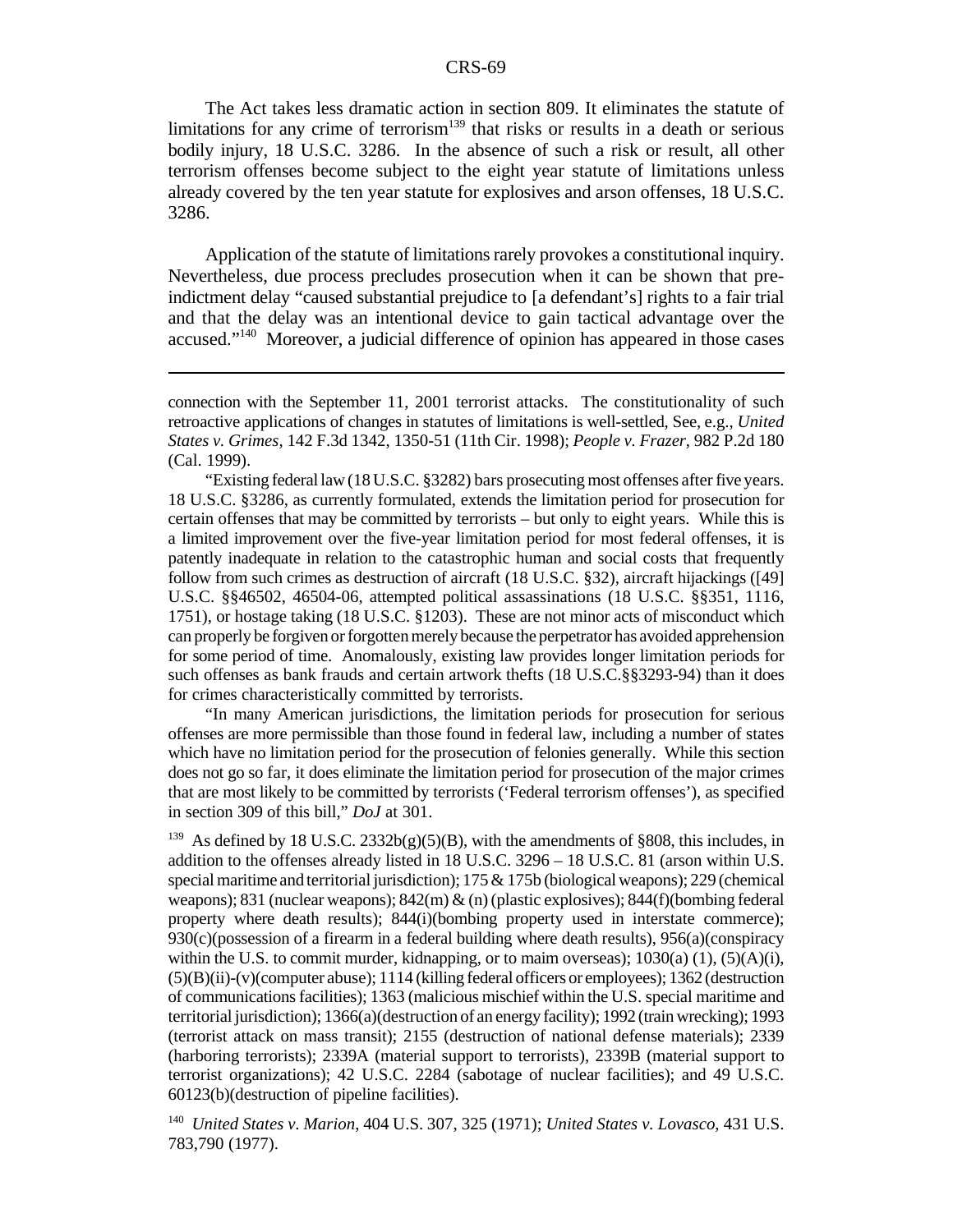when an existing period oflimitation is enlarged legislatively and the new period made applicable to past offenses. The lower federal courts have long noted that the Constitution poses no impediment to enlarging a period of limitation *as long as it does not revive an expired period.*<sup>141</sup> Recently, however, the California Supreme Court held that retroactive revival of an expired statute of limitations offended neither the California nor the United States Constitution.<sup>142</sup>

Section 809 applies "to the prosecution of any offense committed before, on, or after the date of enactment of this section," the very words used in the Justice Department proposal. The Justice Department, in describing its proposal, cited both federal law (*Grimes*, where the court held that extensions may be applied where the earlier period of limitations has not expired) and California law (*Frazer*, where the court held that extensions may revive an expired period of limitations). The implication is that the Justice Department understood its proposal to apply to past offenses whether the earlier statute of limitations had expired or not. Other than its use of identical terminology, Congress gave no hint of whether it intended to adopt this view for section 809. Whether the federal courts could be persuaded to overcome their previously expressed constitutional reservations is equally uncertain.

**Extraterritoriality.** Crime is usually outlawed, prosecuted and punished where it is committed. In the case of the United States, this is ordinarily a matter of practical and diplomatic preference rather than constitutional necessity. Consequently, although prosecutions are somewhat uncommon, a surprising number of federal criminal laws have extraterritorial application. In some instances, the statute proscribing the misconduct expressly permits the exercise of extraterritorial jurisdiction, 18 U.S.C. 2381 (treason) ("Whoever, owing allegiance to the United States . . . within the United States or elsewhere. . ."). In others, such as those banning assassination of Members of Congress, 18 U.S.C. 351, or the murder of federal law enforcement officers, 18 U.S.C. 1114, the courts have assumed Congress intended the prohibitions to have extraterritorial reach.<sup>143</sup>

The Act touches upon extraterritoriality only to a limited extent and in somewhat unusual ways. Congress has made most common law crimes – murder, sexual abuse, kidnaping, assault, robbery, theft and the like – federal crimes when committed within the special maritime and territorial jurisdiction of the United States. The special maritime and territorial jurisdiction of the United States represents two variations of extraterritorial jurisdiction.

<sup>141</sup> *United States v. De La Matta*, 266 F.3d 1275, 1286 (11th Cir. 2001); *United States v. Grimes*, 142 F.3d 1342, 1351 (11th Cir. 1998); *United States v. Morrow*, 177 F.3d 272, 294 (5th Cir. 1999); *Falter v. United States*, 23 F.2d 420, 425-26 (2d Cir. 1928).

<sup>142</sup> *People v. Frazer*, 24 Cal.4th 737, 759, 982 P.2d 180, 1294, 88 Cal.Rptr.2d 312, 327 (1999).

<sup>&</sup>lt;sup>143</sup> *United States v. Layton*, 855 F.2d 1388 (9<sup>th</sup> Cir. 1988)(at the time of the overseas murder of Congressman Ryan for which Layton was convicted the statute was silent as to its extraterritorial application; several years later Congress added an explicit extraterritorial provision, 18 U.S.C. 351(i)); *United States v. Benitez*, 741 F.2d 1312 (11th Cir. 1984)(18 U.S.C. 1114 has since expanded to protect all federal officers and employees, including members of the armed forces and those assisting them).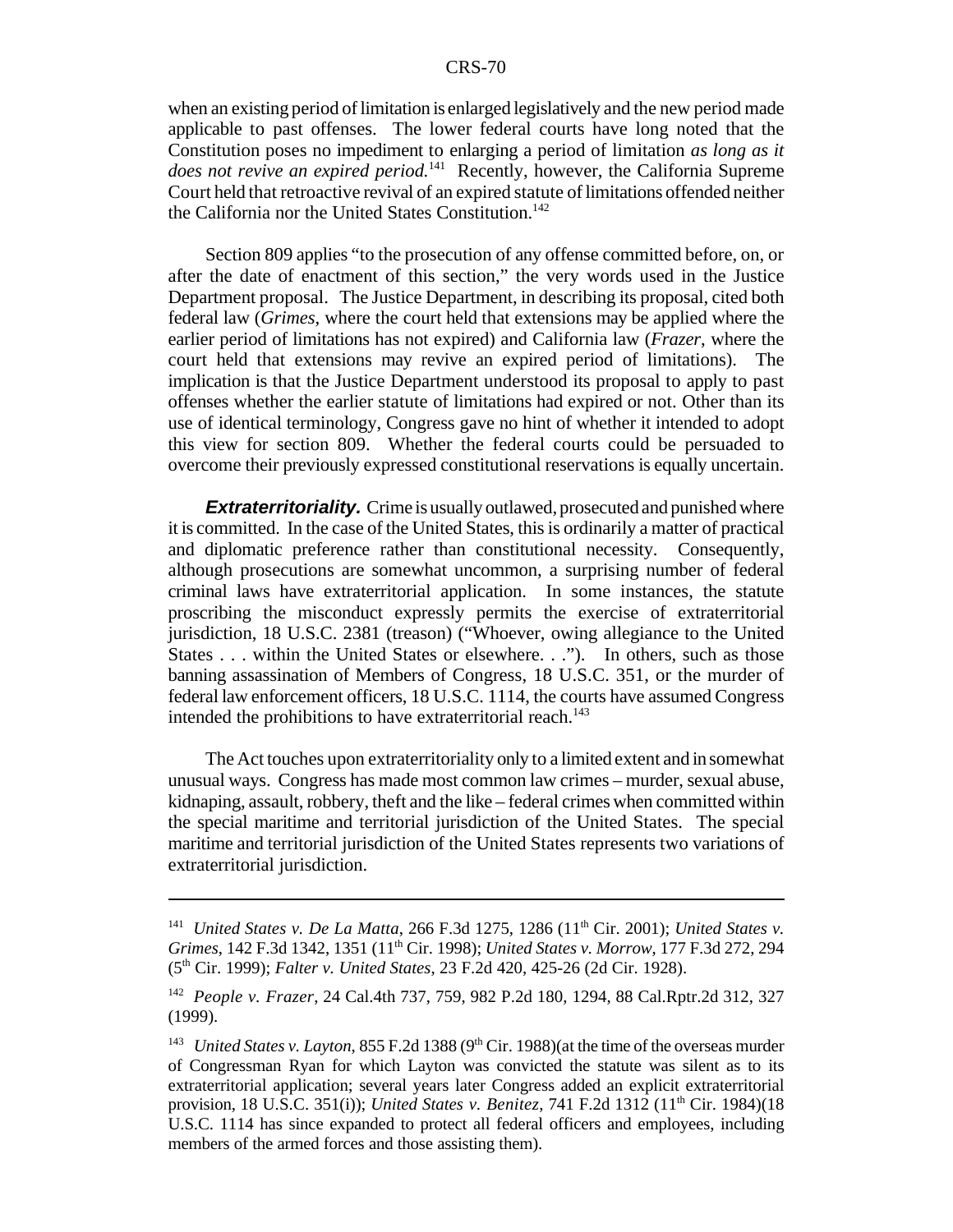The special maritime jurisdiction of the United States extends to the vessels of United States registry. Historically, the territorial jurisdiction of the United States was thought to reach those areas over which Congress enjoyed state-like legislative jurisdiction. For some time, those territories were located exclusively within the confines of the United States, but over the years they came to include at least temporarily, Hawaii, the Philippines, and several other American overseas territories and possessions. Recently, the lower federal courts have become divided over the question of whether laws, enacted to apply on federal enclaves within the United States and within American territories overseas, might also apply to areas in foreign countries over which the United States has proprietary control.<sup>144</sup>

The Act resolves the conflict by declaring within the territory of the United States those overseas areas used by American governmental entities for their activities or residences for their personnel, at least to the extent that crimes are committed by or against an American, section 804 (18 U.S.C. 7 (9)). The section is inapplicable where it would otherwise conflict with a treaty obligation or where the offender is covered by the Military Extraterritorial Jurisdiction Act, 18 U.S.C. 3261.

**Victims.** Federal law has provided for crime victim compensation and assistance programs for some time. Moreover, Congress enacted September  $11<sup>th</sup>$ Victim Compensation Fund legislation before it passed the Act. Consequently, the Act's victim provisions focus on adjustments to existing programs, primarily to those of the Victims of Crime Act of 1984, 42 U.S.C. 10601 *et seq.*, and to those maintained for the benefit of public safety officers and their survivors, 42 U.S.C. 3796 *et seq.*

Public safety officers - police officers, firefighters, ambulance and rescue personnel - killed or disabled in the line of duty (and their heirs) are entitled to federal benefits. Prior to the Act, death benefits were set at \$100,000 and the total amount available for disability benefits in a given year was capped at \$5 million, 42 U.S.C. 3796 (2000 ed.). No benefits could be paid for suicides, if the officer was drunk or grossly negligent, if the beneficiary contributed to the officer's death or injury, or if the officer were employed other than in a civilian capacity, 42 U.S.C. 3796 (2000 ed.). The Act increases the death benefit to \$250,000 (retroactive to January 1, 2001), section 613; and for deaths and disability connected with acts of terrorism waives the \$5 million disability cap and the disqualifications for gross negligence, contributing cause, or employment in a noncivilian capacity, section 611.

Most of fines collected for violation of federal criminal laws are deposited in the Crime Victims Fund which is available for child abuse prevention and treatment grants, victim services within the federal criminal justice system, and grants to state victimcompensation and victim assistance programs, 42 U.S.C. 10601 to 10608. The Act:

<sup>144</sup> *Compare, United States v. Gatlin*, 216 F.3d 207 (2d Cir. 2000); *United States v. Laden*, 92 F.Supp.2d 189 (S.D.N.Y. 2000); *with, United States v. Corey*, 232 F.3d 1166 (9th Cir. 2000); *United States v. Erdos*, 474 F.2d 157 (4<sup>th</sup> Cir. 1973).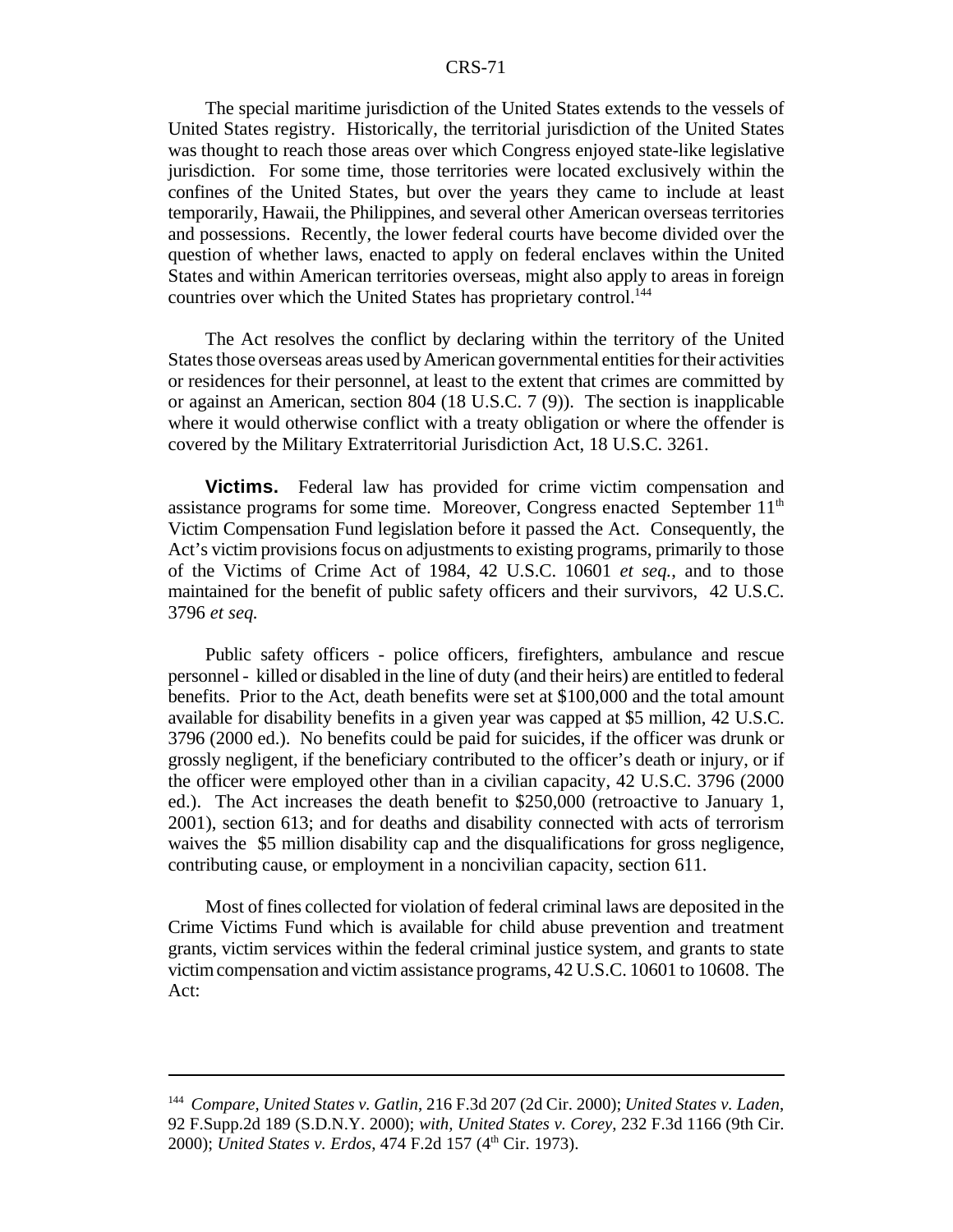• authorizes private contributions to the fund (42 U.S.C. 10601(b)), section 621(a)

• instructs the Department of Justice, which administers the fund, to distribute in every fiscal year (if amounts in the Fund are sufficient) amounts equal to between 90% and 110% of the amount distributed in the previous fiscal year (120% in any year when the amount on hand istwice the amount distributed the previous year) $(42 \text{ U.S.C. } 10601(c))$ , section  $621(b)$ 

• reduces by 1% the amounts available for compensation and assistance grants (from 48.5% to 47.5% after child abuse and federal victim priorities have been met), and increases from 3% to 5% the amount available for Justice Department discretionary spending for demonstration projects and services to assist the victims of federal crimes (42 U.S.C. 10601(d), 10603(c)), section 621(c)

• converts the general reserve fund to an antiterrorism reserve fund and reduces the cap on the reserve from \$100 million to \$50 million (42 U.S.C. 10601(d) (5)), section 621(d)

• waives the Fund's availability caps with respect to funds transferred to it in response to the terrorist attacks of September 11 (42 U.S.C. 10601 note)), section 621(e)

• lowers the annual reduction rate on individual compensation program grants; beginning in 2003 individual grants are limited to 60% (rather than 40%) of the amount of awarded in the previous year (42 U.S.C. 10602(a)), section 622(a)

• eliminates the requirement that state compensation programs permit compensation for state residents who are the victims of terrorism overseas (42 U.S.C. 10602(b)(6)(B)), section 622(b)

• provides that compensation under the September  $11<sup>th</sup>$  Victim Compensation Fund should be counted as income in considering eligibility for any federal indigent benefit program (42 U.S.C. 10602(c)), section 622(c)

• drops "crimes involving terrorism" from the definition of "compensable crime"; it is unclear whether the phrase was removed as redundant or pursuant to a determination to compensate victims other than through the Crime Victims Fund (42 U.S.C. 10602(d)), section 622(d)(1)

• makes it clear that the Virgin Islands is eligible to receive grants (42 U.S.C. 10602(d)), section 622(d)(2)

• adds the September 11<sup>th</sup> Victim Compensation Fund to the "double dipping" restriction that applies to the victim compensation programs and confirms that state compensation programs will not be rendered ineligible for grants by virtue of a refusal to pay dual compensation to September  $11<sup>th</sup>$  Fund victims (42 U.S.C. 10602(e)), section 622(e)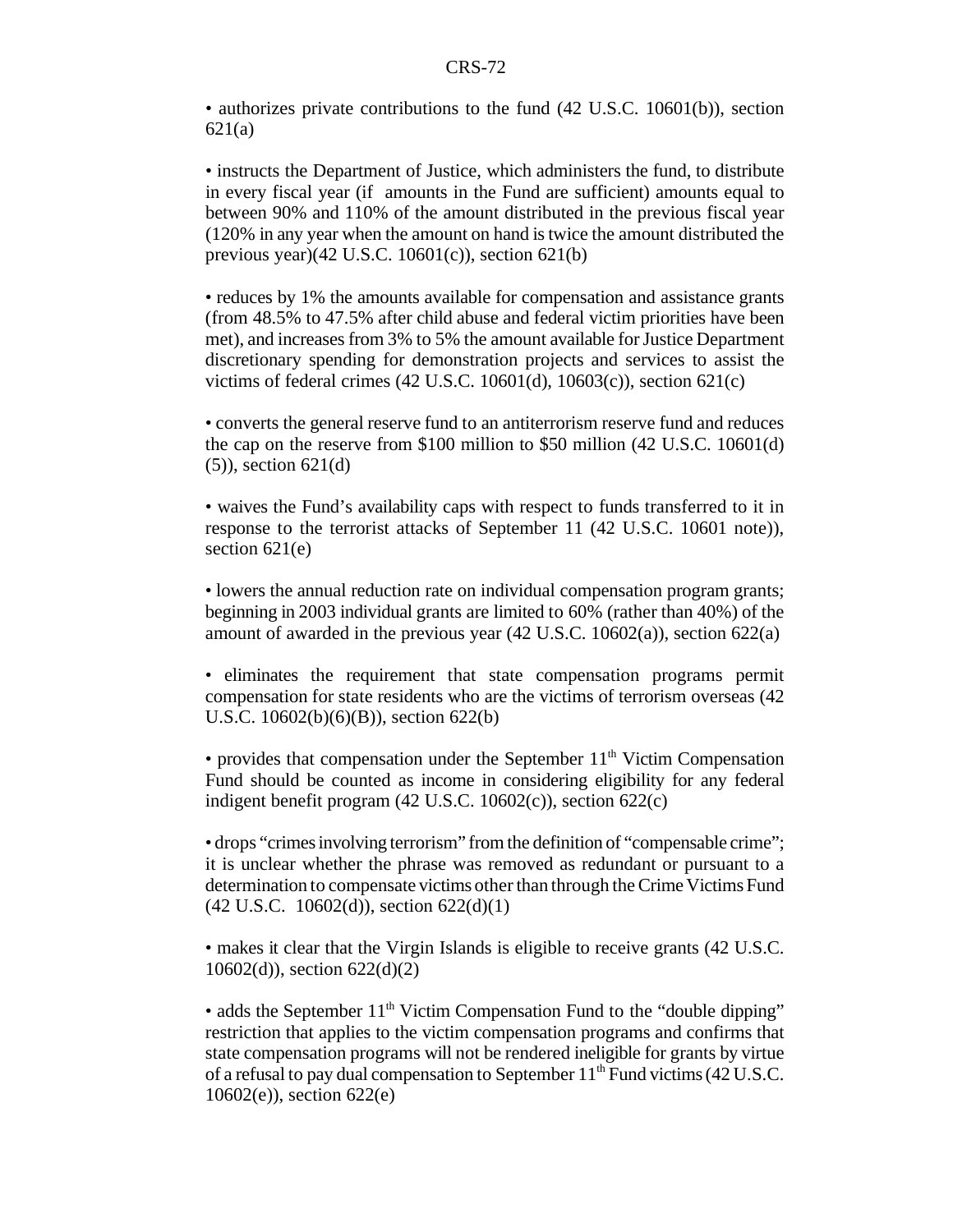• makes federal agencies performing law enforcement functions in the District of Columbia, Puerto Rico, the Virgin Islands, and other U.S. territories and possessions eligible for victim assistance grants  $(42 U.S.C. 10603(a)(6))$ , section 623(a)

• prohibits program discrimination against crime victims based on their disagreement with the manner in which the state is prosecuting the underlying offense (42 U.S.C. 10603(b)(1)(F)), section 623(b)

• allows Justice Department discretionary grants for purposes of program evaluation and compliance and for fellowships, clinical internships and training programs (42 U.S.C. 10603(c)(1)(A), (3)(E)), section 623(c),(e)

• reverses the preference for victim service grants over demonstration projects and training grants, so that *not more* than 50% of the amounts available for crime victim assistance grants shall be used for victim service grants and *not less* than 50% for demonstration projects and training grants (42 U.S.C. 10603(c)(2)), section 623(d)

• makes federal and local agencies and private entities eligible for supplemental grants for services relating to victims of terrorism committed within the U.S. (42) U.S.C. 10603b(b)), section 624(a)

• allows supplemental grants for services relating to victims of terrorism committed overseas regardless of whether the victims are eligible for compensation under Title VIII of the Omnibus Diplomatic Security and Antiterrorism Act (100 Stat. 879 (1986))(Title VIII victims were previously ineligible) (42 U.S.C. 10603b(a)(1)), section 624(b)

• establishes a "double dipping" restriction under which compensation to the victims of overseas terrorism is reduced by the amount received under Title VIII of the Omnibus Act  $(42 \text{ U.S.C. } 10603c(b))$ , section  $624(c)$ 

**Increasing Institutional Capacity.** A major portion of the Act is devoted to bolstering the institutional capacity of federal law enforcement agencies to combat terrorism and other criminal threats. In addition to the counterterrorism discussed above in the context of the Attorney General's reward prerogatives, it increases funding authorization for an FBI technical support center, section 103, and allowsthe FBI to hire translators without regard to otherwise applicable employment restrictions such as citizenship, section 205.

In the area of cybercrime, the Attorney General is instructed to establish regional forensic laboratories, section 817, and the Secret Service, to establish a national network of electronic crime task forces, modeled after its New York Electronic Crimes Task Force, section 105. The Act likewise clarifies the Secret Service's investigative jurisdiction with respect to computer crime (18 U.S.C. 1030) and to crimes involving credit cards, PIN numbers, computer passwords, or any frauds against financial institutions (18 U.S.C. 3056), section 506.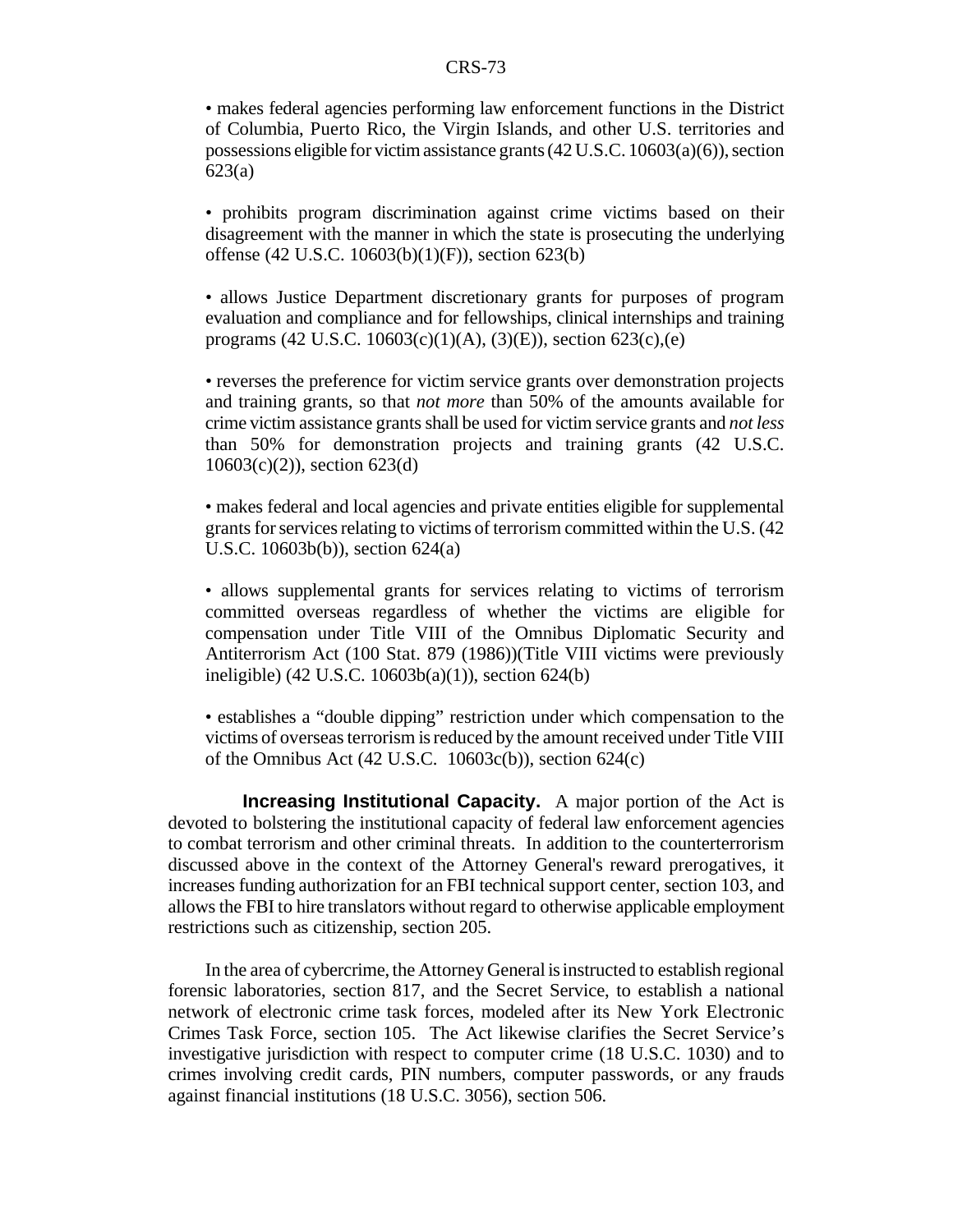For a period of up to 180 days after the end of Operation Enduring Freedom, section 1010 allows the Department of Defense (DoD) to contract with state and local law enforcement authorities to perform various security functions on its military installations and facilities, 10 U.S.C. 2465.

The Act also authorizes appropriations for wide range anti-terrorism purposes including:

• \$25 million a year for FY 2003 through FY 2007 for state and local terrorism prevention and antiterrorism training grants for first responders, section 1005 (28 U.S.C. 509 note)

• necessary sums (FY 2002 through FY 2007) for Office of Justice Programs (OJP) grants to state and local governments to enhance their capacity to respond to terrorist attacks, section 1014 (42 U.S.C. 3711)

• \$250 million a year (FY 2002 through FY 2007) for OJP grants to state and local governments integrated information and identification systems, section 1015 (42 U.S.C. 14601)

• \$50 million per fiscal year for the Attorney General to develop and support regional computer forensic laboratories (28 U.S.C. 509 note), section 816

• \$50 million (FY 2002) and \$100 million (FY 2003) for Bureau of Justice Assistance grants (42 U.S.C. 3796h) for federal-state-local law enforcement information sharing systems, section 701

• \$20 million (FY 2002) for the activities of National Infrastructure Simulation and Analysis Center in DoD's Defense Threat Reduction Agency, section 1016 (42 U.S.C. 5195c)

• \$5 million for DEA police training in South and Central Asia, section 1007.

**Miscellaneous.** Finally, the Act addresses the issuance of licenses for the drivers of vehicles carrying hazardous materials and the use of trade sanctions against countries that support terrorism.

The Act requires background checks for criminal records and immigration status of applicants for licenses to operate vehicles carrying hazardous materials including chemical and biological materials (49 U.S.C. 5101a), section 1012.

The Trade Sanctions Reform and Export Enhancement Act, 22 U.S.C. 7201 to 7209, limits the President's authority to unilaterally impose export restrictions on food and medical supplies. The limitations do not apply to restrictions on products that might be used for the development or production of chemical or biological weapons or of weapons of mass destruction, 22 U.S.C. 7203(2)(c). The Act expands the exception to include products that might to used for the *design* of chemical or biological weapons or of weapons of mass destruction as well, section 221(a)(1).